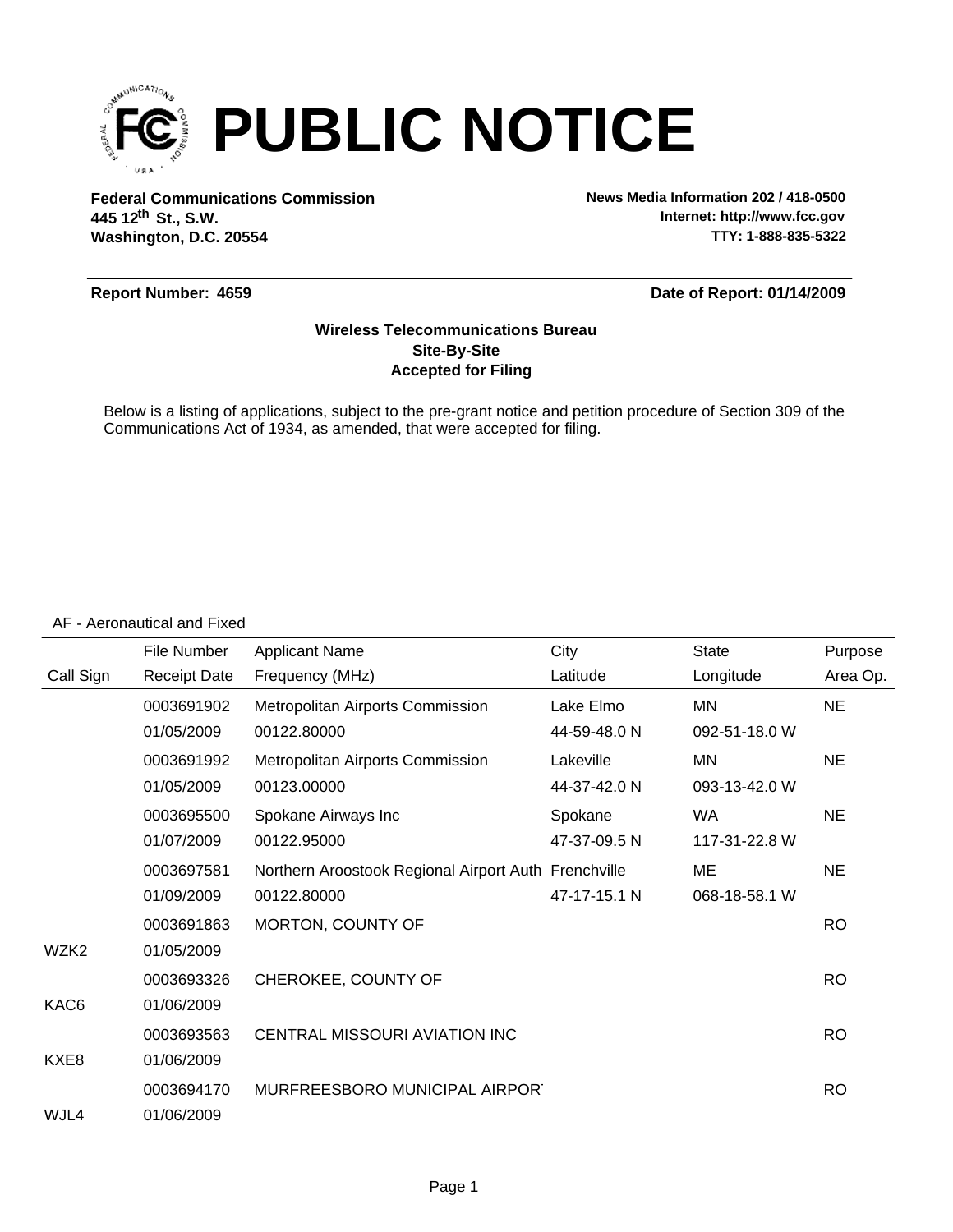# AF - Aeronautical and Fixed

|                  | File Number         | <b>Applicant Name</b>                    | City     | <b>State</b> | Purpose   |
|------------------|---------------------|------------------------------------------|----------|--------------|-----------|
| Call Sign        | <b>Receipt Date</b> | Frequency (MHz)                          | Latitude | Longitude    | Area Op.  |
|                  | 0003694196          | HASTINGS, CITY OF                        |          |              | <b>RO</b> |
| KFU <sub>2</sub> | 01/06/2009          |                                          |          |              |           |
|                  | 0003694243          | <b>CITY OF MONTE VISTA</b>               |          |              | <b>RO</b> |
| WPZN969          | 01/06/2009          |                                          |          |              |           |
|                  | 0003694878          | Vastar Resources Inc.                    |          |              | <b>RO</b> |
| WJN8             | 01/07/2009          |                                          |          |              |           |
|                  | 0003694879          | Vastar Resources Inc.                    |          |              | <b>RO</b> |
| WJQ3             | 01/07/2009          |                                          |          |              |           |
|                  | 0003694880          | Vastar Resources Inc.                    |          |              | <b>RO</b> |
| WKY7             | 01/07/2009          |                                          |          |              |           |
|                  | 0003695046          | COLUMBIA, COUNTY OF                      |          |              | <b>RO</b> |
| KWJ5             | 01/07/2009          |                                          |          |              |           |
|                  | 0003695098          | SOMERSET, COUNTY OF                      |          |              | <b>RO</b> |
| KTH <sub>5</sub> | 01/07/2009          |                                          |          |              |           |
|                  | 0003695176          | Commonwealth of Virginia Dept of Aviatic |          |              | <b>RO</b> |
| KIT <sub>2</sub> | 01/07/2009          |                                          |          |              |           |
|                  | 0003695178          | Commonwealth of Virginia Dept of Aviatic |          |              | <b>RO</b> |
| WPZV496          | 01/07/2009          |                                          |          |              |           |
|                  | 0003695602          | SONOMA SKYPARK, INC                      |          |              | <b>RO</b> |
| WPZH235          | 01/07/2009          |                                          |          |              |           |
|                  | 0003696216          | FORT COLLINS AND LOVELAND, CITIE:        |          |              | <b>RO</b> |
| WDB9             | 01/08/2009          |                                          |          |              |           |
|                  | 0003697615          | PASO ROBLES, CITY OF                     |          |              | <b>RO</b> |
| KFJ7             | 01/09/2009          |                                          |          |              |           |

# AS - Aural Studio Transmitter Link

|               | File Number         | <b>Applicant Name</b>         | City               | <b>State</b>  | Purpose  |
|---------------|---------------------|-------------------------------|--------------------|---------------|----------|
| Call Sign     | <b>Receipt Date</b> | Frequency (MHz)               | Latitude           | Longitude     | Area Op. |
|               | 0003692044          | CONCORD MEDIA GROUP, INC.     | Port Charlotte     | FL            | MD.      |
| WPVC263       | 01/05/2009          | 00951.00000                   | 27-00-53.8 N       | 082-03-17.7 W |          |
|               | 0003692479          | MID-COAST RADIO PROJECT, INC. | KANSAS CITY        | <b>MO</b>     | MD.      |
| WPNF648       | 01/05/2009          | 00944.50000                   | 39-03-23.0 N       | 094-35-09.0 W |          |
|               | 0003693319          | CALVARY CHAPEL OF COSTA MESA  | Santa Ana          | CA            | MD       |
| WPXG206       | 01/06/2009          | 00951.00000                   | 33-41-59.7 N       | 117-54-39.1 W |          |
|               | 0003694686          | PACIFICA FOUNDATION, INC.     | <b>BERKELEY</b>    | CA            | MD       |
| <b>WBS379</b> | 01/07/2009          | 00949.00000                   | $37 - 52 - 19.7 N$ | 122-16-21.8 W |          |
|               | 0003693411          | FOREVER BROADCASTING, LLC     | <b>FRANKLIN</b>    | <b>PA</b>     | NE.      |
|               | 01/06/2009          | 00951.00000                   | 41-24-05.2 N       | 079-48-39.2 W |          |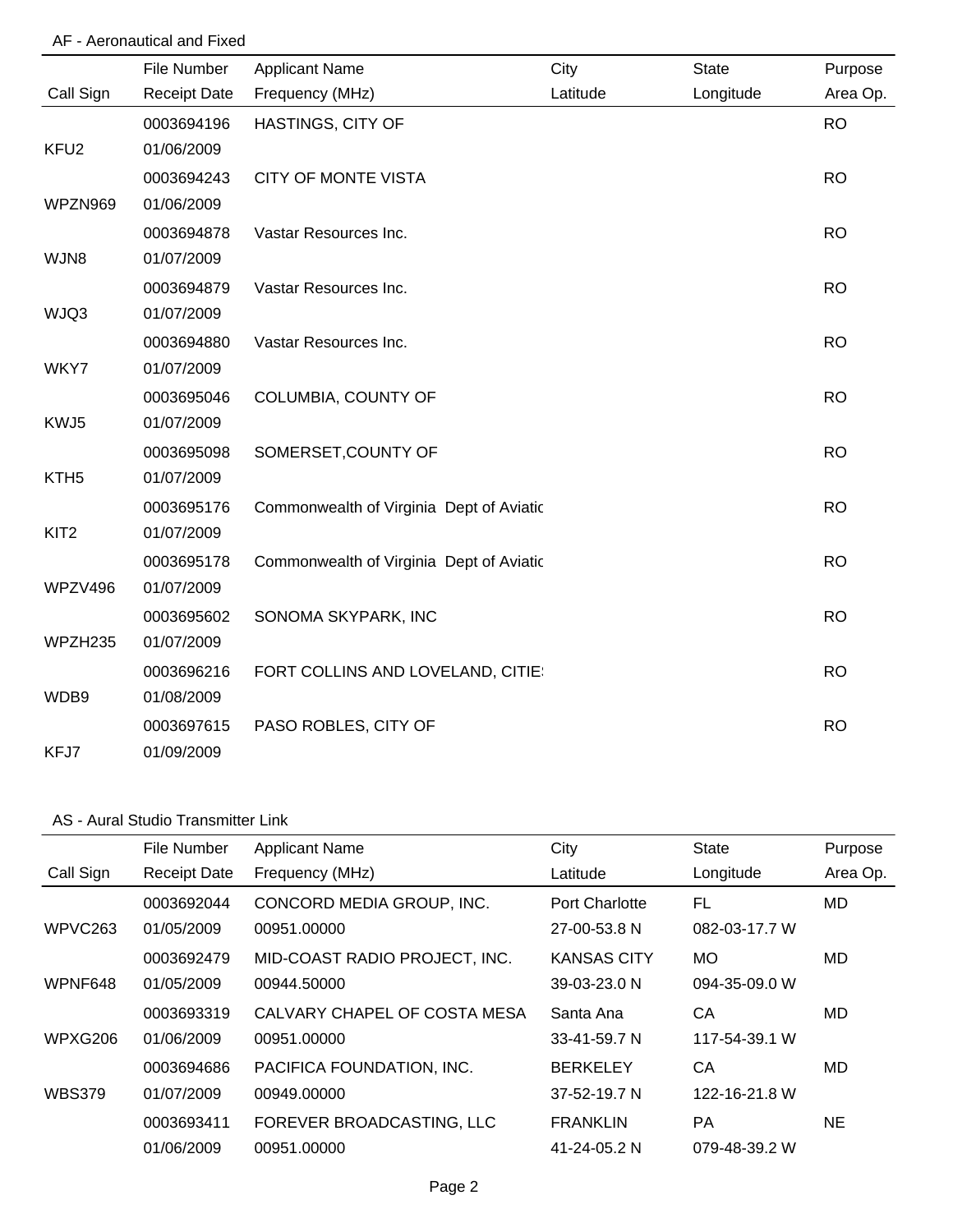# AS - Aural Studio Transmitter Link

|           | File Number         | <b>Applicant Name</b>         | City            | State         | Purpose  |
|-----------|---------------------|-------------------------------|-----------------|---------------|----------|
| Call Sign | <b>Receipt Date</b> | Frequency (MHz)               | Latitude        | Longitude     | Area Op. |
|           | 0003694788          | FOREVER BROADCASTING, LLC     | <b>FRANKLIN</b> | РA            | ΝE       |
|           | 01/07/2009          | 00946.50000                   | 41-23-30.0 N    | 079-48-40.0 W |          |
|           | 0003697520          | MEREDITH COMMUNICATIONS, L.C. | Atlantic        | ΙA            | NE.      |
|           | 01/09/2009          | 00950.00000                   | 41-24-23.0 N    | 095-00-49.0 W |          |

# CD - Paging and Radiotelephone

|               | File Number         | <b>Applicant Name</b>                     | City     | <b>State</b> | Purpose   |
|---------------|---------------------|-------------------------------------------|----------|--------------|-----------|
| Call Sign     | <b>Receipt Date</b> | Frequency (MHz)                           | Latitude | Longitude    | Area Op.  |
|               | 0003691728          | Mobilpage, Inc.                           |          |              | <b>RO</b> |
| <b>KRS649</b> | 01/05/2009          |                                           |          |              |           |
|               | 0003691729          | Mobilpage, Inc.                           |          |              | <b>RO</b> |
| <b>KWU464</b> | 01/05/2009          |                                           |          |              |           |
|               | 0003691738          | The Beeper People, Inc.                   |          |              | <b>RO</b> |
| KNKC915       | 01/05/2009          |                                           |          |              |           |
|               | 0003691739          | The Beeper People, Inc.                   |          |              | <b>RO</b> |
| <b>KTS208</b> | 01/05/2009          |                                           |          |              |           |
|               | 0003691740          | The Beeper People, Inc.                   |          |              | <b>RO</b> |
| <b>KUS297</b> | 01/05/2009          |                                           |          |              |           |
|               | 0003691759          | Lubbock Radio Paging Service, Inc.        |          |              | <b>RO</b> |
| <b>KLB315</b> | 01/05/2009          |                                           |          |              |           |
|               | 0003691760          | Lubbock Radio Paging Service, Inc.        |          |              | <b>RO</b> |
| <b>KLF600</b> | 01/05/2009          |                                           |          |              |           |
|               | 0003691761          | Lubbock Radio Paging Service, Inc.        |          |              | <b>RO</b> |
| <b>KKE970</b> | 01/05/2009          |                                           |          |              |           |
|               | 0003691920          | ALLCOM COMMUNICATIONS, INC.               |          |              | <b>RO</b> |
| KNKB867       | 01/05/2009          |                                           |          |              |           |
|               | 0003691985          | Fisher Wireless Services, Inc.            |          |              | <b>RO</b> |
| <b>KMA251</b> | 01/05/2009          |                                           |          |              |           |
|               | 0003691987          | Fisher Wireless Services, Inc.            |          |              | <b>RO</b> |
| <b>KOF906</b> | 01/05/2009          |                                           |          |              |           |
|               | 0003691988          | Fisher Wireless Services, Inc.            |          |              | <b>RO</b> |
| WRD373        | 01/05/2009          |                                           |          |              |           |
|               | 0003691989          | Fisher Wireless Services, Inc.            |          |              | <b>RO</b> |
| <b>WXS292</b> | 01/05/2009          |                                           |          |              |           |
|               | 0003692272          | HOLSUM BAKERS, INC. D/B/A CAPROC          |          |              | <b>RO</b> |
| <b>KKO353</b> | 01/05/2009          |                                           |          |              |           |
|               | 0003692844          | Telerton Communciations & Electronics, In |          |              | <b>RO</b> |
| <b>KUS416</b> | 01/05/2009          |                                           |          |              |           |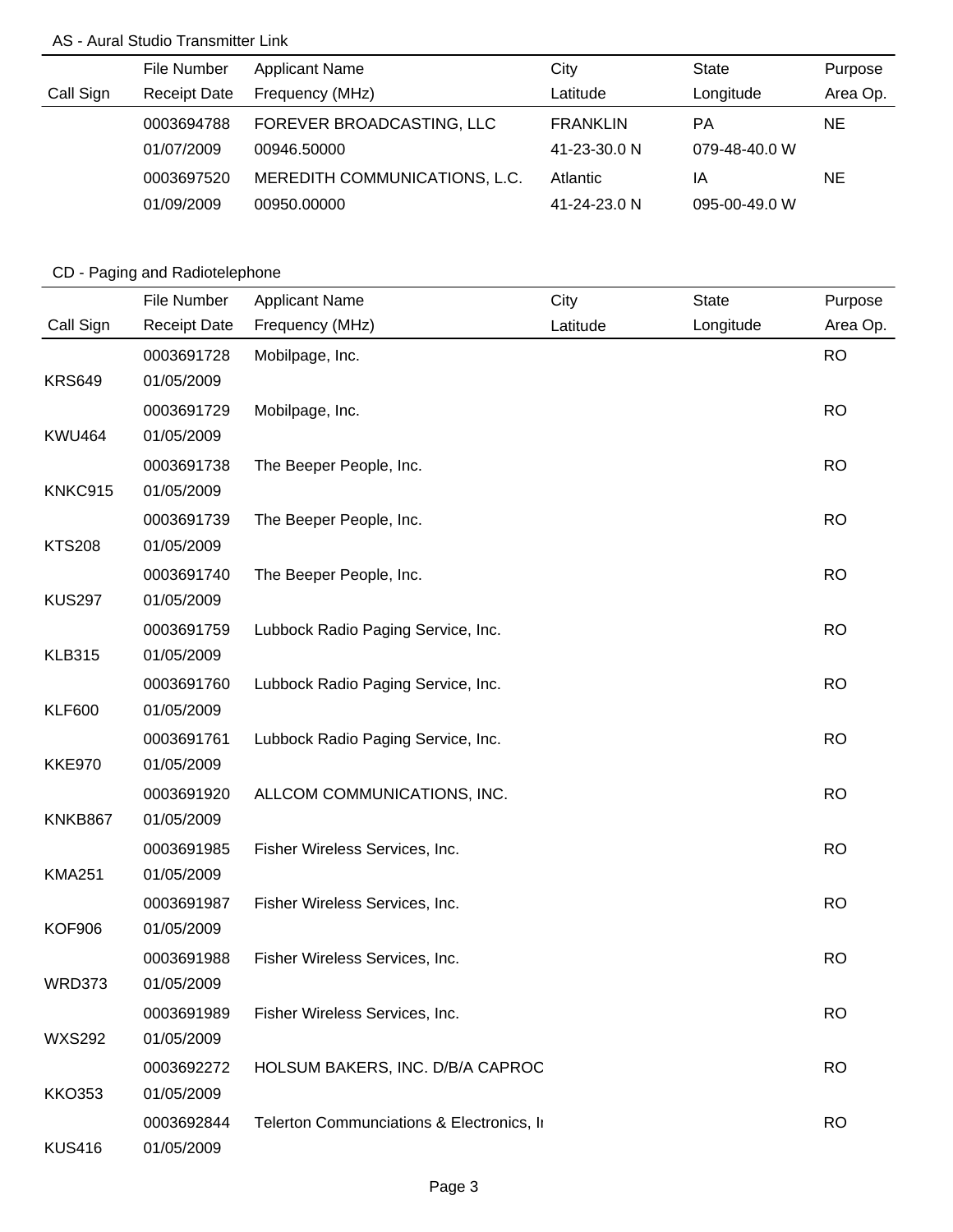# CD - Paging and Radiotelephone

|                | File Number         | <b>Applicant Name</b>                     | City     | <b>State</b> | Purpose   |
|----------------|---------------------|-------------------------------------------|----------|--------------|-----------|
| Call Sign      | <b>Receipt Date</b> | Frequency (MHz)                           | Latitude | Longitude    | Area Op.  |
|                | 0003692845          | Telerton Communciations & Electronics, In |          |              | <b>RO</b> |
| <b>KWT862</b>  | 01/05/2009          |                                           |          |              |           |
|                | 0003693572          | CAGLE COMMUNICATIONS, INC.                |          |              | <b>RO</b> |
| KNKL834        | 01/06/2009          |                                           |          |              |           |
|                | 0003693893          | CAGLE COMMUNICATIONS, INC.                |          |              | <b>RO</b> |
| <b>WXR993</b>  | 01/06/2009          |                                           |          |              |           |
|                | 0003693915          | CAGLE COMMUNICATIONS, INC.                |          |              | <b>RO</b> |
| <b>WQZ982</b>  | 01/06/2009          |                                           |          |              |           |
|                | 0003695206          | PIERRE RADIO PAGING AND TELEPHC           |          |              | <b>RO</b> |
| KNKK446        | 01/07/2009          |                                           |          |              |           |
|                | 0003695207          | PIERRE RADIO PAGING & TELEPHONE           |          |              | <b>RO</b> |
| <b>KNKM312</b> | 01/07/2009          |                                           |          |              |           |
|                | 0003695208          | PIERRE RADIO PAGING & TELEPHONE           |          |              | <b>RO</b> |
| <b>KTS221</b>  | 01/07/2009          |                                           |          |              |           |
|                | 0003695209          | PIERRE RADIO PAGING AND TELEPHC           |          |              | <b>RO</b> |
| <b>KWT855</b>  | 01/07/2009          |                                           |          |              |           |
|                | 0003695210          | PIERRE RADIO PAGING AND TELEPHC           |          |              | <b>RO</b> |
| <b>KNKI376</b> | 01/07/2009          |                                           |          |              |           |
|                | 0003695211          | PIERRE RADIO PAGING & TELEPHONE           |          |              | <b>RO</b> |
| <b>KDS407</b>  | 01/07/2009          |                                           |          |              |           |
|                | 0003695212          | PIERRE RADIO PAGING & TELEPHONE           |          |              | <b>RO</b> |
| KNKJ978        | 01/07/2009          |                                           |          |              |           |
|                | 0003695213          | PIERRE RADIO PAGING & TELEPHONE           |          |              | <b>RO</b> |
| <b>KNKJ993</b> | 01/07/2009          |                                           |          |              |           |
|                | 0003695214          | PIERRE RADIO PAGING AND TELEPHC           |          |              | <b>RO</b> |
| KNKK442        | 01/07/2009          |                                           |          |              |           |
|                | 0003695809          | PINELAND TELEPHONE COOPERATIVE            |          |              | <b>RO</b> |
| <b>KNKO366</b> | 01/08/2009          |                                           |          |              |           |
|                | 0003696472          | CLASSIC VENTURES DIVERSIFIED, INC         |          |              | <b>RO</b> |
| KNKL644        | 01/08/2009          |                                           |          |              |           |
|                | 0003696528          | Schuylkill Mobile Fone, Inc.              |          |              | <b>RO</b> |
| KNKC497        | 01/08/2009          |                                           |          |              |           |
|                | 0003696529          | Schuylkill Mobile Fone, Inc.              |          |              | <b>RO</b> |
| KNKD990        | 01/08/2009          |                                           |          |              |           |
|                | 0003696530          | SCHUYLKILL MOBILE FONE, INC.              |          |              | <b>RO</b> |
| <b>KNKI650</b> | 01/08/2009          |                                           |          |              |           |
|                | 0003696531          | Schuylkill Mobile Fone, Inc.              |          |              | <b>RO</b> |
| <b>KNKJ286</b> | 01/08/2009          |                                           |          |              |           |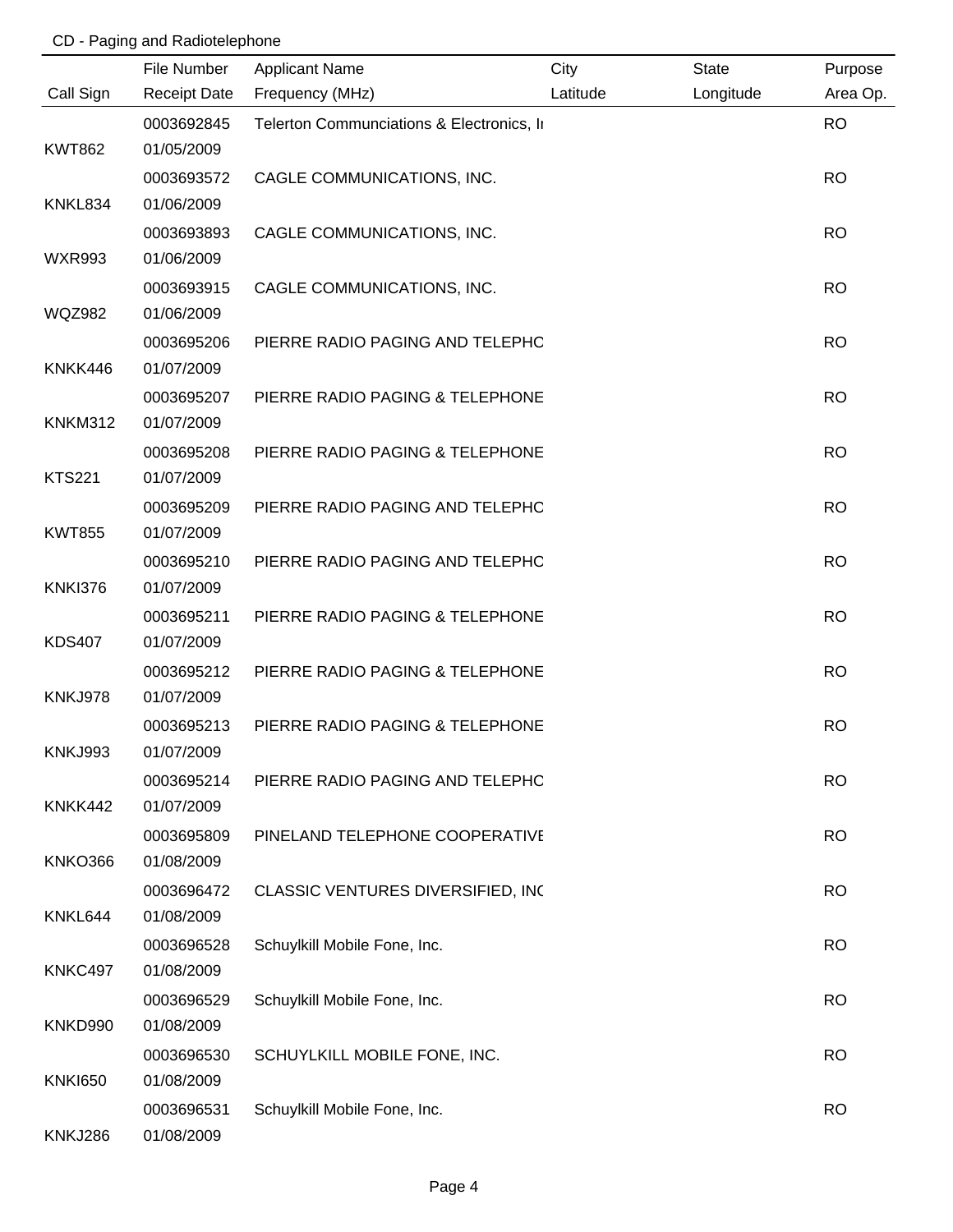# CD - Paging and Radiotelephone

|                | File Number         | <b>Applicant Name</b>          | City     | <b>State</b> | Purpose   |
|----------------|---------------------|--------------------------------|----------|--------------|-----------|
| Call Sign      | <b>Receipt Date</b> | Frequency (MHz)                | Latitude | Longitude    | Area Op.  |
|                | 0003696532          | Schuylkill Mobile Fone, Inc.   |          |              | <b>RO</b> |
| WQAZ560        | 01/08/2009          |                                |          |              |           |
|                | 0003696533          | Schuylkill Mobile Fone, Inc.   |          |              | <b>RO</b> |
| <b>KNKM310</b> | 01/08/2009          |                                |          |              |           |
|                | 0003696534          | SCHUYLKILL MOBILE FONE, INC.   |          |              | <b>RO</b> |
| <b>KGA589</b>  | 01/08/2009          |                                |          |              |           |
|                | 0003696535          | SCHUYLKILL MOBILE FONE, INC.   |          |              | <b>RO</b> |
| <b>KGA802</b>  | 01/08/2009          |                                |          |              |           |
|                | 0003696536          | SCHUYLKILL MOBILE FONE, INC.   |          |              | <b>RO</b> |
| <b>KUO645</b>  | 01/08/2009          |                                |          |              |           |
|                | 0003696574          | Schuylkill Mobile Fone, Inc.   |          |              | <b>RO</b> |
| <b>KDS328</b>  | 01/08/2009          |                                |          |              |           |
|                | 0003697188          | J P Jenkins, Inc               |          |              | <b>RO</b> |
| <b>KOR367</b>  | 01/09/2009          |                                |          |              |           |
|                | 0003697189          | J P Jenkins, Inc               |          |              | <b>RO</b> |
| <b>KWH345</b>  | 01/09/2009          |                                |          |              |           |
|                | 0003697190          | J P Jenkins, Inc.              |          |              | <b>RO</b> |
| <b>KWT892</b>  | 01/09/2009          |                                |          |              |           |
|                | 0003697191          | J P Jenkins, Inc               |          |              | <b>RO</b> |
| <b>WQZ973</b>  | 01/09/2009          |                                |          |              |           |
|                | 0003697192          | J P Jenkins, Inc.              |          |              | <b>RO</b> |
| <b>WSI711</b>  | 01/09/2009          |                                |          |              |           |
|                | 0003697193          | J P Jenkins, Inc.              |          |              | <b>RO</b> |
| <b>KLB674</b>  | 01/09/2009          |                                |          |              |           |
|                | 0003697433          | Wavecomm                       |          |              | <b>RO</b> |
| WPOL327        | 01/09/2009          |                                |          |              |           |
|                | 0003697434          | Jacobson, Bob                  |          |              | <b>RO</b> |
| KNKM373        | 01/09/2009          |                                |          |              |           |
|                | 0003697556          | TomFone Communications, Inc.   |          |              | <b>RO</b> |
| KNKK700        | 01/09/2009          |                                |          |              |           |
|                | 0003697557          | TomFone Communications, Inc.   |          |              | <b>RO</b> |
| <b>KUO627</b>  | 01/09/2009          |                                |          |              |           |
|                | 0003698078          | JPJ ELECTRONIC COMMUNICATIONS, |          |              | <b>RO</b> |
| <b>KKB442</b>  | 01/09/2009          |                                |          |              |           |
|                | 0003698089          | JPJ ELECTRONIC COMMUNICATIONS, |          |              | <b>RO</b> |
| <b>KKB736</b>  | 01/09/2009          |                                |          |              |           |
|                | 0003698098          | JPJ ELECTRONIC COMMUNICATIONS, |          |              | <b>RO</b> |
| KNKK761        | 01/09/2009          |                                |          |              |           |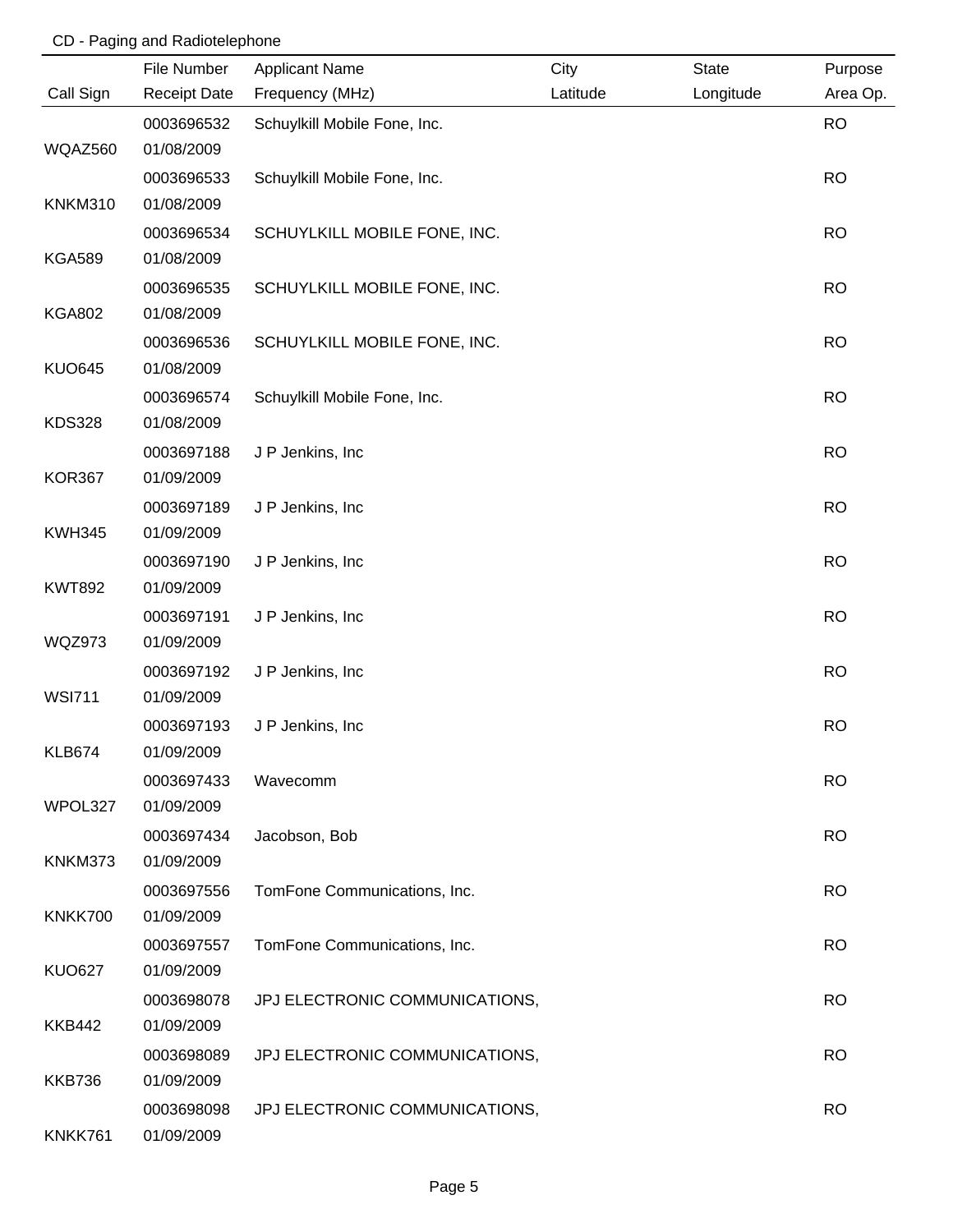# CD - Paging and Radiotelephone

|               | File Number  | Applicant Name                       | City     | State     | Purpose  |
|---------------|--------------|--------------------------------------|----------|-----------|----------|
| Call Sign     | Receipt Date | Frequency (MHz)                      | Latitude | Longitude | Area Op. |
|               | 0003698191   | Washington Communications LLC dba Da |          |           | RO       |
| <b>KOA793</b> | 01/09/2009   |                                      |          |           |          |

|               | File Number         | <b>Applicant Name</b>                    | City         | <b>State</b>  | Purpose  |
|---------------|---------------------|------------------------------------------|--------------|---------------|----------|
| Call Sign     | <b>Receipt Date</b> | Frequency (MHz)                          | Latitude     | Longitude     | Area Op. |
|               | 0003617136          | Union Telephone Company                  | Powder River | <b>WY</b>     | AM       |
|               | 01/09/2009          | 10562.50000                              | 43-02-30.8 N | 107-16-30.4 W |          |
|               | 0003617136          | Union Telephone Company                  | Powder River | <b>WY</b>     | AM       |
|               | 01/09/2009          | 10835.00000                              | 43-02-30.8 N | 107-16-30.4 W |          |
|               | 0003617136          | Union Telephone Company                  | Powder River | <b>WY</b>     | AM       |
|               | 01/09/2009          | 10935.00000                              | 43-02-30.8 N | 107-16-30.4 W |          |
|               | 0003617136          | Union Telephone Company                  | Powder River | <b>WY</b>     | AM       |
|               | 01/09/2009          | 11135.00000                              | 43-02-30.8 N | 107-16-30.4 W |          |
|               | 0003635212          | Los Angeles SMSA LIMITED PARTNERS IRVINE |              | CA            | AM       |
| <b>WMS518</b> | 01/06/2009          | 06315.84000                              | 33-36-20.1 N | 117-48-43.2 W |          |
|               | 0003635212          | Los Angeles SMSA LIMITED PARTNERS IRVINE |              | CA            | AM       |
| <b>WMS518</b> | 01/06/2009          | 10551.25000                              | 33-36-20.1 N | 117-48-43.2 W |          |
|               | 0003635212          | Los Angeles SMSA LIMITED PARTNERS IRVINE |              | CA            | AM       |
| <b>WMS518</b> | 01/06/2009          | 10553.75000                              | 33-36-20.1 N | 117-48-43.2 W |          |
|               | 0003635212          | Los Angeles SMSA LIMITED PARTNERS IRVINE |              | CA            | AM       |
| <b>WMS518</b> | 01/06/2009          | 10556.25000                              | 33-36-20.1 N | 117-48-43.2 W |          |
|               | 0003635212          | Los Angeles SMSA LIMITED PARTNERS IRVINE |              | CA            | AM       |
| <b>WMS518</b> | 01/06/2009          | 10557.50000                              | 33-36-20.1 N | 117-48-43.2 W |          |
|               | 0003635212          | Los Angeles SMSA LIMITED PARTNERS IRVINE |              | CA            | AM       |
| <b>WMS518</b> | 01/06/2009          | 10558.12500                              | 33-36-20.1 N | 117-48-43.2 W |          |
|               | 0003635212          | Los Angeles SMSA LIMITED PARTNERS IRVINE |              | CA            | AM       |
| <b>WMS518</b> | 01/06/2009          | 10558.75000                              | 33-36-20.1 N | 117-48-43.2 W |          |
|               | 0003635212          | Los Angeles SMSA LIMITED PARTNERS IRVINE |              | CA            | AM       |
| <b>WMS518</b> | 01/06/2009          | 10561.25000                              | 33-36-20.1 N | 117-48-43.2 W |          |
|               | 0003635212          | Los Angeles SMSA LIMITED PARTNERS IRVINE |              | CA            | AM       |
| <b>WMS518</b> | 01/06/2009          | 10563.75000                              | 33-36-20.1 N | 117-48-43.2 W |          |
|               | 0003635212          | Los Angeles SMSA LIMITED PARTNERS IRVINE |              | CA            | AM       |
| <b>WMS518</b> | 01/06/2009          | 10568.75000                              | 33-36-20.1 N | 117-48-43.2 W |          |
|               | 0003635212          | Los Angeles SMSA LIMITED PARTNERS IRVINE |              | CA            | AM       |
| <b>WMS518</b> | 01/06/2009          | 10572.50000                              | 33-36-20.1 N | 117-48-43.2 W |          |
|               | 0003635212          | Los Angeles SMSA LIMITED PARTNERS IRVINE |              | CA            | AM       |
| <b>WMS518</b> | 01/06/2009          | 10573.75000                              | 33-36-20.1 N | 117-48-43.2 W |          |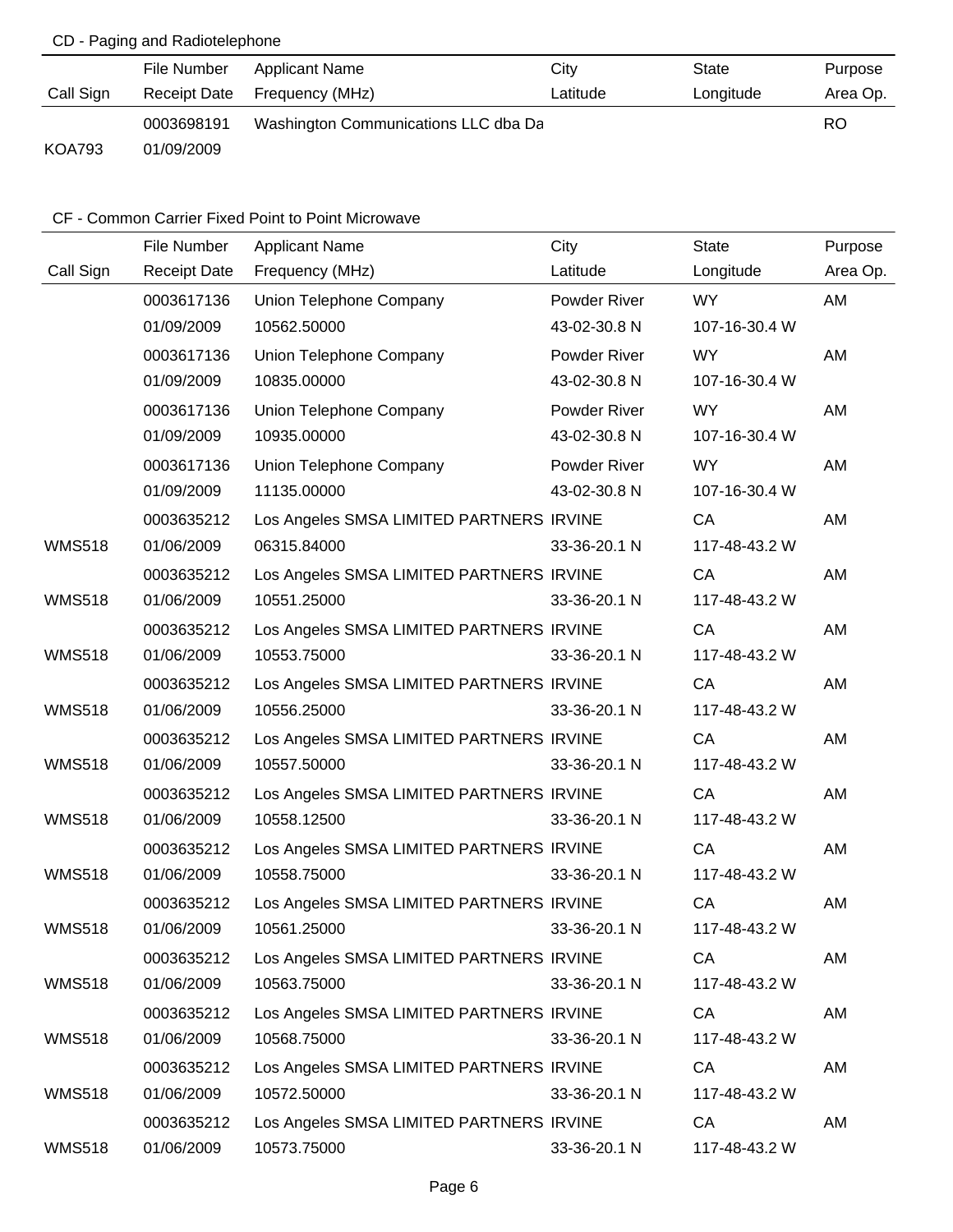|               | File Number         | <b>Applicant Name</b>                            | City         | State         | Purpose  |
|---------------|---------------------|--------------------------------------------------|--------------|---------------|----------|
| Call Sign     | <b>Receipt Date</b> | Frequency (MHz)                                  | Latitude     | Longitude     | Area Op. |
|               | 0003635212          | Los Angeles SMSA LIMITED PARTNERS IRVINE         |              | CA            | AM       |
| <b>WMS518</b> | 01/06/2009          | 10576.87500                                      | 33-36-20.1 N | 117-48-43.2 W |          |
|               | 0003635212          | Los Angeles SMSA LIMITED PARTNERS IRVINE         |              | CA            | AM       |
| <b>WMS518</b> | 01/06/2009          | 10588.75000                                      | 33-36-20.1 N | 117-48-43.2 W |          |
|               | 0003635212          | Los Angeles SMSA LIMITED PARTNERS IRVINE         |              | CA            | AM       |
| <b>WMS518</b> | 01/06/2009          | 10592.50000                                      | 33-36-20.1 N | 117-48-43.2 W |          |
|               | 0003635212          | Los Angeles SMSA LIMITED PARTNERS IRVINE         |              | CA            | AM       |
| <b>WMS518</b> | 01/06/2009          | 10597.50000                                      | 33-36-20.1 N | 117-48-43.2 W |          |
|               | 0003635212          | Los Angeles SMSA LIMITED PARTNERS IRVINE         |              | CA            | AM       |
| <b>WMS518</b> | 01/06/2009          | 11215.00000                                      | 33-36-20.1 N | 117-48-43.2 W |          |
|               | 0003635212          | Los Angeles SMSA LIMITED PARTNERS IRVINE         |              | CA            | AM       |
| <b>WMS518</b> | 01/06/2009          | 11325.00000                                      | 33-36-20.1 N | 117-48-43.2 W |          |
|               | 0003635212          | Los Angeles SMSA LIMITED PARTNERS IRVINE         |              | CA            | AM       |
| <b>WMS518</b> | 01/06/2009          | 11365.00000                                      | 33-36-20.1 N | 117-48-43.2 W |          |
|               | 0003635212          | Los Angeles SMSA LIMITED PARTNERS IRVINE         |              | CA            | AM       |
| <b>WMS518</b> | 01/06/2009          | 11415.00000                                      | 33-36-20.1 N | 117-48-43.2 W |          |
|               | 0003635212          | Los Angeles SMSA LIMITED PARTNERS IRVINE         |              | CA            | AM       |
| <b>WMS518</b> | 01/06/2009          | 11445.00000                                      | 33-36-20.1 N | 117-48-43.2 W |          |
|               | 0003635212          | Los Angeles SMSA LIMITED PARTNERS IRVINE         |              | CA            | AM       |
| <b>WMS518</b> | 01/06/2009          | 11485.00000                                      | 33-36-20.1 N | 117-48-43.2 W |          |
|               | 0003635212          | Los Angeles SMSA LIMITED PARTNERS IRVINE         |              | CA            | AM       |
| <b>WMS518</b> | 01/06/2009          | 11505.00000                                      | 33-36-20.1 N | 117-48-43.2 W |          |
|               | 0003635212          | Los Angeles SMSA LIMITED PARTNERS IRVINE         |              | CA            | AM       |
| <b>WMS518</b> | 01/06/2009          | 11525.00000                                      | 33-36-20.1 N | 117-48-43.2 W |          |
|               | 0003635212          | Los Angeles SMSA LIMITED PARTNERS IRVINE         |              | CA            | AM       |
| <b>WMS518</b> | 01/06/2009          | 11565.00000                                      | 33-36-20.1 N | 117-48-43.2 W |          |
|               | 0003635212          | Los Angeles SMSA LIMITED PARTNERS IRVINE         |              | CA            | AM       |
| <b>WMS518</b> | 01/06/2009          | 11605.00000                                      | 33-36-20.1 N | 117-48-43.2 W |          |
|               | 0003635212          | Los Angeles SMSA LIMITED PARTNERS IRVINE         |              | CA            | AM       |
| <b>WMS518</b> | 01/06/2009          | 17800.00000                                      | 33-36-20.1 N | 117-48-43.2 W |          |
|               | 0003635212          | Los Angeles SMSA LIMITED PARTNERS IRVINE         |              | CA            | AM       |
| <b>WMS518</b> | 01/06/2009          | 17845.00000                                      | 33-36-20.1 N | 117-48-43.2 W |          |
|               | 0003635212          | Los Angeles SMSA LIMITED PARTNERS IRVINE         |              | CA            | AM       |
| <b>WMS518</b> | 01/06/2009          | 17895.00000                                      | 33-36-20.1 N | 117-48-43.2 W |          |
|               | 0003635212          | Los Angeles SMSA LIMITED PARTNERS IRVINE         |              | CA            | AM       |
| <b>WMS518</b> | 01/06/2009          | 17965.00000                                      | 33-36-20.1 N | 117-48-43.2 W |          |
|               | 0003641092          | TEXAS RSA 7B2 LIMITED PARTNERSHI MOUNT VERNON TX |              |               | AM       |
| WMR914        | 01/08/2009          | 02174.80000                                      | 33-10-05.9 N | 095-07-50.8 W |          |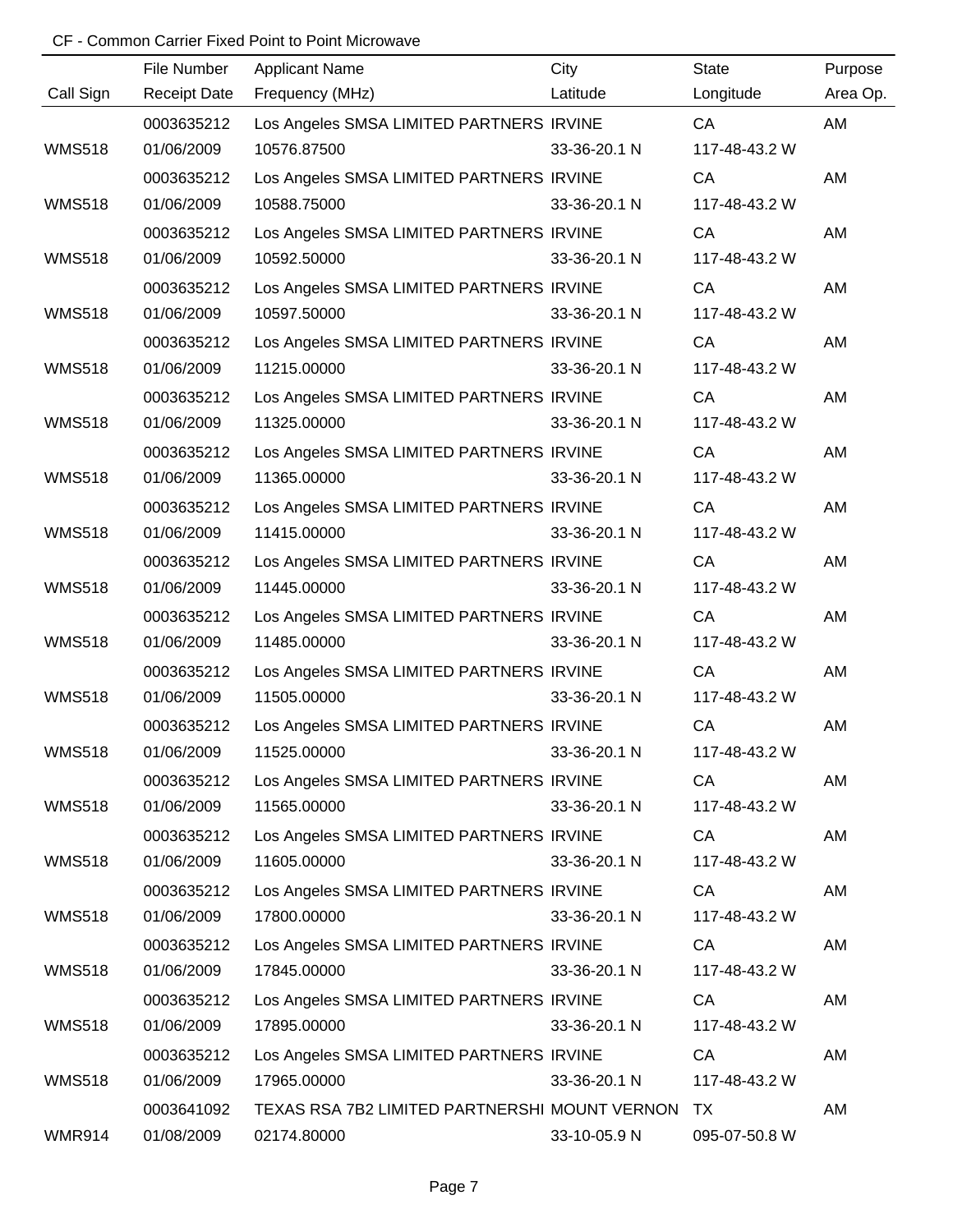|                | File Number         | <b>Applicant Name</b>                           | City                 | <b>State</b>  | Purpose   |
|----------------|---------------------|-------------------------------------------------|----------------------|---------------|-----------|
| Call Sign      | <b>Receipt Date</b> | Frequency (MHz)                                 | Latitude             | Longitude     | Area Op.  |
|                | 0003641092          | TEXAS RSA 7B2 LIMITED PARTNERSHI MOUNT VERNON   |                      | TX            | AM        |
| <b>WMR914</b>  | 01/08/2009          | 05974.85000                                     | 33-10-05.9 N         | 095-07-50.8 W |           |
|                | 0003641092          | TEXAS RSA 7B2 LIMITED PARTNERSHI MOUNT VERNON   |                      | TX            | AM        |
| <b>WMR914</b>  | 01/08/2009          | 06605.00000                                     | 33-10-05.9 N         | 095-07-50.8 W |           |
|                | 0003641092          | TEXAS RSA 7B2 LIMITED PARTNERSHI MOUNT VERNON   |                      | TX            | AM        |
| <b>WMR914</b>  | 01/08/2009          | 06635.00000                                     | 33-10-05.9 N         | 095-07-50.8 W |           |
|                | 0003641092          | TEXAS RSA 7B2 LIMITED PARTNERSHI MOUNT VERNON   |                      | TX            | AM        |
| <b>WMR914</b>  | 01/08/2009          | 06675.00000                                     | 33-10-05.9 N         | 095-07-50.8 W |           |
|                | 0003667294          | Telecom Transport Management, Inc.              | <b>NORTH OAKS</b>    | <b>MN</b>     | AM        |
|                | 01/09/2009          | 10915.00000                                     | 45-06-28.0 N         | 093-07-11.0 W |           |
|                | 0003668055          | ALLTEL Communications of the Southwes Tuba City |                      | <b>AZ</b>     | AM        |
| WPQL753        | 01/08/2009          | 06835.00000                                     | 36-41-52.3 N         | 111-37-48.9 W |           |
|                | 0003668055          | ALLTEL Communications of the Southwes Tuba City |                      | <b>AZ</b>     | AM        |
| WPQL753        | 01/08/2009          | 06855.00000                                     | 36-41-52.3 N         | 111-37-48.9 W |           |
|                | 0003671775          | AT&T CORP.                                      | <b>WASHINGTON</b>    | DC            | AM        |
| WPWR892        | 01/05/2009          | 11225.00000                                     | 38-53-57.4 N         | 077-01-43.9 W |           |
|                | 0003671775          | AT&T CORP.                                      | <b>WASHINGTON</b>    | <b>DC</b>     | AM        |
| WPWR892        | 01/05/2009          | 11265.00000                                     | 38-53-57.4 N         | 077-01-43.9 W |           |
|                | 0003671775          | AT&T CORP.                                      | <b>WASHINGTON</b>    | DC            | AM        |
| <b>WPWR892</b> | 01/05/2009          | 21210.00000                                     | 38-53-57.4 N         | 077-01-43.9 W |           |
|                | 0003671775          | AT&T CORP.                                      | <b>WASHINGTON</b>    | DC            | AM        |
| WPWR892        | 01/05/2009          | 21980.00000                                     | 38-53-57.4 N         | 077-01-43.9 W |           |
|                | 0003671775          | AT&T CORP.                                      | <b>WASHINGTON</b>    | DC            | <b>AM</b> |
| WPWR892        | 01/05/2009          | 22060.00000                                     | 38-53-57.4 N         | 077-01-43.9 W |           |
|                | 0003671775          | AT&T CORP.                                      | <b>WASHINGTON</b>    | DC            | AM        |
| <b>WPWR892</b> | 01/05/2009          | 22160.00000                                     | 38-53-57.4 N         | 077-01-43.9 W |           |
|                | 0003689913          | Union Telephone Company                         | Shoshoni             | WY            | AM        |
| WQJI990        | 01/09/2009          | 11425.00000                                     | 43-26-14.9 N         | 107-59-55.8 W |           |
|                | 0003689913          | Union Telephone Company                         | Shoshoni             | WY            | AM        |
| WQJI990        | 01/09/2009          | 11625.00000                                     | 43-26-14.9 N         | 107-59-55.8 W |           |
|                | 0003689913          | Union Telephone Company                         | Shoshoni             | <b>WY</b>     | AM        |
| WQJI990        | 01/09/2009          | 11657.50000                                     | 43-26-14.9 N         | 107-59-55.8 W |           |
|                | 0003695086          | Centennial Puerto Rico License Corp.            | Utuado               | <b>PR</b>     | AM        |
| WPUS597        | 01/08/2009          | 10628.12500                                     | 18-17-13.9 N         | 066-41-36.2 W |           |
|                | 0003695086          | Centennial Puerto Rico License Corp.            | Utuado               | <b>PR</b>     | AM        |
| WPUS597        | 01/08/2009          | 11137.50000                                     | 18-17-13.9 N         | 066-41-36.2 W |           |
|                | 0003691425          | Alltel Communications, LLC                      | <b>BERLIN CENTER</b> | OH            | MD        |
| <b>WLM622</b>  | 01/05/2009          | 02165.20000                                     | 41-01-26.2 N         | 080-56-28.2 W |           |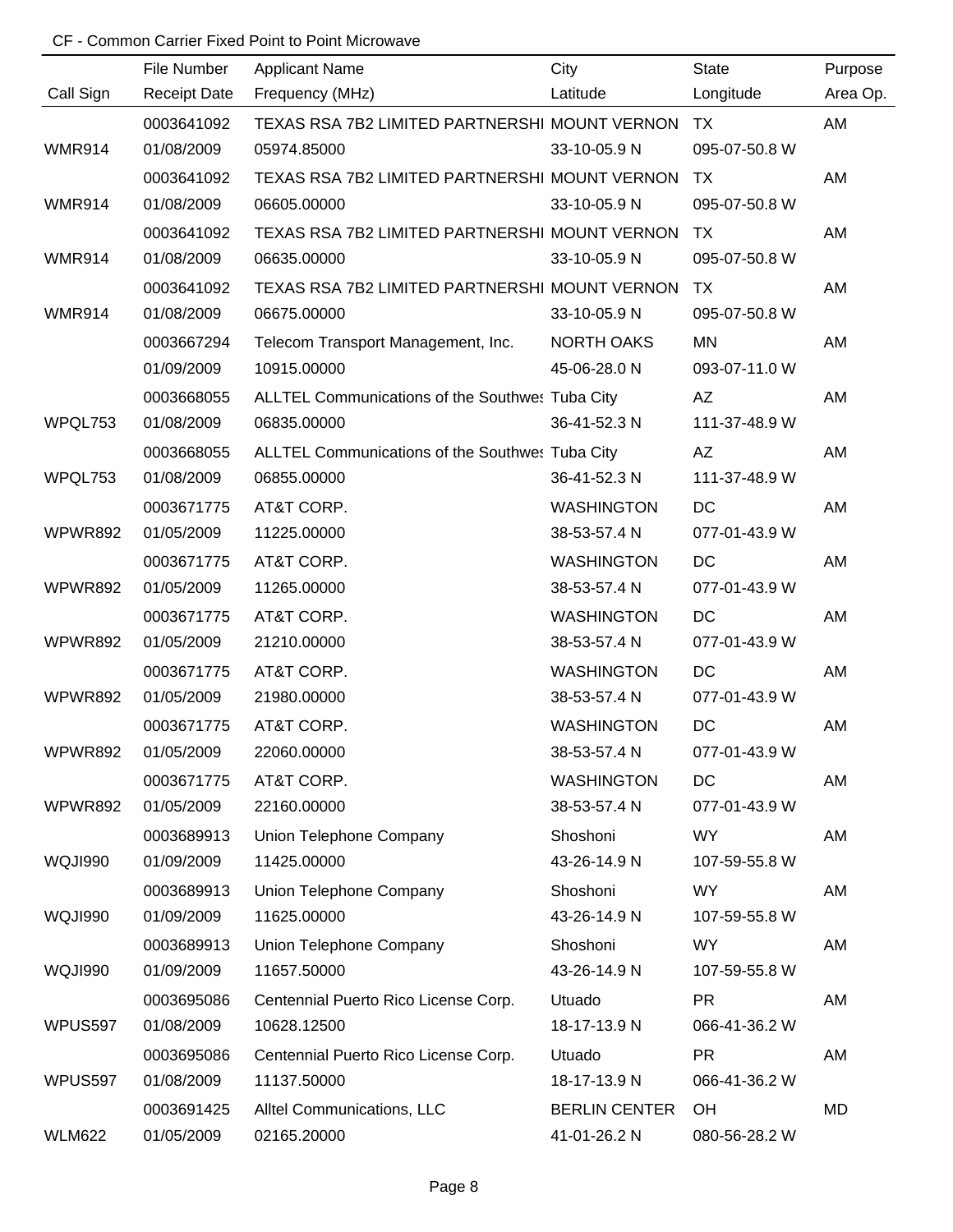|               | File Number         | <b>Applicant Name</b>                  | City                    | <b>State</b>  | Purpose   |
|---------------|---------------------|----------------------------------------|-------------------------|---------------|-----------|
| Call Sign     | <b>Receipt Date</b> | Frequency (MHz)                        | Latitude                | Longitude     | Area Op.  |
|               | 0003691425          | Alltel Communications, LLC             | <b>BERLIN CENTER</b>    | OH            | MD        |
| <b>WLM622</b> | 01/05/2009          | 06197.24000                            | 41-01-26.2 N            | 080-56-28.2 W |           |
|               | 0003691425          | Alltel Communications, LLC             | <b>BERLIN CENTER</b>    | OH            | MD        |
| <b>WLM622</b> | 01/05/2009          | 06795.00000                            | 41-01-26.2 N            | 080-56-28.2 W |           |
|               | 0003691426          | Alltel Communications, LLC             | <b>NEWTON FALLS</b>     | OH            | <b>MD</b> |
| <b>WMK923</b> | 01/05/2009          | 02115.20000                            | 41-15-01.2 N            | 080-58-23.3 W |           |
|               | 0003691426          | Alltel Communications, LLC             | <b>NEWTON FALLS</b>     | OH            | MD        |
| <b>WMK923</b> | 01/05/2009          | 05945.20000                            | 41-15-01.2 N            | 080-58-23.3 W |           |
|               | 0003693359          | Verizon Wireless Tennessee Partnership | <b>GALLATIN</b>         | TN            | MD        |
| <b>WMS485</b> | 01/06/2009          | 06034.15000                            | 36-24-47.7 N            | 086-26-04.9 W |           |
|               | 0003693359          | Verizon Wireless Tennessee Partnership | <b>GALLATIN</b>         | TN            | MD        |
| <b>WMS485</b> | 01/06/2009          | 06152.75000                            | 36-24-47.7 N            | 086-26-04.9 W |           |
|               | 0003693362          | Verizon Wireless Tennessee Partnership | <b>HENDERSONVILLETN</b> |               | MD        |
| <b>WMR849</b> | 01/06/2009          | 05945.20000                            | 36-17-48.0 N            | 086-35-01.0 W |           |
|               | 0003693362          | Verizon Wireless Tennessee Partnership | <b>HENDERSONVILLETN</b> |               | MD        |
| <b>WMR849</b> | 01/06/2009          | 05974.85000                            | 36-17-48.0 N            | 086-35-01.0 W |           |
|               | 0003693362          | Verizon Wireless Tennessee Partnership | <b>HENDERSONVILLETN</b> |               | MD        |
| <b>WMR849</b> | 01/06/2009          | 06004.50000                            | 36-17-48.0 N            | 086-35-01.0 W |           |
|               | 0003693365          | Verizon Wireless Tennessee Partnership | <b>GALLATIN</b>         | <b>TN</b>     | MD        |
| <b>WLN582</b> | 01/06/2009          | 06197.24000                            | 36-23-29.7 N            | 086-32-22.9 W |           |
|               | 0003693365          | Verizon Wireless Tennessee Partnership | <b>GALLATIN</b>         | <b>TN</b>     | MD        |
| <b>WLN582</b> | 01/06/2009          | 06256.54000                            | 36-23-29.7 N            | 086-32-22.9 W |           |
|               | 0003693365          | Verizon Wireless Tennessee Partnership | <b>GALLATIN</b>         | <b>TN</b>     | MD        |
| <b>WLN582</b> | 01/06/2009          | 06286.19000                            | 36-23-29.7 N            | 086-32-22.9 W |           |
|               | 0003693365          | Verizon Wireless Tennessee Partnership | <b>GALLATIN</b>         | TN            | MD        |
| <b>WLN582</b> | 01/06/2009          | 06404.79000                            | 36-23-29.7 N            | 086-32-22.9 W |           |
|               | 0003693503          | Verizon Wireless Tennessee Partnership | Morristown              | TN            | MD        |
| WQJF372       | 01/06/2009          | 06226.89000                            | 36-14-49.3 N            | 083-14-30.6 W |           |
|               | 0003693503          | Verizon Wireless Tennessee Partnership | Morristown              | TN            | MD        |
| WQJF372       | 01/06/2009          | 06286.19000                            | 36-14-49.3 N            | 083-14-30.6 W |           |
|               | 0003693503          | Verizon Wireless Tennessee Partnership | Morristown              | TN            | MD        |
| WQJF372       | 01/06/2009          | 06345.49000                            | 36-14-49.3 N            | 083-14-30.6 W |           |
|               | 0003693503          | Verizon Wireless Tennessee Partnership | Morristown              | TN            | MD        |
| WQJF372       | 01/06/2009          | 06404.79000                            | 36-14-49.3 N            | 083-14-30.6 W |           |
|               | 0003693503          | Verizon Wireless Tennessee Partnership | Morristown              | TN            | MD        |
| WQJF372       | 01/06/2009          | 11245.00000                            | 36-14-49.3 N            | 083-14-30.6 W |           |
|               | 0003693503          | Verizon Wireless Tennessee Partnership | Morristown              | TN            | MD        |
| WQJF372       | 01/06/2009          | 11405.00000                            | 36-14-49.3 N            | 083-14-30.6 W |           |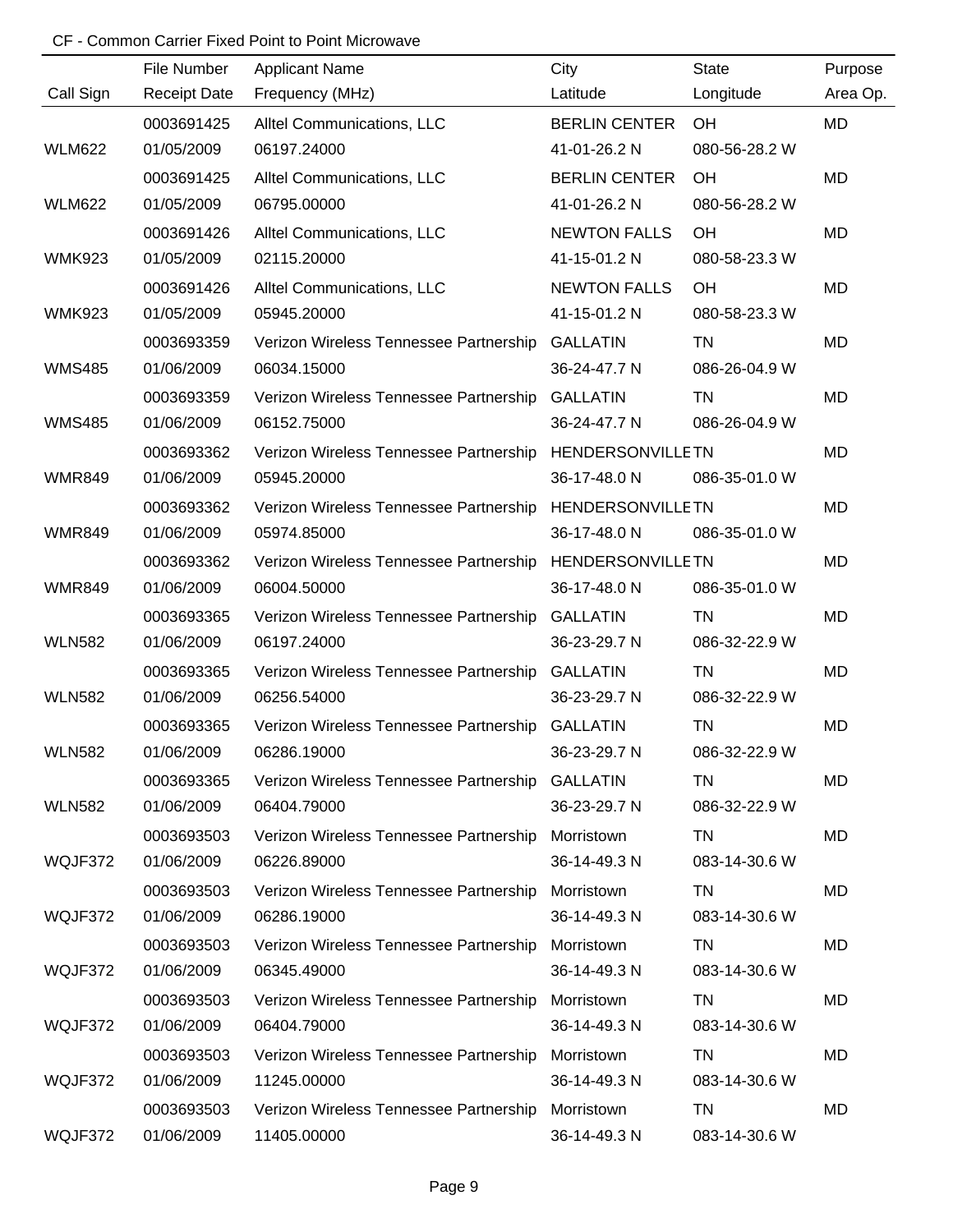|               | File Number         | <b>Applicant Name</b>                     | City              | <b>State</b>  | Purpose   |
|---------------|---------------------|-------------------------------------------|-------------------|---------------|-----------|
| Call Sign     | <b>Receipt Date</b> | Frequency (MHz)                           | Latitude          | Longitude     | Area Op.  |
|               | 0003693504          | Verizon Wireless Tennessee Partnership    | <b>MORRISTOWN</b> | <b>TN</b>     | MD        |
| <b>WMK711</b> | 01/06/2009          | 05945.20000                               | 36-13-42.0 N      | 083-19-57.0 W |           |
|               | 0003693504          | Verizon Wireless Tennessee Partnership    | <b>MORRISTOWN</b> | <b>TN</b>     | <b>MD</b> |
| <b>WMK711</b> | 01/06/2009          | 06034.15000                               | 36-13-42.0 N      | 083-19-57.0 W |           |
|               | 0003693504          | Verizon Wireless Tennessee Partnership    | <b>MORRISTOWN</b> | TN            | MD        |
| <b>WMK711</b> | 01/06/2009          | 06345.49000                               | 36-13-42.0 N      | 083-19-57.0 W |           |
|               | 0003693504          | Verizon Wireless Tennessee Partnership    | <b>MORRISTOWN</b> | TN            | MD        |
| <b>WMK711</b> | 01/06/2009          | 10755.00000                               | 36-13-42.0 N      | 083-19-57.0 W |           |
|               | 0003693504          | Verizon Wireless Tennessee Partnership    | <b>MORRISTOWN</b> | TN            | MD        |
| <b>WMK711</b> | 01/06/2009          | 10915.00000                               | 36-13-42.0 N      | 083-19-57.0 W |           |
|               | 0003694100          | Telecom Transport Management, Inc.        | <b>BETHLEHEM</b>  | PA            | <b>MD</b> |
| WQJD715       | 01/06/2009          | 11265.00000                               | 40-40-56.0 N      | 075-20-56.0 W |           |
|               | 0003694100          | Telecom Transport Management, Inc.        | <b>BETHLEHEM</b>  | <b>PA</b>     | MD        |
| WQJD715       | 01/06/2009          | 11515.00000                               | 40-40-56.0 N      | 075-20-56.0 W |           |
|               | 0003694104          | Telecom Transport Management, Inc.        | <b>WHITEHALL</b>  | PA            | MD        |
| WQJD547       | 01/06/2009          | 11365.00000                               | 40-40-02.0 N      | 075-31-14.4 W |           |
|               | 0003694104          | Telecom Transport Management, Inc.        | <b>WHITEHALL</b>  | <b>PA</b>     | MD        |
| WQJD547       | 01/06/2009          | 11425.00000                               | 40-40-02.0 N      | 075-31-14.4 W |           |
|               | 0003694104          | Telecom Transport Management, Inc.        | <b>WHITEHALL</b>  | PA            | <b>MD</b> |
| WQJD547       | 01/06/2009          | 11545.00000                               | 40-40-02.0 N      | 075-31-14.4 W |           |
|               | 0003694104          | Telecom Transport Management, Inc.        | <b>WHITEHALL</b>  | PA            | MD        |
| WQJD547       | 01/06/2009          | 19375.00000                               | 40-40-02.0 N      | 075-31-14.4 W |           |
|               | 0003694104          | Telecom Transport Management, Inc.        | <b>WHITEHALL</b>  | PA            | MD        |
| WQJD547       | 01/06/2009          | 19470.00000                               | 40-40-02.0 N      | 075-31-14.4 W |           |
|               | 0003694245          | LOS ANGELES SMSA LIMITED PARTNE IRVINE    |                   | CA            | MD        |
| <b>WMW366</b> | 01/06/2009          | 10618.75000                               | 33-35-59.5 N      | 117-52-20.7 W |           |
|               | 0003694245          | LOS ANGELES SMSA LIMITED PARTNE IRVINE    |                   | CA            | MD        |
| WMW366        | 01/06/2009          | 11035.00000                               | 33-35-59.5 N      | 117-52-20.7 W |           |
|               | 0003694270          | NEXTLINK WIRELESS INC.                    | <b>DALLAS</b>     | TX.           | MD        |
| WQJL819       | 01/06/2009          | 11215.00000                               | 32-46-51.6 N      | 096-48-07.3 W |           |
|               | 0003694270          | NEXTLINK WIRELESS INC.                    | DALLAS            | TX            | MD        |
| WQJL819       | 01/06/2009          | 11325.00000                               | 32-46-51.6 N      | 096-48-07.3 W |           |
|               | 0003694272          | NEXTLINK WIRELESS INC.                    | <b>DALLAS</b>     | TX.           | MD        |
| WQJE654       | 01/06/2009          | 10755.00000                               | 32-49-00.0 N      | 096-47-22.1 W |           |
|               | 0003694431          | NEW CINGULAR WIRELESS PCS, LLC ORO GRANDE |                   | CA            | MD        |
| <b>WLV431</b> | 01/06/2009          | 05945.20000                               | 34-36-40.0 N      | 117-17-22.0 W |           |
|               | 0003694431          | NEW CINGULAR WIRELESS PCS, LLC ORO GRANDE |                   | CA            | MD        |
| <b>WLV431</b> | 01/06/2009          | 06256.54000                               | 34-36-40.0 N      | 117-17-22.0 W |           |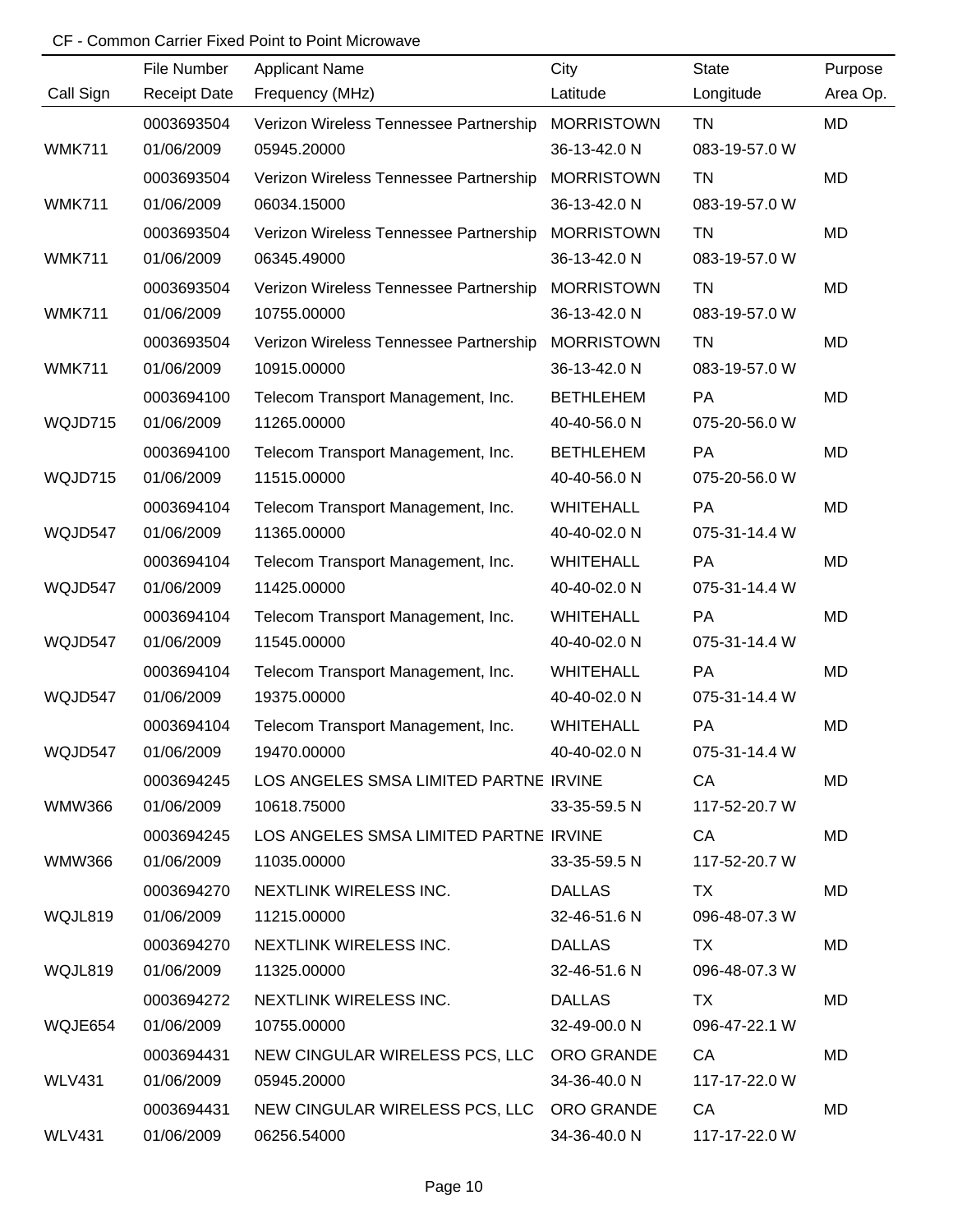|               | File Number         | <b>Applicant Name</b>                     | City             | <b>State</b>  | Purpose  |
|---------------|---------------------|-------------------------------------------|------------------|---------------|----------|
| Call Sign     | <b>Receipt Date</b> | Frequency (MHz)                           | Latitude         | Longitude     | Area Op. |
|               | 0003694431          | NEW CINGULAR WIRELESS PCS, LLC ORO GRANDE |                  | CA            | MD       |
| <b>WLV431</b> | 01/06/2009          | 06286.19000                               | 34-36-40.0 N     | 117-17-22.0 W |          |
|               | 0003694431          | NEW CINGULAR WIRELESS PCS, LLC            | ORO GRANDE       | CA            | MD       |
| <b>WLV431</b> | 01/06/2009          | 10627.50000                               | 34-36-40.0 N     | 117-17-22.0 W |          |
|               | 0003694431          | NEW CINGULAR WIRELESS PCS, LLC            | ORO GRANDE       | CA            | MD       |
| <b>WLV431</b> | 01/06/2009          | 10657.50000                               | 34-36-40.0 N     | 117-17-22.0 W |          |
|               | 0003694431          | NEW CINGULAR WIRELESS PCS, LLC            | ORO GRANDE       | CA            | MD       |
| <b>WLV431</b> | 01/06/2009          | 10663.12500                               | 34-36-40.0 N     | 117-17-22.0 W |          |
|               | 0003694431          | NEW CINGULAR WIRELESS PCS, LLC            | ORO GRANDE       | CA            | MD       |
| <b>WLV431</b> | 01/06/2009          | 17825.00000                               | 34-36-40.0 N     | 117-17-22.0 W |          |
|               | 0003694763          | AT&T CORP.                                | <b>ARLINGTON</b> | VA            | MD       |
| WQJU413       | 01/07/2009          | 10865.00000                               | 38-51-49.7 N     | 077-05-16.8 W |          |
|               | 0003694763          | AT&T CORP.                                | <b>ARLINGTON</b> | VA            | MD       |
| WQJU413       | 01/07/2009          | 10885.00000                               | 38-51-49.7 N     | 077-05-16.8 W |          |
|               | 0003694763          | AT&T CORP.                                | <b>ARLINGTON</b> | VA            | MD       |
| WQJU413       | 01/07/2009          | 21880.00000                               | 38-51-49.7 N     | 077-05-16.8 W |          |
|               | 0003695086          | Centennial Puerto Rico License Corp.      | Utuado           | <b>PR</b>     | MD       |
| WPUS597       | 01/07/2009          | 11137.50000                               | 18-17-13.9 N     | 066-41-36.2 W |          |
|               | 0003695236          | WWC Holding Co., Inc.                     | <b>SAGUACHE</b>  | CO            | MD       |
| <b>WMT527</b> | 01/07/2009          | 02171.60000                               | 38-09-48.0 N     | 106-07-55.0 W |          |
|               | 0003695236          | WWC Holding Co., Inc.                     | <b>SAGUACHE</b>  | CO            | MD       |
| <b>WMT527</b> | 01/07/2009          | 06545.62500                               | 38-09-48.0 N     | 106-07-55.0 W |          |
|               | 0003695261          | Centennial Puerto Rico License Corp.      | <b>UTUADO</b>    | <b>PR</b>     | MD       |
| WPOR538       | 01/07/2009          | 06226.89000                               | 18-13-59.0 N     | 066-45-35.0 W |          |
|               | 0003695261          | Centennial Puerto Rico License Corp.      | <b>UTUADO</b>    | <b>PR</b>     | MD       |
| WPOR538       | 01/07/2009          | 06315.84000                               | 18-13-59.0 N     | 066-45-35.0 W |          |
|               | 0003695261          | Centennial Puerto Rico License Corp.      | <b>UTUADO</b>    | <b>PR</b>     | MD       |
| WPOR538       | 01/07/2009          | 06345.49000                               | 18-13-59.0 N     | 066-45-35.0 W |          |
|               | 0003695261          | Centennial Puerto Rico License Corp.      | <b>UTUADO</b>    | <b>PR</b>     | MD       |
| WPOR538       | 01/07/2009          | 06375.14000                               | 18-13-59.0 N     | 066-45-35.0 W |          |
|               | 0003695261          | Centennial Puerto Rico License Corp.      | <b>UTUADO</b>    | <b>PR</b>     | MD       |
| WPOR538       | 01/07/2009          | 06404.79000                               | 18-13-59.0 N     | 066-45-35.0 W |          |
|               | 0003695261          | Centennial Puerto Rico License Corp.      | <b>UTUADO</b>    | <b>PR</b>     | MD       |
| WPOR538       | 01/07/2009          | 10563.12500                               | 18-13-59.0 N     | 066-45-35.0 W |          |
|               | 0003695261          | Centennial Puerto Rico License Corp.      | <b>UTUADO</b>    | <b>PR</b>     | MD       |
| WPOR538       | 01/07/2009          | 10715.00000                               | 18-13-59.0 N     | 066-45-35.0 W |          |
|               | 0003695261          | Centennial Puerto Rico License Corp.      | <b>UTUADO</b>    | <b>PR</b>     | MD       |
| WPOR538       | 01/07/2009          | 11285.00000                               | 18-13-59.0 N     | 066-45-35.0 W |          |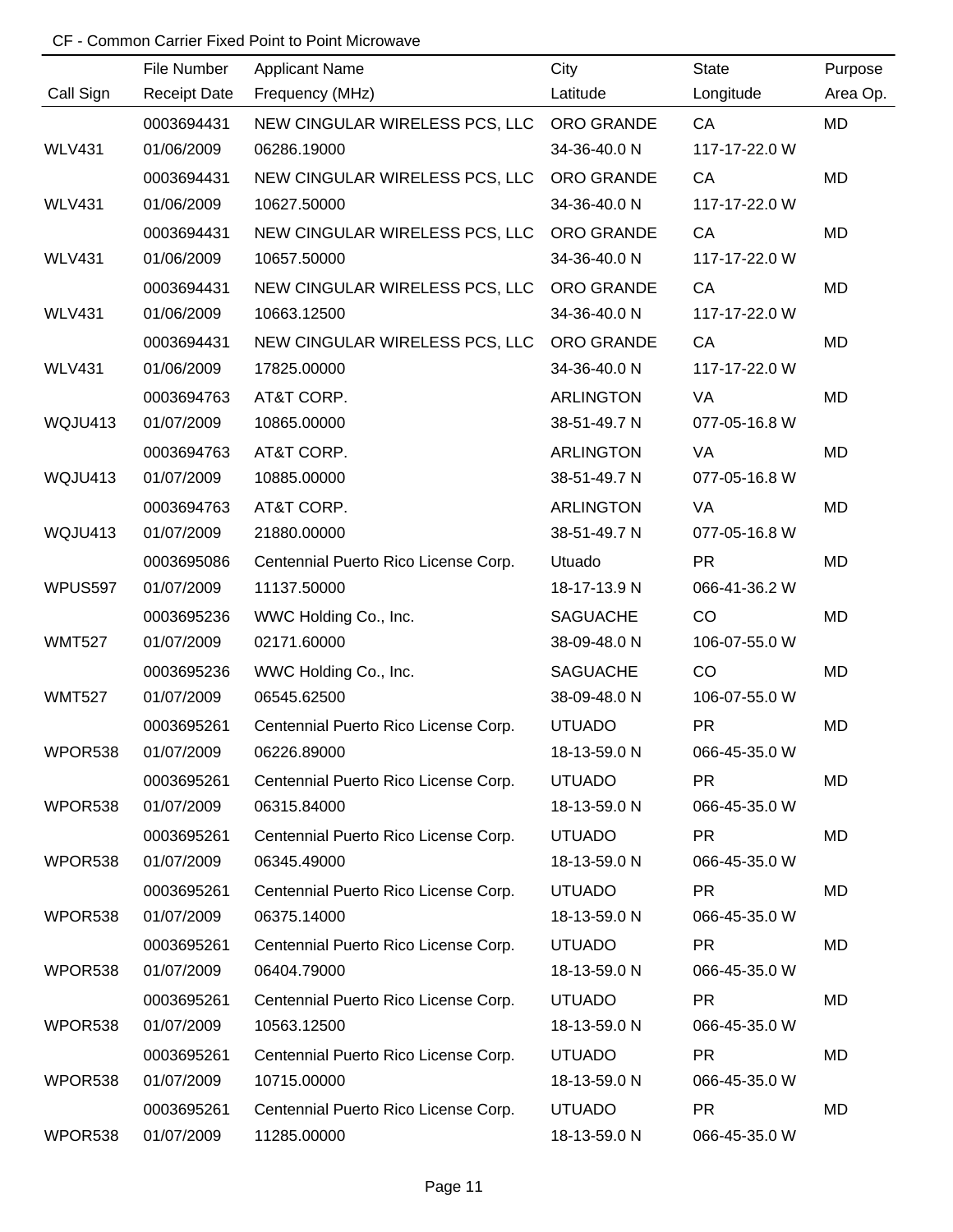|           | File Number         | <b>Applicant Name</b>                | City               | <b>State</b>  | Purpose   |
|-----------|---------------------|--------------------------------------|--------------------|---------------|-----------|
| Call Sign | <b>Receipt Date</b> | Frequency (MHz)                      | Latitude           | Longitude     | Area Op.  |
|           | 0003695261          | Centennial Puerto Rico License Corp. | <b>UTUADO</b>      | <b>PR</b>     | MD        |
| WPOR538   | 01/07/2009          | 11627.50000                          | 18-13-59.0 N       | 066-45-35.0 W |           |
|           | 0003695261          | Centennial Puerto Rico License Corp. | <b>UTUADO</b>      | <b>PR</b>     | <b>MD</b> |
| WPOR538   | 01/07/2009          | 11667.50000                          | 18-13-59.0 N       | 066-45-35.0 W |           |
|           | 0003695261          | Centennial Puerto Rico License Corp. | <b>UTUADO</b>      | <b>PR</b>     | MD        |
| WPOR538   | 01/07/2009          | 18055.00000                          | 18-13-59.0 N       | 066-45-35.0 W |           |
|           | 0003695608          | T-Mobile License LLC                 | SNOQUALMIE         | <b>WA</b>     | MD        |
| WQEU379   | 01/07/2009          | 17825.00000                          | 47-25-14.0 N       | 121-25-36.0 W |           |
|           | 0003695608          | T-Mobile License LLC                 | SNOQUALMIE         | <b>WA</b>     | MD        |
| WQEU379   | 01/07/2009          | 21875.00000                          | 47-25-14.0 N       | 121-25-36.0 W |           |
|           | 0003695608          | T-Mobile License LLC                 | SNOQUALMIE         | <b>WA</b>     | MD        |
| WQEU379   | 01/07/2009          | 21975.00000                          | 47-25-14.0 N       | 121-25-36.0 W |           |
|           | 0003696282          | PRWireless, Inc.                     | <b>AGUADA</b>      | <b>PR</b>     | MD        |
| WPQN613   | 01/08/2009          | 11245.00000                          | 18-19-20.7 N       | 067-08-53.5 W |           |
|           | 0003696282          | PRWireless, Inc.                     | <b>AGUADA</b>      | <b>PR</b>     | MD        |
| WPQN613   | 01/08/2009          | 11285.00000                          | 18-19-20.7 N       | 067-08-53.5 W |           |
|           | 0003696282          | PRWireless, Inc.                     | <b>AGUADA</b>      | <b>PR</b>     | MD        |
| WPQN613   | 01/08/2009          | 11325.00000                          | 18-19-20.7 N       | 067-08-53.5 W |           |
|           | 0003696282          | PRWireless, Inc.                     | <b>AGUADA</b>      | <b>PR</b>     | MD        |
| WPQN613   | 01/08/2009          | 11365.00000                          | 18-19-20.7 N       | 067-08-53.5 W |           |
|           | 0003696282          | PRWireless, Inc.                     | <b>AGUADA</b>      | <b>PR</b>     | MD        |
| WPQN613   | 01/08/2009          | 11405.00000                          | 18-19-20.7 N       | 067-08-53.5 W |           |
|           | 0003696282          | PRWireless, Inc.                     | <b>AGUADA</b>      | <b>PR</b>     | MD        |
| WPQN613   | 01/08/2009          | 11445.00000                          | 18-19-20.7 N       | 067-08-53.5 W |           |
|           | 0003696282          | PRWireless, Inc.                     | <b>AGUADA</b>      | <b>PR</b>     | MD        |
| WPQN613   | 01/08/2009          | 11622.50000                          | 18-19-20.7 N       | 067-08-53.5 W |           |
|           | 0003696282          | PRWireless, Inc.                     | <b>AGUADA</b>      | <b>PR</b>     | MD        |
| WPQN613   | 01/08/2009          | 11627.50000                          | 18-19-20.7 N       | 067-08-53.5 W |           |
|           | 0003696282          | PRWireless, Inc.                     | <b>AGUADA</b>      | <b>PR</b>     | MD        |
| WPQN613   | 01/08/2009          | 19305.00000                          | 18-19-20.7 N       | 067-08-53.5 W |           |
|           | 0003696282          | PRWireless, Inc.                     | <b>AGUADA</b>      | <b>PR</b>     | MD        |
| WPQN613   | 01/08/2009          | 19435.00000                          | 18-19-20.7 N       | 067-08-53.5 W |           |
|           | 0003696283          | PRWireless, Inc.                     | Aguadilla          | <b>PR</b>     | MD        |
| WPTV258   | 01/08/2009          | 11132.50000                          | 18-26-20.0 N       | 067-09-03.0 W |           |
|           | 0003696283          | PRWireless, Inc.                     | Aguadilla          | <b>PR</b>     | MD        |
| WPTV258   | 01/08/2009          | 17785.00000                          | 18-26-20.0 N       | 067-09-03.0 W |           |
|           | 0003696289          | Conterra Ultra Broadband, LLC        | <b>STATESVILLE</b> | <b>NC</b>     | MD        |
| WQHP943   | 01/08/2009          | 10875.00000                          | 35-51-45.1 N       | 080-44-16.5 W |           |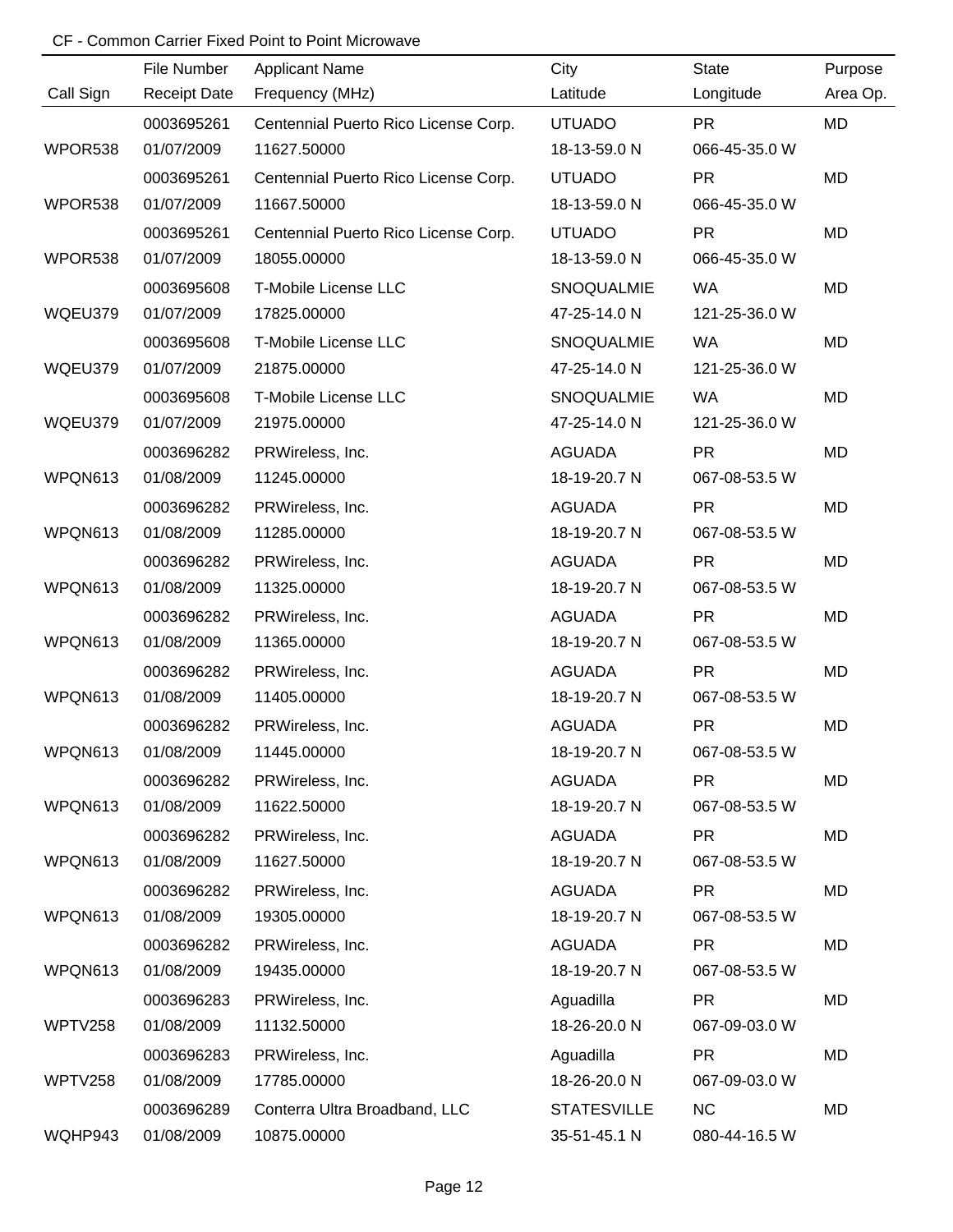|                | File Number         | <b>Applicant Name</b>                                  | City              | <b>State</b>  | Purpose   |
|----------------|---------------------|--------------------------------------------------------|-------------------|---------------|-----------|
| Call Sign      | <b>Receipt Date</b> | Frequency (MHz)                                        | Latitude          | Longitude     | Area Op.  |
|                | 0003696290          | PRWireless, Inc.                                       | Aguadilla         | <b>PR</b>     | MD        |
| <b>WQIM465</b> | 01/08/2009          | 19345.00000                                            | 18-28-25.1 N      | 067-08-22.3 W |           |
|                | 0003696318          | Conterra Ultra Broadband, LLC                          | Cooleemee         | <b>NC</b>     | <b>MD</b> |
| WQHP988        | 01/08/2009          | 11365.00000                                            | 35-50-12.1 N      | 080-33-05.3 W |           |
|                | 0003696526          | ALLTEL Communications of the Southwes GRAY MOUNTAIN AZ |                   |               | MD        |
| WPNL251        | 01/08/2009          | 06655.00000                                            | 35-44-29.3 N      | 111-28-23.7 W |           |
|                | 0003696526          | ALLTEL Communications of the Southwes GRAY MOUNTAIN AZ |                   |               | MD        |
| WPNL251        | 01/08/2009          | 06785.00000                                            | 35-44-29.3 N      | 111-28-23.7 W |           |
|                | 0003697074          | Alltel Communications, LLC                             | <b>MARSHFIELD</b> | <b>MO</b>     | MD        |
| <b>WMJ490</b>  | 01/08/2009          | 05945.20000                                            | 37-19-22.9 N      | 092-52-54.2 W |           |
|                | 0003697074          | Alltel Communications, LLC                             | <b>MARSHFIELD</b> | <b>MO</b>     | <b>MD</b> |
| <b>WMJ490</b>  | 01/08/2009          | 06152.75000                                            | 37-19-22.9 N      | 092-52-54.2 W |           |
|                | 0003697074          | Alltel Communications, LLC                             | <b>MARSHFIELD</b> | <b>MO</b>     | MD        |
| <b>WMJ490</b>  | 01/08/2009          | 06286.19000                                            | 37-19-22.9 N      | 092-52-54.2 W |           |
|                | 0003697074          | Alltel Communications, LLC                             | <b>MARSHFIELD</b> | <b>MO</b>     | MD        |
| <b>WMJ490</b>  | 01/08/2009          | 06315.84000                                            | 37-19-22.9 N      | 092-52-54.2 W |           |
|                | 0003697075          | Alltel Communications, LLC                             | <b>LEBANON</b>    | <b>MO</b>     | MD        |
| <b>WMJ491</b>  | 01/08/2009          | 06197.24000                                            | 37-42-33.9 N      | 092-42-44.9 W |           |
|                | 0003697075          | Alltel Communications, LLC                             | <b>LEBANON</b>    | <b>MO</b>     | MD        |
| <b>WMJ491</b>  | 01/08/2009          | 06345.49000                                            | 37-42-33.9 N      | 092-42-44.9 W |           |
|                | 0003697690          | NEW CINGULAR WIRELESS PCS, LLC                         | <b>SCRANTON</b>   | PA            | MD        |
| WPNB829        | 01/09/2009          | 05945.20000                                            | 41-22-52.4 N      | 075-35-37.8 W |           |
|                | 0003697690          | NEW CINGULAR WIRELESS PCS, LLC                         | <b>SCRANTON</b>   | PA            | MD        |
| WPNB829        | 01/09/2009          | 06063.80000                                            | 41-22-52.4 N      | 075-35-37.8 W |           |
|                | 0003697690          | NEW CINGULAR WIRELESS PCS, LLC SCRANTON                |                   | PA            | MD        |
| WPNB829        | 01/09/2009          | 10627.50000                                            | 41-22-52.4 N      | 075-35-37.8 W |           |
|                | 0003697690          | NEW CINGULAR WIRELESS PCS, LLC SCRANTON                |                   | PA            | MD        |
| WPNB829        | 01/09/2009          | 10628.12500                                            | 41-22-52.4 N      | 075-35-37.8 W |           |
|                | 0003697696          | NEW CINGULAR WIRELESS PCS, LLC JEFFERSON TOWN PA       |                   |               | MD        |
| WPUU752        | 01/09/2009          | 10562.50000                                            | 41-23-38.6 N      | 075-28-56.3 W |           |
|                | 0003698223          | Union Telephone Company                                | Hiland            | WY.           | MD        |
| WQJK713        | 01/09/2009          | 11325.00000                                            | 43-08-26.2 N      | 107-24-29.4 W |           |
|                | 0003691427          | Alltel Communications of Nebraska, Inc.                | Harrison          | <b>NE</b>     | <b>NE</b> |
|                | 01/05/2009          | 06555.62500                                            | 42-41-04.4 N      | 103-55-52.8 W |           |
|                | 0003691428          | Alltel Communications of Nebraska, Inc.                | <b>CRAWFORD</b>   | <b>NE</b>     | <b>NE</b> |
|                | 01/05/2009          | 06725.62500                                            | 42-33-40.5 N      | 103-23-51.5 W |           |
|                | 0003691850          | AT&T CORP.                                             | <b>ARLINGTON</b>  | VA            | <b>NE</b> |
|                | 01/05/2009          | 10775.00000                                            | 38-48-21.7 N      | 077-03-05.2 W |           |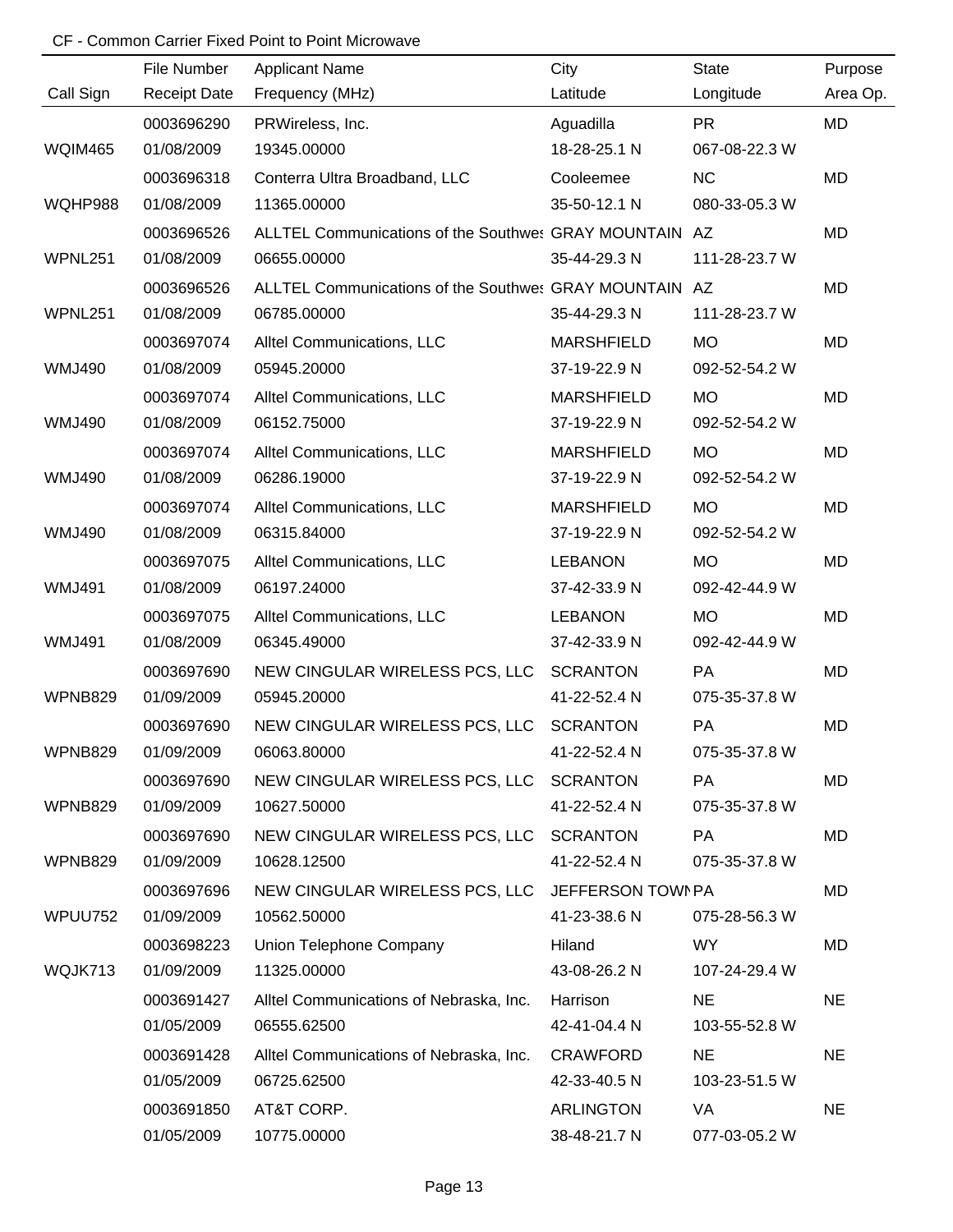|           |                                    |                                                      |                    | <b>State</b>  |                     |
|-----------|------------------------------------|------------------------------------------------------|--------------------|---------------|---------------------|
| Call Sign | File Number<br><b>Receipt Date</b> | <b>Applicant Name</b><br>Frequency (MHz)             | City<br>Latitude   | Longitude     | Purpose<br>Area Op. |
|           | 0003691851                         | AT&T CORP.                                           | <b>ARLINGTON</b>   | VA            | <b>NE</b>           |
|           | 01/05/2009                         | 10735.00000                                          | 38-51-36.5 N       | 077-03-12.0 W |                     |
|           | 0003691852                         | AT&T CORP.                                           | <b>WASHINGTON</b>  | DC            | <b>NE</b>           |
|           | 01/05/2009                         | 22410.00000                                          | 38-54-29.6 N       | 077-00-53.3 W |                     |
|           | 0003691853                         | AT&T CORP.                                           | <b>WASHINGTON</b>  | DC            | <b>NE</b>           |
|           | 01/05/2009                         | 23360.00000                                          | 38-53-50.8 N       | 077-03-06.6 W |                     |
|           | 0003691854                         | AT&T CORP.                                           | <b>WASHINGTON</b>  | DC            | <b>NE</b>           |
|           | 01/05/2009                         | 23260.00000                                          | 38-53-52.5 N       | 077-02-31.1 W |                     |
|           | 0003692054                         | STELERA WIRELESS, LLC                                | Port Lavaca        | <b>TX</b>     | <b>NE</b>           |
|           | 01/05/2009                         | 06093.45000                                          | 28-35-30.6 N       | 096-37-14.9 W |                     |
|           | 0003692054                         | STELERA WIRELESS, LLC                                | Port Lavaca        | <b>TX</b>     | <b>NE</b>           |
|           | 01/05/2009                         | 11325.00000                                          | 28-35-30.6 N       | 096-37-14.9 W |                     |
|           | 0003692148                         | <b>TMP CORPORATION</b>                               | <b>MENDON</b>      | IL.           | <b>NE</b>           |
|           | 01/05/2009                         | 11245.00000                                          | 40-05-18.0 N       | 091-16-58.0 W |                     |
|           | 0003692149                         | <b>TMP CORPORATION</b>                               | Canton             | MO            | <b>NE</b>           |
|           | 01/05/2009                         | 10755.00000                                          | 40-07-38.9 N       | 091-31-56.8 W |                     |
|           | 0003692335                         | STELERA WIRELESS, LLC                                | Port Lavaca        | TX            | <b>NE</b>           |
|           | 01/05/2009                         | 10835.00000                                          | 28-37-35.7 N       | 096-37-28.9 W |                     |
|           | 0003693501                         | STELERA WIRELESS, LLC                                | <b>SEADRIFT</b>    | <b>TX</b>     | <b>NE</b>           |
|           | 01/06/2009                         | 06226.89000                                          | 28-25-05.2 N       | 096-42-30.1 W |                     |
|           | 0003693501                         | STELERA WIRELESS, LLC                                | <b>SEADRIFT</b>    | <b>TX</b>     | <b>NE</b>           |
|           | 01/06/2009                         | 06345.49000                                          | 28-25-05.2 N       | 096-42-30.1 W |                     |
|           | 0003694107                         | TELECOM TRANSPORT MANAGEMENT Northhampton            |                    | PA            | <b>NE</b>           |
|           | 01/06/2009                         | 10775.00000                                          | 40-41-58.4 N       | 075-26-13.9 W |                     |
|           | 0003694107                         | TELECOM TRANSPORT MANAGEMENT Northhampton            |                    | PA            | <b>NE</b>           |
|           | 01/06/2009                         | 11055.00000                                          | 40-41-58.4 N       | 075-26-13.9 W |                     |
|           | 0003694433                         | NEW CINGULAR WIRELESS PCS, LLC                       | <b>VICTORVILLE</b> | CA            | <b>NE</b>           |
|           | 01/06/2009                         | 19385.00000                                          | 34-33-58.8 N       | 117-19-04.5 W |                     |
|           | 0003694764                         | AT&T CORP.                                           | <b>WASHINGTON</b>  | DC            | <b>NE</b>           |
|           | 01/07/2009                         | 11355.00000                                          | 38-55-17.0 N       | 076-57-27.1 W |                     |
|           | 0003694765                         | AT&T CORP.                                           | <b>WASHINGTON</b>  | <b>DC</b>     | <b>NE</b>           |
|           | 01/07/2009                         | 11375.00000                                          | 38-55-07.0 N       | 077-02-21.6 W |                     |
|           | 0003694766                         | AT&T CORP.                                           | <b>ARLINGTON</b>   | VA            | <b>NE</b>           |
|           | 01/07/2009                         | 23080.00000                                          | 38-51-17.8 N       | 077-02-54.5 W |                     |
|           | 0003695027                         | Telephone Operating Company of Vermor Essex Junction |                    | VT            | <b>NE</b>           |
|           | 01/07/2009                         | 11265.00000                                          | 44-31-38.0 N       | 073-01-01.0 W |                     |
|           | 0003695027                         | Telephone Operating Company of Vermor Essex Junction |                    | VT            | <b>NE</b>           |
|           | 01/07/2009                         | 17815.00000                                          | 44-31-38.0 N       | 073-01-01.0 W |                     |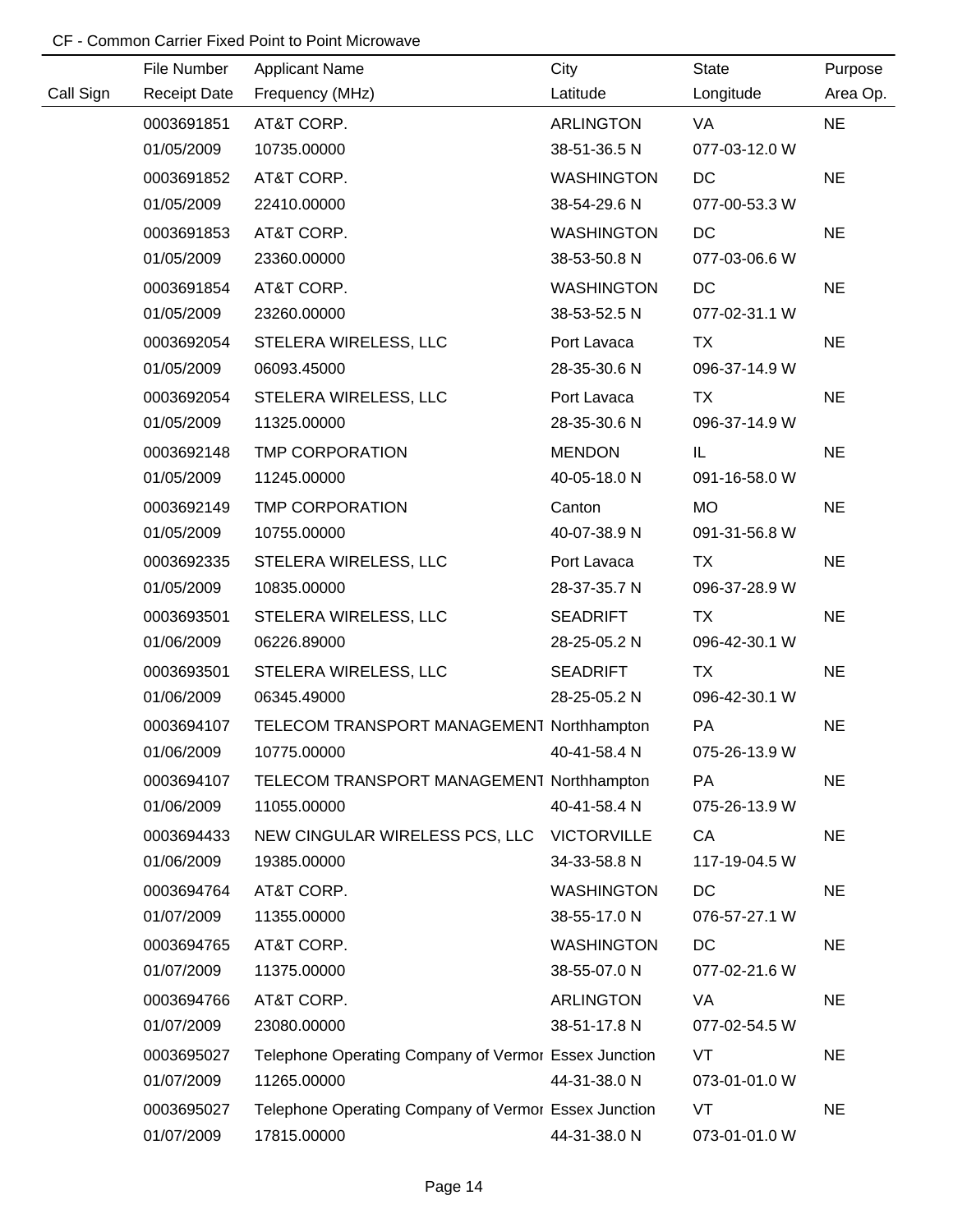|           | File Number         | <b>Applicant Name</b>                                | City               | <b>State</b>  | Purpose   |
|-----------|---------------------|------------------------------------------------------|--------------------|---------------|-----------|
| Call Sign | <b>Receipt Date</b> | Frequency (MHz)                                      | Latitude           | Longitude     | Area Op.  |
|           | 0003695028          | Telephone Operating Company of Vermor Westford       |                    | <b>VT</b>     | <b>NE</b> |
|           | 01/07/2009          | 10775.00000                                          | 44-36-47.7 N       | 073-02-16.1 W |           |
|           | 0003695031          | Telephone Operating Company of Vermor Essex Junction |                    | <b>VT</b>     | <b>NE</b> |
|           | 01/07/2009          | 19375.00000                                          | 44-31-09.0 N       | 073-03-19.0 W |           |
|           | 0003695235          | WWC Holding Co., Inc.                                | Alamosa            | CO            | <b>NE</b> |
|           | 01/07/2009          | 06715.62500                                          | 37-27-56.0 N       | 105-51-59.1 W |           |
|           | 0003695609          | <b>T-MOBILE LICENSE LLC</b>                          | SNOQUALMIE VAL WA  |               | <b>NE</b> |
|           | 01/07/2009          | 23175.00000                                          | 47-25-25.0 N       | 121-24-58.0 W |           |
|           | 0003695697          | Alaska DigiTel, L.L.C.                               | Anchorage          | AK            | <b>NE</b> |
|           | 01/07/2009          | 22155.00000                                          | 61-13-59.6 N       | 149-49-45.4 W |           |
|           | 0003695699          | Alaska DigiTel, L.L.C.                               | Anchorage          | AK            | <b>NE</b> |
|           | 01/07/2009          | 22105.00000                                          | 61-12-37.3 N       | 149-46-33.3 W |           |
|           | 0003695702          | Alaska DigiTel, L.L.C.                               | North Pole         | AK            | <b>NE</b> |
|           | 01/07/2009          | 19615.00000                                          | 64-45-19.1 N       | 147-20-45.0 W |           |
|           | 0003696405          | Alltel New License Sub LLC                           | <b>Tuba City</b>   | AZ            | <b>NE</b> |
|           | 01/08/2009          | 06805.00000                                          | 36-07-51.8 N       | 111-14-51.0 W |           |
|           | 0003696422          | Alltel New License Sub LLC                           | <b>Tuba City</b>   | AZ            | <b>NE</b> |
|           | 01/08/2009          | 06625.00000                                          | 36-21-29.8 N       | 111-12-08.7 W |           |
|           | 0003696422          | Alltel New License Sub LLC                           | Tuba City          | AZ            | <b>NE</b> |
|           | 01/08/2009          | 06645.00000                                          | 36-21-29.8 N       | 111-12-08.7 W |           |
|           | 0003696422          | Alltel New License Sub LLC                           | Tuba City          | AZ            | <b>NE</b> |
|           | 01/08/2009          | 06695.00000                                          | 36-21-29.8 N       | 111-12-08.7 W |           |
|           | 0003697055          | Alltel New License Sub LLC                           | Mt. Vernon         | <b>TX</b>     | <b>NE</b> |
|           | 01/08/2009          | 06765.00000                                          | 33-17-18.4 N       | 095-14-27.9 W |           |
|           | 0003697056          | Alltel New License Sub LLC                           | <b>TALCO</b>       | TX            | <b>NE</b> |
|           | 01/08/2009          | 06795.00000                                          | 33-21-03.4 N       | 095-06-23.8 W |           |
|           | 0003697076          | Alltel New License Sub LLC                           | Conway             | MO.           | <b>NE</b> |
|           | 01/08/2009          | 05945.20000                                          | 37-28-58.3 N       | 092-51-25.8 W |           |
|           | 0003697076          | Alltel New License Sub LLC                           | Conway             | <b>MO</b>     | <b>NE</b> |
|           | 01/08/2009          | 06034.15000                                          | 37-28-58.3 N       | 092-51-25.8 W |           |
|           | 0003697707          | Telecom Transport Management, Inc.                   | WHITE BEAR LAKE MN |               | <b>NE</b> |
|           | 01/09/2009          | 10915.00000                                          | 45-05-32.9 N       | 093-01-56.2 W |           |
|           | 0003697707          | Telecom Transport Management, Inc.                   | WHITE BEAR LAKE MN |               | <b>NE</b> |
|           | 01/09/2009          | 11565.00000                                          | 45-05-32.9 N       | 093-01-56.2 W |           |
|           | 0003697707          | Telecom Transport Management, Inc.                   | WHITE BEAR LAKE MN |               | <b>NE</b> |
|           | 01/09/2009          | 19450.00000                                          | 45-05-32.9 N       | 093-01-56.2 W |           |
|           | 0003697707          | Telecom Transport Management, Inc.                   | WHITE BEAR LAKE MN |               | <b>NE</b> |
|           | 01/09/2009          | 19530.00000                                          | 45-05-32.9 N       | 093-01-56.2 W |           |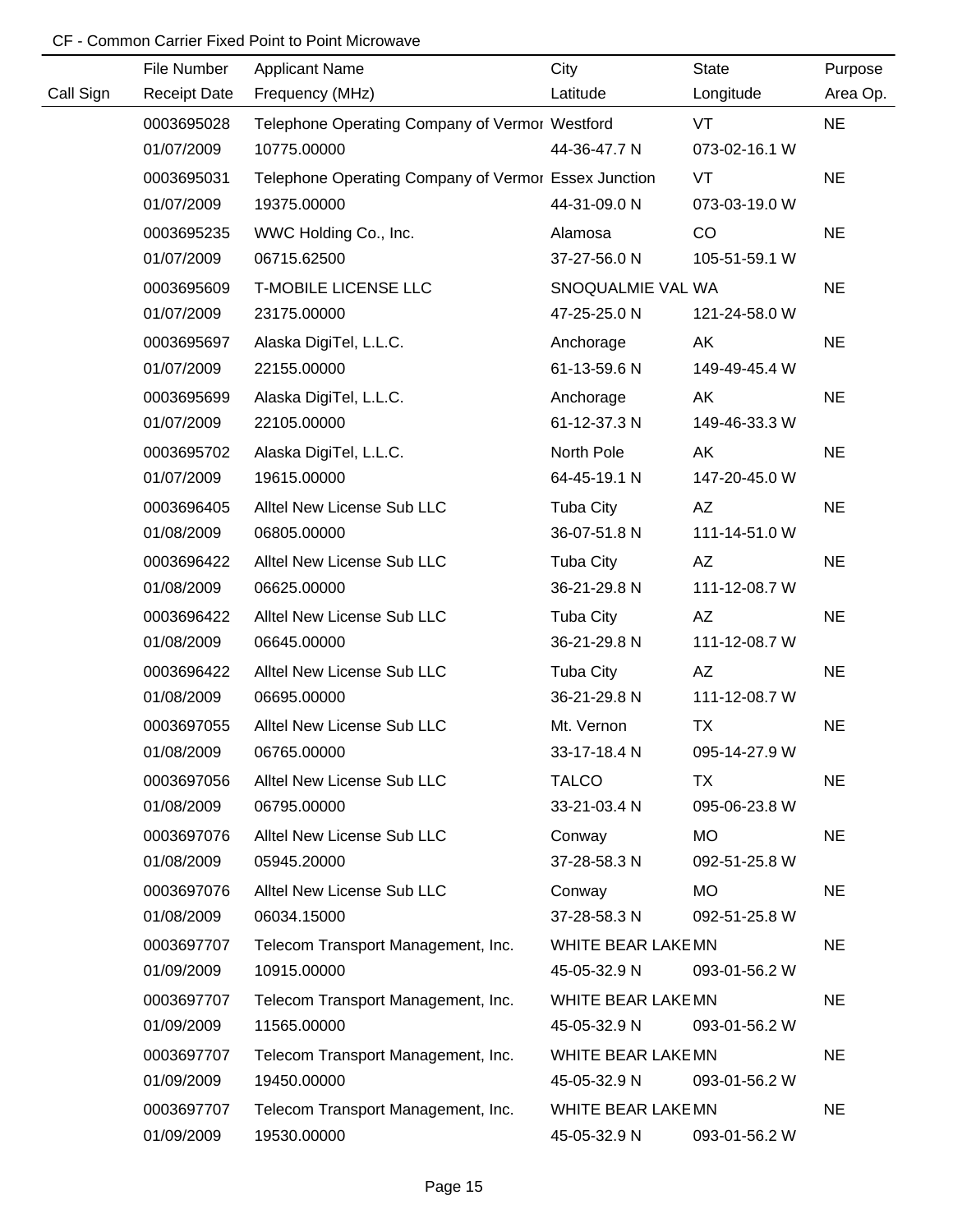|           | File Number         | <b>Applicant Name</b>              | City               | <b>State</b>  | Purpose   |
|-----------|---------------------|------------------------------------|--------------------|---------------|-----------|
| Call Sign | <b>Receipt Date</b> | Frequency (MHz)                    | Latitude           | Longitude     | Area Op.  |
|           | 0003697707          | Telecom Transport Management, Inc. | WHITE BEAR LAKE MN |               | <b>NE</b> |
|           | 01/09/2009          | 23360.00000                        | 45-05-32.9 N       | 093-01-56.2 W |           |
|           | 0003698256          | Alaska DigiTel, L.L.C.             | <b>CLEAR</b>       | AK            | <b>NE</b> |
|           | 01/09/2009          | 11658.12500                        | 64-17-49.9 N       | 149-05-22.9 W |           |
|           | 0003698307          | Telecom Transport Management, Inc. | Oakdale            | MN            | <b>NE</b> |
|           | 01/09/2009          | 10755.00000                        | 45-01-35.7 N       | 092-58-00.2 W |           |
|           | 0003698307          | Telecom Transport Management, Inc. | Oakdale            | MN            | <b>NE</b> |
|           | 01/09/2009          | 11075.00000                        | 45-01-35.7 N       | 092-58-00.2 W |           |
|           | 0003698307          | Telecom Transport Management, Inc. | Oakdale            | MN            | <b>NE</b> |
|           | 01/09/2009          | 22010.00000                        | 45-01-35.7 N       | 092-58-00.2 W |           |
|           | 0003698307          | Telecom Transport Management, Inc. | Oakdale            | MN            | <b>NE</b> |
|           | 01/09/2009          | 22030.00000                        | 45-01-35.7 N       | 092-58-00.2 W |           |
|           | 0003698307          | Telecom Transport Management, Inc. | Oakdale            | MN            | <b>NE</b> |
|           | 01/09/2009          | 22080.00000                        | 45-01-35.7 N       | 092-58-00.2 W |           |
|           | 0003698307          | Telecom Transport Management, Inc. | Oakdale            | MN            | <b>NE</b> |
|           | 01/09/2009          | 22130.00000                        | 45-01-35.7 N       | 092-58-00.2 W |           |
|           | 0003698307          | Telecom Transport Management, Inc. | Oakdale            | MN            | <b>NE</b> |
|           | 01/09/2009          | 22280.00000                        | 45-01-35.7 N       | 092-58-00.2 W |           |
|           | 0003698321          | Telecom Transport Management, Inc. | Maplewood          | MN            | <b>NE</b> |
|           | 01/09/2009          | 23330.00000                        | 45-02-12.0 N       | 093-01-18.0 W |           |
|           | 0003698331          | Telecom Transport Management, Inc. | Pine Springs       | <b>MN</b>     | <b>NE</b> |
|           | 01/09/2009          | 23210.00000                        | 45-02-08.5 N       | 092-57-06.5 W |           |
|           | 0003691815          | Corr Wireless Communications, LLC  | <b>HARTSELLE</b>   | <b>AL</b>     | <b>RM</b> |
| WPOU759   | 01/05/2009          | 05945.20000                        | 34-26-57.3 N       | 086-56-00.0 W |           |
|           | 0003691815          | Corr Wireless Communications, LLC  | <b>HARTSELLE</b>   | <b>AL</b>     | <b>RM</b> |
| WPOU759   | 01/05/2009          | 06063.80000                        | 34-26-57.3 N       | 086-56-00.0 W |           |
|           | 0003692319          | T-Mobile License LLC               |                    |               | <b>RO</b> |
| WPOR633   | 01/05/2009          |                                    |                    |               |           |
|           | 0003692330          | T-Mobile License LLC               |                    |               | <b>RO</b> |
| WPOR634   | 01/05/2009          |                                    |                    |               |           |
|           | 0003692895          | RT Communications, Inc.            |                    |               | <b>RO</b> |
| WPOR626   | 01/05/2009          |                                    |                    |               |           |
|           | 0003692898          | RT Communications, Inc.            |                    |               | <b>RO</b> |
| WPOS397   | 01/05/2009          |                                    |                    |               |           |
|           | 0003692907          | RT Communications, Inc.            |                    |               | <b>RO</b> |
| WPOR627   | 01/05/2009          |                                    |                    |               |           |
|           | 0003692916          | RT Communications, Inc.            |                    |               | <b>RO</b> |
| WPOR625   | 01/05/2009          |                                    |                    |               |           |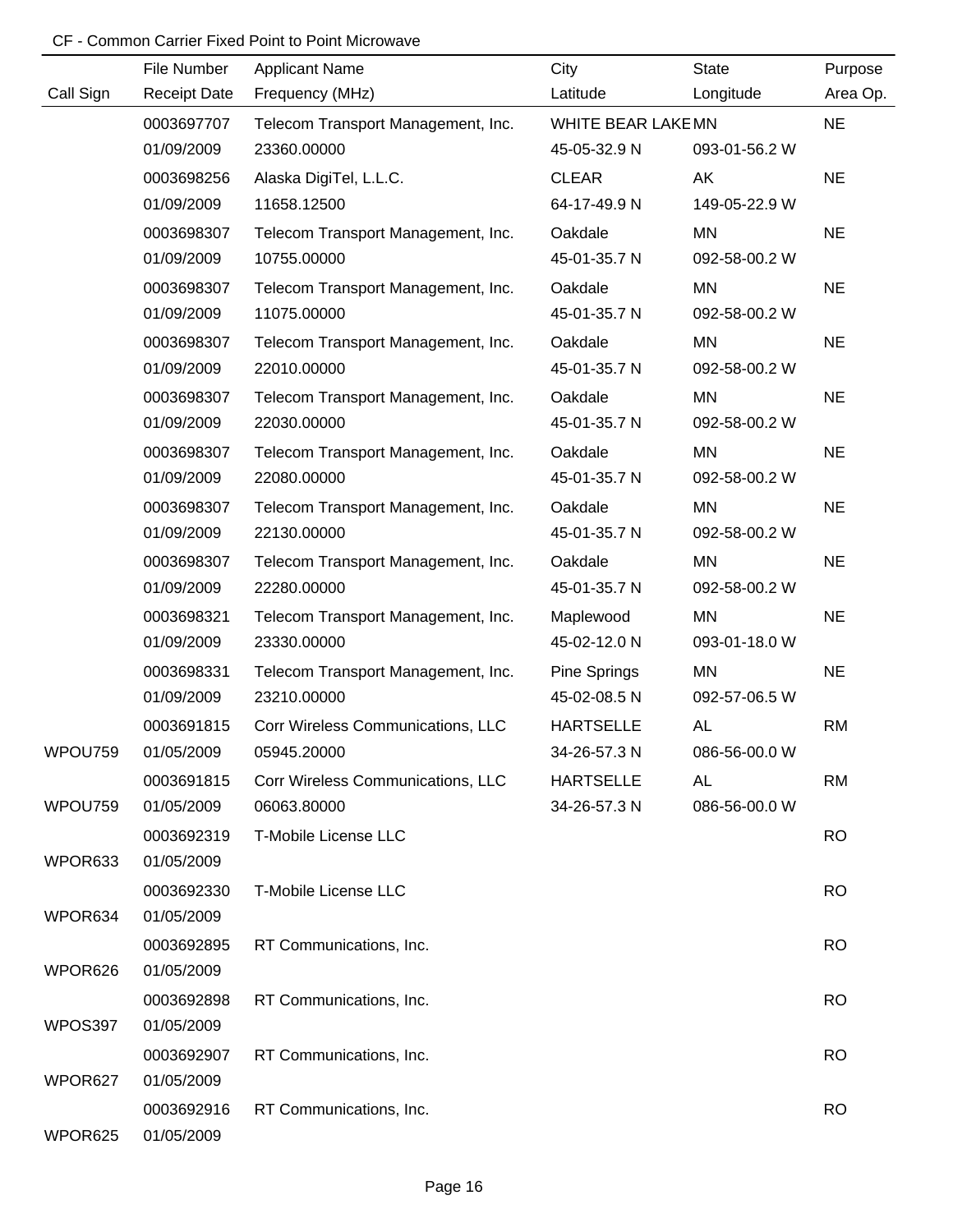|                     | File Number         | <b>Applicant Name</b>            | City     | <b>State</b> | Purpose   |
|---------------------|---------------------|----------------------------------|----------|--------------|-----------|
| Call Sign           | <b>Receipt Date</b> | Frequency (MHz)                  | Latitude | Longitude    | Area Op.  |
|                     | 0003694156          | RSA 1 LIMITED PARTNERSHIP DBA CE |          |              | <b>RO</b> |
| WPOS383             | 01/06/2009          |                                  |          |              |           |
|                     | 0003694157          | RSA 1 LIMITED PARTNERSHIP DBA CE |          |              | <b>RO</b> |
| WPOS384             | 01/06/2009          |                                  |          |              |           |
|                     | 0003694770          | New Par                          |          |              | <b>RO</b> |
| WPOT <sub>285</sub> | 01/07/2009          |                                  |          |              |           |
|                     | 0003694963          | USCOC OF CUMBERLAND, INC.        |          |              | <b>RO</b> |
| WPOR656             | 01/07/2009          |                                  |          |              |           |

# CL - Cellular

|           | File Number         | <b>Applicant Name</b>      | City                 | State         | Purpose  |
|-----------|---------------------|----------------------------|----------------------|---------------|----------|
| Call Sign | <b>Receipt Date</b> | Frequency (MHz)            | Latitude             | Longitude     | Area Op. |
|           | 0003598057          | Verizon Wireless (VAW) LLC | <b>GREEN VALLEY</b>  | AZ            | AM       |
| KNKA286   | 01/08/2009          |                            | 31-54-05.6 N         | 111-04-43.4 W |          |
|           | 0003598057          | Verizon Wireless (VAW) LLC | Sahuarita            | AZ            | AM       |
| KNKA286   | 01/08/2009          |                            | 31-52-39.1 N         | 111-12-55.9 W |          |
|           | 0003598057          | Verizon Wireless (VAW) LLC | Tucson               | <b>AZ</b>     | AM       |
| KNKA286   | 01/08/2009          |                            | 32-18-20.5 N         | 110-51-53.1 W |          |
|           | 0003598057          | Verizon Wireless (VAW) LLC | Vail                 | AZ            | AM       |
| KNKA286   | 01/08/2009          |                            | 31-57-29.1 N         | 110-46-18.1 W |          |
|           | 0003652462          | WWC Holding Co., Inc.      | Colorado City        | CO            | AM       |
| KNKA764   | 01/07/2009          |                            | 37-54-13.6 N         | 104-48-26.5 W |          |
|           | 0003652462          | WWC Holding Co., Inc.      | Fowler               | CO            | AM       |
| KNKA764   | 01/07/2009          |                            | 38-07-36.4 N         | 104-01-24.8 W |          |
|           | 0003652462          | WWC Holding Co., Inc.      | <b>FOWLER</b>        | CO            | AM       |
| KNKA764   | 01/07/2009          |                            | 37-54-15.0 N         | 104-16-01.9 W |          |
|           | 0003652462          | WWC Holding Co., Inc.      | <b>Olney Springs</b> | CO            | AM       |
| KNKA764   | 01/07/2009          |                            | 38-03-18.0 N         | 103-53-37.0 W |          |
|           | 0003652462          | WWC Holding Co., Inc.      | Penrose              | CO            | AM       |
| KNKA764   | 01/07/2009          |                            | 38-27-45.9 N         | 104-59-50.9 W |          |
|           | 0003652462          | WWC Holding Co., Inc.      | Pueblo               | CO            | AM       |
| KNKA764   | 01/07/2009          |                            | 38-15-11.0 N         | 104-42-51.9 W |          |
|           | 0003652462          | WWC Holding Co., Inc.      | Pueblo               | CO            | AM       |
| KNKA764   | 01/07/2009          |                            | 38-16-25.0 N         | 104-20-21.0 W |          |
|           | 0003652462          | WWC Holding Co., Inc.      | Pueblo               | CO            | AM       |
| KNKA764   | 01/07/2009          |                            | 38-19-07.0 N         | 104-34-05.9 W |          |
|           | 0003652462          | WWC Holding Co., Inc.      | Pueblo               | CO            | AM       |
| KNKA764   | 01/07/2009          |                            | 38-22-21.4 N         | 104-33-39.9 W |          |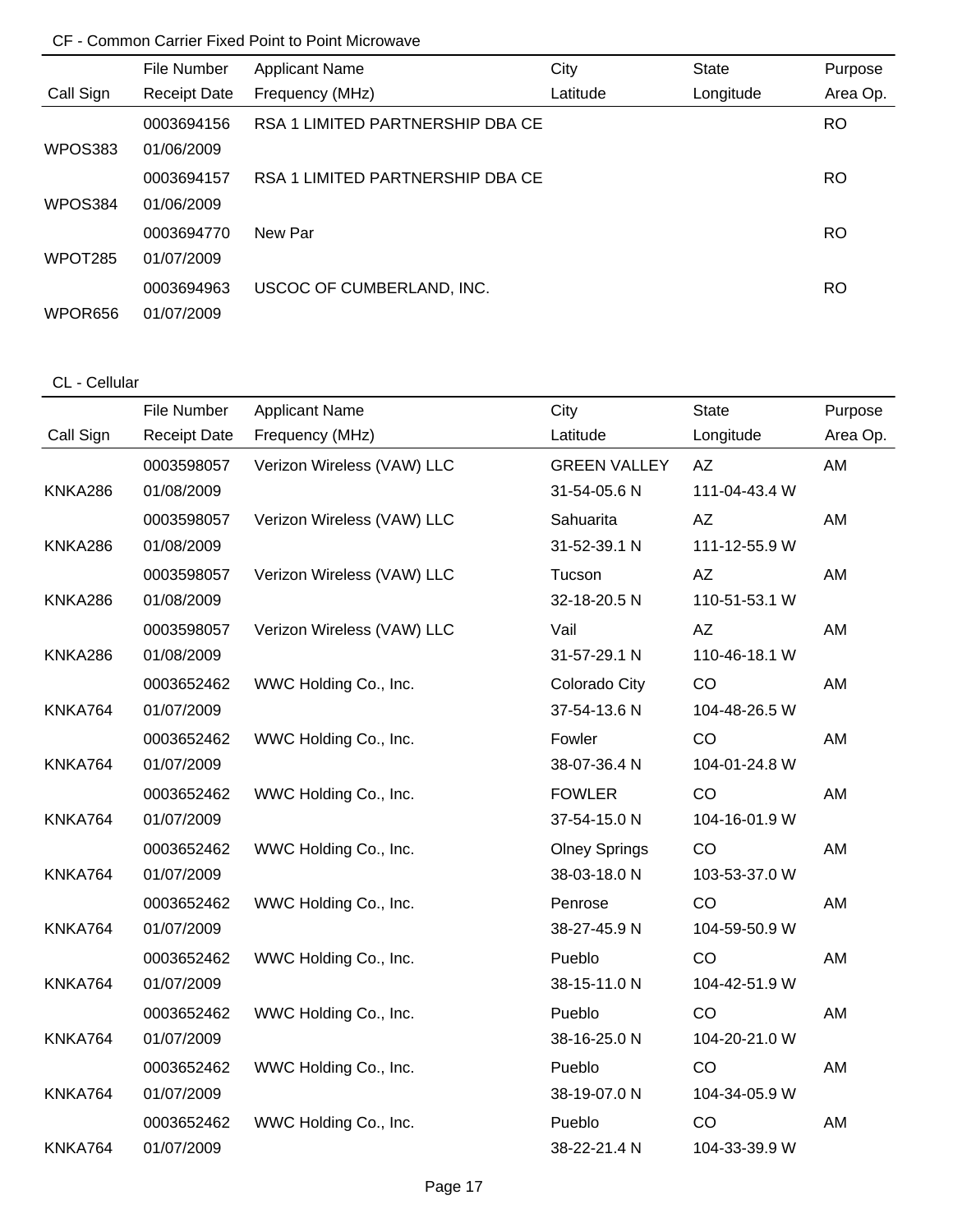|                | File Number         | <b>Applicant Name</b>                    | City                | State         | Purpose  |
|----------------|---------------------|------------------------------------------|---------------------|---------------|----------|
| Call Sign      | <b>Receipt Date</b> | Frequency (MHz)                          | Latitude            | Longitude     | Area Op. |
|                | 0003652462          | WWC Holding Co., Inc.                    | <b>PUEBLO</b>       | CO.           | AM       |
| KNKA764        | 01/07/2009          |                                          | 38-17-21.0 N        | 104-35-46.9 W |          |
|                | 0003652462          | WWC Holding Co., Inc.                    | <b>PUEBLO</b>       | CO            | AM       |
| KNKA764        | 01/07/2009          |                                          | 38-18-56.0 N        | 104-44-26.9 W |          |
|                | 0003656920          | TX-11 Newco LLC                          | Alto                | TX            | AM       |
| <b>KNKN428</b> | 01/06/2009          |                                          | 31-36-08.6 N        | 095-02-05.2 W |          |
|                | 0003656920          | TX-11 Newco LLC                          | Beckville           | <b>TX</b>     | AM       |
| <b>KNKN428</b> | 01/06/2009          |                                          | 32-14-04.4 N        | 094-28-45.0 W |          |
|                | 0003656920          | TX-11 Newco LLC                          | <b>BIG SPRINGS</b>  | TX.           | AM       |
| KNKN428        | 01/06/2009          |                                          | 32-07-25.0 N        | 094-57-28.0 W |          |
|                | 0003656920          | TX-11 Newco LLC                          | DE BERRY            | <b>TX</b>     | AM       |
| KNKN428        | 01/06/2009          |                                          | 32-18-12.0 N        | 094-09-42.0 W |          |
|                | 0003656920          | TX-11 Newco LLC                          | Henderson           | <b>TX</b>     | AM       |
| KNKN428        | 01/06/2009          |                                          | 32-19-04.9 N        | 094-41-02.1 W |          |
|                | 0003656920          | TX-11 Newco LLC                          | <b>HENDERSON</b>    | <b>TX</b>     | AM       |
| KNKN428        | 01/06/2009          |                                          | 32-10-09.2 N        | 094-44-02.8 W |          |
|                | 0003656920          | TX-11 Newco LLC                          | <b>JACKSONVILLE</b> | TX            | AM       |
| <b>KNKN428</b> | 01/06/2009          |                                          | 31-50-19.4 N        | 095-10-56.0 W |          |
|                | 0003656920          | TX-11 Newco LLC                          | <b>JACKSONVILLE</b> | TX            | AM       |
| KNKN428        | 01/06/2009          |                                          | 32-00-29.3 N        | 095-16-31.6 W |          |
|                | 0003656920          | TX-11 Newco LLC                          | Overton             | <b>TX</b>     | AM       |
| KNKN428        | 01/06/2009          |                                          | 32-18-25.0 N        | 094-52-02.0 W |          |
|                | 0003656920          | TX-11 Newco LLC                          | Tanaha              | <b>TX</b>     | AM       |
| <b>KNKN428</b> | 01/06/2009          |                                          | 31-59-34.1 N        | 094-14-43.9 W |          |
|                | 0003656920          | TX-11 Newco LLC                          | <b>TATUM</b>        | TX            | AM       |
| KNKN428        | 01/06/2009          |                                          | 32-19-27.0 N        | 094-31-59.0 W |          |
|                | 0003656920          | TX-11 Newco LLC                          | Troup               | TX            | AM       |
| KNKN428        | 01/06/2009          |                                          | 32-07-22.9 N        | 095-09-13.6 W |          |
|                | 0003692504          | GOLD CREEK CELLULAR OF MONTAN/ Harlowton |                     | МT            | MD       |
| KNKN316        | 01/05/2009          |                                          | 46-26-20.3 N        | 109-49-11.4 W |          |
|                | 0003694444          | Los Angeles SMSA Limited Partnership     | Altadena            | CA            | MD       |
| <b>KNKA209</b> | 01/06/2009          |                                          | 33-11-04.0 N        | 118-07-55.3 W |          |
|                | 0003694444          | Los Angeles SMSA Limited Partnership     | Azusa               | CA            | MD       |
| <b>KNKA209</b> | 01/06/2009          |                                          | 34-09-34.2 N        | 177-54-29.9 W |          |
|                | 0003694444          | Los Angeles SMSA Limited Partnership     | <b>Big Bear</b>     | CA            | MD       |
| <b>KNKA209</b> | 01/06/2009          |                                          | 34-14-28.1 N        | 116-52-20.6 W |          |
|                | 0003694444          | Los Angeles SMSA Limited Partnership     | Palmdale            | CA            | MD       |
| <b>KNKA209</b> | 01/06/2009          |                                          | 34-30-05.5 N        | 117-45-29.8 W |          |

CL - Cellular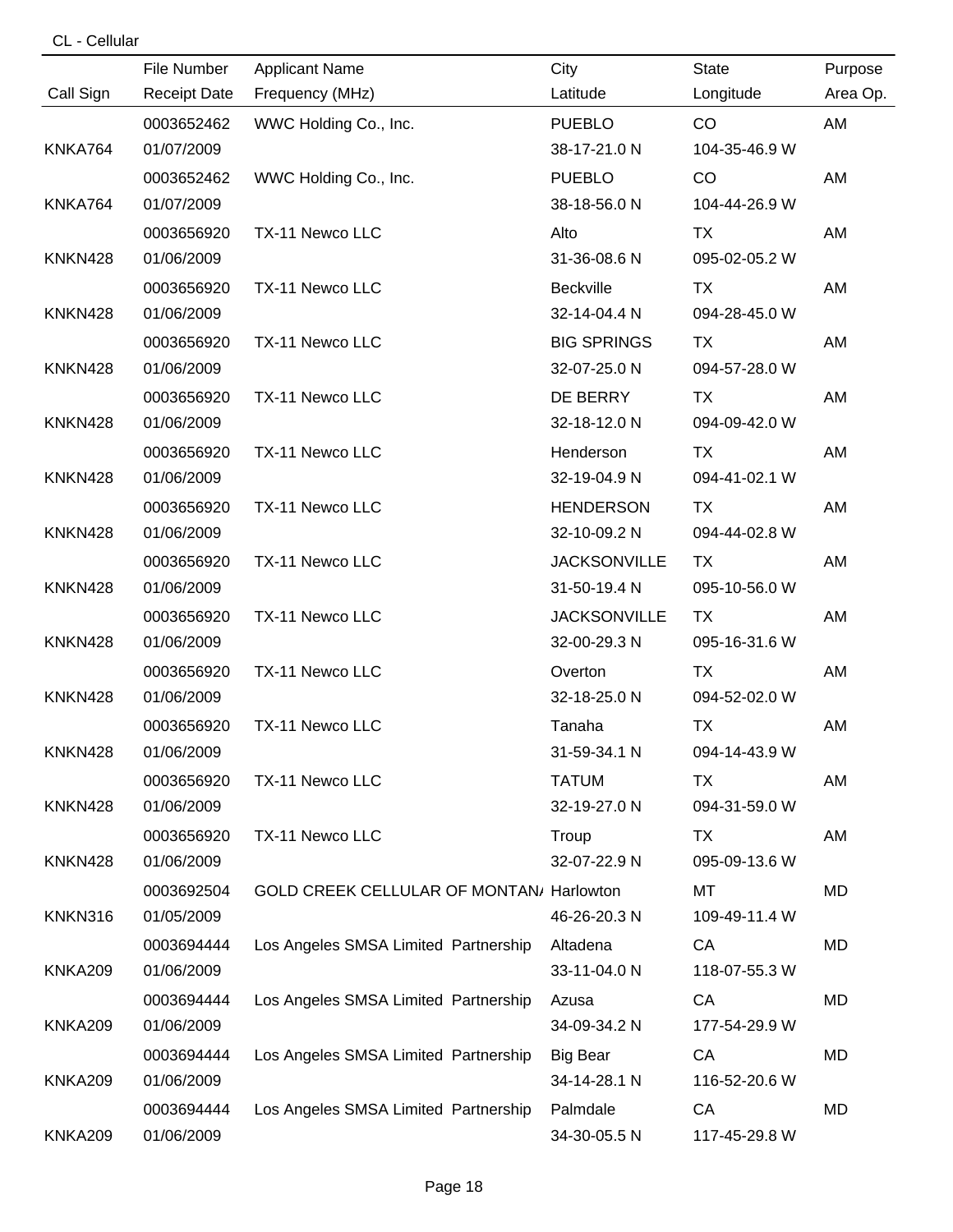| CL - Cellular |  |  |  |
|---------------|--|--|--|
|---------------|--|--|--|

|                | File Number         | <b>Applicant Name</b>                | City              | <b>State</b>  | Purpose   |
|----------------|---------------------|--------------------------------------|-------------------|---------------|-----------|
| Call Sign      | <b>Receipt Date</b> | Frequency (MHz)                      | Latitude          | Longitude     | Area Op.  |
|                | 0003694444          | Los Angeles SMSA Limited Partnership | Upland            | CA            | MD        |
| <b>KNKA209</b> | 01/06/2009          |                                      | 34-09-11.6 N      | 117-39-06.1 W |           |
|                | 0003694444          | Los Angeles SMSA Limited Partnership | Wrightwood        | CA            | MD        |
| <b>KNKA209</b> | 01/06/2009          |                                      | 34-21-51.5 N      | 117-38-00.8 W |           |
|                | 0003694485          | RCC Atlantic Licenses, LLC           | <b>BERLIN</b>     | <b>NH</b>     | MD        |
| <b>KNKN658</b> | 01/06/2009          |                                      | 44-30-21.0 N      | 071-10-55.0 W |           |
|                | 0003694485          | RCC Atlantic Licenses, LLC           | Colebrook         | <b>NH</b>     | MD        |
| <b>KNKN658</b> | 01/06/2009          |                                      | 44-51-13.2 N      | 071-19-03.3 W |           |
|                | 0003694991          | Verizon Wireless (VAW) LLC           | <b>BENJAMIN</b>   | UT            | <b>MD</b> |
| KNKA728        | 01/07/2009          |                                      | 40-05-21.8 N      | 111-49-19.8 W |           |
|                | 0003694991          | Verizon Wireless (VAW) LLC           | Eagle Mountain    | UT            | <b>MD</b> |
| KNKA728        | 01/07/2009          |                                      | 40-18-17.8 N      | 112-03-45.8 W |           |
|                | 0003695622          | Verizon Wireless (VAW) LLC           | <b>BUCKEYE</b>    | AZ            | <b>MD</b> |
| <b>KNKA205</b> | 01/07/2009          |                                      | 33-11-17.0 N      | 112-41-41.3 W |           |
|                | 0003695622          | Verizon Wireless (VAW) LLC           | Phoenix           | AZ            | MD        |
| <b>KNKA205</b> | 01/07/2009          |                                      | 33-18-21.2 N      | 112-04-04.7 W |           |
|                | 0003695622          | Verizon Wireless (VAW) LLC           | Scottsdale        | AZ            | MD        |
| <b>KNKA205</b> | 01/07/2009          |                                      | 33-50-47.9 N      | 111-50-20.9 W |           |
|                | 0003696396          | RCC Minnesota, Inc.                  | Aberdeen          | <b>MS</b>     | MD        |
| KNKQ345        | 01/08/2009          |                                      | 33-49-10.4 N      | 088-31-54.5 W |           |
|                | 0003696396          | RCC Minnesota, Inc.                  | ABERDEEN          | MS            | MD        |
| KNKQ345        | 01/08/2009          |                                      | 33-55-18.0 N      | 088-33-57.0 W |           |
|                | 0003696396          | RCC Minnesota, Inc.                  | <b>West Point</b> | MS            | MD        |
| KNKQ345        | 01/08/2009          |                                      | 33-36-49.8 N      | 088-39-43.1 W |           |
|                | 0003698068          | RCC Minnesota, Inc.                  | <b>Boyle</b>      | MS            | MD        |
| KNKN638        | 01/09/2009          |                                      | 33-42-16.6 N      | 090-42-37.6 W |           |
|                | 0003698068          | RCC Minnesota, Inc.                  | <b>CHARLESTON</b> | МS            | MD        |
| KNKN638        | 01/09/2009          |                                      | 34-00-49.0 N      | 090-03-29.0 W |           |
|                | 0003698068          | RCC Minnesota, Inc.                  | <b>GRENADA</b>    | МS            | MD        |
| KNKN638        | 01/09/2009          |                                      | 33-46-18.5 N      | 089-47-55.1 W |           |
|                | 0003698068          | RCC Minnesota, Inc.                  | <b>MERIGOLD</b>   | MS            | MD        |
| KNKN638        | 01/09/2009          |                                      | 33-49-46.0 N      | 090-43-24.0 W |           |
|                | 0003698068          | RCC Minnesota, Inc.                  | <b>SHELBY</b>     | МS            | MD        |
| KNKN638        | 01/09/2009          |                                      | 33-58-07.5 N      | 090-45-18.0 W |           |
|                | 0003698068          | RCC Minnesota, Inc.                  | <b>Tutwiler</b>   | МS            | MD        |
| KNKN638        | 01/09/2009          |                                      | 34-01-28.2 N      | 090-25-56.2 W |           |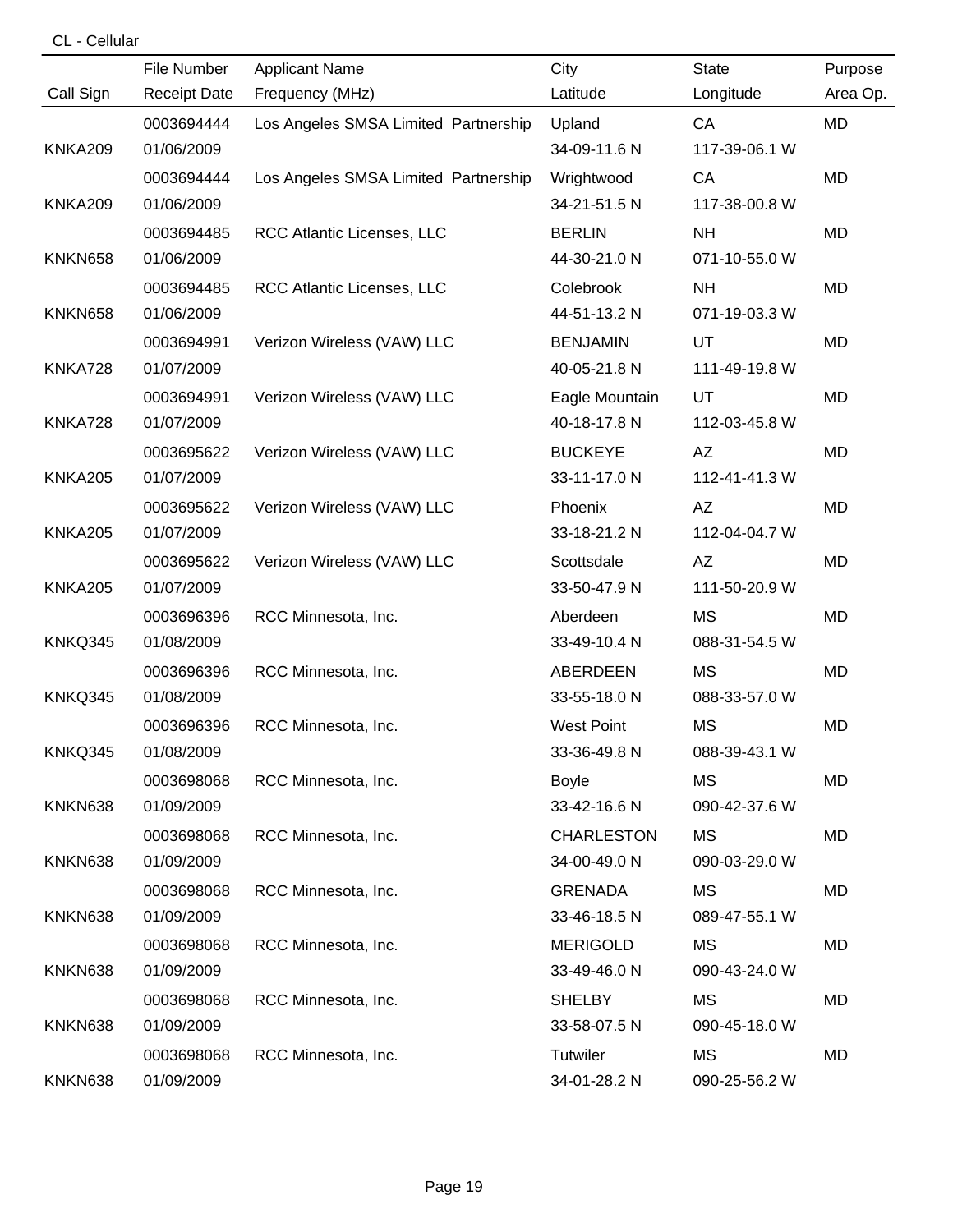# CL - Cellular

|           | File Number  | Applicant Name      | City               | State         | Purpose  |
|-----------|--------------|---------------------|--------------------|---------------|----------|
| Call Sign | Receipt Date | Frequency (MHz)     | Latitude           | Longitude     | Area Op. |
|           | 0003698068   | RCC Minnesota, Inc. | Vaiden             | МS            | MD       |
| KNKN638   | 01/09/2009   |                     | $33 - 20 - 52.1$ N | 089-46-18.8 W |          |

# GM - 800 MHz Conventional SMR (SMR, Site-specific)

|           | File Number         | <b>Applicant Name</b>    | City     | <b>State</b> | Purpose   |
|-----------|---------------------|--------------------------|----------|--------------|-----------|
| Call Sign | <b>Receipt Date</b> | Frequency (MHz)          | Latitude | Longitude    | Area Op.  |
|           | 0003691634          | MALAVIA, JIMI            |          |              | <b>RO</b> |
| WPEK428   | 01/05/2009          |                          |          |              |           |
|           | 0003696906          | NEXTEL WIP LICENSE CORP. |          |              | RO        |
| WQFA867   | 01/08/2009          |                          |          |              |           |
|           | 0003696910          | NEXTEL WIP LICENSE CORP. |          |              | RO        |
| WQEZ213   | 01/08/2009          |                          |          |              |           |

|                | File Number         | <b>Applicant Name</b>                   | City         | <b>State</b>  | Purpose   |
|----------------|---------------------|-----------------------------------------|--------------|---------------|-----------|
| Call Sign      | <b>Receipt Date</b> | Frequency (MHz)                         | Latitude     | Longitude     | Area Op.  |
|                | 0003694289          | NEXTEL OF CALIFORNIA INC DBA NEX ORINDA |              | <b>CA</b>     | <b>MD</b> |
| <b>WNXI748</b> | 01/06/2009          | 00852.66250                             | 37-50-47.7 N | 122-11-54.9 W |           |
|                | 0003691569          | DEMAREE, TERRY W                        |              |               | <b>RO</b> |
| WPEK684        | 01/05/2009          |                                         |              |               |           |
|                | 0003695270          | HAYASHI, JOHN                           |              |               | <b>RO</b> |
| WNNH915        | 01/07/2009          |                                         |              |               |           |
|                | 0003696560          | NEXTEL COMMUNICATIONS OF THE M          |              |               | <b>RO</b> |
| WPEK980        | 01/08/2009          |                                         |              |               |           |
|                | 0003696561          | NEXTEL COMMUNICATIONS OF THE M          |              |               | <b>RO</b> |
| WPEM562        | 01/08/2009          |                                         |              |               |           |
|                | 0003696562          | NEXTEL COMMUNICATIONS OF THE M          |              |               | <b>RO</b> |
| WPEQ369        | 01/08/2009          |                                         |              |               |           |
|                | 0003696563          | NEXTEL COMMUNICATIONS OF THE M          |              |               | <b>RO</b> |
| WPEQ879        | 01/08/2009          |                                         |              |               |           |
|                | 0003696564          | NEXTEL COMMUNICATIONS OF THE M          |              |               | <b>RO</b> |
| WPEQ805        | 01/08/2009          |                                         |              |               |           |
|                | 0003696576          | NEXTEL LICENSE HOLDINGS 1 INC           |              |               | <b>RO</b> |
| <b>WPEI689</b> | 01/08/2009          |                                         |              |               |           |
|                | 0003696577          | <b>NEXTEL LICENSE HOLDINGS 1 INC</b>    |              |               | <b>RO</b> |
| WPEK661        | 01/08/2009          |                                         |              |               |           |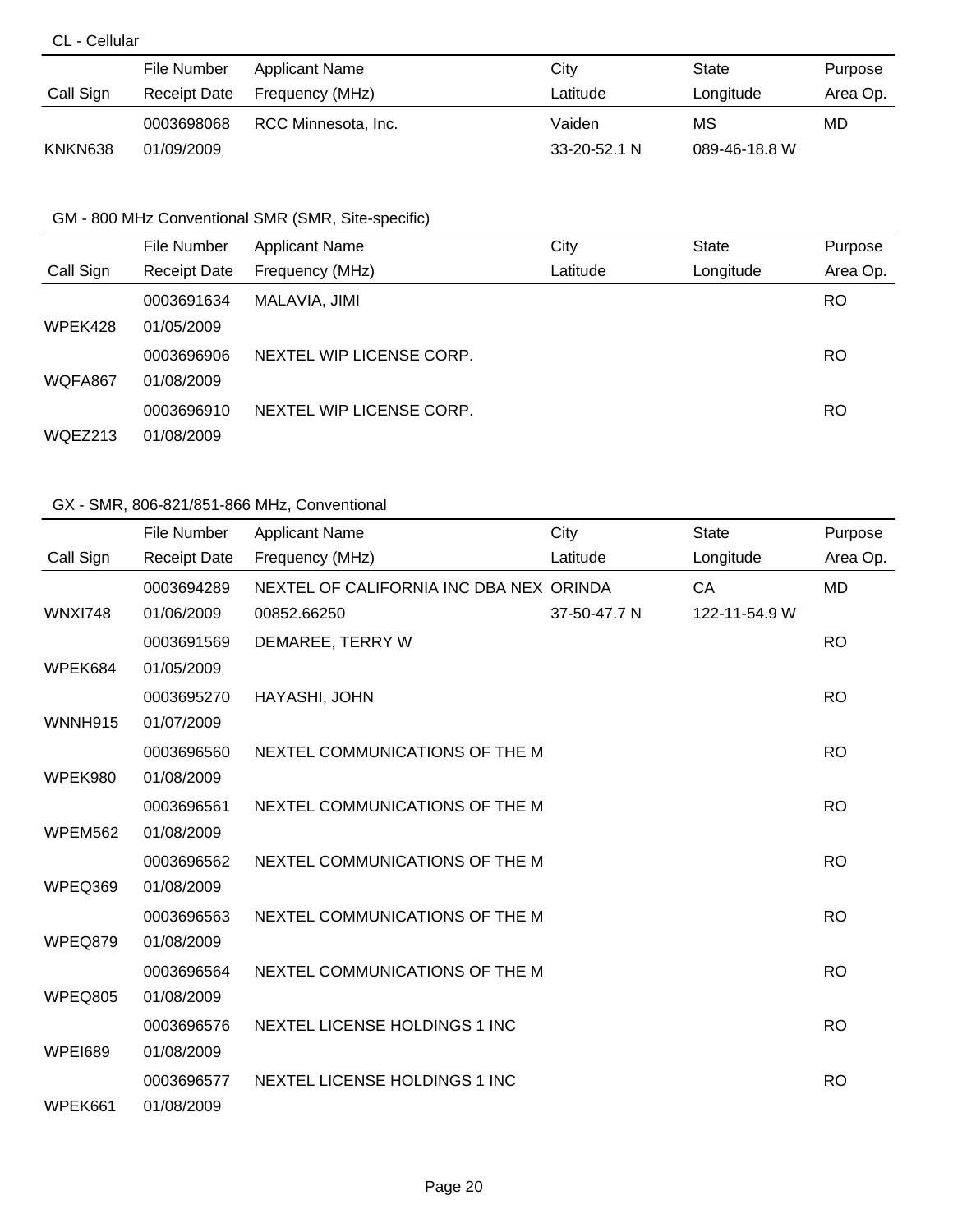|                | File Number              | <b>Applicant Name</b>          | City     | <b>State</b> | Purpose   |
|----------------|--------------------------|--------------------------------|----------|--------------|-----------|
| Call Sign      | <b>Receipt Date</b>      | Frequency (MHz)                | Latitude | Longitude    | Area Op.  |
|                | 0003696588               | NEXTEL LICENSE HOLDINGS 1 INC  |          |              | <b>RO</b> |
| WPEJ986        | 01/08/2009               |                                |          |              |           |
|                | 0003696589               | NEXTEL LICENSE HOLDINGS 1 INC  |          |              | <b>RO</b> |
| WPEN251        | 01/08/2009               |                                |          |              |           |
|                | 0003696591               | NEXTEL LICENSE HOLDINGS 1 INC  |          |              | <b>RO</b> |
| <b>WPEI844</b> | 01/08/2009               |                                |          |              |           |
|                | 0003696592               | NEXTEL LICENSE HOLDINGS 1 INC  |          |              | <b>RO</b> |
| WPEJ975        | 01/08/2009               |                                |          |              |           |
|                | 0003696593               | NEXTEL LICENSE HOLDINGS 1 INC  |          |              | <b>RO</b> |
| WPEJ978        | 01/08/2009               |                                |          |              |           |
|                | 0003696594               | NEXTEL LICENSE HOLDINGS 1 INC  |          |              | <b>RO</b> |
| WPEJ987        | 01/08/2009               |                                |          |              |           |
|                | 0003696595               | NEXTEL LICENSE HOLDINGS 1 INC  |          |              | <b>RO</b> |
| WPEJ988        | 01/08/2009               |                                |          |              |           |
|                | 0003696596               | NEXTEL LICENSE HOLDINGS 1 INC  |          |              | <b>RO</b> |
| WPEJ989        | 01/08/2009               |                                |          |              |           |
|                | 0003696597               | NEXTEL LICENSE HOLDINGS 1 INC  |          |              | <b>RO</b> |
| WPEK429        | 01/08/2009               |                                |          |              |           |
|                | 0003696598               | NEXTEL LICENSE HOLDINGS 1 INC  |          |              | <b>RO</b> |
| WPEK425        | 01/08/2009               |                                |          |              |           |
|                | 0003696599               | NEXTEL LICENSE HOLDINGS 1 INC  |          |              | <b>RO</b> |
| WPEK660        | 01/08/2009               |                                |          |              |           |
|                | 0003696600               | NEXTEL LICENSE HOLDINGS 1 INC  |          |              | <b>RO</b> |
| WPEN247        | 01/08/2009               |                                |          |              |           |
| <b>WPEI692</b> | 0003696601<br>01/08/2009 | NEXTEL LICENSE HOLDINGS 1 INC  |          |              | <b>RO</b> |
|                |                          |                                |          |              | <b>RO</b> |
| <b>WPEI668</b> | 0003696646<br>01/08/2009 | Nextel License Holdings 4, Inc |          |              |           |
|                | 0003696647               | Nextel License Holdings 4, Inc |          |              | <b>RO</b> |
| WPEK451        | 01/08/2009               |                                |          |              |           |
|                | 0003696648               | Nextel License Holdings 4, Inc |          |              | <b>RO</b> |
| WPEK455        | 01/08/2009               |                                |          |              |           |
|                | 0003696649               | Nextel License Holdings 4, Inc |          |              | <b>RO</b> |
| WPEK612        | 01/08/2009               |                                |          |              |           |
|                | 0003696650               | Nextel License Holdings 4, Inc |          |              | <b>RO</b> |
| WPEK613        | 01/08/2009               |                                |          |              |           |
|                | 0003696651               | Nextel License Holdings 4, Inc |          |              | <b>RO</b> |
| WPEK633        | 01/08/2009               |                                |          |              |           |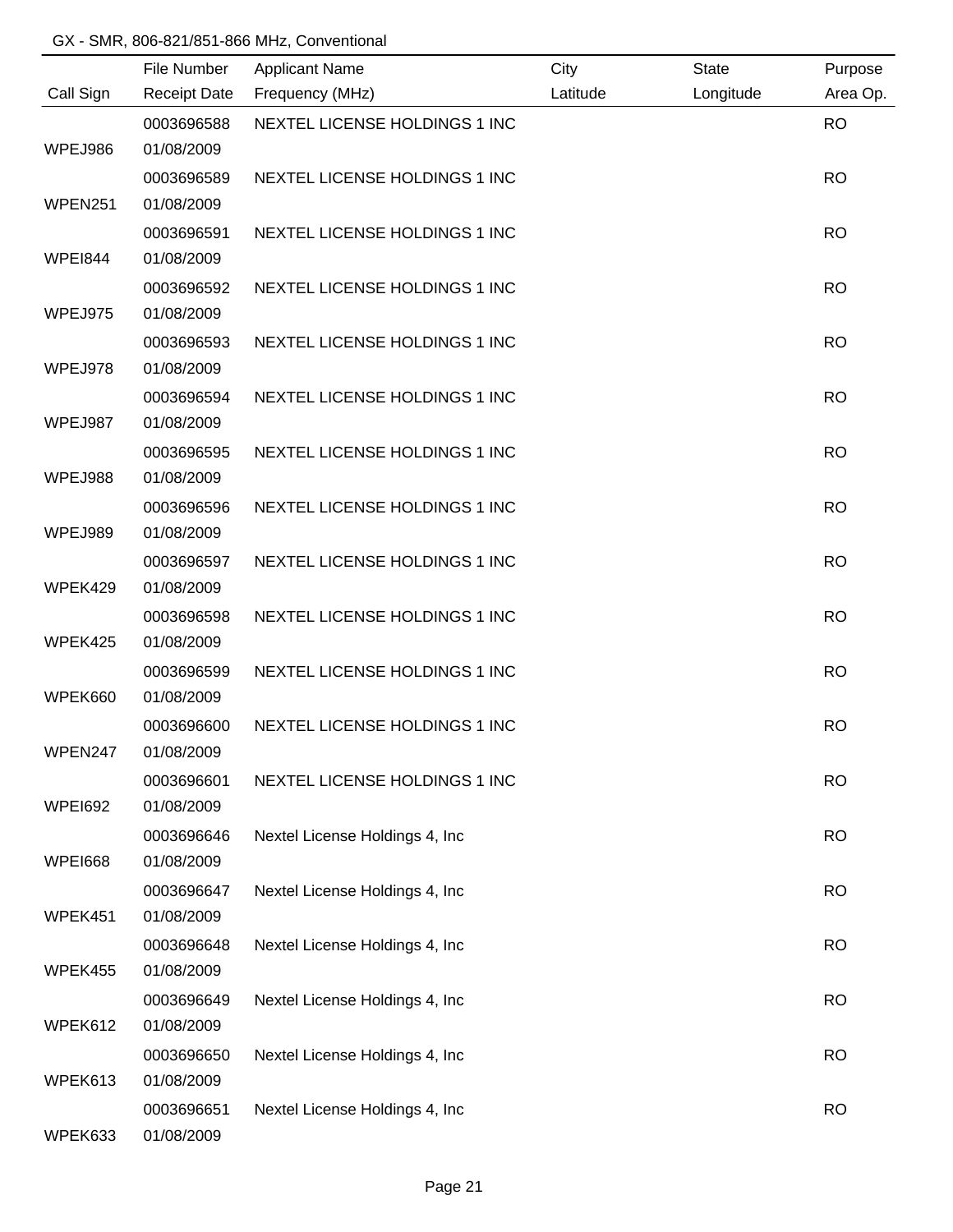|                | File Number         | <b>Applicant Name</b>           | City     | <b>State</b> | Purpose   |
|----------------|---------------------|---------------------------------|----------|--------------|-----------|
| Call Sign      | <b>Receipt Date</b> | Frequency (MHz)                 | Latitude | Longitude    | Area Op.  |
|                | 0003696652          | Nextel License Holdings 4, Inc  |          |              | <b>RO</b> |
| WPEK637        | 01/08/2009          |                                 |          |              |           |
|                | 0003696653          | Nextel License Holdings 4, Inc. |          |              | <b>RO</b> |
| WPEK638        | 01/08/2009          |                                 |          |              |           |
|                | 0003696655          | Nextel License Holdings 4, Inc. |          |              | <b>RO</b> |
| WPEK647        | 01/08/2009          |                                 |          |              |           |
|                | 0003696656          | Nextel License Holdings 4, Inc. |          |              | <b>RO</b> |
| WPEK658        | 01/08/2009          |                                 |          |              |           |
|                | 0003696657          | Nextel License Holdings 4, Inc  |          |              | <b>RO</b> |
| WPEQ866        | 01/08/2009          |                                 |          |              |           |
|                | 0003696658          | Nextel License Holdings 4, Inc. |          |              | <b>RO</b> |
| WPEQ844        | 01/08/2009          |                                 |          |              |           |
|                | 0003696659          | Nextel License Holdings 4, Inc  |          |              | <b>RO</b> |
| WPEQ853        | 01/08/2009          |                                 |          |              |           |
|                | 0003696660          | Nextel License Holdings 4, Inc  |          |              | <b>RO</b> |
| WPEQ865        | 01/08/2009          |                                 |          |              |           |
|                | 0003696669          | Nextel License Holdings 4, Inc  |          |              | <b>RO</b> |
| WPEM231        | 01/08/2009          |                                 |          |              |           |
|                | 0003696670          | Nextel License Holdings 4, Inc  |          |              | <b>RO</b> |
| WPEK443        | 01/08/2009          |                                 |          |              |           |
|                | 0003696671          | Nextel License Holdings 4, Inc  |          |              | <b>RO</b> |
| WPEK641        | 01/08/2009          |                                 |          |              |           |
|                | 0003696672          | Nextel License Holdings 4, Inc  |          |              | <b>RO</b> |
| WPEM647        | 01/08/2009          |                                 |          |              |           |
|                | 0003696673          | Nextel License Holdings 4, Inc  |          |              | <b>RO</b> |
| WPEQ388        | 01/08/2009          |                                 |          |              |           |
|                | 0003696674          | Nextel License Holdings 4, Inc  |          |              | <b>RO</b> |
| WPEQ862        | 01/08/2009          |                                 |          |              |           |
|                | 0003696681          | Nextel License Holdings 4, Inc  |          |              | <b>RO</b> |
| WPEN823        | 01/08/2009          |                                 |          |              |           |
|                | 0003696688          | Nextel License Holdings 4, Inc  |          |              | <b>RO</b> |
| WPEK675        | 01/08/2009          |                                 |          |              |           |
|                | 0003696689          | Nextel License Holdings 4, Inc  |          |              | <b>RO</b> |
| <b>WPEI688</b> | 01/08/2009          |                                 |          |              |           |
|                | 0003696690          | Nextel License Holdings 4, Inc  |          |              | <b>RO</b> |
| WPEK640        | 01/08/2009          |                                 |          |              |           |
|                | 0003696691          | Nextel License Holdings 4, Inc  |          |              | <b>RO</b> |
| WPEM230        | 01/08/2009          |                                 |          |              |           |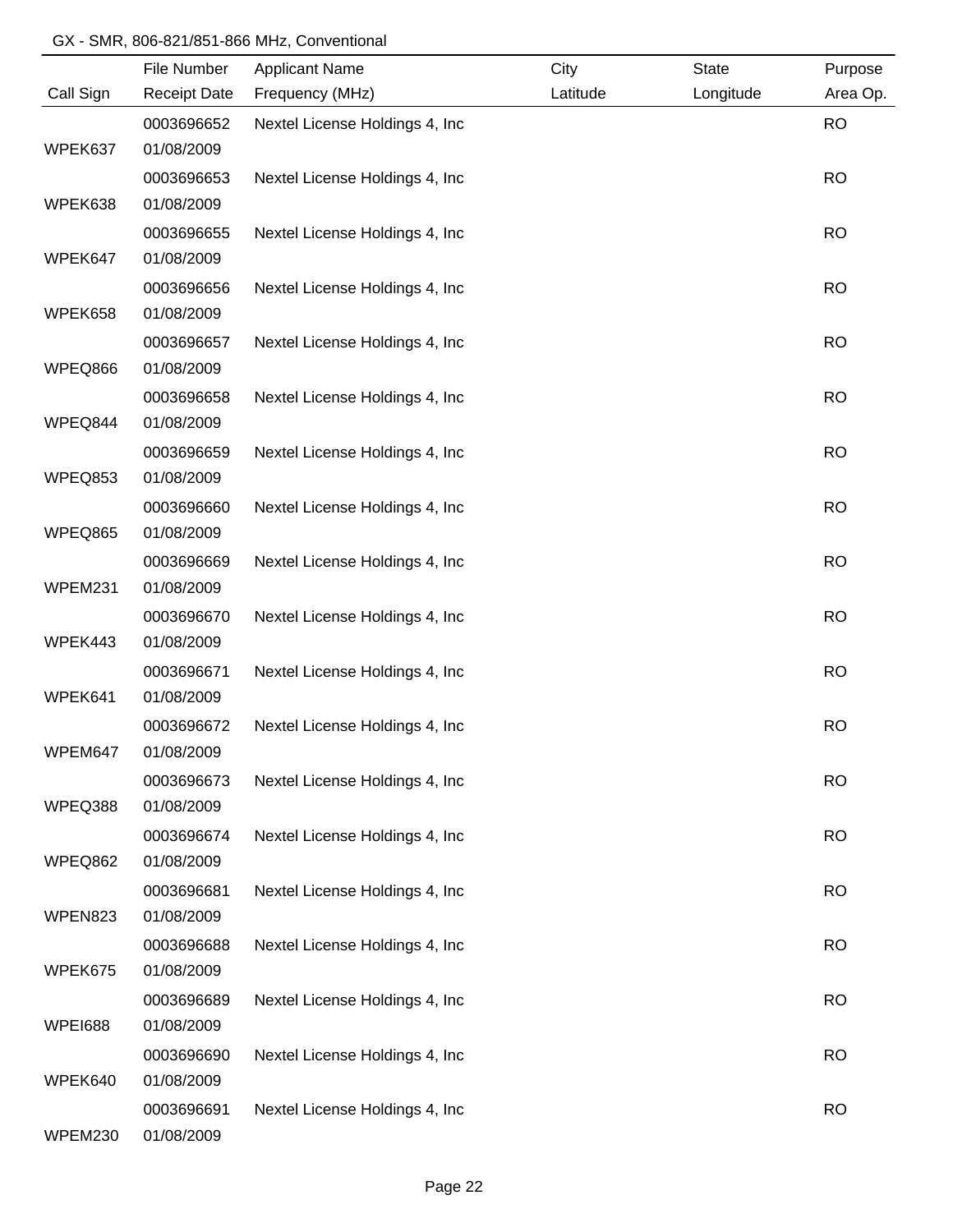|           | File Number         | <b>Applicant Name</b>           | City     | <b>State</b> | Purpose   |
|-----------|---------------------|---------------------------------|----------|--------------|-----------|
| Call Sign | <b>Receipt Date</b> | Frequency (MHz)                 | Latitude | Longitude    | Area Op.  |
|           | 0003696696          | Nextel License Holdings 4, Inc  |          |              | <b>RO</b> |
| WPEK632   | 01/08/2009          |                                 |          |              |           |
|           | 0003696697          | Nextel License Holdings 4, Inc. |          |              | <b>RO</b> |
| WPEM631   | 01/08/2009          |                                 |          |              |           |
|           | 0003696698          | Nextel License Holdings 4, Inc  |          |              | <b>RO</b> |
| WPEN839   | 01/08/2009          |                                 |          |              |           |
|           | 0003696699          | Nextel License Holdings 4, Inc. |          |              | <b>RO</b> |
| WPEQ785   | 01/08/2009          |                                 |          |              |           |
|           | 0003696704          | Nextel License Holdings 4, Inc  |          |              | <b>RO</b> |
| WPEQ383   | 01/08/2009          |                                 |          |              |           |
|           | 0003696706          | Nextel License Holdings 4, Inc  |          |              | <b>RO</b> |
| WPEP234   | 01/08/2009          |                                 |          |              |           |
|           | 0003696712          | NEXTEL LICENSE HOLDINGS 4, INC. |          |              | <b>RO</b> |
| WPEN888   | 01/08/2009          |                                 |          |              |           |
|           | 0003696718          | Nextel License Holdings 4, Inc  |          |              | <b>RO</b> |
| WPEK617   | 01/08/2009          |                                 |          |              |           |
|           | 0003696719          | Nextel License Holdings 4, Inc  |          |              | <b>RO</b> |
| WPEK676   | 01/08/2009          |                                 |          |              |           |
|           | 0003696720          | Nextel License Holdings 4, Inc  |          |              | <b>RO</b> |
| WPEN246   | 01/08/2009          |                                 |          |              |           |
|           | 0003696721          | Nextel License Holdings 4, Inc  |          |              | <b>RO</b> |
| WPEP230   | 01/08/2009          |                                 |          |              |           |
|           | 0003696722          | Nextel License Holdings 4, Inc  |          |              | <b>RO</b> |
| WPEQ780   | 01/08/2009          |                                 |          |              |           |
|           | 0003696776          | Nextel License Holdings 4, Inc  |          |              | <b>RO</b> |
| WPEN827   | 01/08/2009          |                                 |          |              |           |
|           | 0003696777          | Nextel License Holdings 4, Inc  |          |              | <b>RO</b> |
| WPEN848   | 01/08/2009          |                                 |          |              |           |
|           | 0003696778          | Nextel License Holdings 4, Inc  |          |              | <b>RO</b> |
| WPEN856   | 01/08/2009          |                                 |          |              |           |
|           | 0003696779          | Nextel License Holdings 4, Inc  |          |              | <b>RO</b> |
| WPEP232   | 01/08/2009          |                                 |          |              |           |
|           | 0003696780          | Nextel License Holdings 4, Inc  |          |              | <b>RO</b> |
| WPEN270   | 01/08/2009          |                                 |          |              |           |
|           | 0003696781          | Nextel License Holdings 4, Inc  |          |              | <b>RO</b> |
| WPEN284   | 01/08/2009          |                                 |          |              |           |
|           | 0003696782          | Nextel License Holdings 4, Inc  |          |              | <b>RO</b> |
| WPEQ377   | 01/08/2009          |                                 |          |              |           |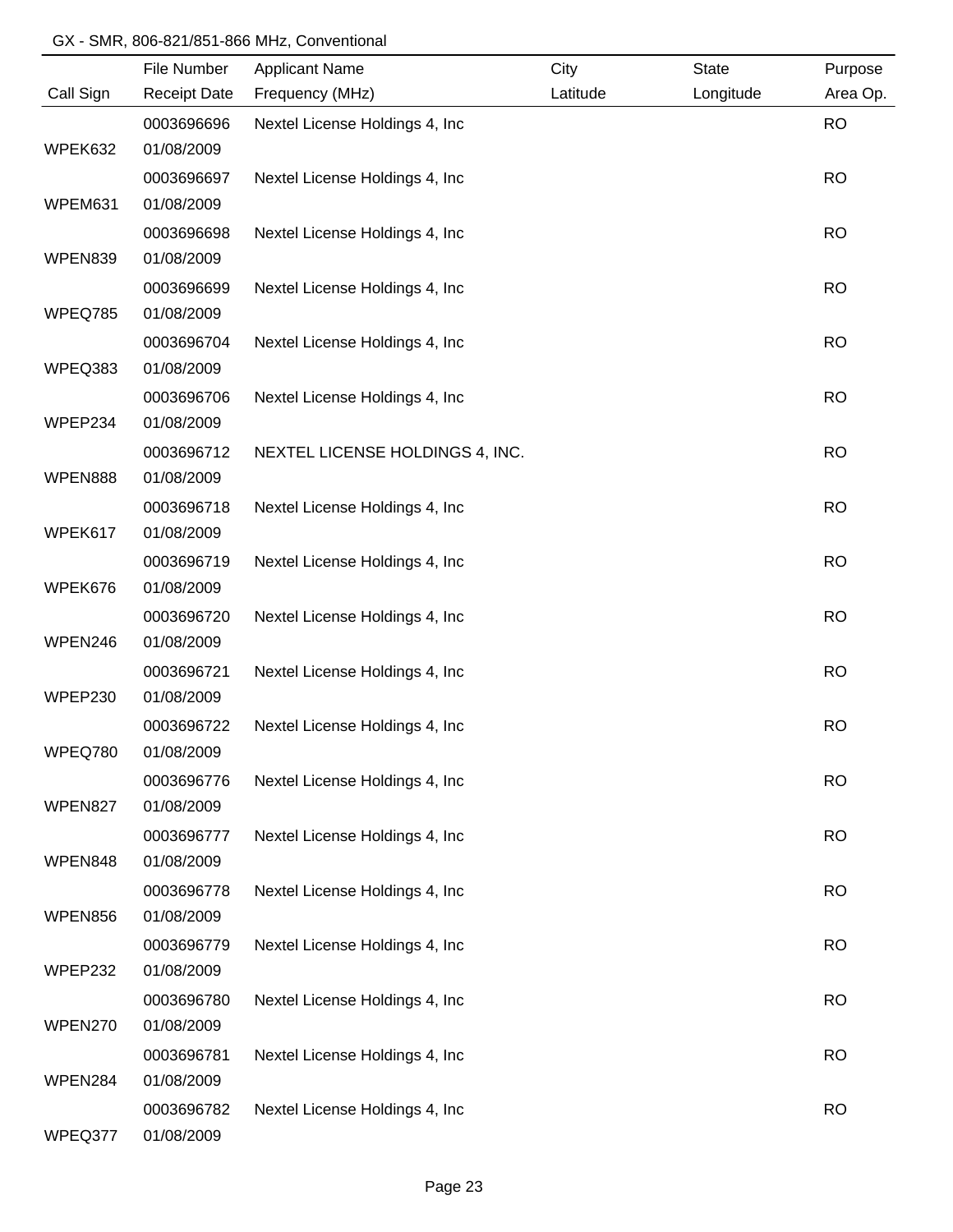|                | File Number         | <b>Applicant Name</b>            | City     | State     | Purpose   |
|----------------|---------------------|----------------------------------|----------|-----------|-----------|
| Call Sign      | <b>Receipt Date</b> | Frequency (MHz)                  | Latitude | Longitude | Area Op.  |
|                | 0003696783          | Nextel License Holdings 4, Inc   |          |           | <b>RO</b> |
| WPEQ399        | 01/08/2009          |                                  |          |           |           |
|                | 0003696784          | Nextel License Holdings 4, Inc   |          |           | <b>RO</b> |
| WPEQ405        | 01/08/2009          |                                  |          |           |           |
|                | 0003696785          | Nextel License Holdings 4, Inc.  |          |           | <b>RO</b> |
| WPEQ753        | 01/08/2009          |                                  |          |           |           |
|                | 0003696786          | Nextel License Holdings 4, Inc   |          |           | <b>RO</b> |
| WPEQ757        | 01/08/2009          |                                  |          |           |           |
|                | 0003696787          | Nextel License Holdings 4, Inc.  |          |           | <b>RO</b> |
| WPEK737        | 01/08/2009          |                                  |          |           |           |
|                | 0003696788          | Nextel License Holdings 4, Inc   |          |           | <b>RO</b> |
| WPEK783        | 01/08/2009          |                                  |          |           |           |
|                | 0003696789          | Nextel License Holdings 4, Inc   |          |           | <b>RO</b> |
| WPEM221        | 01/08/2009          |                                  |          |           |           |
|                | 0003696790          | Nextel License Holdings 4, Inc   |          |           | <b>RO</b> |
| WPEM640        | 01/08/2009          |                                  |          |           |           |
|                | 0003696791          | Nextel License Holdings 4, Inc   |          |           | <b>RO</b> |
| WPEM648        | 01/08/2009          |                                  |          |           |           |
|                | 0003696792          | Nextel License Holdings 4, Inc   |          |           | <b>RO</b> |
| WPEN243        | 01/08/2009          |                                  |          |           |           |
|                | 0003696827          | NEXTEL OF CALIFORNIA INC         |          |           | <b>RO</b> |
| WNXL441        | 01/08/2009          |                                  |          |           |           |
|                | 0003696828          | NEXTEL OF CALIFORNIA INC         |          |           | <b>RO</b> |
| WPE1732        | 01/08/2009          |                                  |          |           |           |
|                | 0003696829          | NEXTEL OF CALIFORNIA INC         |          |           | <b>RO</b> |
| WPEK616        | 01/08/2009          |                                  |          |           |           |
|                | 0003696830          | NEXTEL OF CALIFORNIA, INC.       |          |           | <b>RO</b> |
| <b>WPEM655</b> | 01/08/2009          |                                  |          |           |           |
|                | 0003696831          | NEXTEL OF CALIFORNIA INC         |          |           | <b>RO</b> |
| WPEP231        | 01/08/2009          |                                  |          |           |           |
|                | 0003696846          | NEXTEL OF CALIFORNIA INC         |          |           | <b>RO</b> |
| <b>KVB256</b>  | 01/08/2009          |                                  |          |           |           |
|                | 0003696879          | Nextel of Texas, Inc             |          |           | <b>RO</b> |
| <b>WNNY668</b> | 01/08/2009          |                                  |          |           |           |
|                | 0003696881          | NEXTEL OF TEXAS INC DBA NEXTEL C |          |           | <b>RO</b> |
| <b>WNVU222</b> | 01/08/2009          |                                  |          |           |           |
|                | 0003696882          | NEXTEL OF TEXAS INC DBA NEXTEL C |          |           | <b>RO</b> |
| WNYA742        | 01/08/2009          |                                  |          |           |           |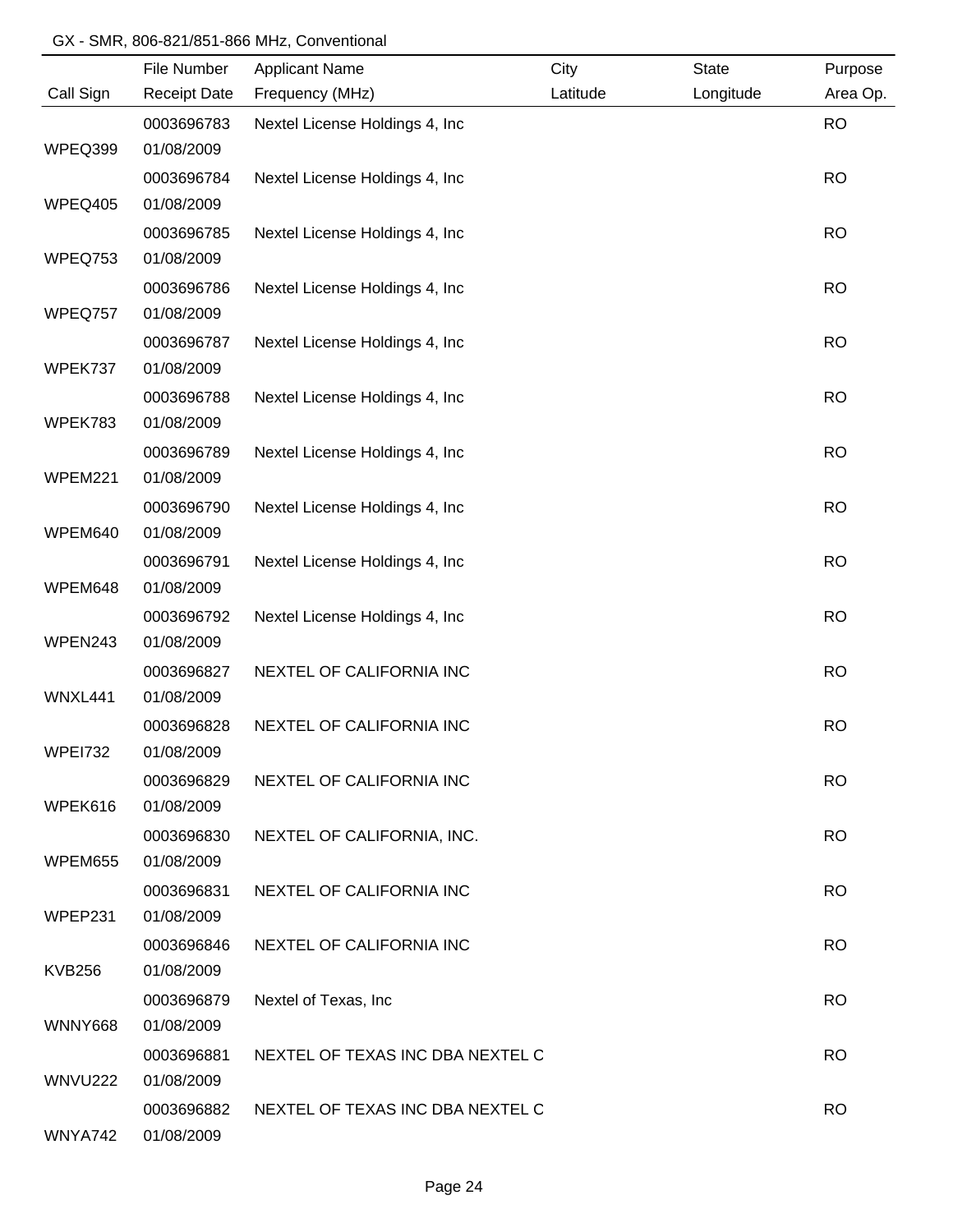|           | File Number              | <b>Applicant Name</b>             | City     | <b>State</b> | Purpose   |
|-----------|--------------------------|-----------------------------------|----------|--------------|-----------|
| Call Sign | <b>Receipt Date</b>      | Frequency (MHz)                   | Latitude | Longitude    | Area Op.  |
|           | 0003696883               | NEXTEL OF TEXAS INC DBA NEXTEL C  |          |              | <b>RO</b> |
| WPEQ789   | 01/08/2009               |                                   |          |              |           |
|           | 0003696895               | NEXTEL WIP LICENSE CORP.          |          |              | <b>RO</b> |
| WPEQ848   | 01/08/2009               |                                   |          |              |           |
|           | 0003696896               | NEXTEL WIP LICENSE CORP.          |          |              | <b>RO</b> |
| WPEK767   | 01/08/2009               |                                   |          |              |           |
|           | 0003696897               | NEXTEL WIP LICENSE CORP.          |          |              | <b>RO</b> |
| WPEM260   | 01/08/2009               |                                   |          |              |           |
|           | 0003696898               | NEXTEL WIP LICENSE CORP.          |          |              | <b>RO</b> |
| WPEN416   | 01/08/2009               |                                   |          |              |           |
|           | 0003696899               | NEXTEL WIP LICENSE CORP.          |          |              | <b>RO</b> |
| WPEN425   | 01/08/2009               |                                   |          |              |           |
|           | 0003696900               | NEXTEL WIP LICENSE CORP.          |          |              | <b>RO</b> |
| WPEN428   | 01/08/2009               |                                   |          |              |           |
|           | 0003696901               | NEXTEL WIP LICENSE CORP.          |          |              | <b>RO</b> |
| WPEN835   | 01/08/2009               |                                   |          |              |           |
|           | 0003696902               | NEXTEL WIP LICENSE CORP.          |          |              | <b>RO</b> |
| WPEK620   | 01/08/2009               |                                   |          |              |           |
|           | 0003696903               | NEXTEL WIP LICENSE CORP.          |          |              | <b>RO</b> |
| WPEK652   | 01/08/2009               |                                   |          |              |           |
|           | 0003696907               | NEXTEL WIP LICENSE CORP.          |          |              | <b>RO</b> |
| WPEN368   | 01/08/2009               |                                   |          |              |           |
|           | 0003696909               | NEXTEL WIP LICENSE CORP.          |          |              | <b>RO</b> |
| WPEM637   | 01/08/2009               |                                   |          |              |           |
|           | 0003696911               | NEXTEL WIP LICENSE CORP.          |          |              | <b>RO</b> |
| WPEK763   | 01/08/2009               |                                   |          |              |           |
|           | 0003696912               | NEXTEL WIP LICENSE CORP.          |          |              | <b>RO</b> |
| WPEN838   | 01/08/2009               |                                   |          |              |           |
|           | 0003696914               | NEXTEL WIP LICENSE CORP.          |          |              | <b>RO</b> |
| WPEK694   | 01/08/2009               |                                   |          |              |           |
|           | 0003696925               | NEXTEL WIP LICENSE CORP.          |          |              | <b>RO</b> |
| WPEM638   | 01/08/2009               |                                   |          |              |           |
| WPEM256   | 0003698110<br>01/09/2009 | JPJ Electronic Communications Inc |          |              | <b>RO</b> |
|           |                          |                                   |          |              |           |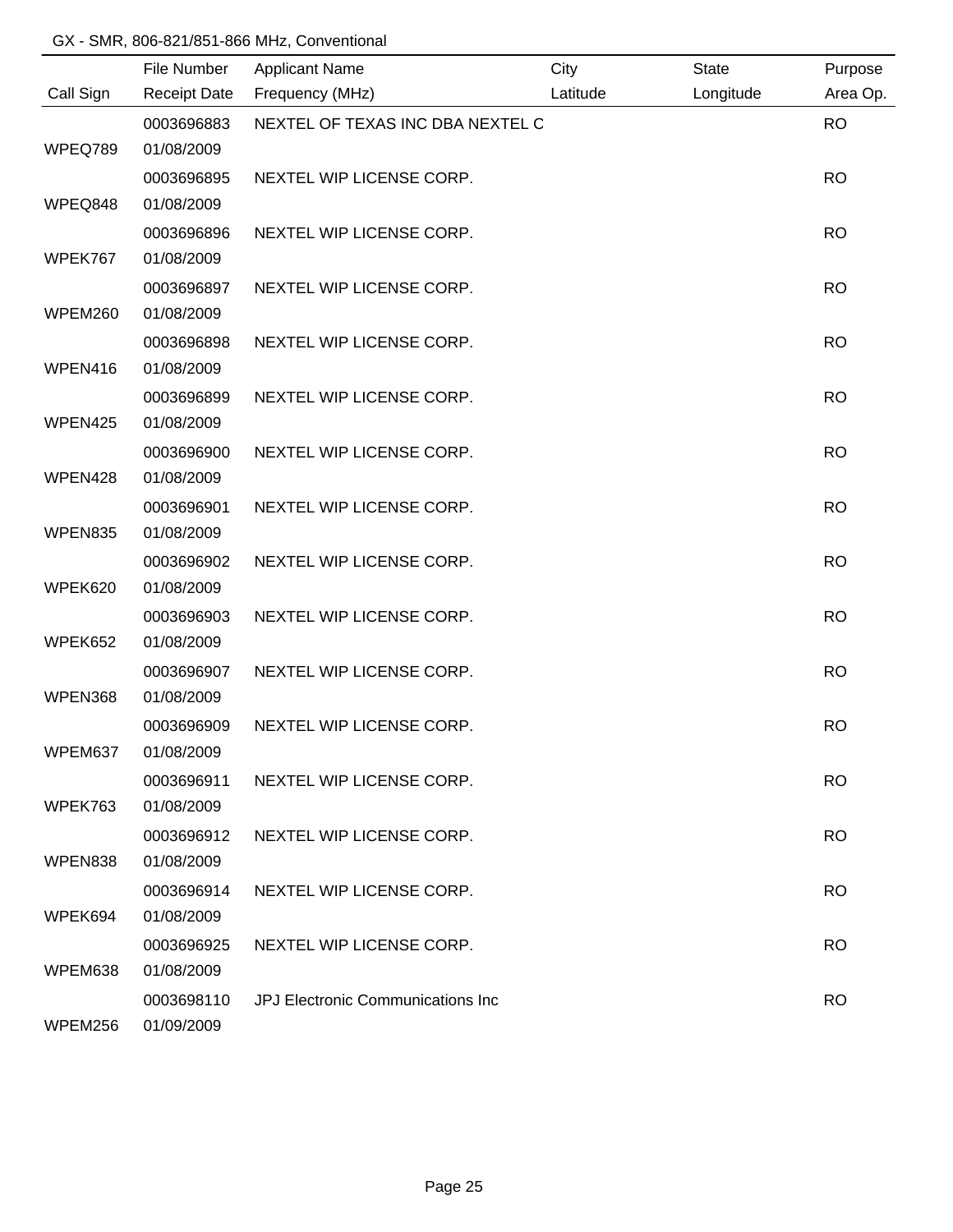# IK - Industrial/Business Pool - Commercial, Conventional

|           | File Number         | <b>Applicant Name</b>          | City           | <b>State</b>  | Purpose   |
|-----------|---------------------|--------------------------------|----------------|---------------|-----------|
| Call Sign | <b>Receipt Date</b> | Frequency (MHz)                | Latitude       | Longitude     | Area Op.  |
|           | 0003692065          | <b>Net Wave Communications</b> |                |               | <b>MD</b> |
| WPLU555   | 01/05/2009          | 00483.11250                    |                |               | A         |
|           | 0003692065          | <b>Net Wave Communications</b> |                |               | <b>MD</b> |
| WPLU555   | 01/05/2009          | 00483.63750                    |                |               | A         |
|           | 0003692065          | <b>Net Wave Communications</b> |                |               | <b>MD</b> |
| WPLU555   | 01/05/2009          | 00483.93750                    |                |               | A         |
|           | 0003692065          | <b>Net Wave Communications</b> |                |               | <b>MD</b> |
| WPLU555   | 01/05/2009          | 00484.36250                    |                |               | A         |
|           | 0003692065          | <b>Net Wave Communications</b> |                |               | <b>MD</b> |
| WPLU555   | 01/05/2009          | 00484.66250                    |                |               | A         |
|           | 0003692065          | <b>Net Wave Communications</b> |                |               | <b>MD</b> |
| WPLU555   | 01/05/2009          | 00486.11250                    |                |               | A         |
|           | 0003692065          | Net Wave Communications        |                |               | <b>MD</b> |
| WPLU555   | 01/05/2009          | 00486.63750                    |                |               | A         |
|           | 0003692065          | <b>Net Wave Communications</b> |                |               | <b>MD</b> |
| WPLU555   | 01/05/2009          | 00486.93750                    |                |               | A         |
|           | 0003692065          | <b>Net Wave Communications</b> |                |               | <b>MD</b> |
| WPLU555   | 01/05/2009          | 00487.36250                    |                |               | A         |
|           | 0003692065          | <b>Net Wave Communications</b> |                |               | <b>MD</b> |
| WPLU555   | 01/05/2009          | 00487.66250                    |                |               | A         |
|           | 0003692065          | <b>Net Wave Communications</b> |                |               | <b>MD</b> |
| WPLU555   | 01/05/2009          | 00488.96250                    |                |               | A         |
|           | 0003692065          | <b>Net Wave Communications</b> |                |               | <b>MD</b> |
| WPLU555   | 01/05/2009          | 00490.08750                    |                |               | A         |
|           | 0003692065          | <b>Net Wave Communications</b> |                |               | <b>MD</b> |
| WPLU555   | 01/05/2009          | 00491.96250                    |                |               | A         |
|           | 0003692065          | Net Wave Communications        |                |               | MD        |
| WPLU555   | 01/05/2009          | 00493.08750                    |                |               | A         |
|           | 0003692065          | Net Wave Communications        | <b>HOUSTON</b> | TX            | MD        |
| WPLU555   | 01/05/2009          | 00488.96250                    | 29-45-38.8 N   | 095-22-14.8 W |           |
|           | 0003692065          | Net Wave Communications        | <b>HOUSTON</b> | TX            | MD        |
| WPLU555   | 01/05/2009          | 00490.08750                    | 29-45-38.8 N   | 095-22-14.8 W |           |
|           | 0003692065          | <b>Net Wave Communications</b> | <b>RHOME</b>   | TX.           | MD        |
| WPLU555   | 01/05/2009          | 00483.11250                    | 33-04-20.4 N   | 097-27-43.1 W |           |
|           | 0003692065          | <b>Net Wave Communications</b> | <b>RHOME</b>   | TX            | MD        |
| WPLU555   | 01/05/2009          | 00483.63750                    | 33-04-20.4 N   | 097-27-43.1 W |           |
|           | 0003692065          | <b>Net Wave Communications</b> | <b>RHOME</b>   | TX            | MD        |
| WPLU555   | 01/05/2009          | 00483.93750                    | 33-04-20.4 N   | 097-27-43.1 W |           |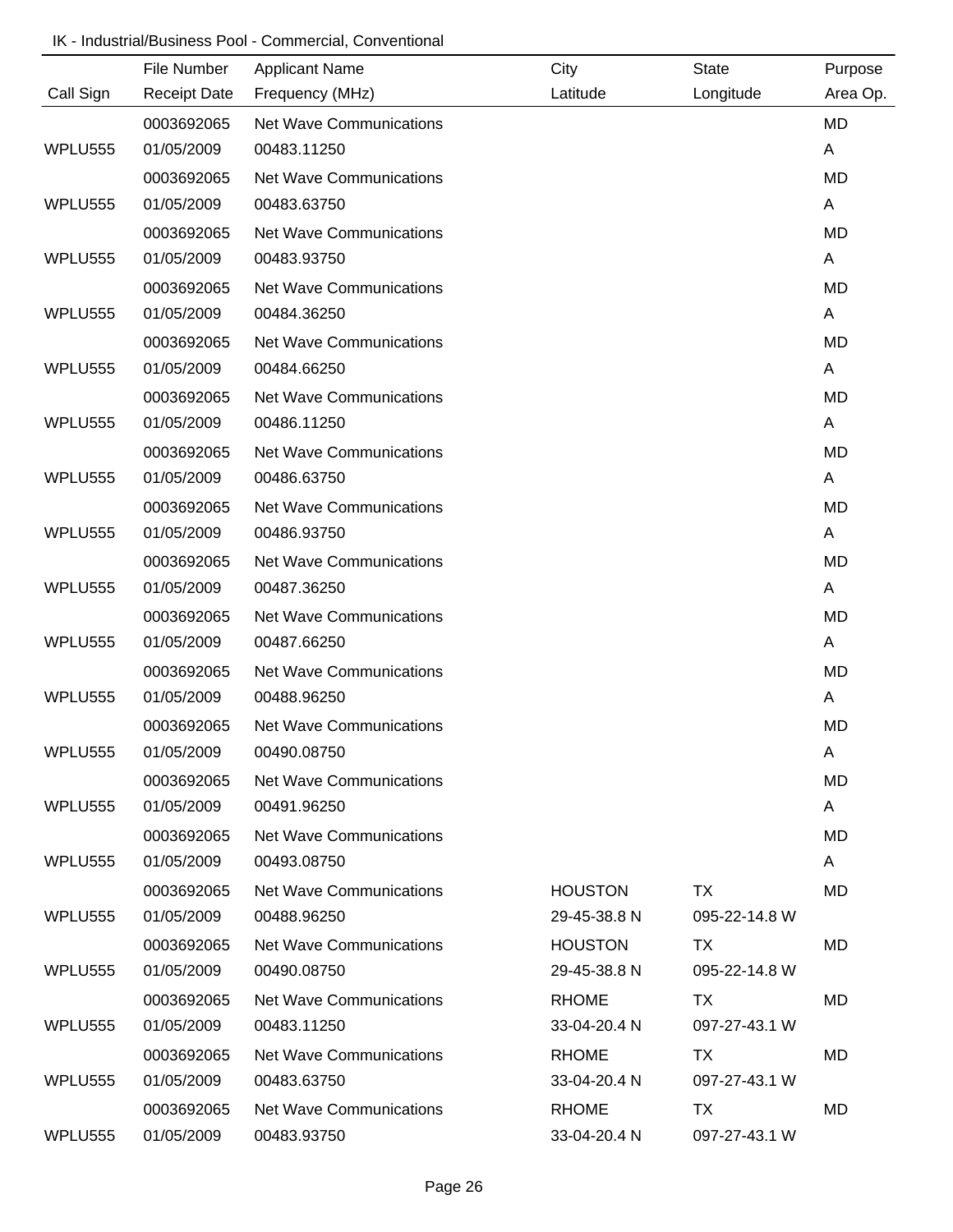# IK - Industrial/Business Pool - Commercial, Conventional

|                | File Number         | <b>Applicant Name</b>                     | City         | <b>State</b>  | Purpose   |
|----------------|---------------------|-------------------------------------------|--------------|---------------|-----------|
| Call Sign      | <b>Receipt Date</b> | Frequency (MHz)                           | Latitude     | Longitude     | Area Op.  |
|                | 0003692065          | Net Wave Communications                   | <b>RHOME</b> | <b>TX</b>     | MD        |
| <b>WPLU555</b> | 01/05/2009          | 00484.36250                               | 33-04-20.4 N | 097-27-43.1 W |           |
|                | 0003692065          | Net Wave Communications                   | <b>RHOME</b> | TX            | <b>MD</b> |
| <b>WPLU555</b> | 01/05/2009          | 00484.66250                               | 33-04-20.4 N | 097-27-43.1 W |           |
|                | 0003692843          | Telerton Communciations & Electronics, In |              |               | <b>RO</b> |
| WNNY426        | 01/05/2009          |                                           |              |               |           |
|                | 0003693492          | Comm Enterprises, LLC                     |              |               | <b>RO</b> |
| <b>WIL663</b>  | 01/06/2009          |                                           |              |               |           |
|                | 0003693493          | Comm Enterprises, LLC                     |              |               | <b>RO</b> |
| <b>WIL733</b>  | 01/06/2009          |                                           |              |               |           |
|                | 0003693521          | CAGLE COMMUNICATIONS INC                  |              |               | <b>RO</b> |
| <b>WNHL880</b> | 01/06/2009          |                                           |              |               |           |
|                | 0003693591          | PARNELL, ROBERT E                         |              |               | <b>RO</b> |
| WPEB239        | 01/06/2009          |                                           |              |               |           |
|                | 0003693963          | <b>CLARK RADIO ELECTRONICS INC</b>        |              |               | <b>RO</b> |
| WPEJ861        | 01/06/2009          |                                           |              |               |           |
|                | 0003694533          | MARTIN, TEX                               |              |               | <b>RO</b> |
| WPED291        | 01/06/2009          |                                           |              |               |           |
|                | 0003694560          | CENTRAL PLAINS COMMUNICATIONS             |              |               | <b>RO</b> |
| WPEH303        | 01/06/2009          |                                           |              |               |           |
|                | 0003695157          | TOUCHDOWN PRODUCTIONS                     |              |               | <b>RO</b> |
| WPEG280        | 01/07/2009          |                                           |              |               |           |
|                | 0003695755          | Omega 2 Way Radio LC                      |              |               | <b>RO</b> |
| WPEB252        | 01/07/2009          |                                           |              |               |           |
|                | 0003695756          | Omega 2 Way Radio LC                      |              |               | <b>RO</b> |
| WPEC992        | 01/07/2009          |                                           |              |               |           |
|                | 0003696424          | T & T COMMUNICATIONS INC                  |              |               | <b>RO</b> |
| WNNN469        | 01/08/2009          |                                           |              |               |           |
|                | 0003696496          | ST OLAF COLLEGE                           |              |               | <b>RO</b> |
| WPDT906        | 01/08/2009          |                                           |              |               |           |

|           | File Number         | <b>Applicant Name</b>      | City            | <b>State</b>  | Purpose  |
|-----------|---------------------|----------------------------|-----------------|---------------|----------|
| Call Sign | <b>Receipt Date</b> | Frequency (MHz)            | Latitude        | Longitude     | Area Op. |
|           | 0003631553          | MidAmerican Energy Company | <b>EMERSON</b>  | ΙA            | AM       |
| WPRV987   | 01/06/2009          | 00956.28125                | 41-01-57.3 N    | 095-24-09.4 W | P        |
|           | 0003642771          | Louisiana Generating, LLC  | <b>JENNINGS</b> | LA            | AM       |
| WNEJ946   | 01/06/2009          | 00928.50625                | 30-11-18.0 N    | 092-37-55.0 W |          |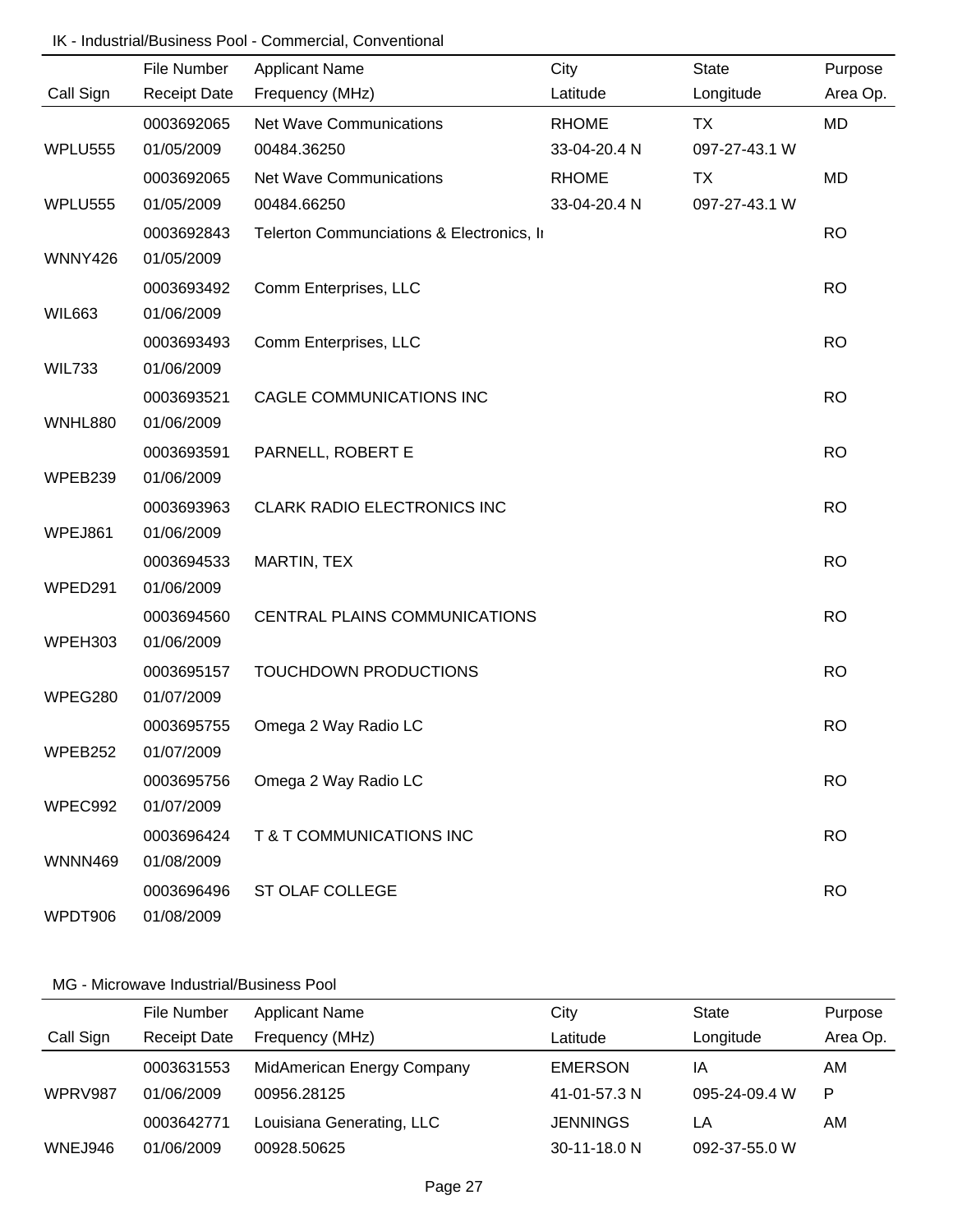|                | File Number         | <b>Applicant Name</b>                             | City                | <b>State</b>  | Purpose   |
|----------------|---------------------|---------------------------------------------------|---------------------|---------------|-----------|
| Call Sign      | <b>Receipt Date</b> | Frequency (MHz)                                   | Latitude            | Longitude     | Area Op.  |
|                | 0003642771          | Louisiana Generating, LLC                         | <b>JENNINGS</b>     | LA            | AM        |
| WNEJ946        | 01/05/2009          | 00928.50625                                       | 30-11-18.0 N        | 092-37-55.0 W |           |
|                | 0003642771          | Louisiana Generating, LLC                         | <b>JENNINGS</b>     | LA            | AM        |
| WNEJ946        | 01/06/2009          | 00952.50625                                       | 30-11-18.0 N        | 092-37-55.0 W |           |
|                | 0003642771          | Louisiana Generating, LLC                         | <b>JENNINGS</b>     | LA            | AM        |
| WNEJ946        | 01/05/2009          | 00952.50625                                       | 30-11-18.0 N        | 092-37-55.0 W |           |
|                | 0003681005          | VIRGINIA ELECTRIC AND POWER CON FREDERICKSBUR(VA  |                     |               | AM        |
| <b>WAY532</b>  | 01/07/2009          | 06860.62500                                       | 38-21-40.5 N        | 077-31-03.9 W |           |
|                | 0003681005          | VIRGINIA ELECTRIC AND POWER CON FREDERICKSBUR(VA  |                     |               | AM        |
| <b>WAY532</b>  | 01/07/2009          | 11205.00000                                       | 38-21-40.5 N        | 077-31-03.9 W |           |
|                | 0003686819          | POWER AUTHORITY OF THE STATE OI CONSTABLEVILLE NY |                     |               | AM        |
| WNEK633        | 01/08/2009          | 05945.20000                                       | 43-30-36.2 N        | 075-24-58.6 W |           |
|                | 0003686819          | POWER AUTHORITY OF THE STATE OI CONSTABLEVILLE NY |                     |               | AM        |
| WNEK633        | 01/08/2009          | 06004.50000                                       | 43-30-36.2 N        | 075-24-58.6 W |           |
|                | 0003692341          | KERN SCHOOLS FEDERAL CREDIT UN BAKERSFIELD        |                     | CA            | <b>MD</b> |
| <b>WQIQ399</b> | 01/05/2009          | 17930.00000                                       | 35-26-34.3 N        | 119-11-56.4 W |           |
|                | 0003692357          | SOUTH MISSISSIPPI ELECTRIC POWEI BENNDALE         |                     | <b>MS</b>     | <b>MD</b> |
| WNEZ294        | 01/05/2009          | 06770.00000                                       | 30-52-30.7 N        | 088-47-46.1 W |           |
|                | 0003693952          | WESTERN FARMERS ELECTRIC COOP Paoli               |                     | OK            | <b>MD</b> |
| WPSK246        | 01/06/2009          | 05945.20000                                       | 34-50-48.3 N        | 097-21-07.1 W |           |
|                | 0003693952          | WESTERN FARMERS ELECTRIC COOP Paoli               |                     | <b>OK</b>     | <b>MD</b> |
| WPSK246        | 01/06/2009          | 05974.85000                                       | 34-50-48.3 N        | 097-21-07.1 W |           |
|                | 0003693952          | WESTERN FARMERS ELECTRIC COOP Paoli               |                     | OK            | <b>MD</b> |
| WPSK246        | 01/06/2009          | 06004.50000                                       | 34-50-48.3 N        | 097-21-07.1 W |           |
|                | 0003694166          | NorthWestern Corporation                          | <b>ROCK SPRINGS</b> | MT            | MD        |
| <b>WPNM220</b> | 01/06/2009          | 00956.28125                                       | 46-50-32.0 N        | 106-21-09.1 W | P         |
|                | 0003694190          | NorthWestern Corporation                          | <b>EDWARDS</b>      | MT            | MD        |
| WPNM213        | 01/06/2009          | 00956.28125                                       | 47-09-18.9 N        | 107-06-23.2 W | P         |
|                | 0003694229          | NorthWestern Corporation                          | <b>FORT PECK</b>    | MT            | MD        |
| <b>WPNM212</b> | 01/06/2009          | 00956.28125                                       | 47-46-52.0 N        | 107-06-23.2 W | P         |
|                | 0003694247          | NorthWestern Corporation                          | <b>CUSTER</b>       | МT            | <b>MD</b> |
| WPNM209        | 01/06/2009          | 00956.28125                                       | 46-12-57.9 N        | 107-51-23.3 W | P         |
|                | 0003694861          | VIRGINIA ELECTRIC AND POWER COM Ladysmith         |                     | VA            | MD        |
| WQH57          | 01/07/2009          | 06700.62500                                       | 38-02-56.5 N        | 077-33-05.2 W |           |
|                | 0003694977          | OWEN ELECTRIC COOPERATIVE                         | <b>OWENTON</b>      | KY            | MD        |
| <b>WHC749</b>  | 01/07/2009          | 00955.70000                                       | 38-31-38.2 N        | 084-49-51.8 W |           |
|                | 0003694977          | OWEN ELECTRIC COOPERATIVE                         | <b>OWENTON</b>      | KY            | MD        |
| <b>WHC749</b>  | 01/07/2009          | 02189.60000                                       | 38-31-38.2 N        | 084-49-51.8 W |           |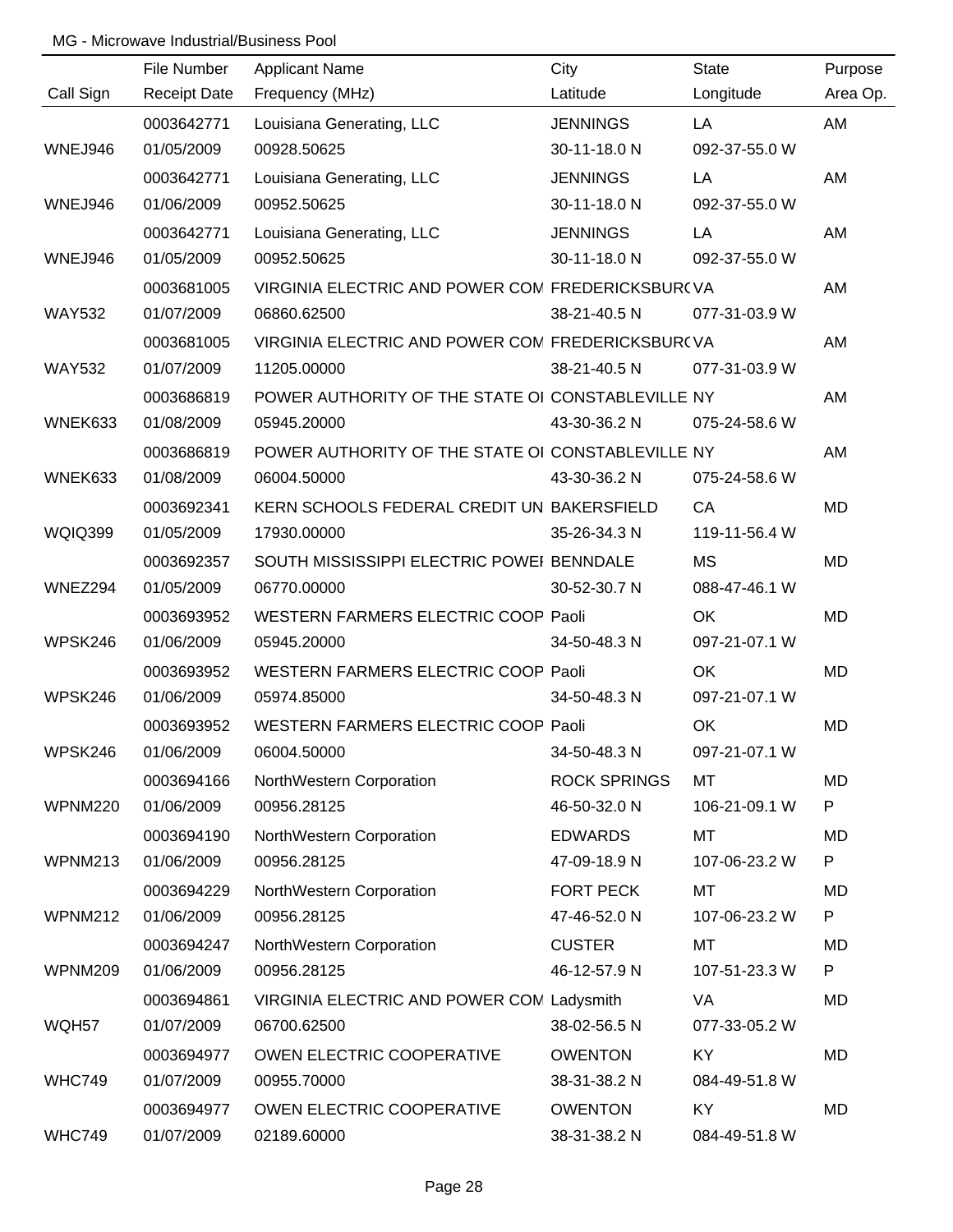|                | File Number         | <b>Applicant Name</b>                           | City              | <b>State</b>  | Purpose   |
|----------------|---------------------|-------------------------------------------------|-------------------|---------------|-----------|
| Call Sign      | <b>Receipt Date</b> | Frequency (MHz)                                 | Latitude          | Longitude     | Area Op.  |
|                | 0003694977          | OWEN ELECTRIC COOPERATIVE                       | <b>OWENTON</b>    | KY            | MD        |
| <b>WHC749</b>  | 01/07/2009          | 06778.75000                                     | 38-31-38.2 N      | 084-49-51.8 W |           |
|                | 0003694978          | OWEN ELECTRIC COOPERATIVE                       | WILLIAMSTOWN      | <b>KY</b>     | <b>MD</b> |
| <b>WHC750</b>  | 01/07/2009          | 02139.60000                                     | 38-42-00.2 N      | 084-43-10.8 W |           |
|                | 0003694978          | OWEN ELECTRIC COOPERATIVE                       | WILLIAMSTOWN      | <b>KY</b>     | MD        |
| <b>WHC750</b>  | 01/07/2009          | 06618.75000                                     | 38-42-00.2 N      | 084-43-10.8 W |           |
|                | 0003695840          | Northrop Grumman Information Technolo( New York |                   | <b>NY</b>     | MD        |
| <b>WQIV411</b> | 01/08/2009          | 23125.00000                                     | 40-49-33.2 N      | 073-51-19.2 W |           |
|                | 0003695852          | Northrop Grumman Information Technolo( Brooklyn |                   | <b>NY</b>     | MD        |
| WQHT560        | 01/08/2009          | 22075.00000                                     | 40-37-04.3 N      | 074-01-47.6 W |           |
|                | 0003695970          | INDIANAPOLIS POWER AND LIGHT CO INDIANAPOLIS    |                   | IN            | MD        |
| KBU99          | 01/08/2009          | 02146.00000                                     | 39-40-53.1 N      | 086-00-05.9 W |           |
|                | 0003695970          | INDIANAPOLIS POWER AND LIGHT CO INDIANAPOLIS    |                   | IN            | MD        |
| KBU99          | 01/08/2009          | 11623.75000                                     | 39-40-53.1 N      | 086-00-05.9 W |           |
|                | 0003696889          | <b>NEW YORK UNIVERSITY</b>                      | <b>NEW YORK</b>   | <b>NY</b>     | MD        |
| WNTR470        | 01/08/2009          | 18142.00000 - 18580.00000                       | 40-43-46.3 N      | 073-59-44.5 W |           |
|                | 0003696943          | <b>NEW YORK UNIVERSITY</b>                      | <b>NEW YORK</b>   | <b>NY</b>     | MD        |
| <b>WNTV908</b> | 01/08/2009          | 18142.00000 - 18502.00000                       | 40-43-48.3 N      | 074-00-00.5 W |           |
|                | 0003696968          | <b>NEW YORK UNIVERSITY</b>                      | <b>NEW YORK</b>   | <b>NY</b>     | MD        |
| <b>WNTV904</b> | 01/08/2009          | 18142.00000 - 18502.00000                       | 40-43-56.3 N      | 073-59-30.5 W |           |
|                | 0003696973          | <b>NEW YORK UNIVERSITY</b>                      | <b>NEW YORK</b>   | <b>NY</b>     | MD        |
| WPWF765        | 01/08/2009          | 18142.00000 - 18580.00000                       | 40-43-36.3 N      | 073-59-53.5 W |           |
|                | 0003696998          | <b>Allegheny Power</b>                          | <b>WEIRTON</b>    | <b>WV</b>     | MD        |
| WNTA664        | 01/08/2009          | 02191.20000                                     | 40-24-03.2 N      | 080-32-48.2 W |           |
|                | 0003696998          | Allegheny Power                                 | <b>WEIRTON</b>    | <b>WV</b>     | MD        |
| WNTA664        | 01/08/2009          | 06815.00000                                     | 40-24-03.2 N      | 080-32-48.2 W |           |
|                | 0003696999          | Allegheny Power                                 | <b>AUGUSTA</b>    | <b>WV</b>     | MD        |
| <b>WNEX908</b> | 01/08/2009          | 02134.80000                                     | 39-18-14.3 N      | 078-39-13.0 W |           |
|                | 0003696999          | Allegheny Power                                 | <b>AUGUSTA</b>    | <b>WV</b>     | MD        |
| <b>WNEX908</b> | 01/08/2009          | 06825.00000                                     | 39-18-14.3 N      | 078-39-13.0 W |           |
|                | 0003697000          | Allegheny Power                                 | <b>MORGANTOWN</b> | <b>WV</b>     | MD        |
| <b>WNEX900</b> | 01/08/2009          | 02146.00000                                     | 39-43-09.2 N      | 079-56-03.2 W |           |
|                | 0003697000          | Allegheny Power                                 | <b>MORGANTOWN</b> | <b>WV</b>     | MD        |
| <b>WNEX900</b> | 01/08/2009          | 06685.00000                                     | 39-43-09.2 N      | 079-56-03.2 W |           |
|                | 0003697478          | New York Power Authority                        | <b>MASSENA</b>    | <b>NY</b>     | MD        |
| WNEK637        | 01/09/2009          | 05974.85000                                     | 44-55-10.1 N      | 074-50-00.3 W |           |
|                | 0003697478          | New York Power Authority                        | <b>MASSENA</b>    | <b>NY</b>     | MD        |
| WNEK637        | 01/09/2009          | 06004.50000                                     | 44-55-10.1 N      | 074-50-00.3 W |           |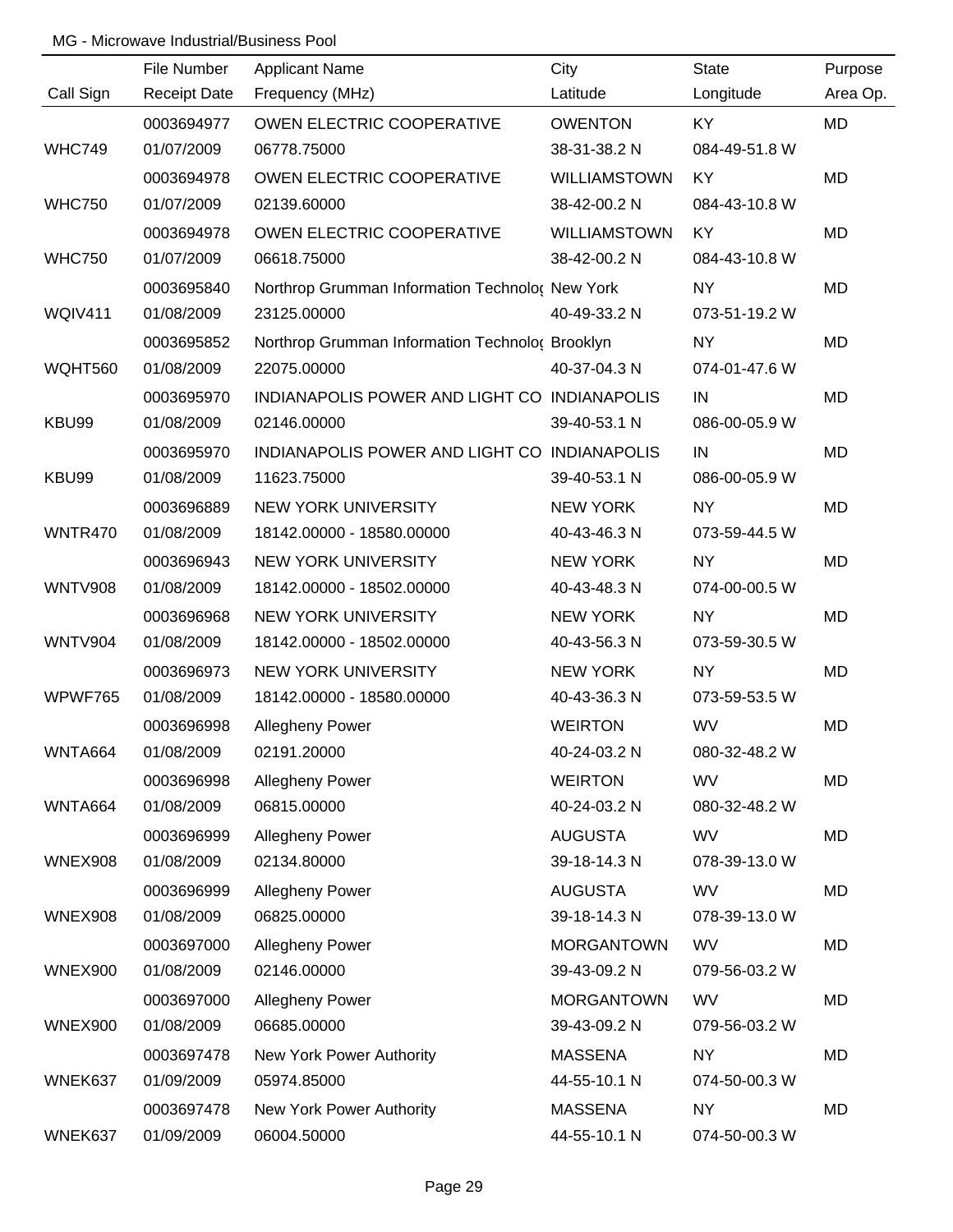|                | File Number         | <b>Applicant Name</b>                              | City           | <b>State</b>  | Purpose   |
|----------------|---------------------|----------------------------------------------------|----------------|---------------|-----------|
| Call Sign      | <b>Receipt Date</b> | Frequency (MHz)                                    | Latitude       | Longitude     | Area Op.  |
|                | 0003697478          | New York Power Authority                           | <b>MASSENA</b> | NY            | MD        |
| WNEK637        | 01/09/2009          | 06625.00000                                        | 44-55-10.1 N   | 074-50-00.3 W |           |
|                | 0003697478          | New York Power Authority                           | <b>MASSENA</b> | <b>NY</b>     | <b>MD</b> |
| WNEK637        | 01/09/2009          | 06645.00000                                        | 44-55-10.1 N   | 074-50-00.3 W |           |
|                | 0003697478          | New York Power Authority                           | <b>MASSENA</b> | <b>NY</b>     | MD        |
| WNEK637        | 01/09/2009          | 06705.00000                                        | 44-55-10.1 N   | 074-50-00.3 W |           |
|                | 0003697478          | New York Power Authority                           | <b>MASSENA</b> | <b>NY</b>     | MD        |
| WNEK637        | 01/09/2009          | 11157.50000                                        | 44-55-10.1 N   | 074-50-00.3 W |           |
|                | 0003697961          | Amoco Production Company                           | <b>AZTEC</b>   | <b>NM</b>     | MD        |
| WNTP349        | 01/09/2009          | 00928.63125                                        | 36-48-40.0 N   | 107-53-48.2 W |           |
|                | 0003697961          | Amoco Production Company                           | <b>AZTEC</b>   | <b>NM</b>     | MD        |
| WNTP349        | 01/09/2009          | 00952.63125                                        | 36-48-40.0 N   | 107-53-48.2 W |           |
|                | 0003698069          | Amoco Production Company                           | <b>AZTEC</b>   | <b>NM</b>     | MD        |
| <b>WNTP350</b> | 01/09/2009          | 00928.65625                                        | 36-48-40.0 N   | 107-53-48.2 W |           |
|                | 0003698069          | Amoco Production Company                           | <b>AZTEC</b>   | <b>NM</b>     | MD        |
| <b>WNTP350</b> | 01/09/2009          | 00952.65625                                        | 36-48-40.0 N   | 107-53-48.2 W |           |
|                | 0003691778          | Florida Power Corporation d/b/a/ Progess Wildwood  |                | FL            | <b>NE</b> |
|                | 01/05/2009          | 06745.00000                                        | 28-53-02.9 N   | 082-01-47.3 W |           |
|                | 0003691806          | Florida Power Corporation d/b/a Progress Inverness |                | FL.           | <b>NE</b> |
|                | 01/05/2009          | 06845.00000                                        | 28-50-51.7 N   | 082-22-09.4 W |           |
|                | 0003691814          | Florida Power Corporation d/b/a Progress Leesburg  |                | <b>FL</b>     | <b>NE</b> |
|                | 01/05/2009          | 06585.00000                                        | 28-49-07.0 N   | 081-57-23.0 W |           |
|                | 0003691814          | Florida Power Corporation d/b/a Progress Leesburg  |                | FL            | <b>NE</b> |
|                | 01/05/2009          | 06685.00000                                        | 28-49-07.0 N   | 081-57-23.0 W |           |
|                | 0003692340          | KERN SCHOOLS FEDERAL CREDIT UN Bakersfield         |                | CA            | <b>NE</b> |
|                | 01/05/2009          | 19490.00000                                        | 35-22-57.0 N   | 119-08-54.3 W |           |
|                | 0003692358          | SOUTH MISSISSIPPI ELECTRIC POWEI WIGGINS           |                | MS            | <b>NE</b> |
|                | 01/05/2009          | 06610.00000                                        | 30-45-08.4 N   | 089-06-56.4 W |           |
|                | 0003692358          | SOUTH MISSISSIPPI ELECTRIC POWEI WIGGINS           |                | MS            | <b>NE</b> |
|                | 01/05/2009          | 06640.00000                                        | 30-45-08.4 N   | 089-06-56.4 W |           |
|                | 0003692359          | SOUTH MISSISSIPPI ELECTRIC POWEI NECAISE           |                | <b>MS</b>     | <b>NE</b> |
|                | 01/05/2009          | 06800.00000                                        | 30-38-10.6 N   | 089-24-41.6 W |           |
|                | 0003692399          | Northrop Grumman Information Technolo( Queens      |                | NY            | <b>NE</b> |
|                | 01/05/2009          | 21925.00000                                        | 40-41-02.0 N   | 073-48-20.9 W |           |
|                | 0003692399          | Northrop Grumman Information Technolo( Queens      |                | NY            | <b>NE</b> |
|                | 01/05/2009          | 21975.00000                                        | 40-41-02.0 N   | 073-48-20.9 W |           |
|                | 0003692400          | <b>CITY OF KINGMAN</b>                             | <b>KINGMAN</b> | AZ            | <b>NE</b> |
|                | 01/05/2009          | 00956.41875                                        | 35-13-54.9 N   | 113-59-46.5 W | P         |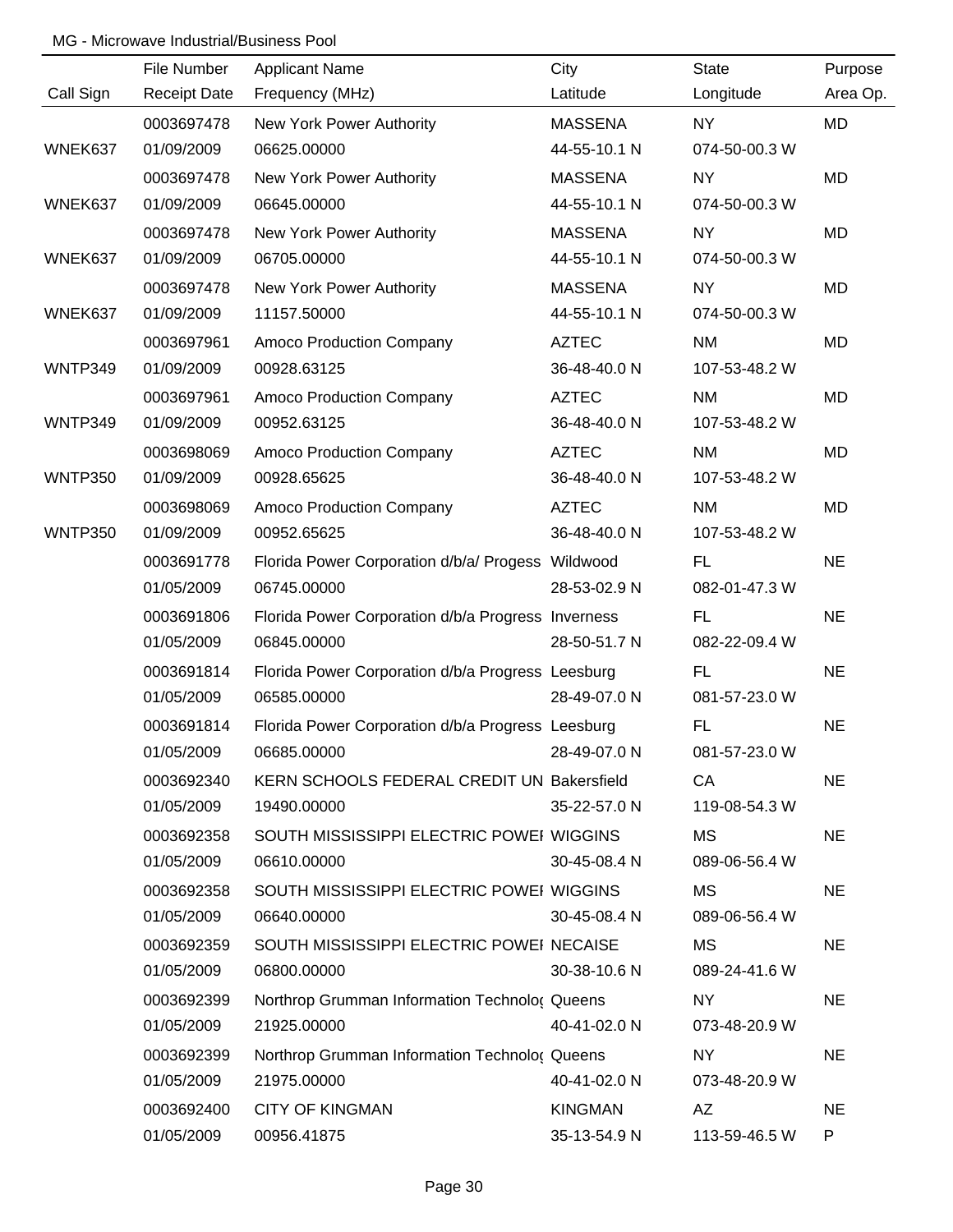|           | File Number         | <b>Applicant Name</b>                        | City                | <b>State</b>  | Purpose   |
|-----------|---------------------|----------------------------------------------|---------------------|---------------|-----------|
| Call Sign | <b>Receipt Date</b> | Frequency (MHz)                              | Latitude            | Longitude     | Area Op.  |
|           | 0003693350          | AMEREN SERVICES COMPANY                      | <b>HOLTS SUMMIT</b> | <b>MO</b>     | <b>NE</b> |
|           | 01/06/2009          | 06034.15000                                  | 38-40-09.8 N        | 092-12-30.9 W |           |
|           | 0003693353          | AMEREN SERVICES COMPANY                      | <b>PORTLAND</b>     | <b>MO</b>     | <b>NE</b> |
|           | 01/06/2009          | 06286.19000                                  | 38-44-25.0 N        | 091-47-08.0 W |           |
|           | 0003693353          | AMEREN SERVICES COMPANY                      | <b>PORTLAND</b>     | <b>MO</b>     | <b>NE</b> |
|           | 01/06/2009          | 11245.00000                                  | 38-44-25.0 N        | 091-47-08.0 W |           |
|           | 0003693356          | AMEREN SERVICES COMPANY                      | <b>STEEDMAN</b>     | <b>MO</b>     | <b>NE</b> |
|           | 01/06/2009          | 10755.00000                                  | 38-45-38.8 N        | 091-46-51.5 W |           |
|           | 0003693423          | American Broadcasting Companies, Inc.        | Washington          | DC            | <b>NE</b> |
|           | 01/06/2009          | 22585.00000                                  | 38-53-56.4 N        | 077-02-22.9 W |           |
|           | 0003693584          | CITY OF COUNTRY CLUB HILLS                   | <b>NEW ELLIOTT</b>  | IN            | <b>NE</b> |
|           | 01/06/2009          | 00956.31875                                  | 41-29-55.0 N        | 087-23-57.8 W | P         |
|           | 0003695076          | JACKSON TOWNSHIP WATER AUTHOF LONELY ACRES   |                     | PA            | <b>NE</b> |
|           | 01/07/2009          | 00956.34375                                  | 40-32-00.0 N        | 078-42-23.2 W | P         |
|           | 0003695269          | VILLAGE OF RIVER FOREST                      | MT. PROSPECT        | IL.           | <b>NE</b> |
|           | 01/07/2009          | 00956.43125                                  | 42-04-20.6 N        | 087-55-03.9 W | P         |
|           | 0003695610          | INDIANAPOLIS POWER & LIGHT COMP INDIANAPOLIS |                     | IN            | <b>NE</b> |
|           | 01/07/2009          | 11133.75000                                  | 39-42-49.0 N        | 086-03-11.0 W |           |
|           | 0003696094          | WishCom, LLC                                 | SPRING GROVE        | IL            | <b>NE</b> |
|           | 01/08/2009          | 19375.00000                                  | 42-26-07.0 N        | 088-14-33.2 W |           |
|           | 0003696096          | WishCom, LLC                                 | <b>MC HENRY</b>     | IL            | <b>NE</b> |
|           | 01/08/2009          | 17815.00000                                  | 42-21-24.0 N        | 088-14-11.0 W |           |
|           | 0003696262          | Florida Gas Transmission Company             | <b>MUNSON</b>       | FL            | <b>NE</b> |
|           | 01/08/2009          | 00928.06875                                  | 30-54-43.0 N        | 086-53-11.0 W |           |
|           | 0003696262          | Florida Gas Transmission Company             | <b>MUNSON</b>       | FL            | <b>NE</b> |
|           | 01/08/2009          | 00952.06875                                  | 30-54-43.0 N        | 086-53-11.0 W |           |
|           | 0003697164          | KIRKSVILLE WATER ASSOCIATION                 | <b>RICHMOND</b>     | KY.           | <b>NE</b> |
|           | 01/09/2009          | 00956.29375                                  | 37-43-09.3 N        | 084-23-21.9 W | P         |
|           | 0003697538          | WARDWELL WATER & SEWER DISTRIC CASPER        |                     | WY.           | <b>NE</b> |
|           | 01/09/2009          | 00956.29375                                  | 42-53-49.2 N        | 106-20-34.4 W | P         |
|           | 0003698190          | <b>TEXAS PACKING WAREHOUSE</b>               | Laredo              | TX            | <b>NE</b> |
|           | 01/09/2009          | 21935.00000                                  | 27-33-16.0 N        | 099-28-37.0 W |           |
|           | 0003698278          | Colorado Rockies Baseball Club               | Denver              | CO            | <b>NE</b> |
|           | 01/09/2009          | 06430.00000                                  | 39-45-23.1 N        | 104-59-38.9 W | P         |
|           | 0003698278          | Colorado Rockies Baseball Club               | Denver              | CO            | <b>NE</b> |
|           | 01/09/2009          | 06438.00000                                  | 39-45-23.1 N        | 104-59-38.9 W | P         |
|           | 0003698278          | Colorado Rockies Baseball Club               | Denver              | CO            | <b>NE</b> |
|           | 01/09/2009          | 06446.00000                                  | 39-45-23.1 N        | 104-59-38.9 W | P         |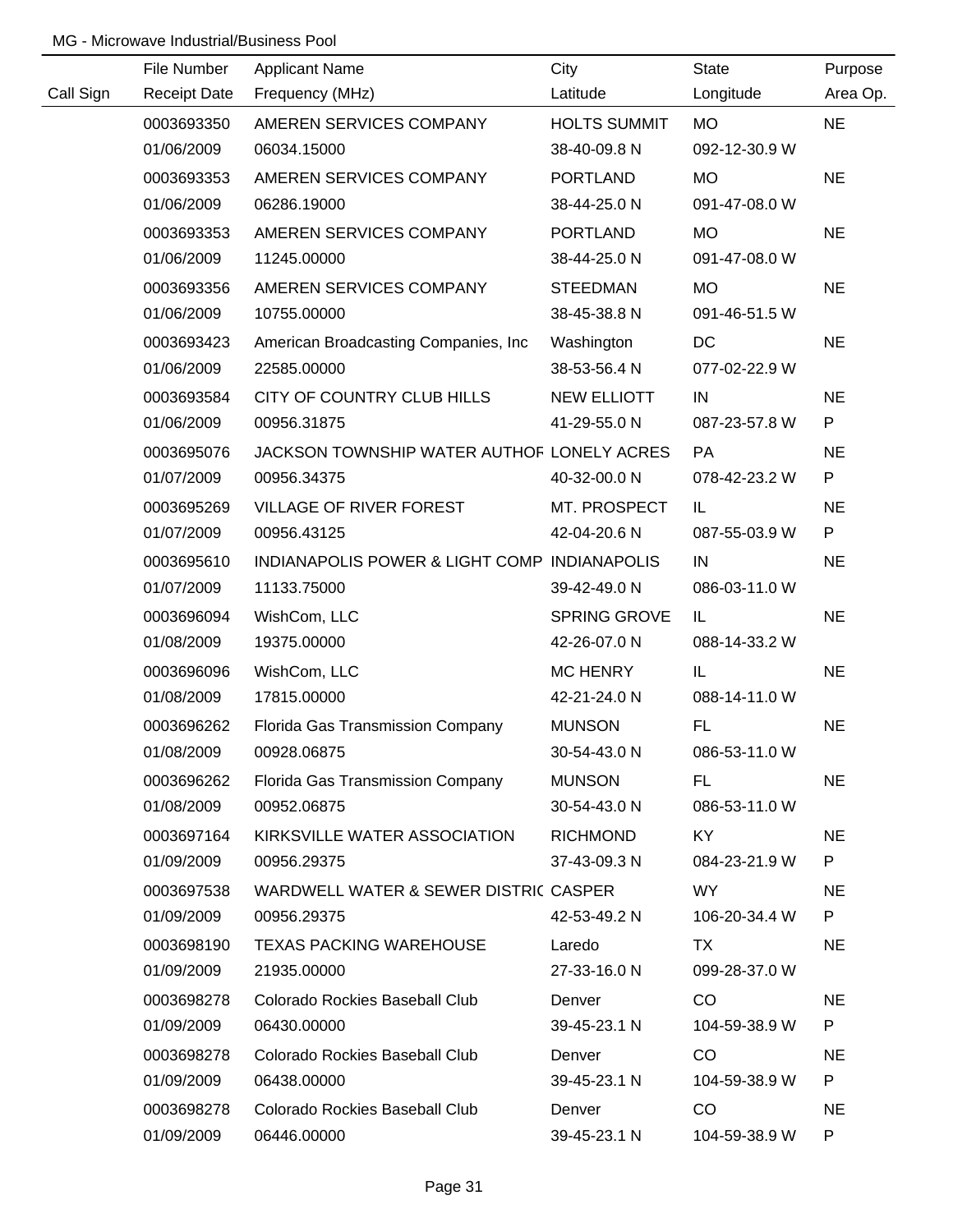|               | File Number         | <b>Applicant Name</b>                 | City             | <b>State</b>  | Purpose   |
|---------------|---------------------|---------------------------------------|------------------|---------------|-----------|
| Call Sign     | <b>Receipt Date</b> | Frequency (MHz)                       | Latitude         | Longitude     | Area Op.  |
|               | 0003698278          | Colorado Rockies Baseball Club        | Denver           | CO            | <b>NE</b> |
|               | 01/09/2009          | 06455.00000                           | 39-45-23.1 N     | 104-59-38.9 W | P         |
|               | 0003698278          | <b>Colorado Rockies Baseball Club</b> | Denver           | CO            | <b>NE</b> |
|               | 01/09/2009          | 06463.00000                           | 39-45-23.1 N     | 104-59-38.9 W | P         |
|               | 0003698278          | <b>Colorado Rockies Baseball Club</b> | Denver           | CO            | <b>NE</b> |
|               | 01/09/2009          | 06471.00000                           | 39-45-23.1 N     | 104-59-38.9 W | P         |
|               | 0003698278          | <b>Colorado Rockies Baseball Club</b> | Denver           | CO            | <b>NE</b> |
|               | 01/09/2009          | 06480.00000                           | 39-45-23.1 N     | 104-59-38.9 W | P         |
|               | 0003698278          | <b>Colorado Rockies Baseball Club</b> | Denver           | CO            | <b>NE</b> |
|               | 01/09/2009          | 06488.00000                           | 39-45-23.1 N     | 104-59-38.9 W | P         |
|               | 0003698278          | <b>Colorado Rockies Baseball Club</b> | Denver           | CO            | <b>NE</b> |
|               | 01/09/2009          | 06496.00000                           | 39-45-23.1 N     | 104-59-38.9 W | P         |
|               | 0003698278          | Colorado Rockies Baseball Club        | Denver           | CO            | <b>NE</b> |
|               | 01/09/2009          | 06505.00000                           | 39-45-23.1 N     | 104-59-38.9 W | P         |
|               | 0003698278          | Colorado Rockies Baseball Club        | Denver           | CO            | <b>NE</b> |
|               | 01/09/2009          | 06513.00000                           | 39-45-23.1 N     | 104-59-38.9 W | P         |
|               | 0003698278          | <b>Colorado Rockies Baseball Club</b> | Denver           | CO            | <b>NE</b> |
|               | 01/09/2009          | 06521.00000                           | 39-45-23.1 N     | 104-59-38.9 W | P         |
|               | 0003693309          | <b>BNSF Railway Co.</b>               | <b>BELEN</b>     | <b>NM</b>     | <b>RM</b> |
| KFP81         | 01/06/2009          | 02133.20000                           | 34-39-40.2 N     | 106-46-03.0 W |           |
|               | 0003693309          | <b>BNSF Railway Co.</b>               | <b>BELEN</b>     | <b>NM</b>     | <b>RM</b> |
| KFP81         | 01/06/2009          | 06197.24000                           | 34-39-40.2 N     | 106-46-03.0 W |           |
|               | 0003693309          | <b>BNSF Railway Co.</b>               | <b>BELEN</b>     | <b>NM</b>     | <b>RM</b> |
| KFP81         | 01/06/2009          | 06286.19000                           | 34-39-40.2 N     | 106-46-03.0 W |           |
|               | 0003693309          | <b>BNSF Railway Co.</b>               | <b>BELEN</b>     | <b>NM</b>     | <b>RM</b> |
| KFP81         | 01/06/2009          | 21825.00000                           | 34-39-40.2 N     | 106-46-03.0 W |           |
|               | 0003693309          | <b>BNSF Railway Co.</b>               | <b>BELEN</b>     | <b>NM</b>     | <b>RM</b> |
| KFP81         | 01/06/2009          | 21925.00000                           | 34-39-40.2 N     | 106-46-03.0 W |           |
|               | 0003693309          | <b>BNSF Railway Co.</b>               | <b>BELEN</b>     | NM            | <b>RM</b> |
| KFP81         | 01/06/2009          | 23025.00000                           | 34-39-40.2 N     | 106-46-03.0 W |           |
|               | 0003693321          | <b>BNSF Railway Co.</b>               | <b>RUSHVILLE</b> | IL.           | <b>RM</b> |
| WNEX523       | 01/06/2009          | 06745.00000                           | 40-03-55.1 N     | 090-36-25.4 W |           |
|               | 0003693321          | <b>BNSF Railway Co.</b>               | <b>RUSHVILLE</b> | IL.           | <b>RM</b> |
| WNEX523       | 01/06/2009          | 06855.00000                           | 40-03-55.1 N     | 090-36-25.4 W |           |
|               | 0003693440          | <b>BNSF Railway Co.</b>               | <b>ROGGEN</b>    | CO            | <b>RM</b> |
| <b>WHK485</b> | 01/06/2009          | 02184.80000                           | 40-10-18.9 N     | 104-15-11.8 W |           |
|               | 0003693459          | <b>BNSF Railway Co.</b>               | <b>KEENSBURG</b> | CO            | <b>RM</b> |
| <b>WHK486</b> | 01/06/2009          | 02191.20000                           | 40-06-36.9 N     | 104-31-06.8 W |           |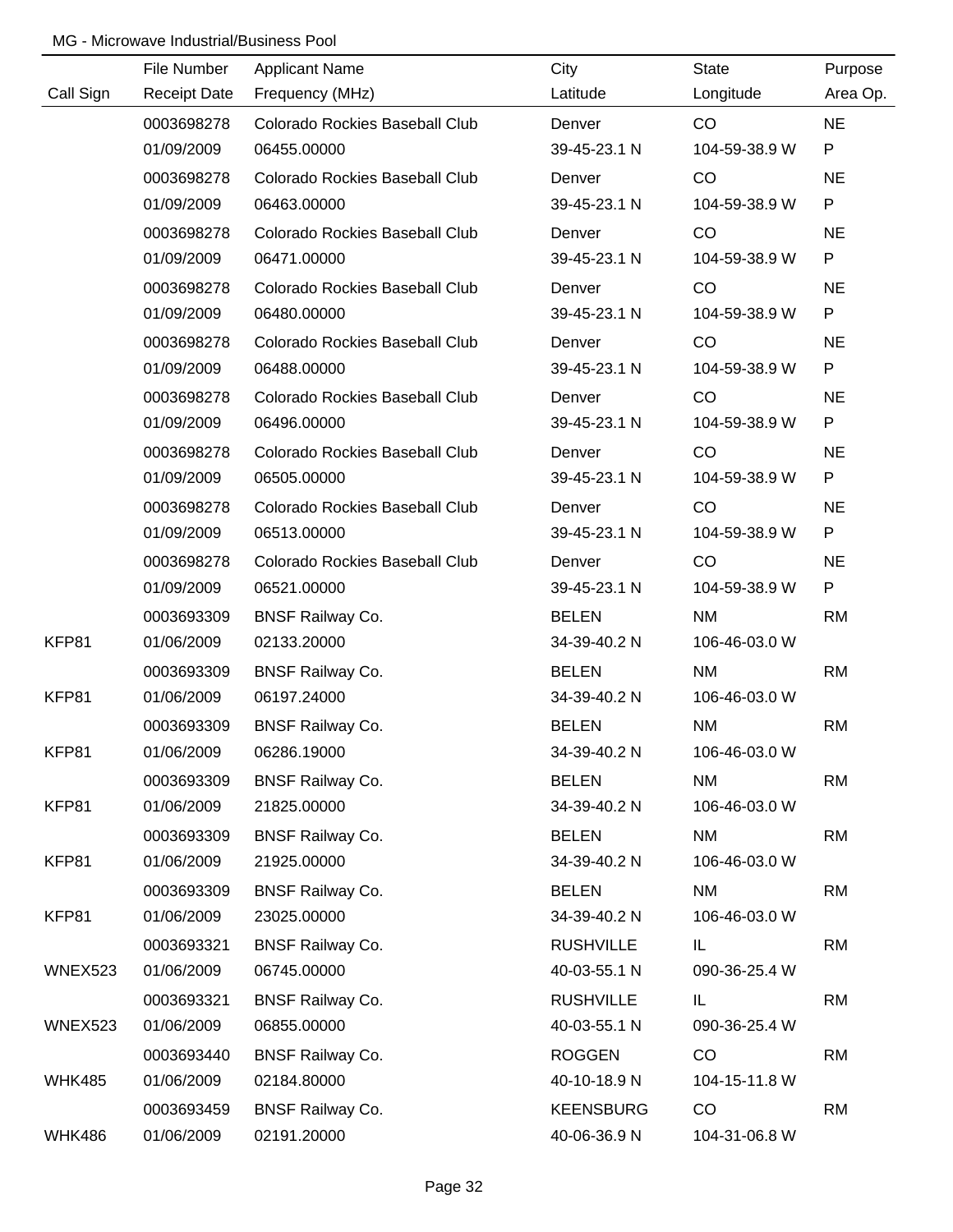|                | File Number         | <b>Applicant Name</b>            | City                    | State         | Purpose   |
|----------------|---------------------|----------------------------------|-------------------------|---------------|-----------|
| Call Sign      | <b>Receipt Date</b> | Frequency (MHz)                  | Latitude                | Longitude     | Area Op.  |
|                | 0003693476          | <b>Portland General Electric</b> | <b>CLATSKANIE</b>       | <b>OR</b>     | <b>RM</b> |
| <b>WAA753</b>  | 01/06/2009          | 06197.24000                      | 46-10-29.3 N            | 123-10-41.1 W |           |
|                | 0003693476          | <b>Portland General Electric</b> | <b>CLATSKANIE</b>       | <b>OR</b>     | <b>RM</b> |
| <b>WAA753</b>  | 01/06/2009          | 06375.14000                      | 46-10-29.3 N            | 123-10-41.1 W |           |
|                | 0003693476          | <b>Portland General Electric</b> | <b>CLATSKANIE</b>       | <b>OR</b>     | <b>RM</b> |
| <b>WAA753</b>  | 01/06/2009          | 06745.00000                      | 46-10-29.3 N            | 123-10-41.1 W |           |
|                | 0003693476          | <b>Portland General Electric</b> | <b>CLATSKANIE</b>       | <b>OR</b>     | <b>RM</b> |
| <b>WAA753</b>  | 01/06/2009          | 06745.62500                      | 46-10-29.3 N            | 123-10-41.1 W |           |
|                | 0003693522          | <b>BNSF Railway Co.</b>          | <b>ROGGEN</b>           | CO            | <b>RM</b> |
| <b>WHK491</b>  | 01/06/2009          | 02181.60000                      | 40-10-04.9 N            | 104-21-31.8 W |           |
|                | 0003693556          | <b>BNSF Railway Co.</b>          | <b>TRINCHERA</b>        | CO            | <b>RM</b> |
| <b>WED926</b>  | 01/06/2009          | 02146.80000                      | 37-06-52.0 N            | 104-14-33.9 W |           |
|                | 0003693567          | <b>BNSF Railway Co.</b>          | <b>TRINCHERA</b>        | CO            | <b>RM</b> |
| <b>WED927</b>  | 01/06/2009          | 02143.60000                      | 37-02-35.0 N            | 104-02-38.8 W |           |
|                | 0003693981          | <b>BNSF Railway Co.</b>          | <b>COTTAGE GROVE MN</b> |               | <b>RM</b> |
| WOM52          | 01/06/2009          | 05945.20000                      | 44-47-22.9 N            | 092-55-32.8 W |           |
|                | 0003693981          | <b>BNSF Railway Co.</b>          | <b>COTTAGE GROVE MN</b> |               | <b>RM</b> |
| WOM52          | 01/06/2009          | 06034.15000                      | 44-47-22.9 N            | 092-55-32.8 W |           |
|                | 0003694123          | <b>BNSF Railway Co.</b>          | <b>SAINT PAUL</b>       | <b>MN</b>     | <b>RM</b> |
| KTT54          | 01/06/2009          | 06197.24000                      | 44-56-52.8 N            | 093-05-17.7 W |           |
|                | 0003694123          | <b>BNSF Railway Co.</b>          | <b>SAINT PAUL</b>       | MN            | <b>RM</b> |
| KTT54          | 01/06/2009          | 06625.00000                      | 44-56-52.8 N            | 093-05-17.7 W |           |
|                | 0003694123          | <b>BNSF Railway Co.</b>          | <b>SAINT PAUL</b>       | MN            | <b>RM</b> |
| KTT54          | 01/06/2009          | 06845.00000                      | 44-56-52.8 N            | 093-05-17.7 W |           |
|                | 0003694143          | <b>BNSF Railway Co.</b>          | <b>DES MOINES</b>       | <b>NM</b>     | <b>RM</b> |
| <b>WED932</b>  | 01/06/2009          | 02137.20000                      | 36-45-48.0 N            | 103-50-08.8 W |           |
|                | 0003694151          | <b>BNSF Railway Co.</b>          | <b>FOLSOM</b>           | <b>NM</b>     | <b>RM</b> |
| <b>WED931</b>  | 01/06/2009          | 02142.00000                      | 36-49-45.0 N            | 103-54-08.8 W |           |
|                | 0003694203          | <b>BNSF Railway Co.</b>          | <b>FOLSOM</b>           | <b>NM</b>     | <b>RM</b> |
| <b>WED930</b>  | 01/06/2009          | 02145.20000                      | 36-54-44.0 N            | 103-52-36.8 W |           |
|                | 0003691650          | MILE HIGH INC                    |                         |               | <b>RO</b> |
| WNTC249        | 01/05/2009          |                                  |                         |               |           |
|                | 0003691668          | MILE HIGH INC                    |                         |               | <b>RO</b> |
| WNTC250        | 01/05/2009          |                                  |                         |               |           |
|                | 0003691672          | MILE HIGH INC                    |                         |               | <b>RO</b> |
| <b>WNTC251</b> | 01/05/2009          |                                  |                         |               |           |
|                | 0003691694          | LOUISIANA, STATE OF              |                         |               | <b>RO</b> |
| KLK99          | 01/05/2009          |                                  |                         |               |           |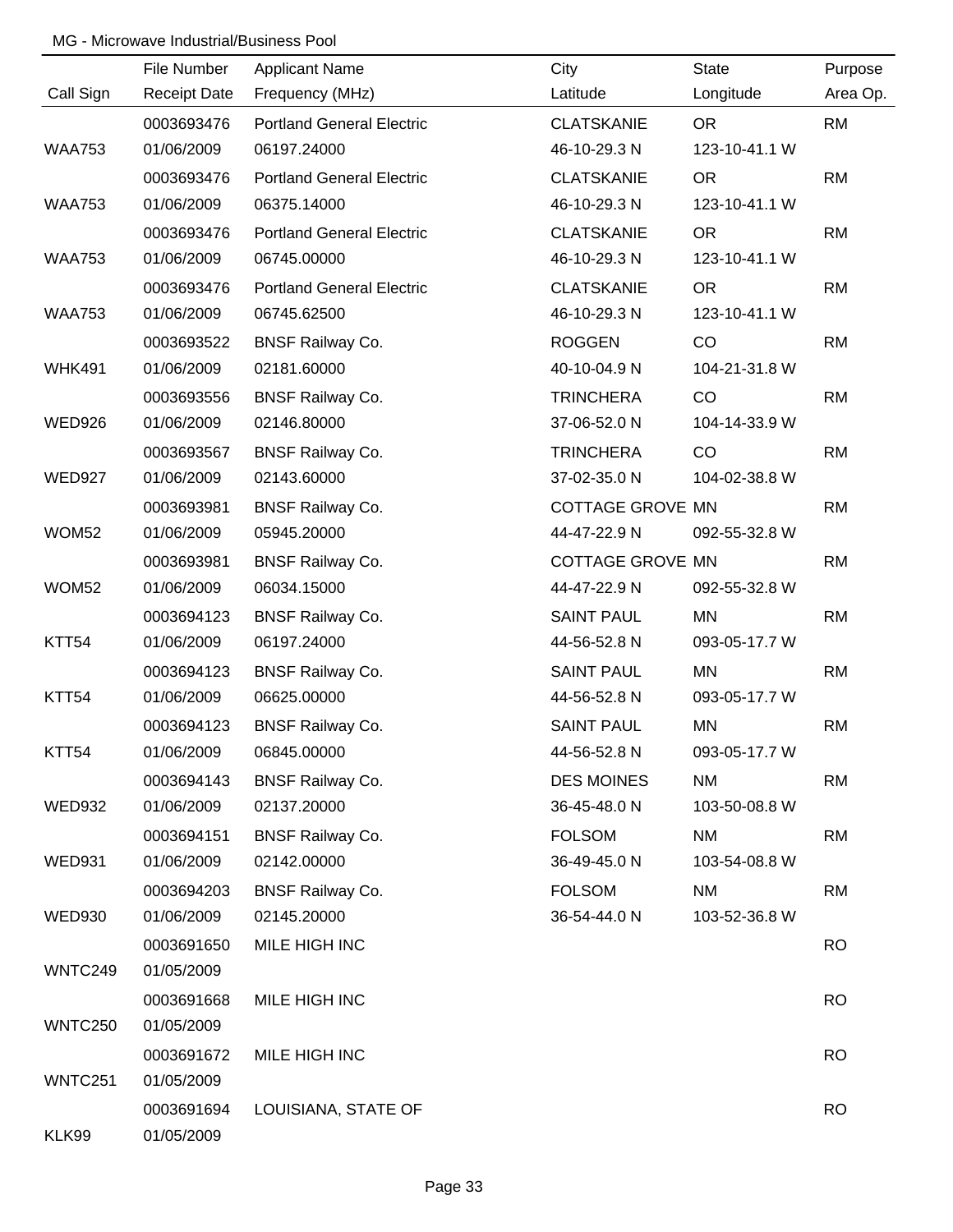|                | File Number         | <b>Applicant Name</b>                   | City     | <b>State</b> | Purpose   |
|----------------|---------------------|-----------------------------------------|----------|--------------|-----------|
| Call Sign      | <b>Receipt Date</b> | Frequency (MHz)                         | Latitude | Longitude    | Area Op.  |
|                | 0003691695          | LOUISIANA, STATE OF                     |          |              | <b>RO</b> |
| <b>WBM352</b>  | 01/05/2009          |                                         |          |              |           |
|                | 0003691696          | LOUISIANA, STATE OF                     |          |              | <b>RO</b> |
| <b>WBX313</b>  | 01/05/2009          |                                         |          |              |           |
|                | 0003691774          | AUTHORITY OF THE BOROUGH OF CH          |          |              | <b>RO</b> |
| WNTU637        | 01/05/2009          |                                         |          |              |           |
|                | 0003691882          | SOUTHERN CALIFORNIA GAS COMPAI          |          |              | <b>RO</b> |
| <b>WNTU722</b> | 01/05/2009          |                                         |          |              |           |
|                | 0003691928          | BERKELEY ELECTRIC COOPERATIVE,          |          |              | <b>RO</b> |
| WNEE659        | 01/05/2009          |                                         |          |              |           |
|                | 0003691975          | BERKELEY ELECTRIC COOPERATIVE,          |          |              | <b>RO</b> |
| WNEE658        | 01/05/2009          |                                         |          |              |           |
|                | 0003691980          | <b>Basin Electric Power Cooperative</b> |          |              | <b>RO</b> |
| WPNL996        | 01/05/2009          |                                         |          |              |           |
|                | 0003691996          | BERKELEY ELECTRIC COOPERATIVE,          |          |              | <b>RO</b> |
| WNEE657        | 01/05/2009          |                                         |          |              |           |
|                | 0003692006          | <b>Basin Electric Power Cooperative</b> |          |              | <b>RO</b> |
| WPNL997        | 01/05/2009          |                                         |          |              |           |
|                | 0003692037          | <b>BASIN ELECTRIC POWER COOPERATI</b>   |          |              | <b>RO</b> |
| WPNL998        | 01/05/2009          |                                         |          |              |           |
|                | 0003692047          | <b>Basin Electric Power Cooperative</b> |          |              | <b>RO</b> |
| WPNL999        | 01/05/2009          |                                         |          |              |           |
|                | 0003692197          | <b>Basin Electric Power Cooperative</b> |          |              | <b>RO</b> |
| WPOR440        | 01/05/2009          |                                         |          |              |           |
|                | 0003692575          | Southern Union Gas Services, Ltd        |          |              | <b>RO</b> |
| WNTU392        | 01/05/2009          |                                         |          |              |           |
|                | 0003693122          | <b>Basin Electric Power Cooperative</b> |          |              | <b>RO</b> |
| WPOR441        | 01/06/2009          |                                         |          |              |           |
|                | 0003693276          | <b>Basin Electric Power Cooperative</b> |          |              | <b>RO</b> |
| WPOR442        | 01/06/2009          |                                         |          |              |           |
|                | 0003693289          | <b>Basin Electric Power Cooperative</b> |          |              | <b>RO</b> |
| WPOR443        | 01/06/2009          |                                         |          |              |           |
|                | 0003693301          | <b>Basin Electric Power Cooperative</b> |          |              | <b>RO</b> |
| WPOR444        | 01/06/2009          |                                         |          |              |           |
|                | 0003693315          | <b>BNSF Railway Co.</b>                 |          |              | <b>RO</b> |
| WNEX527        | 01/06/2009          |                                         |          |              |           |
|                | 0003693316          | LEXINGTON, CITY OF                      |          |              | <b>RO</b> |
| WNTU433        | 01/06/2009          |                                         |          |              |           |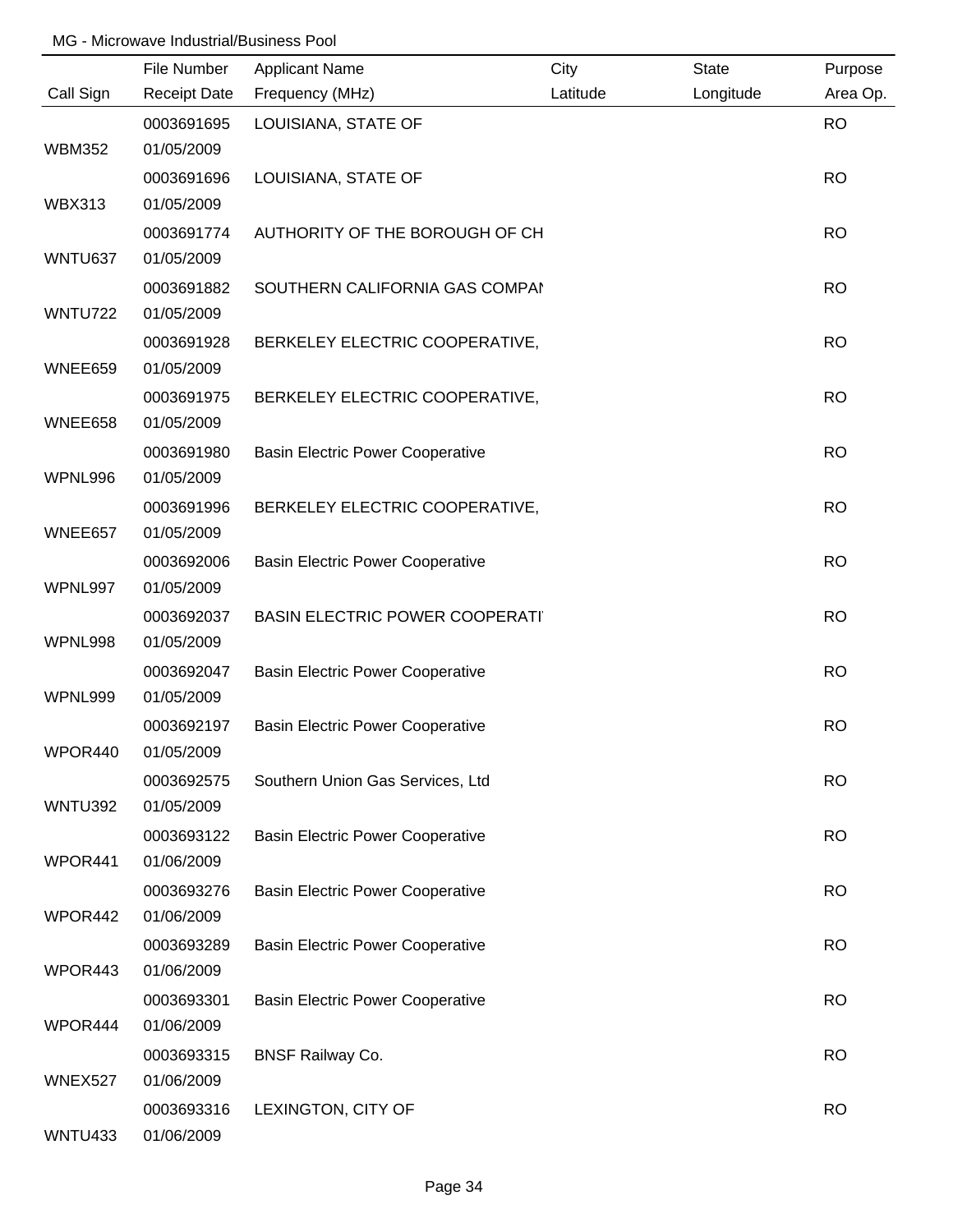|               | File Number         | <b>Applicant Name</b>                   | City     | <b>State</b> | Purpose   |
|---------------|---------------------|-----------------------------------------|----------|--------------|-----------|
| Call Sign     | <b>Receipt Date</b> | Frequency (MHz)                         | Latitude | Longitude    | Area Op.  |
|               | 0003693334          | <b>Allegheny County</b>                 |          |              | <b>RO</b> |
| WPOR833       | 01/06/2009          |                                         |          |              |           |
|               | 0003693339          | <b>Allegheny County</b>                 |          |              | <b>RO</b> |
| WPOS686       | 01/06/2009          |                                         |          |              |           |
|               | 0003693385          | <b>Allegheny County</b>                 |          |              | <b>RO</b> |
| WPOS687       | 01/06/2009          |                                         |          |              |           |
|               | 0003693397          | <b>Allegheny County</b>                 |          |              | <b>RO</b> |
| WPOS688       | 01/06/2009          |                                         |          |              |           |
|               | 0003693402          | <b>Allegheny County</b>                 |          |              | <b>RO</b> |
| WPOS689       | 01/06/2009          |                                         |          |              |           |
|               | 0003693404          | <b>Allegheny County</b>                 |          |              | <b>RO</b> |
| WPOS690       | 01/06/2009          |                                         |          |              |           |
|               | 0003693406          | <b>Allegheny County</b>                 |          |              | <b>RO</b> |
| WPOS691       | 01/06/2009          |                                         |          |              |           |
|               | 0003693428          | <b>BASIN ELECTRIC POWER COOPERATI</b>   |          |              | <b>RO</b> |
| WPOR445       | 01/06/2009          |                                         |          |              |           |
|               | 0003693443          | <b>Basin Electric Power Cooperative</b> |          |              | <b>RO</b> |
| WPOR446       | 01/06/2009          |                                         |          |              |           |
|               | 0003693468          | <b>Basin Electric Power Cooperative</b> |          |              | <b>RO</b> |
| WPOR447       | 01/06/2009          |                                         |          |              |           |
|               | 0003693516          | <b>Portland General Electric</b>        |          |              | <b>RO</b> |
| WNTT938       | 01/06/2009          |                                         |          |              |           |
|               | 0003693517          | <b>Portland General Electric</b>        |          |              | <b>RO</b> |
| WNTT939       | 01/06/2009          |                                         |          |              |           |
|               | 0003693518          | <b>Portland General Electric</b>        |          |              | <b>RO</b> |
| WPOS467       | 01/06/2009          |                                         |          |              |           |
|               | 0003693519          | <b>Portland General Electric</b>        |          |              | <b>RO</b> |
| WQU35         | 01/06/2009          |                                         |          |              |           |
|               | 0003693520          | <b>Portland General Electric</b>        |          |              | <b>RO</b> |
| WQU36         | 01/06/2009          |                                         |          |              |           |
|               | 0003693539          | <b>BNSF Railway Co.</b>                 |          |              | <b>RO</b> |
| <b>WED928</b> | 01/06/2009          |                                         |          |              |           |
|               | 0003693544          | <b>Basin Electric Power Cooperative</b> |          |              | <b>RO</b> |
| WPOR451       | 01/06/2009          |                                         |          |              |           |
|               | 0003693593          | PFEIFFER, TERRY                         |          |              | <b>RO</b> |
| WNTT711       | 01/06/2009          |                                         |          |              |           |
|               | 0003693904          | EL PASO NATURAL GAS COMPANY             |          |              | <b>RO</b> |
| WPOS240       | 01/06/2009          |                                         |          |              |           |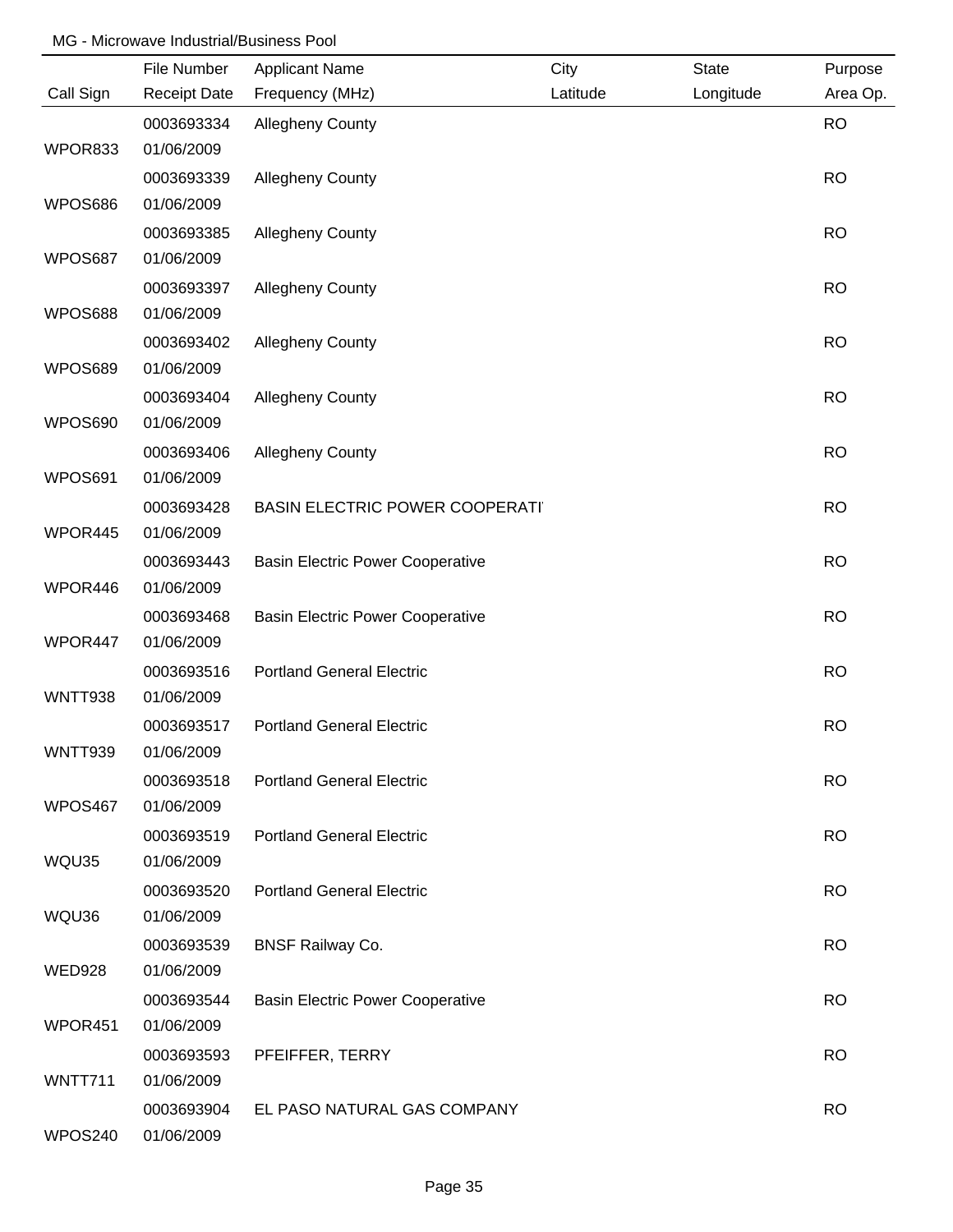|                | File Number              | <b>Applicant Name</b>                    | City     | <b>State</b> | Purpose   |
|----------------|--------------------------|------------------------------------------|----------|--------------|-----------|
| Call Sign      | <b>Receipt Date</b>      | Frequency (MHz)                          | Latitude | Longitude    | Area Op.  |
| WNEY376        | 0003693916<br>01/06/2009 | MONTICELLO BAPTIST CHURCH                |          |              | <b>RO</b> |
|                | 0003693926               | EL PASO NATURAL GAS COMPANY              |          |              | <b>RO</b> |
| <b>WNEQ802</b> | 01/06/2009               |                                          |          |              |           |
| <b>WNEQ805</b> | 0003693939<br>01/06/2009 | EL PASO NATURAL GAS COMPANY              |          |              | <b>RO</b> |
|                | 0003693964               | <b>BNSF Railway Co.</b>                  |          |              | <b>RO</b> |
| <b>WED925</b>  | 01/06/2009               |                                          |          |              |           |
|                | 0003694150               | CARBON, COUNTY OF                        |          |              | <b>RO</b> |
| WPOS697        | 01/06/2009               |                                          |          |              |           |
| WPOR914        | 0003694202<br>01/06/2009 | Arizona Public Service Company           |          |              | <b>RO</b> |
| WNTU676        | 0003694422<br>01/06/2009 | News 12 Company                          |          |              | <b>RO</b> |
| WPOS242        | 0003694469<br>01/06/2009 | Community Television of Utah License, LL |          |              | <b>RO</b> |
| WPOS241        | 0003694479<br>01/06/2009 | Community Television of Utah License, LL |          |              | <b>RO</b> |
|                | 0003694504               | REGENTS OF THE UNIVERSITY OF CAI         |          |              | <b>RO</b> |
| WNEK493        | 01/06/2009               |                                          |          |              |           |
| WNEK494        | 0003694505<br>01/06/2009 | REGENTS OF THE UNIVERSITY OF CAI         |          |              | <b>RO</b> |
|                | 0003694803               | SACRAMENTO, CITY OF                      |          |              | <b>RO</b> |
| WPOS698        | 01/07/2009               |                                          |          |              |           |
|                | 0003694838               | FLINT ELECTRIC MEMBERSHIP CORP(          |          |              | <b>RO</b> |
| <b>WNTU509</b> | 01/07/2009               |                                          |          |              |           |
|                | 0003694839               | FLINT ELECTRIC MEMBERSHIP CORP(          |          |              | <b>RO</b> |
| <b>WNTU510</b> | 01/07/2009               |                                          |          |              |           |
|                | 0003694876               | Vastar Resources Inc.                    |          |              | <b>RO</b> |
| WNTR373        | 01/07/2009               |                                          |          |              |           |
| WNTU646        | 0003694877<br>01/07/2009 | Vastar Resources Inc.                    |          |              | <b>RO</b> |
|                | 0003694920               | <b>CBS Communications Services</b>       |          |              | <b>RO</b> |
| WPOR850        | 01/07/2009               |                                          |          |              |           |
| WPOR851        | 0003694921<br>01/07/2009 | <b>CBS Communications Services</b>       |          |              | <b>RO</b> |
|                | 0003695004               | KERN RIVER GAS TRANSMISSION COM          |          |              | <b>RO</b> |
| WPOQ808        | 01/07/2009               |                                          |          |              |           |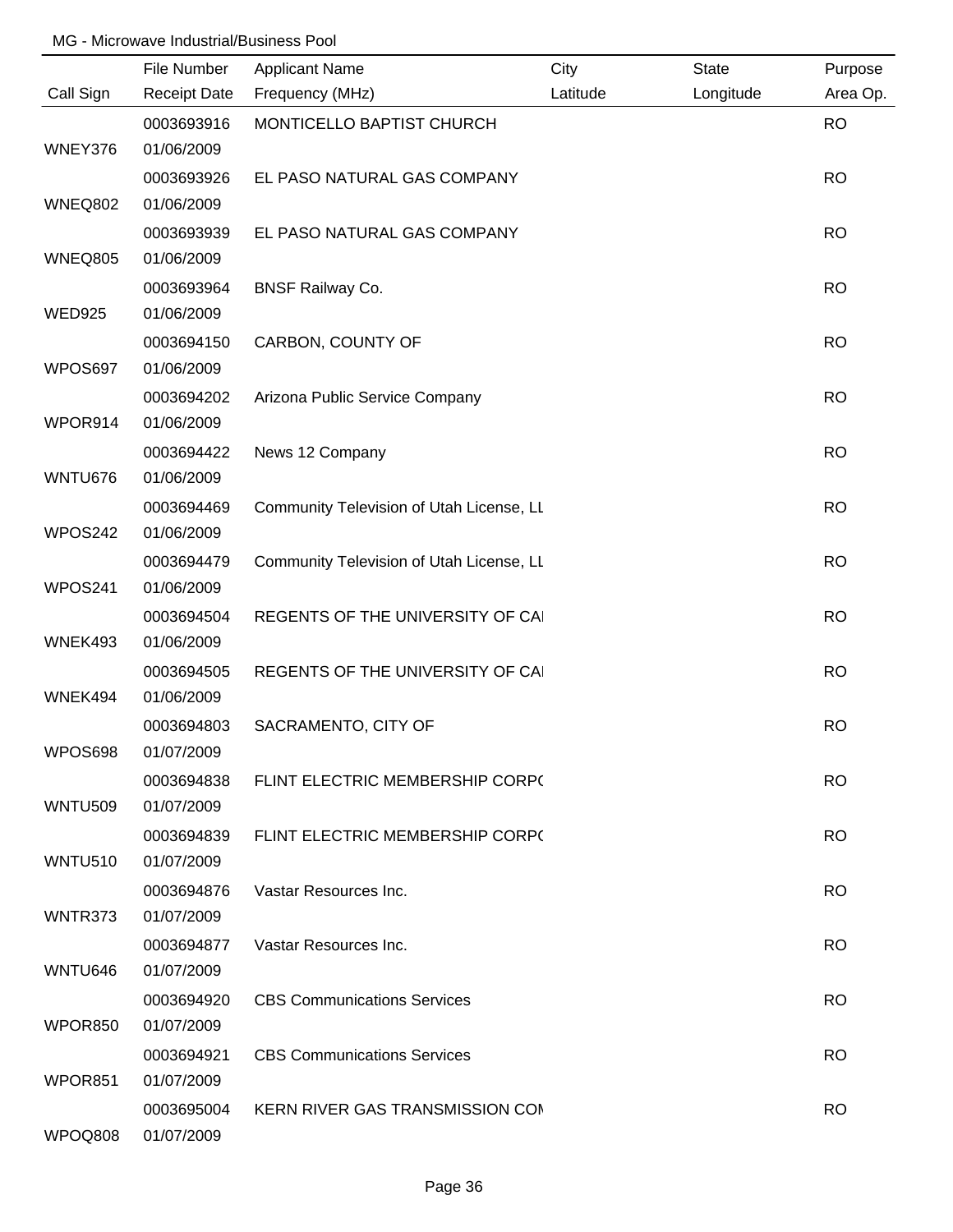|                | File Number         | <b>Applicant Name</b>                    | City     | <b>State</b> | Purpose   |
|----------------|---------------------|------------------------------------------|----------|--------------|-----------|
| Call Sign      | <b>Receipt Date</b> | Frequency (MHz)                          | Latitude | Longitude    | Area Op.  |
|                | 0003695018          | Kern River Gas Transmission              |          |              | <b>RO</b> |
| WNTN777        | 01/07/2009          |                                          |          |              |           |
|                | 0003695102          | KENTUCKY UTILITIES COMPANY               |          |              | <b>RO</b> |
| WSP78          | 01/07/2009          |                                          |          |              |           |
|                | 0003695103          | KENTUCKY UTILITIES COMPANY               |          |              | <b>RO</b> |
| WSP79          | 01/07/2009          |                                          |          |              |           |
|                | 0003695104          | PEACE RIVER ELECTRIC                     |          |              | <b>RO</b> |
| WPOR834        | 01/07/2009          |                                          |          |              |           |
|                | 0003695105          | PEACE RIVER ELECTRIC                     |          |              | <b>RO</b> |
| WPOR835        | 01/07/2009          |                                          |          |              |           |
|                | 0003695106          | PEACE RIVER ELECTRIC                     |          |              | <b>RO</b> |
| WPOR836        | 01/07/2009          |                                          |          |              |           |
|                | 0003695285          | West Virginia Media Holdings, LLC        |          |              | <b>RO</b> |
| WNTT747        | 01/07/2009          |                                          |          |              |           |
|                | 0003695286          | American Electric Power Service Corporat |          |              | <b>RO</b> |
| KQF81          | 01/07/2009          |                                          |          |              |           |
|                | 0003695287          | American Electric Power Service Corporat |          |              | <b>RO</b> |
| KQK95          | 01/07/2009          |                                          |          |              |           |
|                | 0003695288          | American Electric Power Service Corporat |          |              | <b>RO</b> |
| KQK98          | 01/07/2009          |                                          |          |              |           |
|                | 0003695289          | American Electric Power Service Corporat |          |              | <b>RO</b> |
| WIZ70          | 01/07/2009          |                                          |          |              |           |
|                | 0003695290          | American Electric Power Service Corporat |          |              | <b>RO</b> |
| WNEX413        | 01/07/2009          |                                          |          |              |           |
|                | 0003695291          | American Electric Power Service Corporat |          |              | <b>RO</b> |
| <b>WNTU464</b> | 01/07/2009          |                                          |          |              |           |
|                | 0003695292          | American Electric Power Service Corporat |          |              | <b>RO</b> |
| WNTU469        | 01/07/2009          |                                          |          |              |           |
|                | 0003695293          | American Electric Power Service Corporat |          |              | <b>RO</b> |
| WNTU687        | 01/07/2009          |                                          |          |              |           |
|                | 0003695461          | West Virginia Media Holdings, LLC        |          |              | <b>RO</b> |
| WNTT748        | 01/07/2009          |                                          |          |              |           |
|                | 0003695478          | WELLS RURAL ELECTRIC COMPANY             |          |              | <b>RO</b> |
| WNEX433        | 01/07/2009          |                                          |          |              |           |
|                | 0003695479          | WELLS RURAL ELECTRIC COMPANY             |          |              | <b>RO</b> |
| WNEX434        | 01/07/2009          |                                          |          |              |           |
|                | 0003695488          | ALARM CENTER INC                         |          |              | <b>RO</b> |
| WNEX577        | 01/07/2009          |                                          |          |              |           |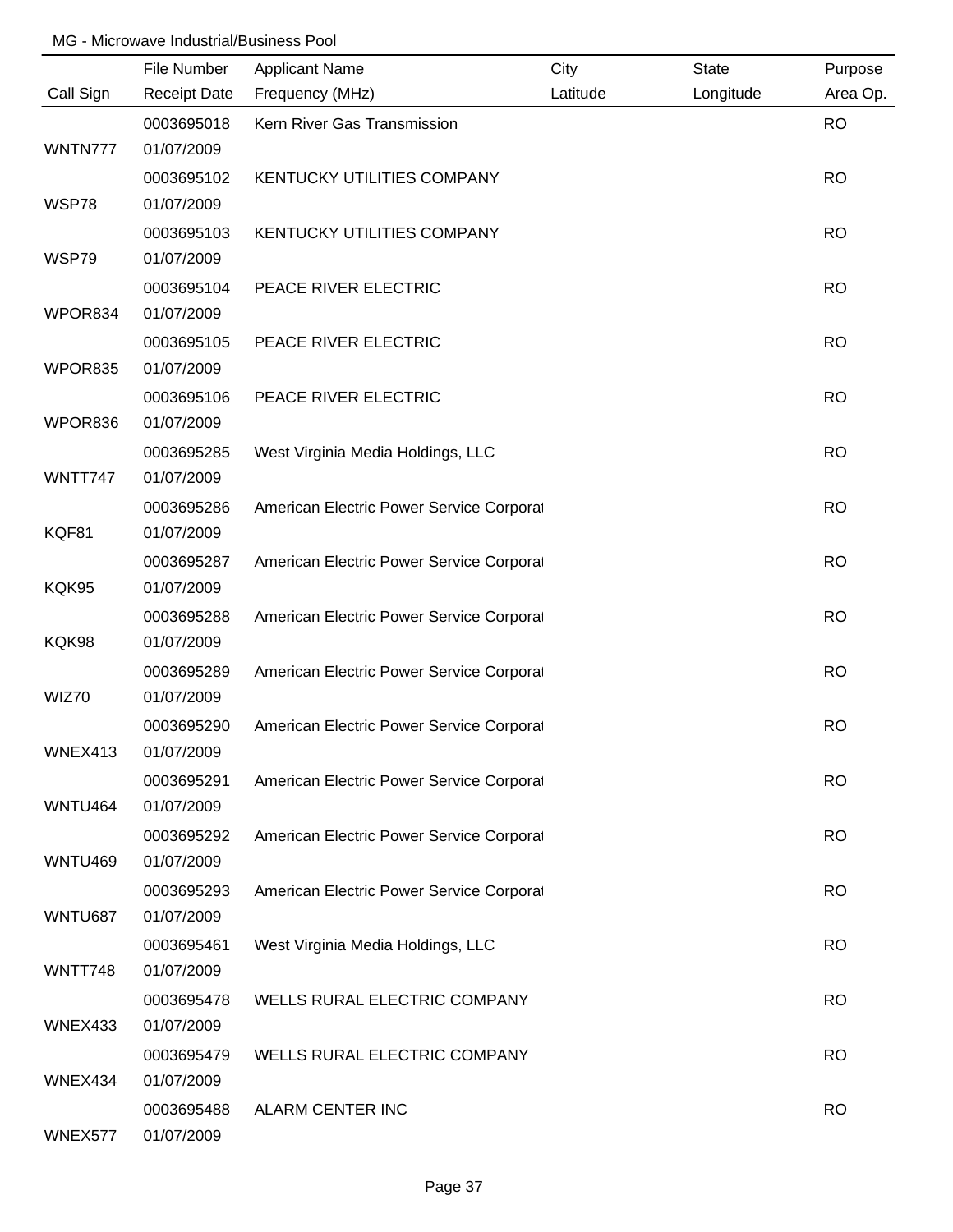|                | File Number              | <b>Applicant Name</b>                  | City     | <b>State</b> | Purpose   |
|----------------|--------------------------|----------------------------------------|----------|--------------|-----------|
| Call Sign      | <b>Receipt Date</b>      | Frequency (MHz)                        | Latitude | Longitude    | Area Op.  |
|                | 0003695499               | ALARM CENTER INC                       |          |              | <b>RO</b> |
| WNEX578        | 01/07/2009               |                                        |          |              |           |
|                | 0003695501               | <b>BILLINGS, CITY OF</b>               |          |              | <b>RO</b> |
| WNTT334        | 01/07/2009               |                                        |          |              |           |
|                | 0003695511               | Puget Sound Energy, Inc.               |          |              | <b>RO</b> |
| <b>WNET980</b> | 01/07/2009               |                                        |          |              |           |
|                | 0003695512               | Puget Sound Energy, Inc.               |          |              | <b>RO</b> |
| WNET981        | 01/07/2009               |                                        |          |              |           |
|                | 0003695513               | Puget Sound Energy, Inc.               |          |              | <b>RO</b> |
| WNTT931        | 01/07/2009               |                                        |          |              |           |
|                | 0003695515               | ALARM CENTER INC                       |          |              | <b>RO</b> |
| <b>WNEX583</b> | 01/07/2009               |                                        |          |              |           |
|                | 0003695517               | <b>INTERMOUNTAIN RURAL ELECTRIC AS</b> |          |              | <b>RO</b> |
| <b>WHK650</b>  | 01/07/2009               |                                        |          |              |           |
|                | 0003695594               | INTERMOUNTAIN RURAL ELECTRIC AS        |          |              | <b>RO</b> |
| <b>WHK656</b>  | 01/07/2009               |                                        |          |              |           |
| WPOR431        | 0003695814<br>01/08/2009 | JANESVILLE, CITY OF                    |          |              | <b>RO</b> |
|                |                          |                                        |          |              |           |
| <b>WNEX668</b> | 0003695849<br>01/08/2009 | HORRY ELECTRIC COOP INC                |          |              | <b>RO</b> |
|                | 0003695941               | Northeast Utilities Service Company    |          |              | <b>RO</b> |
| WNTT992        | 01/08/2009               |                                        |          |              |           |
|                | 0003695942               | Northeast Utilities Service Company    |          |              | <b>RO</b> |
| WNTT993        | 01/08/2009               |                                        |          |              |           |
|                | 0003695943               | Northeast Utilities Service Company    |          |              | <b>RO</b> |
| KVG93          | 01/08/2009               |                                        |          |              |           |
|                | 0003695956               | DESERET GENERATION AND TRANSM          |          |              | <b>RO</b> |
| WNTT412        | 01/08/2009               |                                        |          |              |           |
|                | 0003696204               | Public Service Company of Oklahoma     |          |              | <b>RO</b> |
| <b>WNEW487</b> | 01/08/2009               |                                        |          |              |           |
|                | 0003696205               | Public Service Company of Oklahoma     |          |              | <b>RO</b> |
| <b>WQV22</b>   | 01/08/2009               |                                        |          |              |           |
|                | 0003696206               | Public Service Company of Oklahoma     |          |              | <b>RO</b> |
| WQV23          | 01/08/2009               |                                        |          |              |           |
|                | 0003696226               | State of Colorado                      |          |              | <b>RO</b> |
| WPOS451        | 01/08/2009               |                                        |          |              |           |
|                | 0003696227               | State of Colorado                      |          |              | <b>RO</b> |
| WPOS450        | 01/08/2009               |                                        |          |              |           |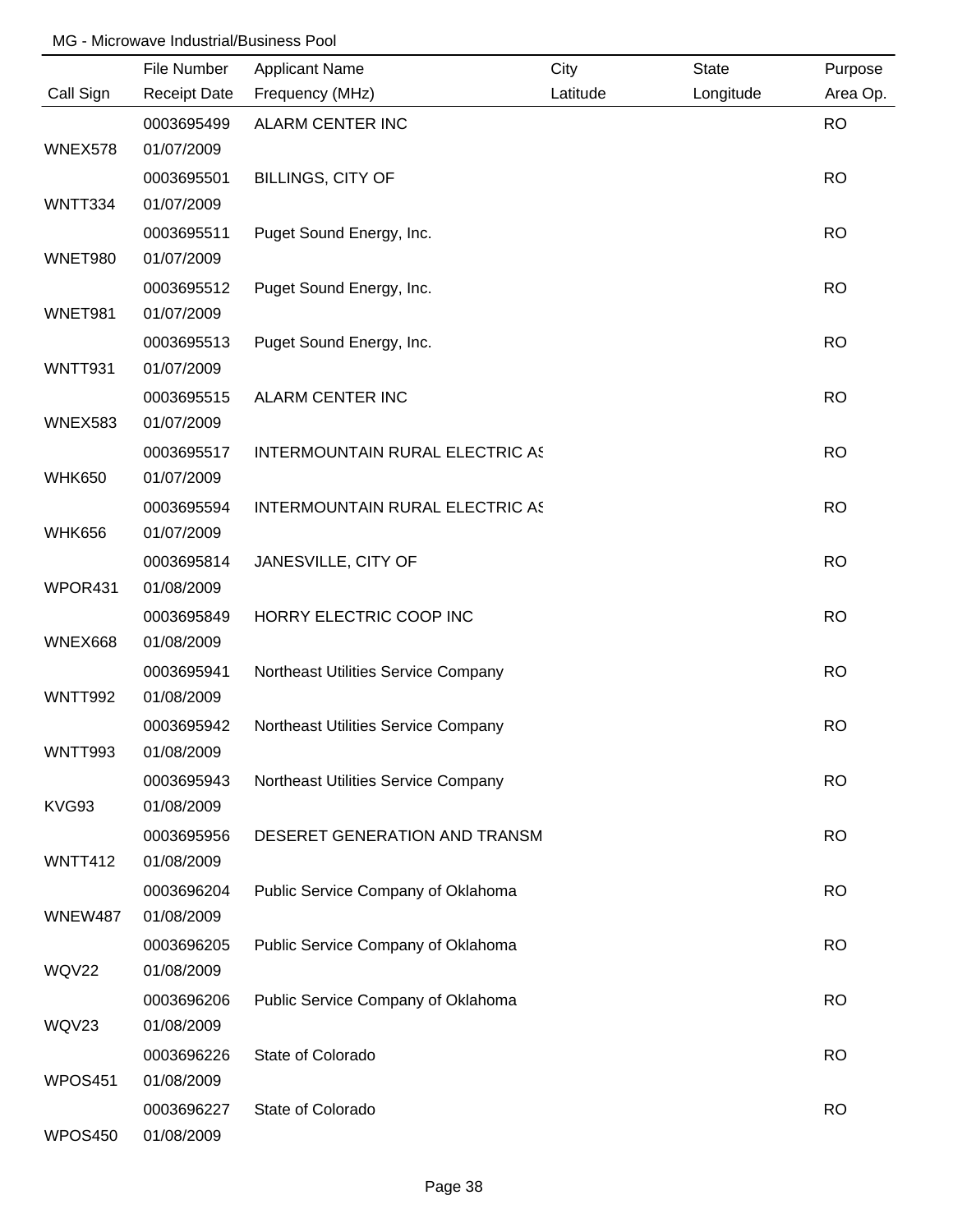|                | File Number              | <b>Applicant Name</b>                | City     | State     | Purpose   |
|----------------|--------------------------|--------------------------------------|----------|-----------|-----------|
| Call Sign      | <b>Receipt Date</b>      | Frequency (MHz)                      | Latitude | Longitude | Area Op.  |
| <b>WEF322</b>  | 0003696291<br>01/08/2009 | Public Service Company of New Mexico |          |           | <b>RO</b> |
| <b>WEF323</b>  | 0003696292<br>01/08/2009 | Public Service Company of New Mexico |          |           | <b>RO</b> |
| <b>WEF324</b>  | 0003696293<br>01/08/2009 | Public Service Company of New Mexico |          |           | <b>RO</b> |
| <b>WEF325</b>  | 0003696294<br>01/08/2009 | Public Service Company of New Mexico |          |           | <b>RO</b> |
| <b>WGX733</b>  | 0003696295<br>01/08/2009 | Public Service Company of New Mexico |          |           | <b>RO</b> |
| <b>WNEI663</b> | 0003696296<br>01/08/2009 | Public Service Company of New Mexico |          |           | <b>RO</b> |
| <b>WNEW812</b> | 0003696297<br>01/08/2009 | Public Service Company of New Mexico |          |           | <b>RO</b> |
| WPOS273        | 0003696492<br>01/08/2009 | DOUGLAS, COUNTY OF                   |          |           | <b>RO</b> |
|                | 0003696494               | Questar InfoComm Inc.                |          |           | <b>RO</b> |
| WNTU813        | 01/08/2009<br>0003696797 | <b>WLEX Communications LLC</b>       |          |           | <b>RO</b> |
| WPOS731        | 01/08/2009<br>0003696806 | <b>WLEX Communications LLC</b>       |          |           | <b>RO</b> |
| WPOS732        | 01/08/2009<br>0003697354 | <b>GUADALUPE BLANCO RIVER AUTHOR</b> |          |           | <b>RO</b> |
| <b>WNEV591</b> | 01/09/2009<br>0003697355 | <b>GUADALUPE BLANCO RIVER AUTHOR</b> |          |           | <b>RO</b> |
| <b>WNEV592</b> | 01/09/2009<br>0003697753 | DCP Midstream LP                     |          |           | <b>RO</b> |
| WNTU576        | 01/09/2009<br>0003698102 | <b>TUCSON ELECTRIC POWER</b>         |          |           | <b>RO</b> |
| WPS94          | 01/09/2009<br>0003698115 | <b>TUCSON ELECTRIC POWER</b>         |          |           | <b>RO</b> |
| <b>WSW96</b>   | 01/09/2009               |                                      |          |           |           |

#### NN - 3650-3700 MHz

|           | File Number         | <b>Applicant Name</b>      | City     | State     | Purpose  |
|-----------|---------------------|----------------------------|----------|-----------|----------|
| Call Sign | <b>Receipt Date</b> | Frequency (MHz)            | Latitude | Longitude | Area Op. |
|           | 0003691445          | RJB Broadband Holdings LLC |          |           | NE.      |
|           | 01/05/2009          | 03650.00000 - 03700.00000  |          |           |          |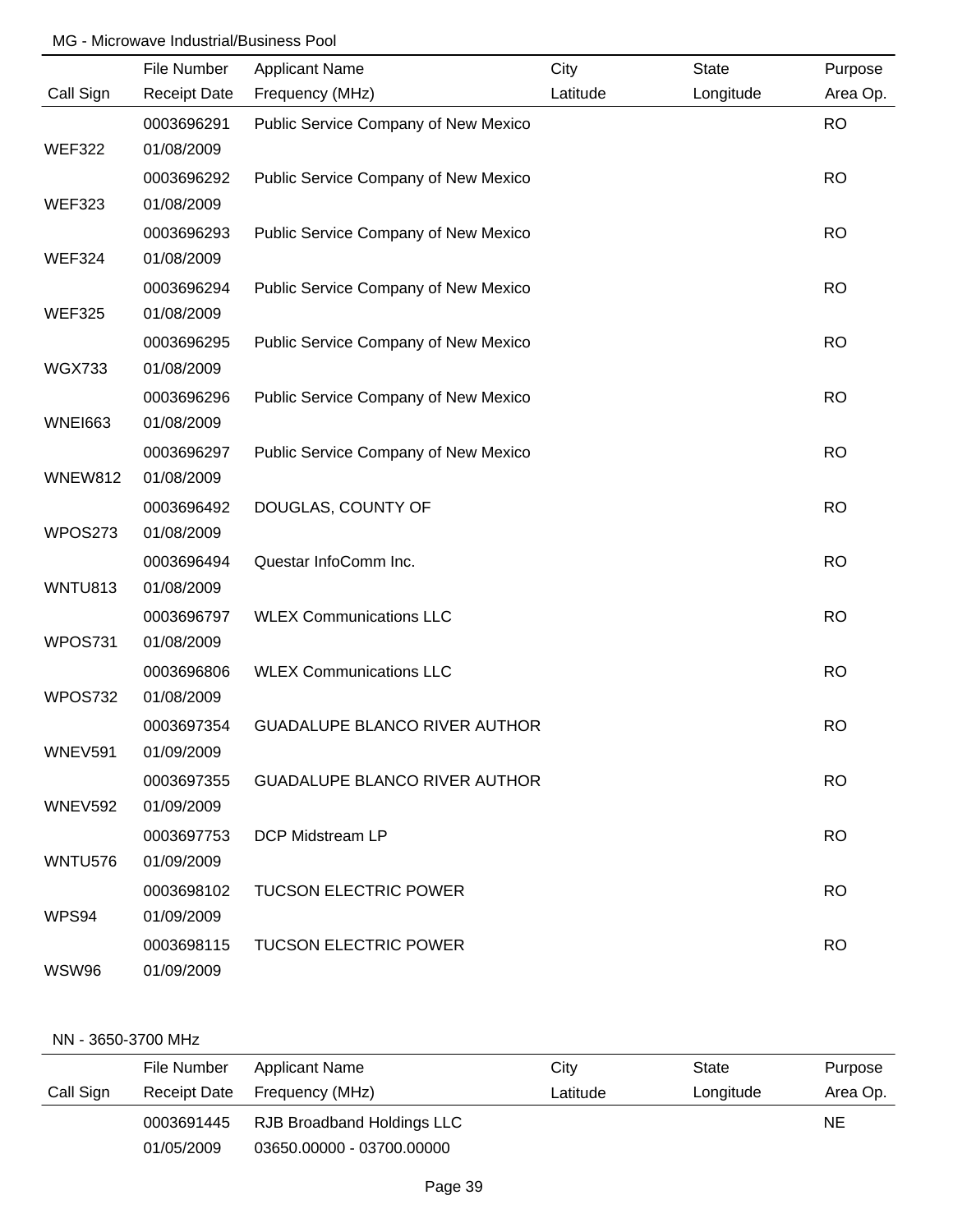#### NN - 3650-3700 MHz

|                | File Number         | <b>Applicant Name</b>                 | City     | <b>State</b> | Purpose   |
|----------------|---------------------|---------------------------------------|----------|--------------|-----------|
| Call Sign      | <b>Receipt Date</b> | Frequency (MHz)                       | Latitude | Longitude    | Area Op.  |
|                | 0003691538          | Clarity Connect, Inc.                 |          |              | <b>NE</b> |
| WQJU320        | 01/05/2009          | 03650.00000 - 03700.00000             |          |              |           |
|                | 0003691573          | Indian Creek Internet Services, Inc.  |          |              | <b>NE</b> |
|                | 01/05/2009          | 03650.00000 - 03700.00000             |          |              |           |
|                | 0003691689          | Sound Internet Services, Inc.         |          |              | <b>NE</b> |
|                | 01/05/2009          | 03650.00000 - 03700.00000             |          |              |           |
|                | 0003692023          | Global Data Link, Inc                 |          |              | <b>NE</b> |
|                | 01/05/2009          | 03650.00000 - 03700.00000             |          |              |           |
|                | 0003692082          | Pavlov Media, Inc.                    |          |              | <b>NE</b> |
| WQJU339        | 01/05/2009          | 03650.00000 - 03700.00000             |          |              |           |
|                | 0003692201          | <b>WilitsOnline LLC</b>               |          |              | <b>NE</b> |
|                | 01/05/2009          | 03650.00000 - 03700.00000             |          |              |           |
|                | 0003692539          | CAMTECH, LLC                          |          |              | <b>NE</b> |
| WQJU906        | 01/05/2009          | 03650.00000 - 03700.00000             |          |              |           |
|                | 0003692829          | Urban Communications Transport Corp.  |          |              | <b>NE</b> |
|                | 01/05/2009          | 03650.00000 - 03700.00000             |          |              |           |
|                | 0003693970          | 1velocity, Inc                        |          |              | <b>NE</b> |
|                | 01/06/2009          | 03650.00000 - 03700.00000             |          |              |           |
|                | 0003694628          | cannon, vivian                        |          |              | <b>NE</b> |
|                | 01/06/2009          | 03650.00000 - 03700.00000             |          |              |           |
|                | 0003694928          | First Mile Broadband                  |          |              | <b>NE</b> |
|                | 01/07/2009          | 03650.00000 - 03700.00000             |          |              |           |
|                | 0003695032          | WIFI45                                |          |              | <b>NE</b> |
| WQJU886        | 01/07/2009          | 03650.00000 - 03700.00000             |          |              |           |
|                | 0003696241          | One Velocity Inc.                     |          |              | <b>NE</b> |
|                | 01/08/2009          | 03650.00000 - 03700.00000             |          |              |           |
|                | 0003697079          | LifeCare Ambulance, Inc.              |          |              | <b>NE</b> |
|                | 01/08/2009          | 03650.00000 - 03700.00000             |          |              |           |
|                | 0003697183          | <b>Consolidated Telephone Company</b> |          |              | <b>NE</b> |
|                | 01/09/2009          | 03650.00000 - 03700.00000             |          |              |           |
|                | 0003697501          | Crystal Automation Systems Inc.       |          |              | <b>NE</b> |
|                | 01/09/2009          | 03650.00000 - 03700.00000             |          |              |           |
|                | 0003697572          | Wi Beam Communications, Inc.          |          |              | <b>NE</b> |
| <b>WQJV300</b> | 01/09/2009          | 03650.00000 - 03700.00000             |          |              |           |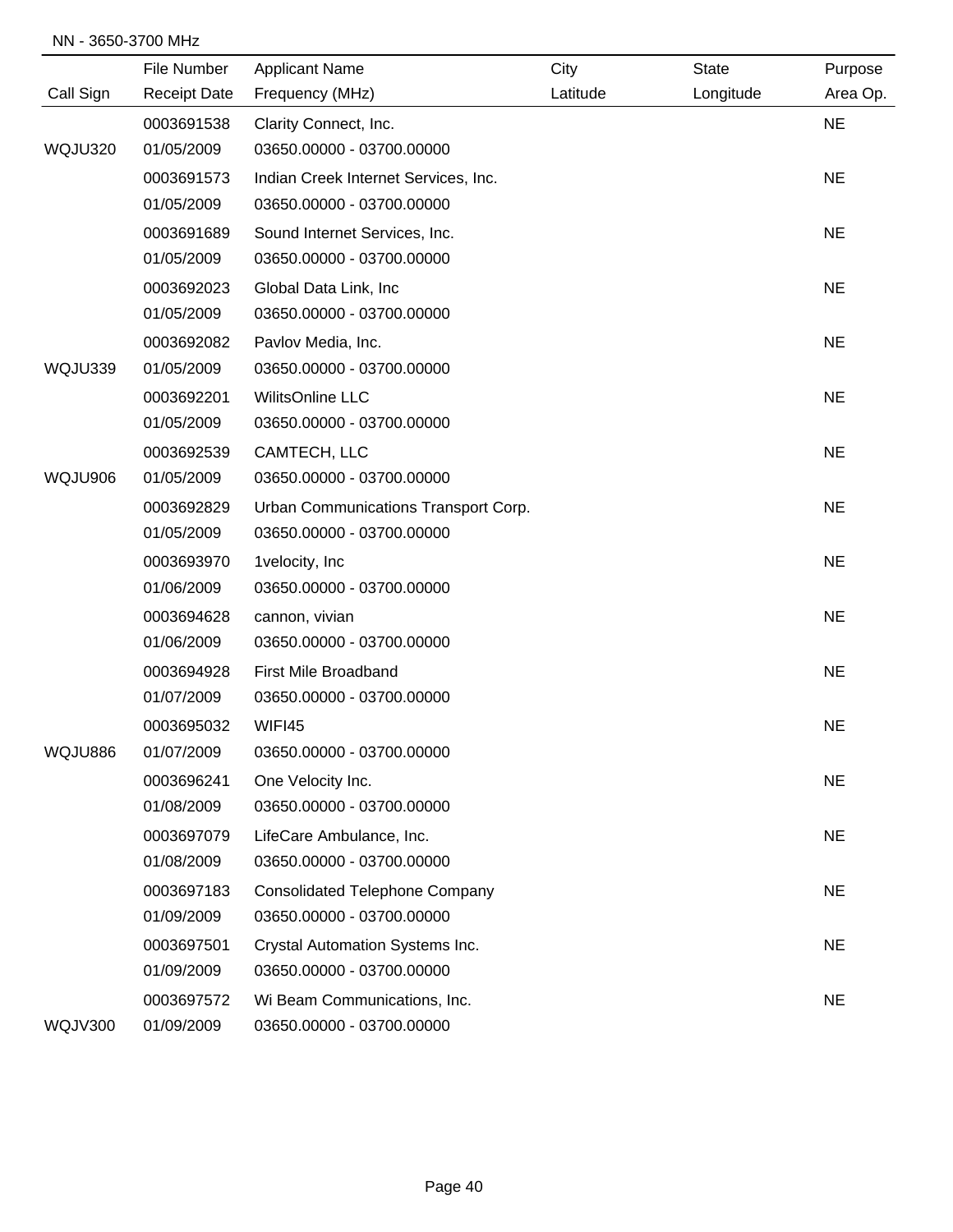# TI - TV Intercity Relay

|            |                                                                                                                                                                                              |                                          |                                                                                                                                                                                                                                                                                                                                                                                                                                                                                                                                                                                                                                                                                                                                                                                                                                                                                                                                                                                                   | Purpose                                                                                                                                                                                                                                                                                                                                                                                                                                                                                                                                                                  |
|------------|----------------------------------------------------------------------------------------------------------------------------------------------------------------------------------------------|------------------------------------------|---------------------------------------------------------------------------------------------------------------------------------------------------------------------------------------------------------------------------------------------------------------------------------------------------------------------------------------------------------------------------------------------------------------------------------------------------------------------------------------------------------------------------------------------------------------------------------------------------------------------------------------------------------------------------------------------------------------------------------------------------------------------------------------------------------------------------------------------------------------------------------------------------------------------------------------------------------------------------------------------------|--------------------------------------------------------------------------------------------------------------------------------------------------------------------------------------------------------------------------------------------------------------------------------------------------------------------------------------------------------------------------------------------------------------------------------------------------------------------------------------------------------------------------------------------------------------------------|
|            |                                                                                                                                                                                              |                                          |                                                                                                                                                                                                                                                                                                                                                                                                                                                                                                                                                                                                                                                                                                                                                                                                                                                                                                                                                                                                   | Area Op.                                                                                                                                                                                                                                                                                                                                                                                                                                                                                                                                                                 |
|            |                                                                                                                                                                                              |                                          |                                                                                                                                                                                                                                                                                                                                                                                                                                                                                                                                                                                                                                                                                                                                                                                                                                                                                                                                                                                                   | AM                                                                                                                                                                                                                                                                                                                                                                                                                                                                                                                                                                       |
|            |                                                                                                                                                                                              |                                          |                                                                                                                                                                                                                                                                                                                                                                                                                                                                                                                                                                                                                                                                                                                                                                                                                                                                                                                                                                                                   |                                                                                                                                                                                                                                                                                                                                                                                                                                                                                                                                                                          |
|            |                                                                                                                                                                                              |                                          |                                                                                                                                                                                                                                                                                                                                                                                                                                                                                                                                                                                                                                                                                                                                                                                                                                                                                                                                                                                                   | AM                                                                                                                                                                                                                                                                                                                                                                                                                                                                                                                                                                       |
|            |                                                                                                                                                                                              |                                          |                                                                                                                                                                                                                                                                                                                                                                                                                                                                                                                                                                                                                                                                                                                                                                                                                                                                                                                                                                                                   |                                                                                                                                                                                                                                                                                                                                                                                                                                                                                                                                                                          |
|            |                                                                                                                                                                                              |                                          |                                                                                                                                                                                                                                                                                                                                                                                                                                                                                                                                                                                                                                                                                                                                                                                                                                                                                                                                                                                                   | AM                                                                                                                                                                                                                                                                                                                                                                                                                                                                                                                                                                       |
|            |                                                                                                                                                                                              |                                          |                                                                                                                                                                                                                                                                                                                                                                                                                                                                                                                                                                                                                                                                                                                                                                                                                                                                                                                                                                                                   |                                                                                                                                                                                                                                                                                                                                                                                                                                                                                                                                                                          |
|            |                                                                                                                                                                                              |                                          |                                                                                                                                                                                                                                                                                                                                                                                                                                                                                                                                                                                                                                                                                                                                                                                                                                                                                                                                                                                                   | AM                                                                                                                                                                                                                                                                                                                                                                                                                                                                                                                                                                       |
|            |                                                                                                                                                                                              |                                          |                                                                                                                                                                                                                                                                                                                                                                                                                                                                                                                                                                                                                                                                                                                                                                                                                                                                                                                                                                                                   |                                                                                                                                                                                                                                                                                                                                                                                                                                                                                                                                                                          |
| 0003648808 |                                                                                                                                                                                              |                                          | CA                                                                                                                                                                                                                                                                                                                                                                                                                                                                                                                                                                                                                                                                                                                                                                                                                                                                                                                                                                                                | AM                                                                                                                                                                                                                                                                                                                                                                                                                                                                                                                                                                       |
|            |                                                                                                                                                                                              |                                          |                                                                                                                                                                                                                                                                                                                                                                                                                                                                                                                                                                                                                                                                                                                                                                                                                                                                                                                                                                                                   |                                                                                                                                                                                                                                                                                                                                                                                                                                                                                                                                                                          |
| 0003648812 |                                                                                                                                                                                              |                                          | CA                                                                                                                                                                                                                                                                                                                                                                                                                                                                                                                                                                                                                                                                                                                                                                                                                                                                                                                                                                                                | AM                                                                                                                                                                                                                                                                                                                                                                                                                                                                                                                                                                       |
| 01/07/2009 |                                                                                                                                                                                              | 40-35-14.5 N                             | 122-22-50.6 W                                                                                                                                                                                                                                                                                                                                                                                                                                                                                                                                                                                                                                                                                                                                                                                                                                                                                                                                                                                     |                                                                                                                                                                                                                                                                                                                                                                                                                                                                                                                                                                          |
| 0003648812 |                                                                                                                                                                                              |                                          | CA                                                                                                                                                                                                                                                                                                                                                                                                                                                                                                                                                                                                                                                                                                                                                                                                                                                                                                                                                                                                | AM                                                                                                                                                                                                                                                                                                                                                                                                                                                                                                                                                                       |
| 01/06/2009 |                                                                                                                                                                                              |                                          | 122-22-50.6 W                                                                                                                                                                                                                                                                                                                                                                                                                                                                                                                                                                                                                                                                                                                                                                                                                                                                                                                                                                                     |                                                                                                                                                                                                                                                                                                                                                                                                                                                                                                                                                                          |
| 0003648862 |                                                                                                                                                                                              |                                          | CA                                                                                                                                                                                                                                                                                                                                                                                                                                                                                                                                                                                                                                                                                                                                                                                                                                                                                                                                                                                                | AM                                                                                                                                                                                                                                                                                                                                                                                                                                                                                                                                                                       |
| 01/06/2009 |                                                                                                                                                                                              | 40-52-25.7 N                             | 123-44-00.8 W                                                                                                                                                                                                                                                                                                                                                                                                                                                                                                                                                                                                                                                                                                                                                                                                                                                                                                                                                                                     |                                                                                                                                                                                                                                                                                                                                                                                                                                                                                                                                                                          |
| 0003648862 |                                                                                                                                                                                              |                                          | CA                                                                                                                                                                                                                                                                                                                                                                                                                                                                                                                                                                                                                                                                                                                                                                                                                                                                                                                                                                                                | AM                                                                                                                                                                                                                                                                                                                                                                                                                                                                                                                                                                       |
| 01/07/2009 |                                                                                                                                                                                              |                                          | 123-44-00.8 W                                                                                                                                                                                                                                                                                                                                                                                                                                                                                                                                                                                                                                                                                                                                                                                                                                                                                                                                                                                     |                                                                                                                                                                                                                                                                                                                                                                                                                                                                                                                                                                          |
| 0003648881 |                                                                                                                                                                                              |                                          |                                                                                                                                                                                                                                                                                                                                                                                                                                                                                                                                                                                                                                                                                                                                                                                                                                                                                                                                                                                                   | AM                                                                                                                                                                                                                                                                                                                                                                                                                                                                                                                                                                       |
| 01/07/2009 |                                                                                                                                                                                              |                                          | 122-39-03.2 W                                                                                                                                                                                                                                                                                                                                                                                                                                                                                                                                                                                                                                                                                                                                                                                                                                                                                                                                                                                     |                                                                                                                                                                                                                                                                                                                                                                                                                                                                                                                                                                          |
| 0003648881 |                                                                                                                                                                                              |                                          |                                                                                                                                                                                                                                                                                                                                                                                                                                                                                                                                                                                                                                                                                                                                                                                                                                                                                                                                                                                                   | AM                                                                                                                                                                                                                                                                                                                                                                                                                                                                                                                                                                       |
| 01/06/2009 |                                                                                                                                                                                              |                                          | 122-39-03.2 W                                                                                                                                                                                                                                                                                                                                                                                                                                                                                                                                                                                                                                                                                                                                                                                                                                                                                                                                                                                     |                                                                                                                                                                                                                                                                                                                                                                                                                                                                                                                                                                          |
| 0003692893 |                                                                                                                                                                                              |                                          | ID                                                                                                                                                                                                                                                                                                                                                                                                                                                                                                                                                                                                                                                                                                                                                                                                                                                                                                                                                                                                | MD                                                                                                                                                                                                                                                                                                                                                                                                                                                                                                                                                                       |
| 01/05/2009 | 06975.00000 - 07000.00000                                                                                                                                                                    | 42-43-47.6 N                             | 114-24-55.1 W                                                                                                                                                                                                                                                                                                                                                                                                                                                                                                                                                                                                                                                                                                                                                                                                                                                                                                                                                                                     |                                                                                                                                                                                                                                                                                                                                                                                                                                                                                                                                                                          |
| 0003696816 |                                                                                                                                                                                              |                                          | LA                                                                                                                                                                                                                                                                                                                                                                                                                                                                                                                                                                                                                                                                                                                                                                                                                                                                                                                                                                                                | MD                                                                                                                                                                                                                                                                                                                                                                                                                                                                                                                                                                       |
| 01/08/2009 | 02037.50000 - 02049.50000                                                                                                                                                                    | 30-36-41.7 N                             | 092-08-22.4 W                                                                                                                                                                                                                                                                                                                                                                                                                                                                                                                                                                                                                                                                                                                                                                                                                                                                                                                                                                                     |                                                                                                                                                                                                                                                                                                                                                                                                                                                                                                                                                                          |
| 0003696854 |                                                                                                                                                                                              |                                          | LA                                                                                                                                                                                                                                                                                                                                                                                                                                                                                                                                                                                                                                                                                                                                                                                                                                                                                                                                                                                                | MD                                                                                                                                                                                                                                                                                                                                                                                                                                                                                                                                                                       |
| 01/08/2009 | 02059.00000 - 02076.00000                                                                                                                                                                    | 31-00-58.6 N                             | 092-08-58.4 W                                                                                                                                                                                                                                                                                                                                                                                                                                                                                                                                                                                                                                                                                                                                                                                                                                                                                                                                                                                     |                                                                                                                                                                                                                                                                                                                                                                                                                                                                                                                                                                          |
| 0003696854 |                                                                                                                                                                                              |                                          | LA                                                                                                                                                                                                                                                                                                                                                                                                                                                                                                                                                                                                                                                                                                                                                                                                                                                                                                                                                                                                | MD                                                                                                                                                                                                                                                                                                                                                                                                                                                                                                                                                                       |
| 01/08/2009 | 02073.50000 - 02085.50000                                                                                                                                                                    | 31-00-58.6 N                             | 092-08-58.4 W                                                                                                                                                                                                                                                                                                                                                                                                                                                                                                                                                                                                                                                                                                                                                                                                                                                                                                                                                                                     |                                                                                                                                                                                                                                                                                                                                                                                                                                                                                                                                                                          |
| 0003696864 |                                                                                                                                                                                              |                                          | LA                                                                                                                                                                                                                                                                                                                                                                                                                                                                                                                                                                                                                                                                                                                                                                                                                                                                                                                                                                                                | MD                                                                                                                                                                                                                                                                                                                                                                                                                                                                                                                                                                       |
| 01/08/2009 | 02097.50000 - 02109.50000                                                                                                                                                                    | 30-36-41.7 N                             | 092-08-22.4 W                                                                                                                                                                                                                                                                                                                                                                                                                                                                                                                                                                                                                                                                                                                                                                                                                                                                                                                                                                                     |                                                                                                                                                                                                                                                                                                                                                                                                                                                                                                                                                                          |
| 0003696874 |                                                                                                                                                                                              |                                          | LA                                                                                                                                                                                                                                                                                                                                                                                                                                                                                                                                                                                                                                                                                                                                                                                                                                                                                                                                                                                                | MD                                                                                                                                                                                                                                                                                                                                                                                                                                                                                                                                                                       |
| 01/08/2009 | 02037.50000 - 02049.50000                                                                                                                                                                    | 31-21-24.6 N                             | 091-49-42.4 W                                                                                                                                                                                                                                                                                                                                                                                                                                                                                                                                                                                                                                                                                                                                                                                                                                                                                                                                                                                     |                                                                                                                                                                                                                                                                                                                                                                                                                                                                                                                                                                          |
| 0003696890 |                                                                                                                                                                                              |                                          | LA                                                                                                                                                                                                                                                                                                                                                                                                                                                                                                                                                                                                                                                                                                                                                                                                                                                                                                                                                                                                | MD                                                                                                                                                                                                                                                                                                                                                                                                                                                                                                                                                                       |
| 01/08/2009 | 02025.50000 - 02037.50000                                                                                                                                                                    | 30-13-18.7 N                             | 092-03-50.4 W                                                                                                                                                                                                                                                                                                                                                                                                                                                                                                                                                                                                                                                                                                                                                                                                                                                                                                                                                                                     |                                                                                                                                                                                                                                                                                                                                                                                                                                                                                                                                                                          |
|            |                                                                                                                                                                                              |                                          |                                                                                                                                                                                                                                                                                                                                                                                                                                                                                                                                                                                                                                                                                                                                                                                                                                                                                                                                                                                                   | MD                                                                                                                                                                                                                                                                                                                                                                                                                                                                                                                                                                       |
|            |                                                                                                                                                                                              |                                          |                                                                                                                                                                                                                                                                                                                                                                                                                                                                                                                                                                                                                                                                                                                                                                                                                                                                                                                                                                                                   |                                                                                                                                                                                                                                                                                                                                                                                                                                                                                                                                                                          |
|            | File Number<br><b>Receipt Date</b><br>0003648798<br>01/06/2009<br>0003648806<br>01/06/2009<br>0003648806<br>01/07/2009<br>0003648808<br>01/06/2009<br>01/07/2009<br>0003696929<br>01/08/2009 | <b>Applicant Name</b><br>Frequency (MHz) | City<br>Latitude<br>BLUESTONE LICENSE HOLDINGS INC. REDDING<br>07075.00000 - 07100.00000 40-36-09.3 N<br>BLUESTONE LICENSE HOLDINGS INC. EUREKA<br>06950.00000 - 06975.00000 40-48-04.4 N<br>BLUESTONE LICENSE HOLDINGS INC. EUREKA<br>06950.00000 - 06975.00000 40-48-04.4 N<br>07000.00000 - 07025.00000<br>40-52-25.7 N<br>07000.00000 - 07025.00000<br>40-52-25.7 N<br>BLUESTONE LICENSE HOLDINGS INC. REDDING<br>06900.00000 - 06925.00000<br>BLUESTONE LICENSE HOLDINGS INC. REDDING<br>06900.00000 - 06925.00000 40-35-14.5 N<br>06900.00000 - 06925.00000<br>06900.00000 - 06925.00000<br>JOURNAL BROADCAST CORPORATION JEROME<br>COMCORP OF ALEXANDRIA LICENSE ( PLAISANCE<br>COMCORP OF ALEXANDRIA LICENSE ( BUNKIE<br>COMCORP OF ALEXANDRIA LICENSE ( BUNKIE<br>COMCORP OF ALEXANDRIA LICENSE (PLAISANCE<br>COMCORP OF ALEXANDRIA LICENSE ( NEW ERA<br>COMCORP OF ALEXANDRIA LICENSE (LAFAYETTE<br>COMCORP OF ALEXANDRIA LICENSE ( BUNKIE<br>02073.50000 - 02085.50000<br>31-00-58.6 N | State<br>Longitude<br>CA<br>122-39-03.2 W<br>CA<br>124-10-01.2 W<br>CA<br>124-10-01.2 W<br>BLUESTONE LICENSE HOLDINGS INC. WILLOW CREEK<br>CA<br>123-44-00.8 W<br>BLUESTONE LICENSE HOLDINGS INC. WILLOW CREEK<br>123-44-00.8 W<br>BLUESTONE LICENSE HOLDINGS INC. WILLOW CREEK<br>BLUESTONE LICENSE HOLDINGS INC. WILLOW CREEK<br>40-52-25.7 N<br>BLUESTONE LICENSE HOLDINGS INC. 13 MI W. OF REDDICA<br>07075.00000 - 07100.00000 40-36-09.3 N<br>BLUESTONE LICENSE HOLDINGS INC. 13 MI W. OF REDDICA<br>07075.00000 - 07100.00000 40-36-09.3 N<br>LA<br>092-08-58.4 W |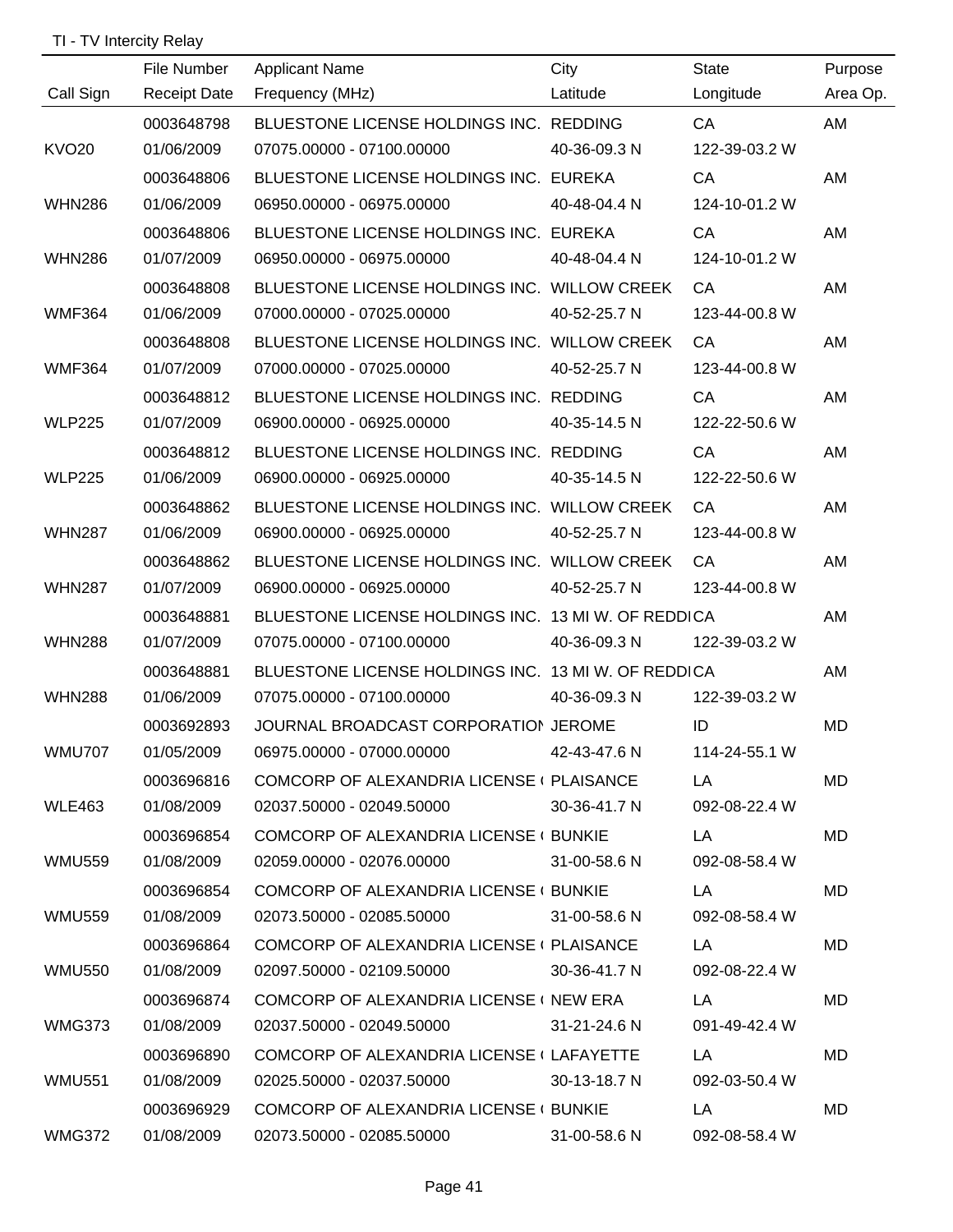### TI - TV Intercity Relay

|               | File Number         | <b>Applicant Name</b>                     | City              | <b>State</b>  | Purpose   |
|---------------|---------------------|-------------------------------------------|-------------------|---------------|-----------|
| Call Sign     | <b>Receipt Date</b> | Frequency (MHz)                           | Latitude          | Longitude     | Area Op.  |
|               | 0003697943          | YOUNG BROADCASTING OF SIOUX FA VERMILLION |                   | <b>SD</b>     | <b>MD</b> |
| <b>WLF393</b> | 01/09/2009          | 02059.00000 - 02076.00000                 | 42-48-02.0 N      | 096-55-33.0 W |           |
|               | 0003697943          | YOUNG BROADCASTING OF SIOUX FA VERMILLION |                   | <b>SD</b>     | MD        |
| <b>WLF393</b> | 01/09/2009          | 02073.50000 - 02085.50000                 | 42-48-02.0 N      | 096-55-33.0 W |           |
|               | 0003697955          | YOUNG BROADCASTING OF SIOUX FA BERESFORD  |                   | <b>SD</b>     | MD        |
| <b>WLF391</b> | 01/09/2009          | 02025.00000 - 02042.00000                 | 43-10-12.9 N      | 096-46-03.1 W |           |
|               | 0003697955          | YOUNG BROADCASTING OF SIOUX FA BERESFORD  |                   | <b>SD</b>     | <b>MD</b> |
| <b>WLF391</b> | 01/09/2009          | 02049.50000 - 02061.50000                 | 43-10-12.9 N      | 096-46-03.1 W |           |
|               | 0003694178          | POST-NEWSWEEK STATIONS, FLORID Miami      |                   | FL.           | <b>NE</b> |
|               | 01/06/2009          | 12775.00000 - 12800.00000                 | 25-58-08.0 N      | 080-13-19.0 W |           |
|               | 0003694233          | POST-NEWSWEEK STATIONS, FLORID Miami      |                   | FL.           | <b>NE</b> |
|               | 01/06/2009          | 12900.00000 - 12925.00000                 | 25-58-00.2 N      | 080-12-43.5 W |           |
|               | 0003696020          | WDCW BROADCASTING, INC.                   | WASHINGTON        | DC.           | <b>NE</b> |
|               | 01/08/2009          | 12825.00000 - 12850.00000                 | 38-53-35.4 N      | 077-00-18.9 W |           |
|               | 0003696042          | WDCW BROADCASTING, INC.                   | <b>WASHINGTON</b> | DC.           | <b>NE</b> |
|               | 01/08/2009          | 13225.00000 - 13250.00000                 | 38-53-53.0 N      | 077-01-40.0 W |           |
|               | 0003697627          | STATE BOARD OF EDUCATION, STATE McCall    |                   | ID            | <b>NE</b> |
|               | 01/09/2009          | 06912.50000                               | 44-45-53.6 N      | 116-11-44.4 W |           |
|               | 0003697634          | STATE BOARD OF EDUCATION (IEPBS MCCALL    |                   | ID            | <b>NE</b> |
|               | 01/09/2009          | 07012.50000                               | 45-00-37.6 N      | 116-07-56.4 W |           |
|               | 0003697661          | LAS VEGAS TV PARTNERS, LLC                | Henderson         | <b>NV</b>     | <b>NE</b> |
|               | 01/09/2009          | 12800.00000 - 12825.00000                 | 35-56-43.9 N      | 115-02-36.0 W |           |

# TP - TV Pickup

|           | File Number         | <b>Applicant Name</b>     | City         | <b>State</b>  | Purpose  |
|-----------|---------------------|---------------------------|--------------|---------------|----------|
| Call Sign | <b>Receipt Date</b> | Frequency (MHz)           | Latitude     | Longitude     | Area Op. |
|           | 0003611250          | KING BROADCASTING COMPANY | Seattle      | WA            | AM       |
| KA88829   | 01/08/2009          | 01999.00000               | 47-37-54.3 N | 122-21-03.4 W | P        |
|           | 0003611250          | KING BROADCASTING COMPANY | Seattle      | WA            | AM       |
| KA88829   | 01/08/2009          | 02016.50000               | 47-37-54.3 N | 122-21-03.4 W | P        |
|           | 0003611250          | KING BROADCASTING COMPANY | Seattle      | WA            | AM       |
| KA88829   | 01/08/2009          | 02031.50000               | 47-37-54.3 N | 122-21-03.4 W | P        |
|           | 0003611250          | KING BROADCASTING COMPANY | Seattle      | WA            | AM       |
| KA88829   | 01/08/2009          | 02033.50000               | 47-37-54.3 N | 122-21-03.4 W | P        |
|           | 0003611250          | KING BROADCASTING COMPANY | Seattle      | WA.           | AM       |
| KA88829   | 01/08/2009          | 02043.50000               | 47-37-54.3 N | 122-21-03.4 W | P        |
|           | 0003611250          | KING BROADCASTING COMPANY | Seattle      | <b>WA</b>     | AM       |
| KA88829   | 01/08/2009          | 02050.50000               | 47-37-54.3 N | 122-21-03.4 W | P        |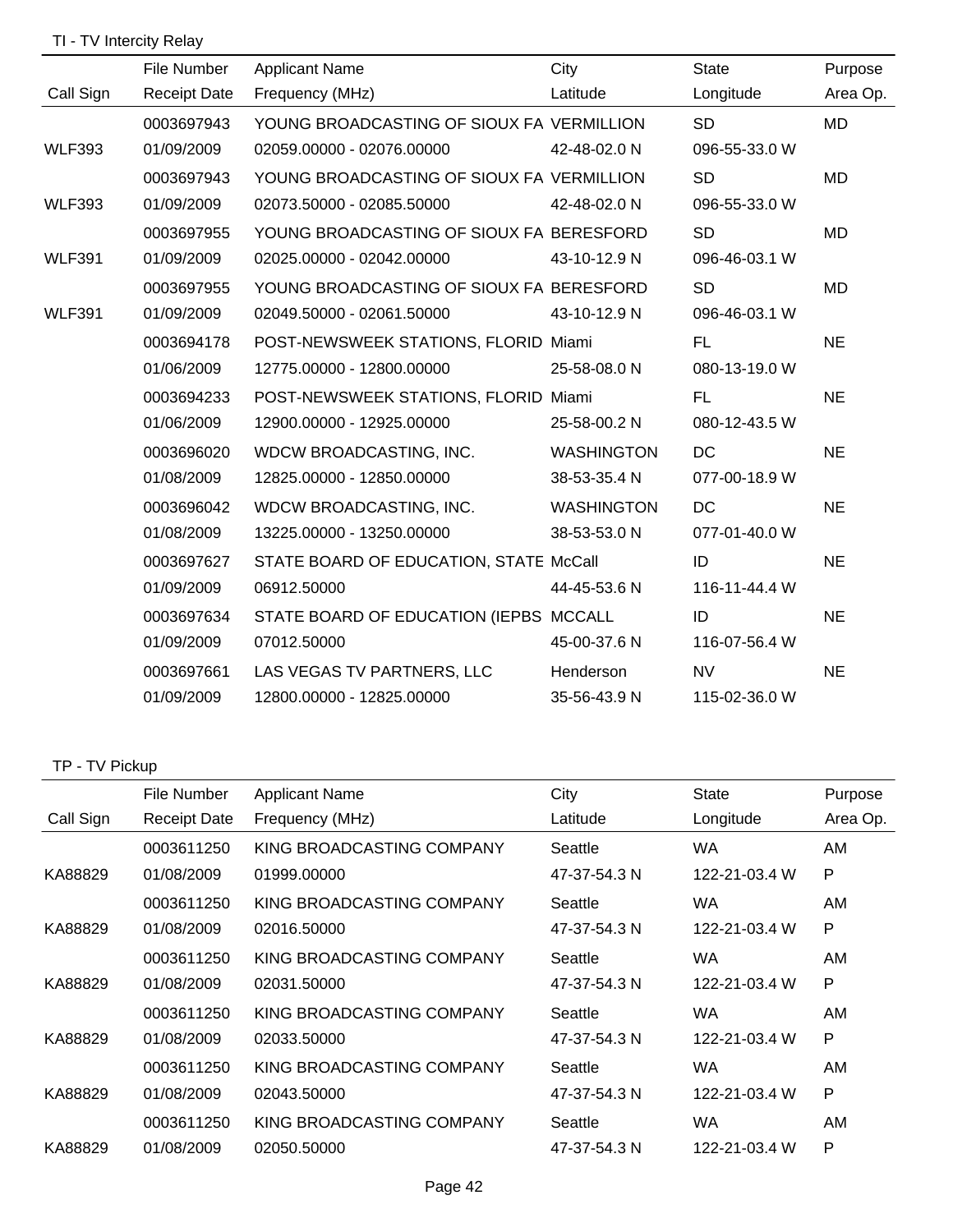|           | File Number         | <b>Applicant Name</b>       | City             | <b>State</b>  | Purpose      |
|-----------|---------------------|-----------------------------|------------------|---------------|--------------|
| Call Sign | <b>Receipt Date</b> | Frequency (MHz)             | Latitude         | Longitude     | Area Op.     |
|           | 0003611250          | KING BROADCASTING COMPANY   | Seattle          | <b>WA</b>     | AM           |
| KA88829   | 01/08/2009          | 02055.50000                 | 47-37-54.3 N     | 122-21-03.4 W | P            |
|           | 0003611250          | KING BROADCASTING COMPANY   | Seattle          | <b>WA</b>     | AM           |
| KA88829   | 01/08/2009          | 02067.50000                 | 47-37-54.3 N     | 122-21-03.4 W | P            |
|           | 0003611250          | KING BROADCASTING COMPANY   | Seattle          | <b>WA</b>     | AM           |
| KA88829   | 01/08/2009          | 02079.50000                 | 47-37-54.3 N     | 122-21-03.4 W | P            |
|           | 0003611250          | KING BROADCASTING COMPANY   | Seattle          | <b>WA</b>     | AM           |
| KA88829   | 01/08/2009          | 02084.50000                 | 47-37-54.3 N     | 122-21-03.4 W | P            |
|           | 0003611250          | KING BROADCASTING COMPANY   | Seattle          | <b>WA</b>     | AM           |
| KA88829   | 01/08/2009          | 02091.50000                 | 47-37-54.3 N     | 122-21-03.4 W | P            |
|           | 0003611250          | KING BROADCASTING COMPANY   | Seattle          | WA.           | AM           |
| KA88829   | 01/08/2009          | 02101.50000                 | 47-37-54.3 N     | 122-21-03.4 W | P            |
|           | 0003611250          | KING BROADCASTING COMPANY   | Seattle          | <b>WA</b>     | AM           |
| KA88829   | 01/08/2009          | 02103.50000                 | 47-37-54.3 N     | 122-21-03.4 W | P            |
|           | 0003611250          | KING BROADCASTING COMPANY   | Seattle          | <b>WA</b>     | AM           |
| KA88829   | 01/08/2009          | 02458.50000                 | 47-37-54.3 N     | 122-21-03.4 W | P            |
|           | 0003611250          | KING BROADCASTING COMPANY   | Seattle          | <b>WA</b>     | AM           |
| KA88829   | 01/08/2009          | 02475.25000                 | 47-37-54.3 N     | 122-21-03.4 W | $\mathsf{P}$ |
|           | 0003692031          | <b>MEREDITH CORPORATION</b> | <b>Brevard</b>   | <b>NC</b>     | <b>MD</b>    |
| WPYG995   | 01/05/2009          | 02025.00000 - 02110.00000   | 35-10-56.0 N     | 082-40-55.0 W | $\mathsf{P}$ |
|           | 0003692031          | <b>MEREDITH CORPORATION</b> | <b>Brevard</b>   | <b>NC</b>     | MD           |
| WPYG995   | 01/05/2009          | 02025.50000 - 02109.50000   | 35-10-56.0 N     | 082-40-55.0 W | P            |
|           | 0003692031          | <b>MEREDITH CORPORATION</b> | <b>Brevard</b>   | NC            | <b>MD</b>    |
| WPYG995   | 01/05/2009          | 02450.00000 - 02467.00000   | 35-10-56.0 N     | 082-40-55.0 W | P            |
|           | 0003692031          | <b>MEREDITH CORPORATION</b> | <b>Brevard</b>   | <b>NC</b>     | MD           |
| WPYG995   | 01/05/2009          | 02467.00000 - 02483.50000   | 35-10-56.0 N     | 082-40-55.0 W | P            |
|           | 0003692579          | TRIBUNE TELEVISION COMPANY  | <b>DALLAS</b>    | TX            | MD           |
| KC26123   | 01/05/2009          | 02025.50000 - 02109.50000   | 32-49-09.4 N     | 096-52-35.0 W | P            |
|           | 0003692579          | TRIBUNE TELEVISION COMPANY  | <b>DALLAS</b>    | TX            | MD.          |
| KC26123   | 01/05/2009          | 02037.50000 - 02049.50000   | 32-49-09.4 N     | 096-52-35.0 W | P            |
|           | 0003693304          | <b>WLOS LICENSEE, LLC</b>   | <b>ASHEVILLE</b> | <b>NC</b>     | MD           |
| KA88863   | 01/06/2009          | 01990.00000 - 02110.00000   | 35-36-00.4 N     | 082-33-29.4 W | P            |
|           | 0003693304          | <b>WLOS LICENSEE, LLC</b>   | <b>ASHEVILLE</b> | <b>NC</b>     | MD.          |
| KA88863   | 01/06/2009          | 02025.50000 - 02109.50000   | 35-36-00.4 N     | 082-33-29.4 W | P            |
|           | 0003693304          | <b>WLOS LICENSEE, LLC</b>   | <b>ASHEVILLE</b> | <b>NC</b>     | MD           |
| KA88863   | 01/06/2009          | 02059.00000 - 02076.00000   | 35-36-00.4 N     | 082-33-29.4 W | P            |
|           | 0003693304          | <b>WLOS LICENSEE, LLC</b>   | <b>ASHEVILLE</b> | NC            | MD           |
| KA88863   | 01/06/2009          | 02076.00000 - 02093.00000   | 35-36-00.4 N     | 082-33-29.4 W | P            |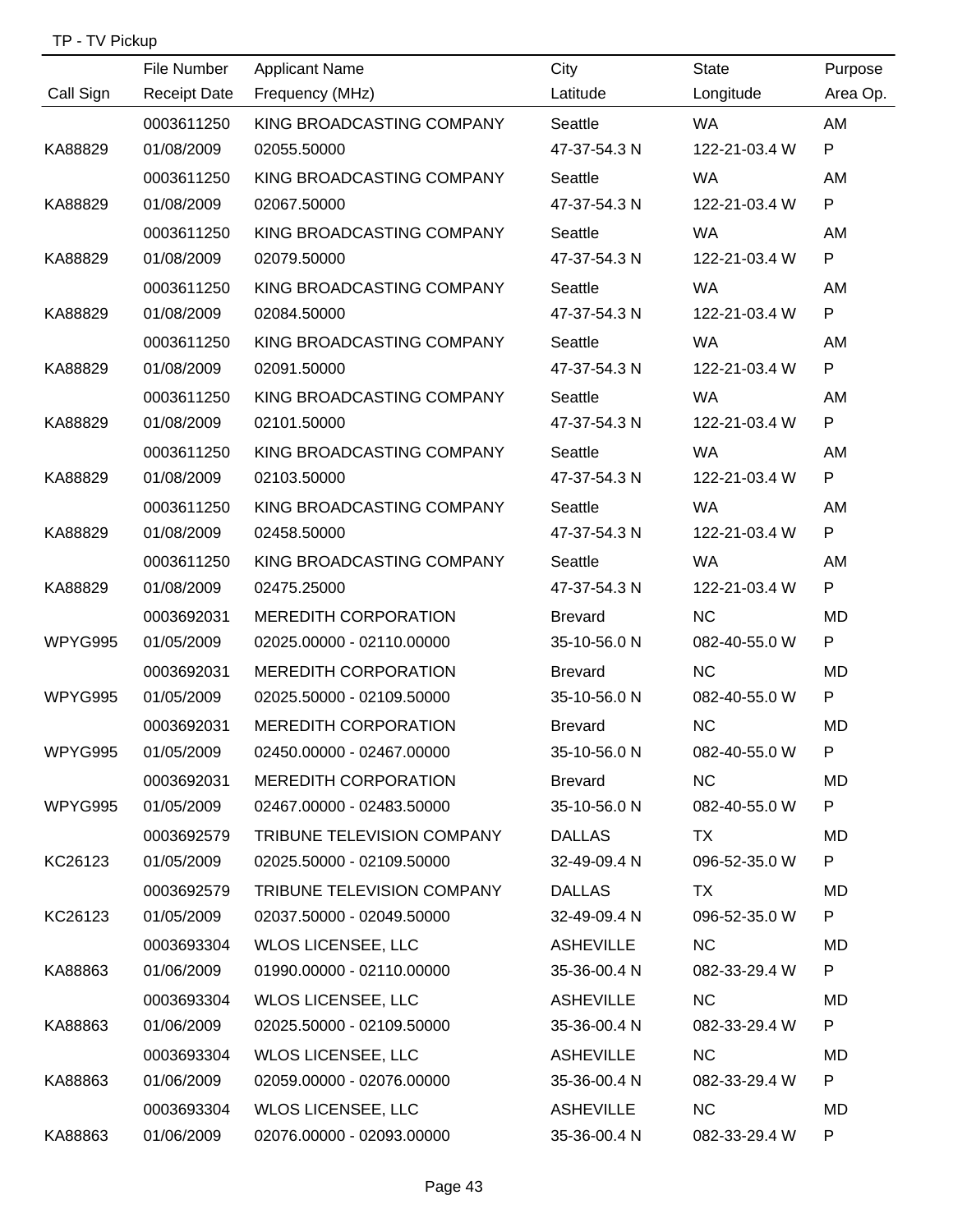| TP - TV Pickup |                     |                                          |                  |               |              |
|----------------|---------------------|------------------------------------------|------------------|---------------|--------------|
|                | File Number         | <b>Applicant Name</b>                    | City             | <b>State</b>  | Purpose      |
| Call Sign      | <b>Receipt Date</b> | Frequency (MHz)                          | Latitude         | Longitude     | Area Op.     |
|                | 0003693304          | <b>WLOS LICENSEE, LLC</b>                | <b>ASHEVILLE</b> | <b>NC</b>     | <b>MD</b>    |
| KA88863        | 01/06/2009          | 02093.00000 - 02110.00000                | 35-36-00.4 N     | 082-33-29.4 W | ${\sf P}$    |
|                | 0003693337          | WFAA-TV, INC.                            | Dallas           | <b>TX</b>     | <b>MD</b>    |
| KA59090        | 01/06/2009          | 01990.00000 - 02110.00000                | 32-46-30.4 N     | 096-48-18.0 W | P            |
|                | 0003693337          | WFAA-TV, INC.                            | Dallas           | <b>TX</b>     | <b>MD</b>    |
| KA59090        | 01/06/2009          | 02025.50000 - 02109.50000                | 32-46-30.4 N     | 096-48-18.0 W | P            |
|                | 0003693337          | WFAA-TV, INC.                            | Dallas           | TX            | <b>MD</b>    |
| KA59090        | 01/06/2009          | 02450.00000 - 02467.00000                | 32-46-30.4 N     | 096-48-18.0 W | P            |
|                | 0003693337          | WFAA-TV, INC.                            | Dallas           | TX            | MD           |
| KA59090        | 01/06/2009          | 02467.00000 - 02483.50000                | 32-46-30.4 N     | 096-48-18.0 W | ${\sf P}$    |
|                | 0003693337          | WFAA-TV, INC.                            | Dallas           | TX            | MD           |
| KA59090        | 01/06/2009          | 06425.00000 - 06525.00000                | 32-46-30.4 N     | 096-48-18.0 W | ${\sf P}$    |
|                | 0003693337          | WFAA-TV, INC.                            | <b>Dallas</b>    | TX            | <b>MD</b>    |
| KA59090        | 01/06/2009          | 06875.00000 - 07125.00000                | 32-46-30.4 N     | 096-48-18.0 W | ${\sf P}$    |
|                | 0003694231          | SAGE BROADCASTING CORPORATION SAN ANGELO |                  | TX            | MD           |
| KB55052        | 01/06/2009          | 01990.00000 - 02008.00000                | 31-27-41.5 N     | 100-26-18.3 W | $\mathsf{P}$ |
|                | 0003694231          | SAGE BROADCASTING CORPORATION SAN ANGELO |                  | <b>TX</b>     | <b>MD</b>    |
| KB55052        | 01/06/2009          | 02008.00000 - 02025.00000                | 31-27-41.5 N     | 100-26-18.3 W | ${\sf P}$    |
|                | 0003694231          | SAGE BROADCASTING CORPORATION SAN ANGELO |                  | <b>TX</b>     | MD.          |
| KB55052        | 01/06/2009          | 02025.50000 - 02037.50000                | 31-27-41.5 N     | 100-26-18.3 W | P            |
|                | 0003694231          | SAGE BROADCASTING CORPORATION SAN ANGELO |                  | <b>TX</b>     | <b>MD</b>    |
| KB55052        | 01/06/2009          | 02037.50000 - 02049.50000                | 31-27-41.5 N     | 100-26-18.3 W | P            |
|                | 0003697887          | YOUNG BROADCASTING OF SIOUX FA Artesian  |                  | SD.           | MD           |
| KB96735        | 01/09/2009          | 01990.00000 - 02110.00000                | 43-56-34.0 N     | 097-56-34.0 W | P            |
|                | 0003697887          | YOUNG BROADCASTING OF SIOUX FA Artesian  |                  | <b>SD</b>     | MD           |
| KB96735        | 01/09/2009          | 02025.50000 - 02109.50000                | 43-56-34.0 N     | 097-56-34.0 W | P            |
|                | 0003697887          | YOUNG BROADCASTING OF SIOUX FA Artesian  |                  | <b>SD</b>     | MD           |
| KB96735        | 01/09/2009          | 02450.00000 - 02483.50000                | 43-56-34.0 N     | 097-56-34.0 W | P            |

#### TS - TV Studio Transmitter Link

|               | File Number         | <b>Applicant Name</b>                    | City         | <b>State</b>  | Purpose  |
|---------------|---------------------|------------------------------------------|--------------|---------------|----------|
| Call Sign     | <b>Receipt Date</b> | Frequency (MHz)                          | Latitude     | Longitude     | Area Op. |
|               | 0003648877          | BLUESTONE LICENSE HOLDINGS INC. ARACTA   |              | CА            | AM       |
| <b>WLG514</b> | 01/07/2009          | 07075.00000 - 07100.00000                | 40-48-04.4 N | 124-10-01.2 W |          |
|               | 0003648877          | BLUESTONE LICENSE HOLDINGS INC. ARACTA   |              | CА            | AM       |
| <b>WLG514</b> | 01/06/2009          | 07075.00000 - 07100.00000                | 40-48-04.4 N | 124-10-01.2 W |          |
|               | 0003692993          | TELEFUTURA PARTNERSHIP OF FLAG FLAGSTAFF |              | AZ            | MD       |
| <b>WMF306</b> | 01/05/2009          | 06975.00000 - 07000.00000                | 35-12-42.0 N | 111-36-46.6 W |          |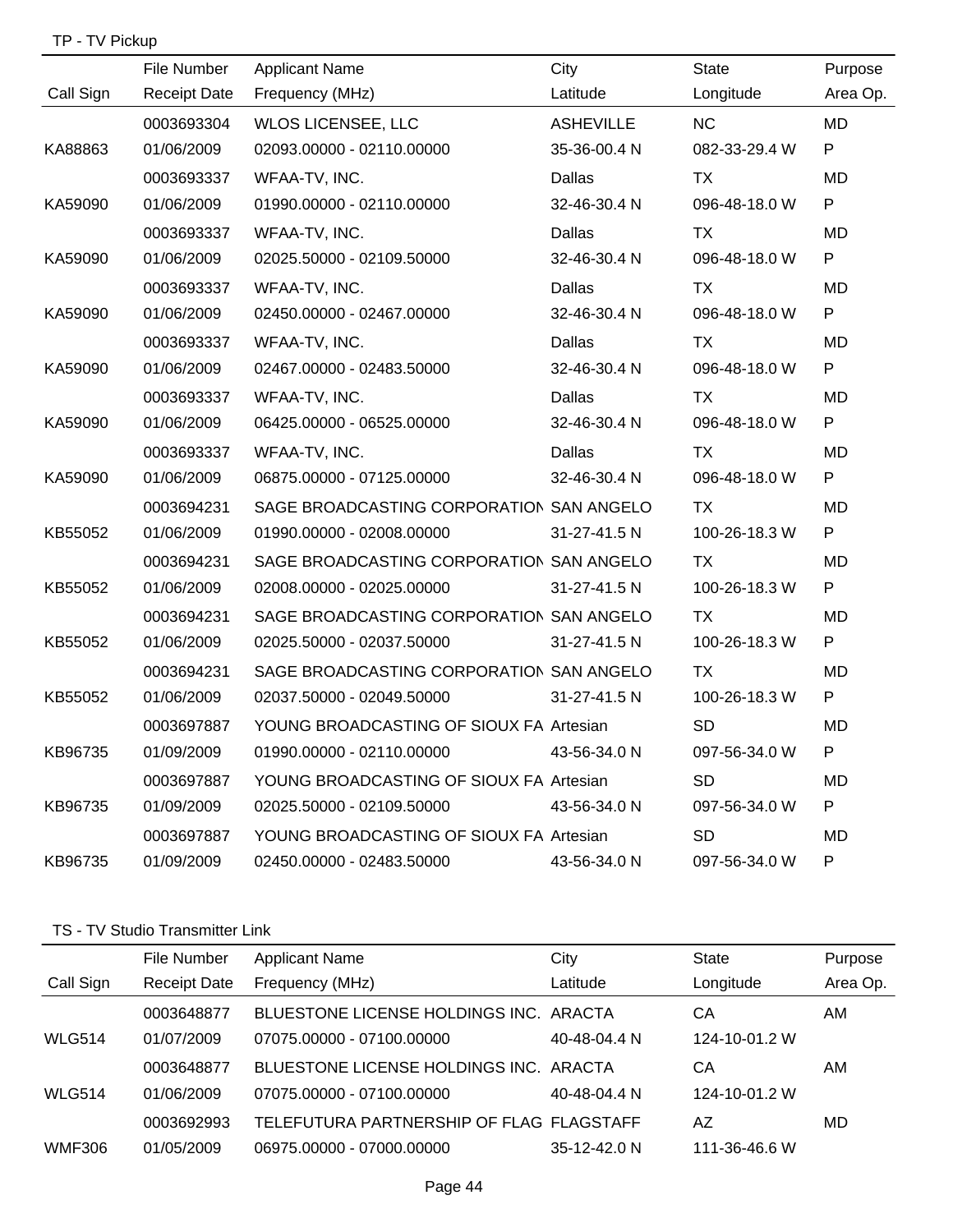# TS - TV Studio Transmitter Link

|               | File Number         | <b>Applicant Name</b>                    | City             | <b>State</b>  | Purpose   |
|---------------|---------------------|------------------------------------------|------------------|---------------|-----------|
| Call Sign     | <b>Receipt Date</b> | Frequency (MHz)                          | Latitude         | Longitude     | Area Op.  |
|               | 0003694950          | BOARD OF CONTROL, NORTHERN MIC Marquette |                  | MI            | <b>MD</b> |
| WPG92         | 01/07/2009          | 06875.00000 - 06900.00000                | 46-30-51.8 N     | 087-29-07.5 W |           |
|               | 0003694956          | BOARD OF CONTROL, NORTHERN MIC CHAMPION  |                  | MI            | MD.       |
| WPG94         | 01/07/2009          | 07100.00000 - 07125.00000                | 46-30-26.0 N     | 087-57-46.0 W |           |
|               | 0003697523          | <b>GREATER DAYTON PUBLIC TV, INC.</b>    | <b>DAYTON</b>    | <b>OH</b>     | MD.       |
| <b>WLJ635</b> | 01/09/2009          | 13100.00000 - 13125.00000                | 39-45-27.2 N     | 084-11-23.7 W |           |
|               | 0003698095          | LAS VEGAS TV PARTNERS, LLC               | Las Vegas        | <b>NV</b>     | NE.       |
|               | 01/09/2009          | 13075.00000 - 13100.00000                | 36-04-01.4 N     | 115-07-23.1 W |           |
|               | 0003698249          | BETA BROADCASTING, INC.                  | Colorado Springs | CO            | NE.       |
|               | 01/09/2009          | 00488.00000 - 00494.00000                | 38-50-26.3 N     | 104-43-59.7 W |           |

## TT - TV Translator Relay

|               | File Number         | <b>Applicant Name</b>                  | City             | <b>State</b>  | Purpose  |
|---------------|---------------------|----------------------------------------|------------------|---------------|----------|
| Call Sign     | <b>Receipt Date</b> | Frequency (MHz)                        | Latitude         | Longitude     | Area Op. |
|               | 0003694480          | COOPER, GEORGE E                       | <b>REDDING</b>   | СA            | MD       |
| WPOP512       | 01/06/2009          | 00680.00000 - 00686.00000              | 40-36-39.5 N     | 122-22-55.0 W |          |
|               | 0003698074          | YOUNG BROADCASTING OF SIOUX FA CROCKER |                  | SD            | MD       |
| <b>WMV784</b> | 01/09/2009          | 02049.50000 - 02061.50000              | 45-06-38.0 N     | 097-51-49.7 W |          |
|               | 0003698074          | YOUNG BROADCASTING OF SIOUX FA CROCKER |                  | <b>SD</b>     | MD       |
| <b>WMV784</b> | 01/09/2009          | 02059.00000 - 02076.00000              | 45-06-38.0 N     | 097-51-49.7 W |          |
|               | 0003694472          | SOUTH LANE TELEVISION, INC.            | COTTAGE GROVE OR |               | NE       |
|               | 01/06/2009          | 00542,00000 - 00548,00000              | 43-46-40.4 N     | 123-02-36.4 W |          |

### YK - Industrial/Business Pool - Commercial, Trunked

|           | File Number         | <b>Applicant Name</b>                | City         | <b>State</b>  | Purpose   |
|-----------|---------------------|--------------------------------------|--------------|---------------|-----------|
| Call Sign | <b>Receipt Date</b> | Frequency (MHz)                      | Latitude     | Longitude     | Area Op.  |
|           | 0003689552          | <b>HARLAN 2-WAY</b>                  |              |               | AM        |
| WPVN842   | 01/05/2009          | 00159.70500                          | 36-48-02.0 N | 083-22-31.0 W | A         |
|           | 0003689552          | <b>HARLAN 2-WAY</b>                  |              |               | AM.       |
| WPVN842   | 01/05/2009          | 00159.75750                          | 36-48-02.0 N | 083-22-31.0 W | A         |
|           | 0003689552          | <b>HARLAN 2-WAY</b>                  | Harlan       | KY            | AM        |
| WPVN842   | 01/05/2009          | 00151.55000                          | 36-48-02.0 N | 083-22-31.0 W |           |
|           | 0003691986          | <b>FISHER WIRELESS SERVICES INC.</b> |              |               | RO.       |
| WPMY772   | 01/05/2009          |                                      |              |               |           |
|           | 0003694223          | REPEAT IT INC                        |              |               | <b>RO</b> |
| WNNK340   | 01/06/2009          |                                      |              |               |           |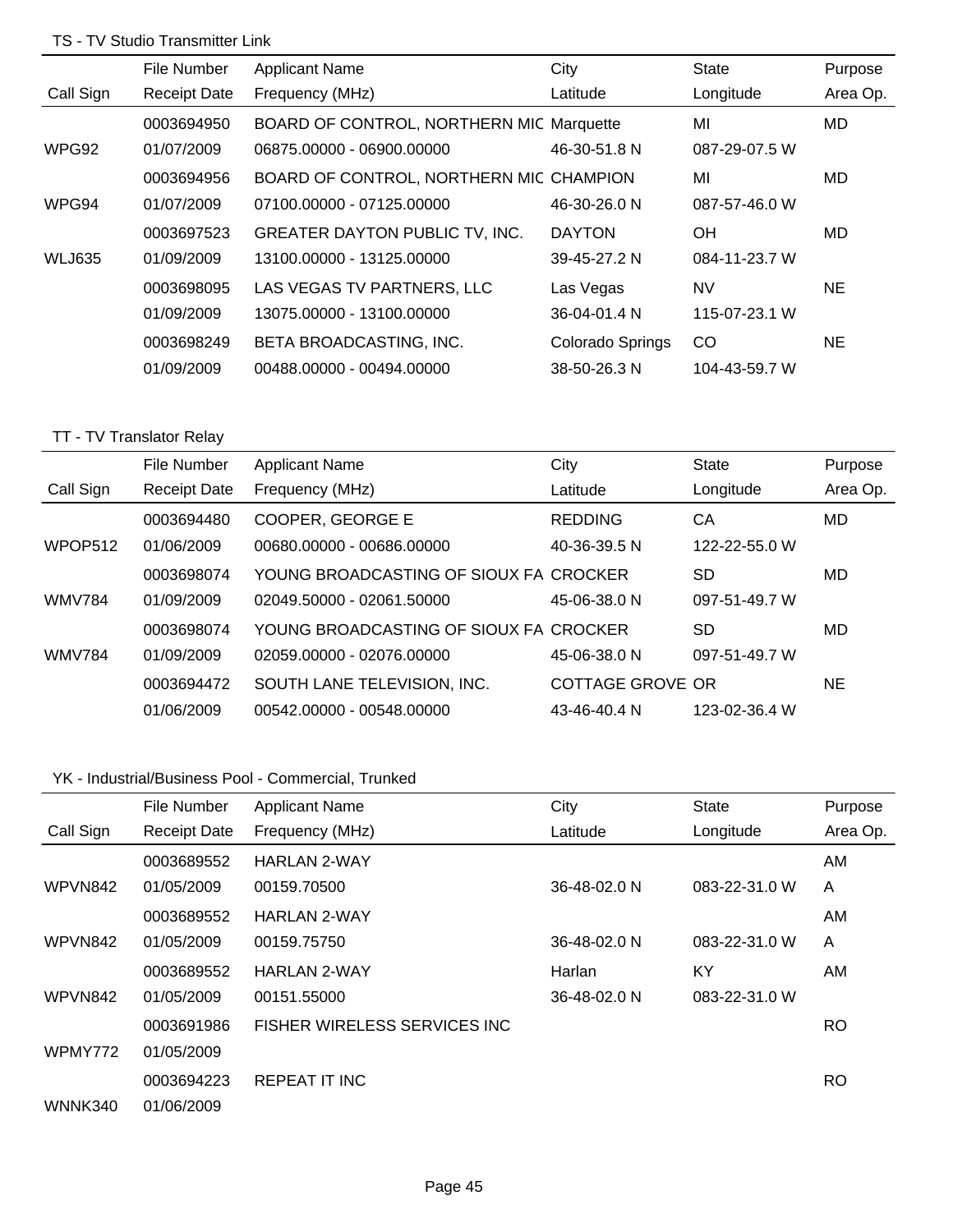# YK - Industrial/Business Pool - Commercial, Trunked

|           | File Number              | <b>Applicant Name</b>      | City     | <b>State</b> | Purpose   |
|-----------|--------------------------|----------------------------|----------|--------------|-----------|
| Call Sign | <b>Receipt Date</b>      | Frequency (MHz)            | Latitude | Longitude    | Area Op.  |
| WNUV631   | 0003695006<br>01/07/2009 | NORTHERN COMMUNICATIONS CO |          |              | <b>RO</b> |
| WPEP615   | 0003697187<br>01/09/2009 | JENKINS, JAY               |          |              | RO.       |

|                | File Number         | <b>Applicant Name</b>             | City     | <b>State</b> | Purpose   |
|----------------|---------------------|-----------------------------------|----------|--------------|-----------|
| Call Sign      | <b>Receipt Date</b> | Frequency (MHz)                   | Latitude | Longitude    | Area Op.  |
|                | 0003693040          | <b>VLACK, DAVID</b>               |          |              | <b>RO</b> |
| WPDQ854        | 01/06/2009          |                                   |          |              |           |
|                | 0003693340          | <b>SPECIALTY CORP</b>             |          |              | <b>RO</b> |
| <b>WNIB982</b> | 01/06/2009          |                                   |          |              |           |
|                | 0003696491          | Questar InfoComm Inc.             |          |              | <b>RO</b> |
| WPEA398        | 01/08/2009          |                                   |          |              |           |
|                | 0003696493          | Questar InfoComm Inc.             |          |              | <b>RO</b> |
| WPEA399        | 01/08/2009          |                                   |          |              |           |
|                | 0003696495          | Questar InfoComm Inc.             |          |              | <b>RO</b> |
| WPEA397        | 01/08/2009          |                                   |          |              |           |
|                | 0003696557          | NEXTEL COMMUNICATIONS OF THE M    |          |              | <b>RO</b> |
| KNHH545        | 01/08/2009          |                                   |          |              |           |
|                | 0003696558          | NEXTEL COMMUNICATIONS OF THE M    |          |              | <b>RO</b> |
| <b>KRU595</b>  | 01/08/2009          |                                   |          |              |           |
|                | 0003696559          | NEXTEL COMMUNICATIONS OF THE M    |          |              | <b>RO</b> |
| <b>WNNS541</b> | 01/08/2009          |                                   |          |              |           |
|                | 0003696565          | NEXTEL COMMUNICATIONS OF THE M    |          |              | <b>RO</b> |
| WPCX862        | 01/08/2009          |                                   |          |              |           |
|                | 0003696566          | NEXTEL COMMUNICATIONS OF THE M    |          |              | <b>RO</b> |
| WPDQ873        | 01/08/2009          |                                   |          |              |           |
|                | 0003696578          | Nextel License Holdings 1, Inc    |          |              | <b>RO</b> |
| <b>WNWI426</b> | 01/08/2009          |                                   |          |              |           |
|                | 0003696579          | NEXTEL LICENSE HOLDINGS 1 INC     |          |              | <b>RO</b> |
| WPEF846        | 01/08/2009          |                                   |          |              |           |
|                | 0003696580          | NEXTEL LICENSE HOLDINGS 1 INC DB. |          |              | <b>RO</b> |
| WPEN545        | 01/08/2009          |                                   |          |              |           |
|                | 0003696581          | NEXTEL LICENSE HOLDINGS 1, INC.   |          |              | <b>RO</b> |
| WPEN547        | 01/08/2009          |                                   |          |              |           |
|                | 0003696582          | NEXTEL LICENSE HOLDINGS 1, INC.   |          |              | <b>RO</b> |
| <b>WPEN551</b> | 01/08/2009          |                                   |          |              |           |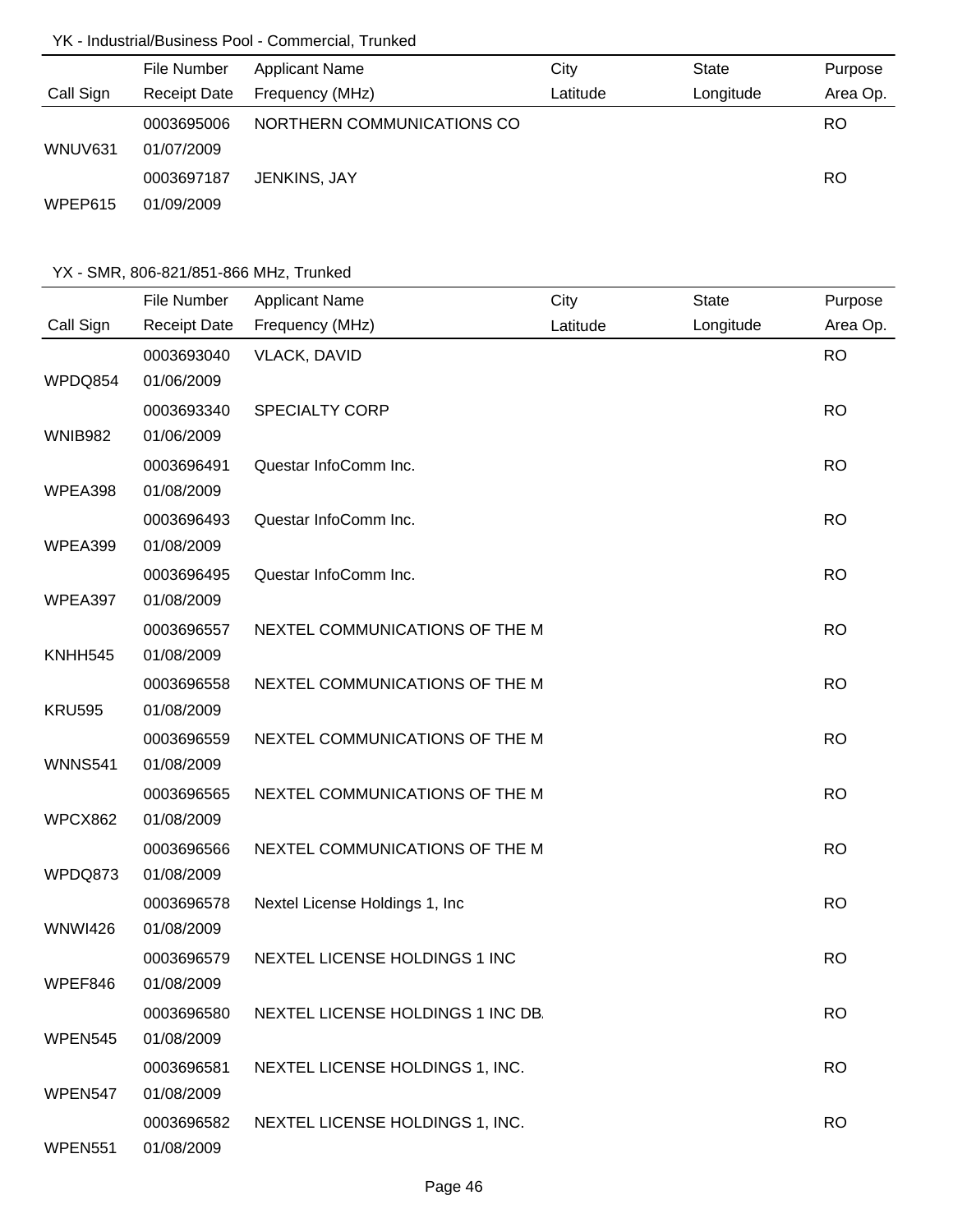|                | File Number              | <b>Applicant Name</b>           | City     | <b>State</b> | Purpose   |
|----------------|--------------------------|---------------------------------|----------|--------------|-----------|
| Call Sign      | <b>Receipt Date</b>      | Frequency (MHz)                 | Latitude | Longitude    | Area Op.  |
|                | 0003696583               | NEXTEL LICENSE HOLDINGS 1 INC   |          |              | <b>RO</b> |
| WPEN555        | 01/08/2009               |                                 |          |              |           |
|                | 0003696584               | NEXTEL LICENSE HOLDINGS 1 INC   |          |              | <b>RO</b> |
| <b>WNRU262</b> | 01/08/2009               |                                 |          |              |           |
|                | 0003696585               | NEXTEL LICENSE HOLDINGS 1 INC   |          |              | <b>RO</b> |
| WPMY894        | 01/08/2009               |                                 |          |              |           |
|                | 0003696586               | NEXTEL LICENSE HOLDINGS 1, INC. |          |              | <b>RO</b> |
| WPEF847        | 01/08/2009               |                                 |          |              |           |
|                | 0003696587               | NEXTEL LICENSE HOLDINGS 1 INC   |          |              | <b>RO</b> |
| KNJN660        | 01/08/2009               |                                 |          |              |           |
|                | 0003696590               | Nextel License Holdings 1, Inc. |          |              | <b>RO</b> |
| WPYN737        | 01/08/2009               |                                 |          |              |           |
|                | 0003696602               | NEXTEL LICENSE HOLDINGS 1 INC   |          |              | <b>RO</b> |
| KNGR358        | 01/08/2009               |                                 |          |              |           |
|                | 0003696603               | Nextel License Holdings 1, Inc. |          |              | <b>RO</b> |
| KNJX933        | 01/08/2009               |                                 |          |              |           |
|                | 0003696620               | NEXTEL LICENSE HOLDINGS 2 INC   |          |              | <b>RO</b> |
| KNFG245        | 01/08/2009               |                                 |          |              |           |
|                | 0003696621               | NEXTEL LICENSE HOLDINGS 2 INC   |          |              | <b>RO</b> |
| WNDJ648        | 01/08/2009               |                                 |          |              |           |
|                | 0003696622               | NEXTEL LICENSE HOLDINGS 2 INC   |          |              | <b>RO</b> |
| WPEK686        | 01/08/2009               |                                 |          |              |           |
| WPEN346        | 0003696623<br>01/08/2009 | NEXTEL LICENSE HOLDINGS 2 INC   |          |              | <b>RO</b> |
|                |                          |                                 |          |              |           |
| <b>WPEN552</b> | 0003696624<br>01/08/2009 | NEXTEL LICENSE HOLDINGS 2 INC   |          |              | <b>RO</b> |
|                | 0003696640               | NEXTEL LICENSE HOLDINGS 3 INC   |          |              | <b>RO</b> |
| WPMZ286        | 01/08/2009               |                                 |          |              |           |
|                | 0003696661               | NEXTEL LICENSE HOLDINGS 4, INC. |          |              | <b>RO</b> |
| <b>WNSX890</b> | 01/08/2009               |                                 |          |              |           |
|                | 0003696662               | NEXTEL LICENSE HOLDINGS 4, INC. |          |              | <b>RO</b> |
| <b>WNYZ495</b> | 01/08/2009               |                                 |          |              |           |
|                | 0003696663               | NEXTEL LICENSE HOLDINGS 4, INC. |          |              | <b>RO</b> |
| WPAT831        | 01/08/2009               |                                 |          |              |           |
|                | 0003696664               | Nextel License Holdings 4, Inc  |          |              | <b>RO</b> |
| WPDQ865        | 01/08/2009               |                                 |          |              |           |
|                | 0003696665               | Nextel License Holdings 4, Inc  |          |              | <b>RO</b> |
| WPDQ866        | 01/08/2009               |                                 |          |              |           |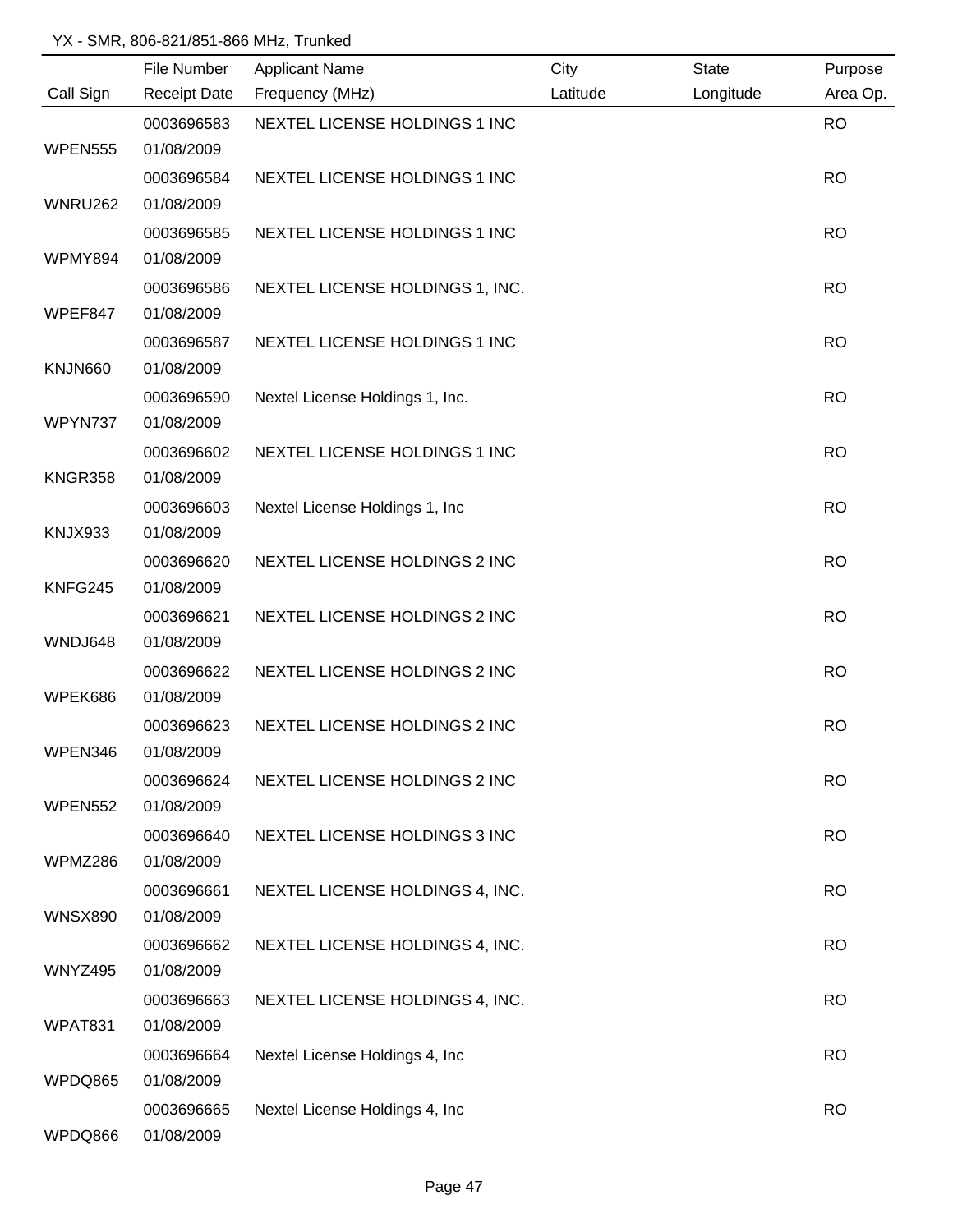|           | File Number         | <b>Applicant Name</b>           | City     | <b>State</b> | Purpose   |
|-----------|---------------------|---------------------------------|----------|--------------|-----------|
| Call Sign | <b>Receipt Date</b> | Frequency (MHz)                 | Latitude | Longitude    | Area Op.  |
|           | 0003696666          | Nextel License Holdings 4, Inc  |          |              | <b>RO</b> |
| WPEA407   | 01/08/2009          |                                 |          |              |           |
|           | 0003696667          | Nextel License Holdings 4, Inc. |          |              | <b>RO</b> |
| WPEA423   | 01/08/2009          |                                 |          |              |           |
|           | 0003696668          | Nextel License Holdings 4, Inc. |          |              | <b>RO</b> |
| WNIC938   | 01/08/2009          |                                 |          |              |           |
|           | 0003696675          | Nextel License Holdings 4, Inc. |          |              | <b>RO</b> |
| WPEA422   | 01/08/2009          |                                 |          |              |           |
|           | 0003696676          | Nextel License Holdings 4, Inc. |          |              | <b>RO</b> |
| WPEF833   | 01/08/2009          |                                 |          |              |           |
|           | 0003696677          | Nextel License Holdings 4, Inc. |          |              | <b>RO</b> |
| WPEM473   | 01/08/2009          |                                 |          |              |           |
|           | 0003696678          | Nextel License Holdings 4, Inc  |          |              | <b>RO</b> |
| WPEN548   | 01/08/2009          |                                 |          |              |           |
|           | 0003696679          | Nextel License Holdings 4, Inc  |          |              | <b>RO</b> |
| WPEN612   | 01/08/2009          |                                 |          |              |           |
|           | 0003696680          | Nextel License Holdings 4, Inc  |          |              | <b>RO</b> |
| WPEP521   | 01/08/2009          |                                 |          |              |           |
|           | 0003696682          | Nextel License Holdings 4, Inc  |          |              | <b>RO</b> |
| WPEN256   | 01/08/2009          |                                 |          |              |           |
|           | 0003696683          | Nextel License Holdings 4, Inc  |          |              | <b>RO</b> |
| WPEN542   | 01/08/2009          |                                 |          |              |           |
|           | 0003696684          | Nextel License Holdings 4, Inc  |          |              | <b>RO</b> |
| WPEM478   | 01/08/2009          |                                 |          |              |           |
|           | 0003696685          | Nextel License Holdings 4, Inc. |          |              | <b>RO</b> |
| WPEN584   | 01/08/2009          |                                 |          |              |           |
|           | 0003696686          | Nextel License Holdings 4, Inc  |          |              | <b>RO</b> |
| KNDC443   | 01/08/2009          |                                 |          |              |           |
|           | 0003696687          | Nextel License Holdings 4, Inc  |          |              | <b>RO</b> |
| WPDU289   | 01/08/2009          |                                 |          |              |           |
|           | 0003696692          | Nextel License Holdings 4, Inc  |          |              | <b>RO</b> |
| WPDQ867   | 01/08/2009          |                                 |          |              |           |
|           | 0003696693          | Nextel License Holdings 4, Inc. |          |              | <b>RO</b> |
| WPEE859   | 01/08/2009          |                                 |          |              |           |
|           | 0003696694          | Nextel License Holdings 4, Inc  |          |              | <b>RO</b> |
| WPEM472   | 01/08/2009          |                                 |          |              |           |
|           | 0003696695          | Nextel License Holdings 4, Inc  |          |              | <b>RO</b> |
| WNLN745   | 01/08/2009          |                                 |          |              |           |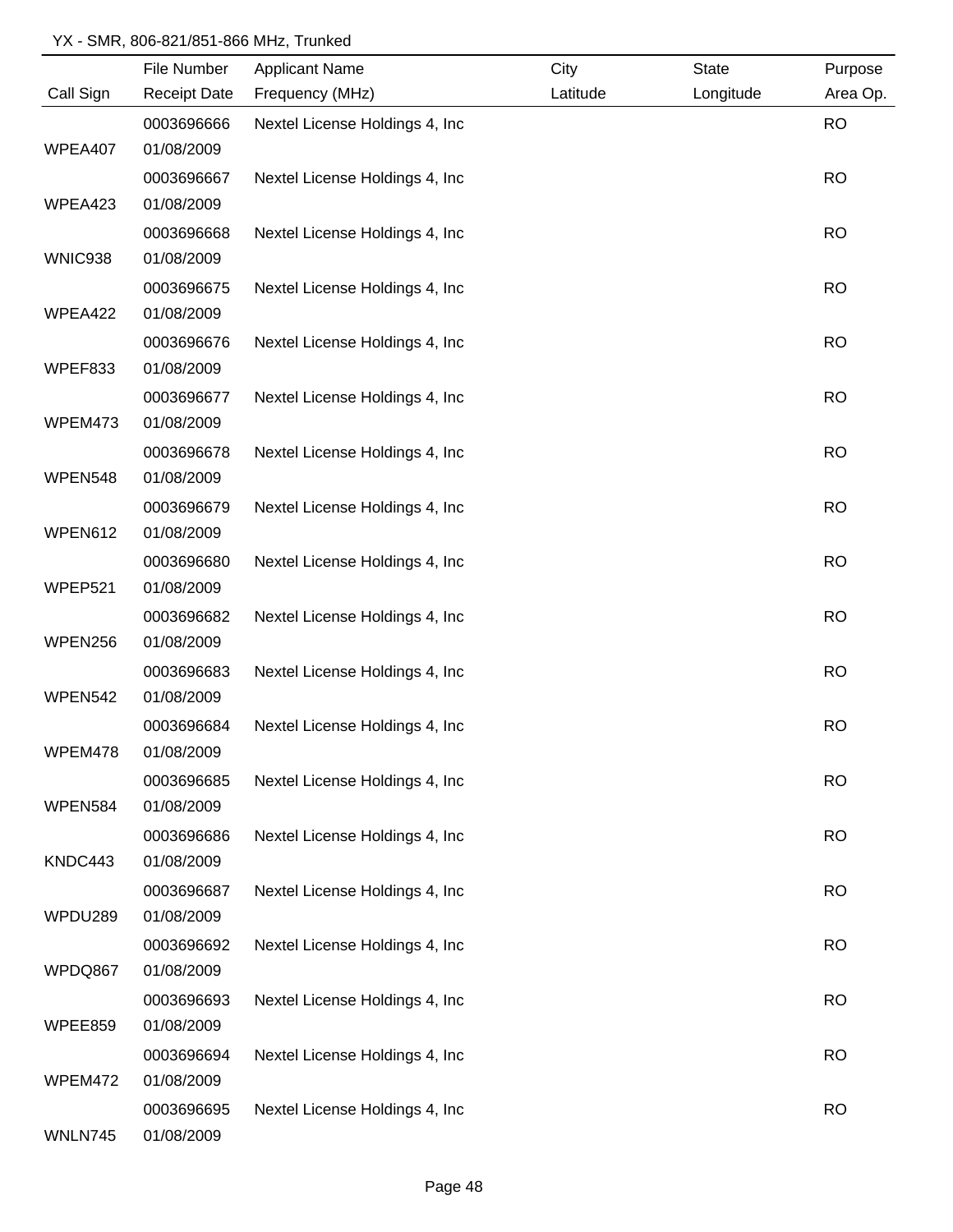|                | File Number         | <b>Applicant Name</b>           | City     | <b>State</b> | Purpose   |
|----------------|---------------------|---------------------------------|----------|--------------|-----------|
| Call Sign      | <b>Receipt Date</b> | Frequency (MHz)                 | Latitude | Longitude    | Area Op.  |
|                | 0003696700          | Nextel License Holdings 4, Inc  |          |              | <b>RO</b> |
| WPEE879        | 01/08/2009          |                                 |          |              |           |
|                | 0003696701          | Nextel License Holdings 4, Inc. |          |              | <b>RO</b> |
| WPEJ300        | 01/08/2009          |                                 |          |              |           |
|                | 0003696702          | Nextel License Holdings 4, Inc. |          |              | <b>RO</b> |
| WPEN576        | 01/08/2009          |                                 |          |              |           |
|                | 0003696703          | NEXTEL LICENSE HOLDINGS 4, INC. |          |              | <b>RO</b> |
| WPEP512        | 01/08/2009          |                                 |          |              |           |
|                | 0003696705          | Nextel License Holdings 4, Inc. |          |              | <b>RO</b> |
| WNPA335        | 01/08/2009          |                                 |          |              |           |
|                | 0003696707          | NEXTEL LICENSE HOLDINGS 4, INC. |          |              | <b>RO</b> |
| <b>WNYZ499</b> | 01/08/2009          |                                 |          |              |           |
|                | 0003696708          | Nextel License Holdings 4, Inc  |          |              | <b>RO</b> |
| WPEF830        | 01/08/2009          |                                 |          |              |           |
|                | 0003696709          | Nextel License Holdings 4, Inc  |          |              | <b>RO</b> |
| WPEN607        | 01/08/2009          |                                 |          |              |           |
|                | 0003696710          | Nextel License Holdings 4, Inc  |          |              | <b>RO</b> |
| <b>WZC799</b>  | 01/08/2009          |                                 |          |              |           |
|                | 0003696711          | Nextel License Holdings 4, Inc  |          |              | <b>RO</b> |
| WNNH847        | 01/08/2009          |                                 |          |              |           |
|                | 0003696713          | Nextel License Holdings 4, Inc. |          |              | <b>RO</b> |
| WPDQ868        | 01/08/2009          |                                 |          |              |           |
|                | 0003696714          | Nextel License Holdings 4, Inc. |          |              | <b>RO</b> |
| WPEF456        | 01/08/2009          |                                 |          |              |           |
|                | 0003696715          | Nextel License Holdings 4, Inc  |          |              | <b>RO</b> |
| WPEN534        | 01/08/2009          |                                 |          |              |           |
|                | 0003696717          | Nextel License Holdings 4, Inc  |          |              | <b>RO</b> |
| <b>WNNH936</b> | 01/08/2009          |                                 |          |              |           |
|                | 0003696723          | Nextel License Holdings 4, Inc  |          |              | <b>RO</b> |
| WNZV946        | 01/08/2009          |                                 |          |              |           |
|                | 0003696724          | Nextel License Holdings 4, Inc  |          |              | <b>RO</b> |
| WPEE795        | 01/08/2009          |                                 |          |              |           |
|                | 0003696725          | Nextel License Holdings 4, Inc  |          |              | <b>RO</b> |
| WPEF828        | 01/08/2009          |                                 |          |              |           |
|                | 0003696726          | Nextel License Holdings 4, Inc  |          |              | <b>RO</b> |
| WPEJ299        | 01/08/2009          |                                 |          |              |           |
|                | 0003696727          | Nextel License Holdings 4, Inc. |          |              | <b>RO</b> |
| WPEM479        | 01/08/2009          |                                 |          |              |           |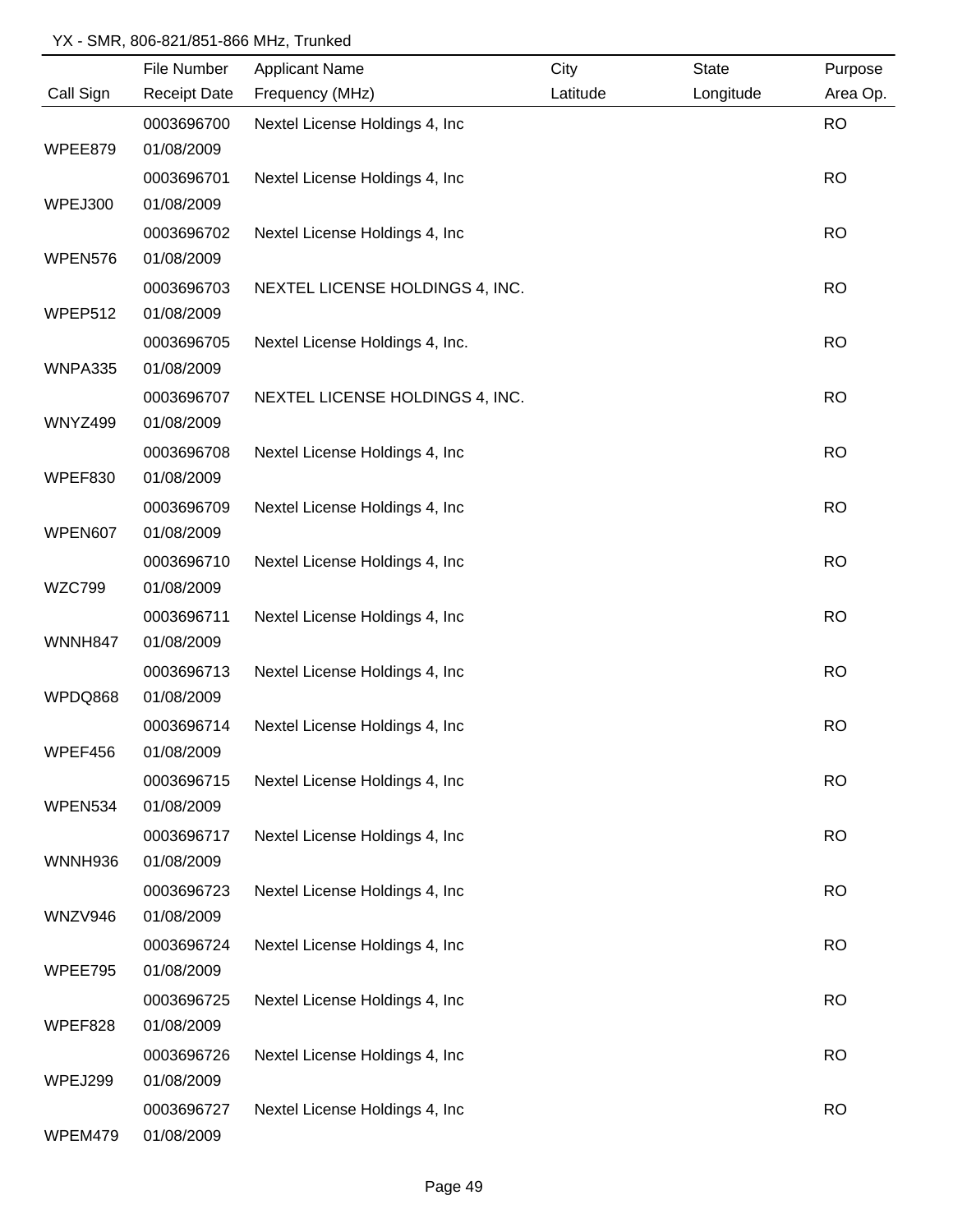|                | File Number         | <b>Applicant Name</b>           | City     | <b>State</b> | Purpose   |
|----------------|---------------------|---------------------------------|----------|--------------|-----------|
| Call Sign      | <b>Receipt Date</b> | Frequency (MHz)                 | Latitude | Longitude    | Area Op.  |
|                | 0003696728          | Nextel License Holdings 4, Inc  |          |              | <b>RO</b> |
| WPEN564        | 01/08/2009          |                                 |          |              |           |
|                | 0003696729          | Nextel License Holdings 4, Inc. |          |              | <b>RO</b> |
| <b>WPEN580</b> | 01/08/2009          |                                 |          |              |           |
|                | 0003696730          | Nextel License Holdings 4, Inc. |          |              | <b>RO</b> |
| WPEP502        | 01/08/2009          |                                 |          |              |           |
|                | 0003696731          | Nextel License Holdings 4, Inc. |          |              | <b>RO</b> |
| WPNR879        | 01/08/2009          |                                 |          |              |           |
|                | 0003696732          | NEXTEL LICENSE HOLDINGS 4, INC. |          |              | <b>RO</b> |
| WPEF832        | 01/08/2009          |                                 |          |              |           |
|                | 0003696733          | Nextel License Holdings 4, Inc. |          |              | <b>RO</b> |
| WPNR701        | 01/08/2009          |                                 |          |              |           |
|                | 0003696734          | Nextel License Holdings 4, Inc  |          |              | <b>RO</b> |
| WPEP254        | 01/08/2009          |                                 |          |              |           |
|                | 0003696735          | Nextel License Holdings 4, Inc  |          |              | <b>RO</b> |
| WPEP498        | 01/08/2009          |                                 |          |              |           |
|                | 0003696736          | Nextel License Holdings 4, Inc  |          |              | <b>RO</b> |
| WPEP511        | 01/08/2009          |                                 |          |              |           |
|                | 0003696737          | Nextel License Holdings 4, Inc  |          |              | <b>RO</b> |
| WPEP518        | 01/08/2009          |                                 |          |              |           |
|                | 0003696738          | Nextel License Holdings 4, Inc  |          |              | <b>RO</b> |
| WPEP519        | 01/08/2009          |                                 |          |              |           |
|                | 0003696739          | Nextel License Holdings 4, Inc  |          |              | <b>RO</b> |
| WPEP525        | 01/08/2009          |                                 |          |              |           |
|                | 0003696740          | Nextel License Holdings 4, Inc. |          |              | <b>RO</b> |
| WPEP541        | 01/08/2009          |                                 |          |              |           |
|                | 0003696741          | Nextel License Holdings 4, Inc  |          |              | <b>RO</b> |
| WNHA628        | 01/08/2009          |                                 |          |              |           |
|                | 0003696742          | Nextel License Holdings 4, Inc  |          |              | <b>RO</b> |
| WPEN587        | 01/08/2009          |                                 |          |              |           |
|                | 0003696743          | Nextel License Holdings 4, Inc  |          |              | <b>RO</b> |
| WPEN616        | 01/08/2009          |                                 |          |              |           |
|                | 0003696744          | Nextel License Holdings 4, Inc  |          |              | <b>RO</b> |
| WPEP252        | 01/08/2009          |                                 |          |              |           |
|                | 0003696745          | Nextel License Holdings 4, Inc  |          |              | <b>RO</b> |
| WPEE803        | 01/08/2009          |                                 |          |              |           |
|                | 0003696746          | Nextel License Holdings 4, Inc  |          |              | <b>RO</b> |
| WPEE799        | 01/08/2009          |                                 |          |              |           |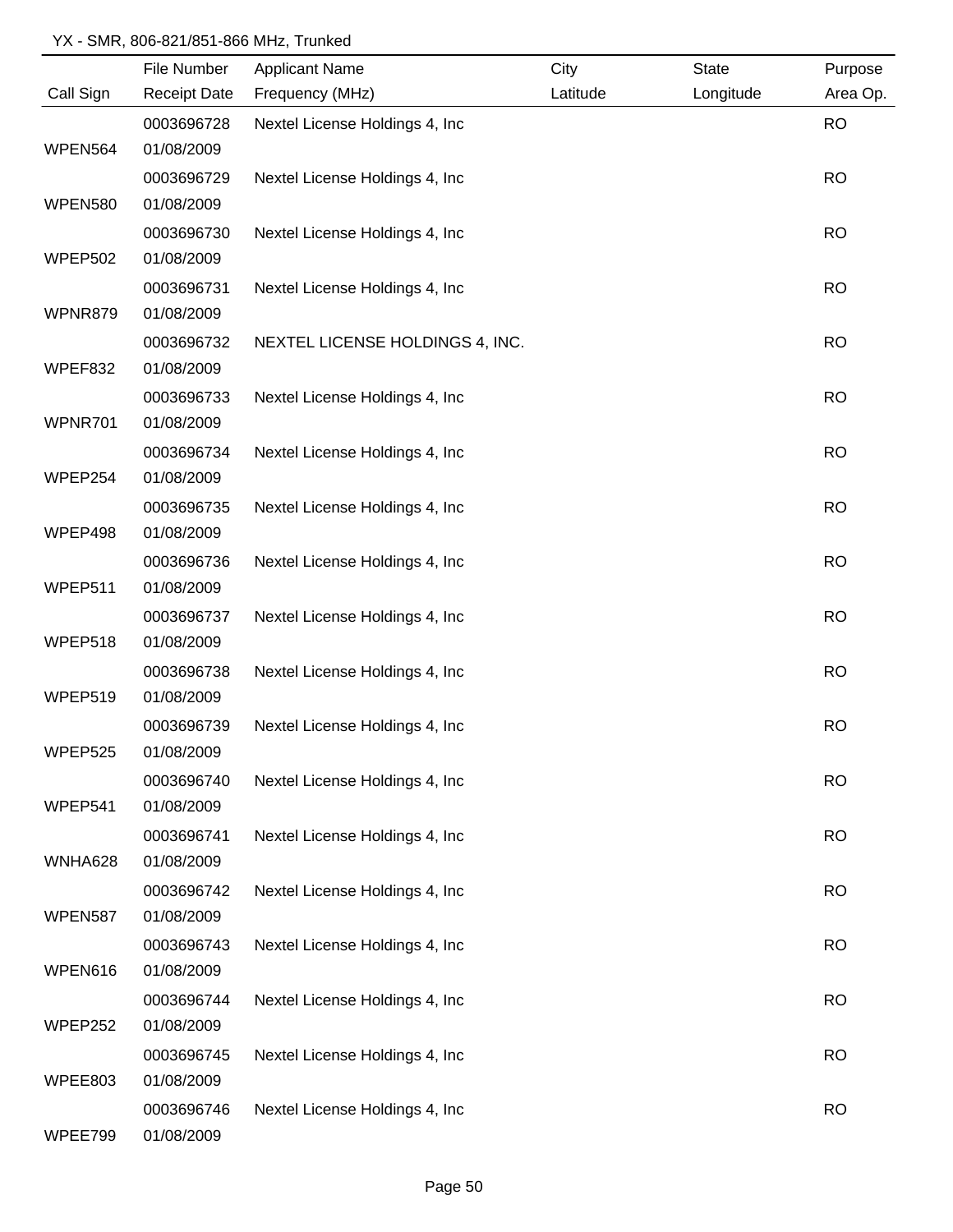|           | File Number              | <b>Applicant Name</b>           | City     | <b>State</b> | Purpose   |
|-----------|--------------------------|---------------------------------|----------|--------------|-----------|
| Call Sign | <b>Receipt Date</b>      | Frequency (MHz)                 | Latitude | Longitude    | Area Op.  |
|           | 0003696747               | Nextel License Holdings 4, Inc  |          |              | <b>RO</b> |
| WPEE858   | 01/08/2009               |                                 |          |              |           |
|           | 0003696748               | Nextel License Holdings 4, Inc  |          |              | <b>RO</b> |
| WPEE871   | 01/08/2009               |                                 |          |              |           |
|           | 0003696749               | Nextel License Holdings 4, Inc. |          |              | <b>RO</b> |
| WPEF441   | 01/08/2009               |                                 |          |              |           |
|           | 0003696750               | NEXTEL LICENSE HOLDINGS 4, INC. |          |              | <b>RO</b> |
| WPEF453   | 01/08/2009               |                                 |          |              |           |
|           | 0003696751               | Nextel License Holdings 4, Inc  |          |              | <b>RO</b> |
| WPEF829   | 01/08/2009               |                                 |          |              |           |
|           | 0003696752               | Nextel License Holdings 4, Inc  |          |              | <b>RO</b> |
| WPEF831   | 01/08/2009               |                                 |          |              |           |
|           | 0003696753               | Nextel License Holdings 4, Inc  |          |              | <b>RO</b> |
| WPEF835   | 01/08/2009               |                                 |          |              |           |
|           | 0003696754               | Nextel License Holdings 4, Inc  |          |              | <b>RO</b> |
| WPEF836   | 01/08/2009               |                                 |          |              |           |
|           | 0003696755               | Nextel License Holdings 4, Inc  |          |              | <b>RO</b> |
| WPEF843   | 01/08/2009               |                                 |          |              |           |
|           | 0003696756               | Nextel License Holdings 4, Inc  |          |              | <b>RO</b> |
| WPEF844   | 01/08/2009               |                                 |          |              |           |
|           | 0003696757               | Nextel License Holdings 4, Inc  |          |              | <b>RO</b> |
| WPEJ303   | 01/08/2009               |                                 |          |              |           |
|           | 0003696758               | Nextel License Holdings 4, Inc. |          |              | <b>RO</b> |
| WPEJ304   | 01/08/2009               |                                 |          |              |           |
| WPEM470   | 0003696759<br>01/08/2009 | Nextel License Holdings 4, Inc  |          |              | <b>RO</b> |
|           |                          |                                 |          |              |           |
| WPEM474   | 0003696760<br>01/08/2009 | Nextel License Holdings 4, Inc  |          |              | <b>RO</b> |
|           | 0003696761               | Nextel License Holdings 4, Inc  |          |              | <b>RO</b> |
| WPEM475   | 01/08/2009               |                                 |          |              |           |
|           | 0003696762               | Nextel License Holdings 4, Inc  |          |              | <b>RO</b> |
| WPEM476   | 01/08/2009               |                                 |          |              |           |
|           | 0003696763               | Nextel License Holdings 4, Inc  |          |              | <b>RO</b> |
| WPEM480   | 01/08/2009               |                                 |          |              |           |
|           | 0003696764               | Nextel License Holdings 4, Inc  |          |              | <b>RO</b> |
| WPEM483   | 01/08/2009               |                                 |          |              |           |
|           | 0003696765               | Nextel License Holdings 4, Inc  |          |              | <b>RO</b> |
| WPEM592   | 01/08/2009               |                                 |          |              |           |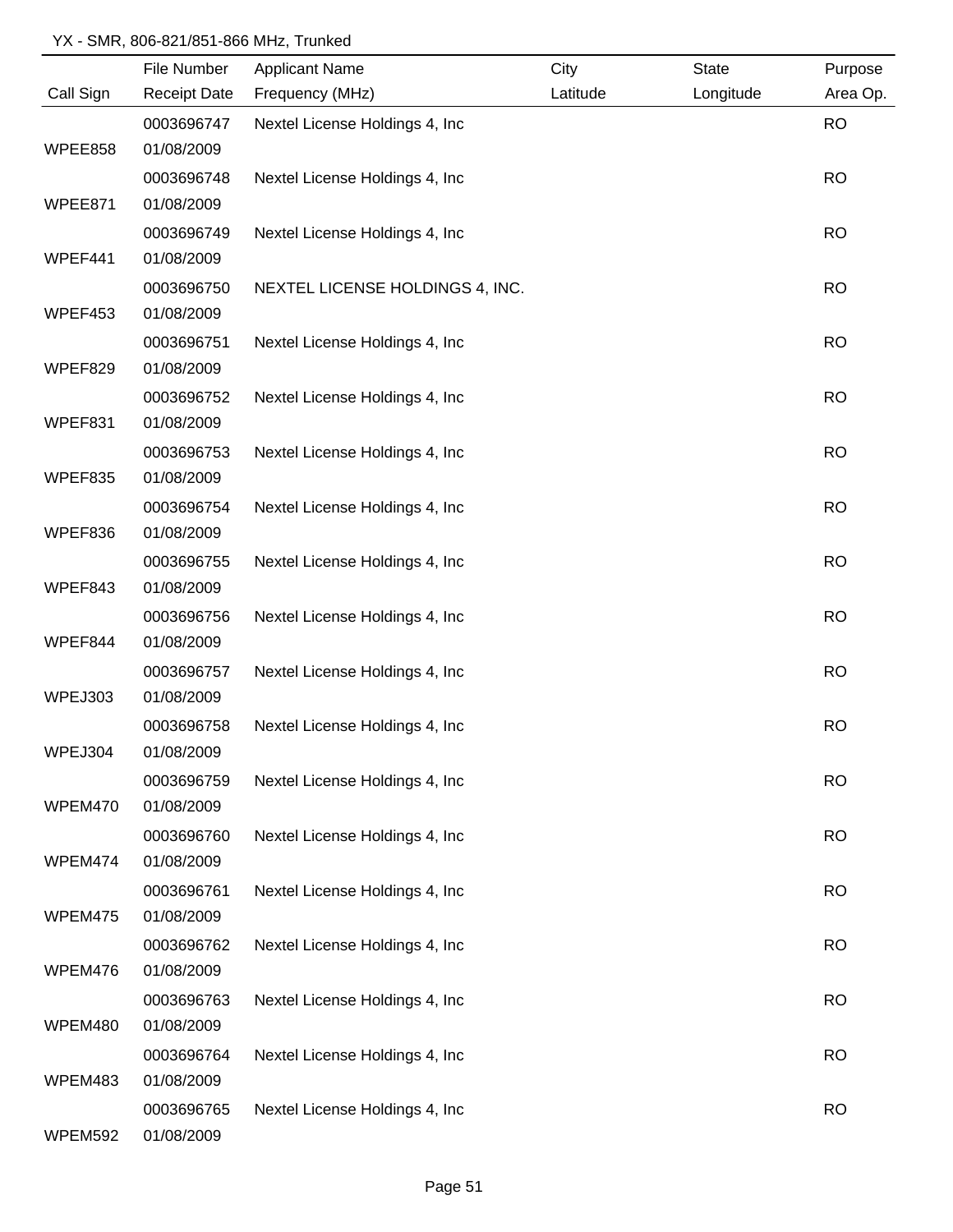|                | File Number         | <b>Applicant Name</b>           | City     | <b>State</b> | Purpose   |
|----------------|---------------------|---------------------------------|----------|--------------|-----------|
| Call Sign      | <b>Receipt Date</b> | Frequency (MHz)                 | Latitude | Longitude    | Area Op.  |
|                | 0003696766          | Nextel License Holdings 4, Inc  |          |              | <b>RO</b> |
| WPEN546        | 01/08/2009          |                                 |          |              |           |
|                | 0003696767          | Nextel License Holdings 4, Inc. |          |              | <b>RO</b> |
| <b>WPEN550</b> | 01/08/2009          |                                 |          |              |           |
|                | 0003696768          | Nextel License Holdings 4, Inc. |          |              | <b>RO</b> |
| WPEN562        | 01/08/2009          |                                 |          |              |           |
|                | 0003696769          | Nextel License Holdings 4, Inc. |          |              | <b>RO</b> |
| WPEN567        | 01/08/2009          |                                 |          |              |           |
|                | 0003696770          | Nextel License Holdings 4, Inc  |          |              | <b>RO</b> |
| <b>WPEN568</b> | 01/08/2009          |                                 |          |              |           |
|                | 0003696771          | Nextel License Holdings 4, Inc  |          |              | <b>RO</b> |
| WPEN571        | 01/08/2009          |                                 |          |              |           |
|                | 0003696772          | Nextel License Holdings 4, Inc  |          |              | <b>RO</b> |
| WPEN572        | 01/08/2009          |                                 |          |              |           |
|                | 0003696773          | Nextel License Holdings 4, Inc  |          |              | <b>RO</b> |
| WPEN575        | 01/08/2009          |                                 |          |              |           |
|                | 0003696774          | Nextel License Holdings 4, Inc  |          |              | <b>RO</b> |
| WPEN579        | 01/08/2009          |                                 |          |              |           |
|                | 0003696775          | Nextel License Holdings 4, Inc  |          |              | <b>RO</b> |
| WPEN583        | 01/08/2009          |                                 |          |              |           |
|                | 0003696793          | Nextel License Holdings 4, Inc  |          |              | <b>RO</b> |
| <b>WNNH825</b> | 01/08/2009          |                                 |          |              |           |
|                | 0003696794          | Nextel License Holdings 4, Inc. |          |              | <b>RO</b> |
| <b>WNNH826</b> | 01/08/2009          |                                 |          |              |           |
|                | 0003696795          | Nextel License Holdings 4, Inc. |          |              | <b>RO</b> |
| WNNP533        | 01/08/2009          |                                 |          |              |           |
|                | 0003696808          | Questar InfoComm Inc.           |          |              | <b>RO</b> |
| WPEA403        | 01/08/2009          |                                 |          |              |           |
|                | 0003696809          | Questar InfoComm Inc.           |          |              | <b>RO</b> |
| WPEA401        | 01/08/2009          |                                 |          |              |           |
|                | 0003696810          | Questar InfoComm Inc.           |          |              | <b>RO</b> |
| WPEA402        | 01/08/2009          |                                 |          |              |           |
|                | 0003696811          | Questar InfoComm Inc.           |          |              | <b>RO</b> |
| WPEN536        | 01/08/2009          |                                 |          |              |           |
|                | 0003696812          | Questar InfoComm Inc.           |          |              | <b>RO</b> |
| WPEN540        | 01/08/2009          |                                 |          |              |           |
|                | 0003696813          | Questar InfoComm Inc.           |          |              | <b>RO</b> |
| WPEN544        | 01/08/2009          |                                 |          |              |           |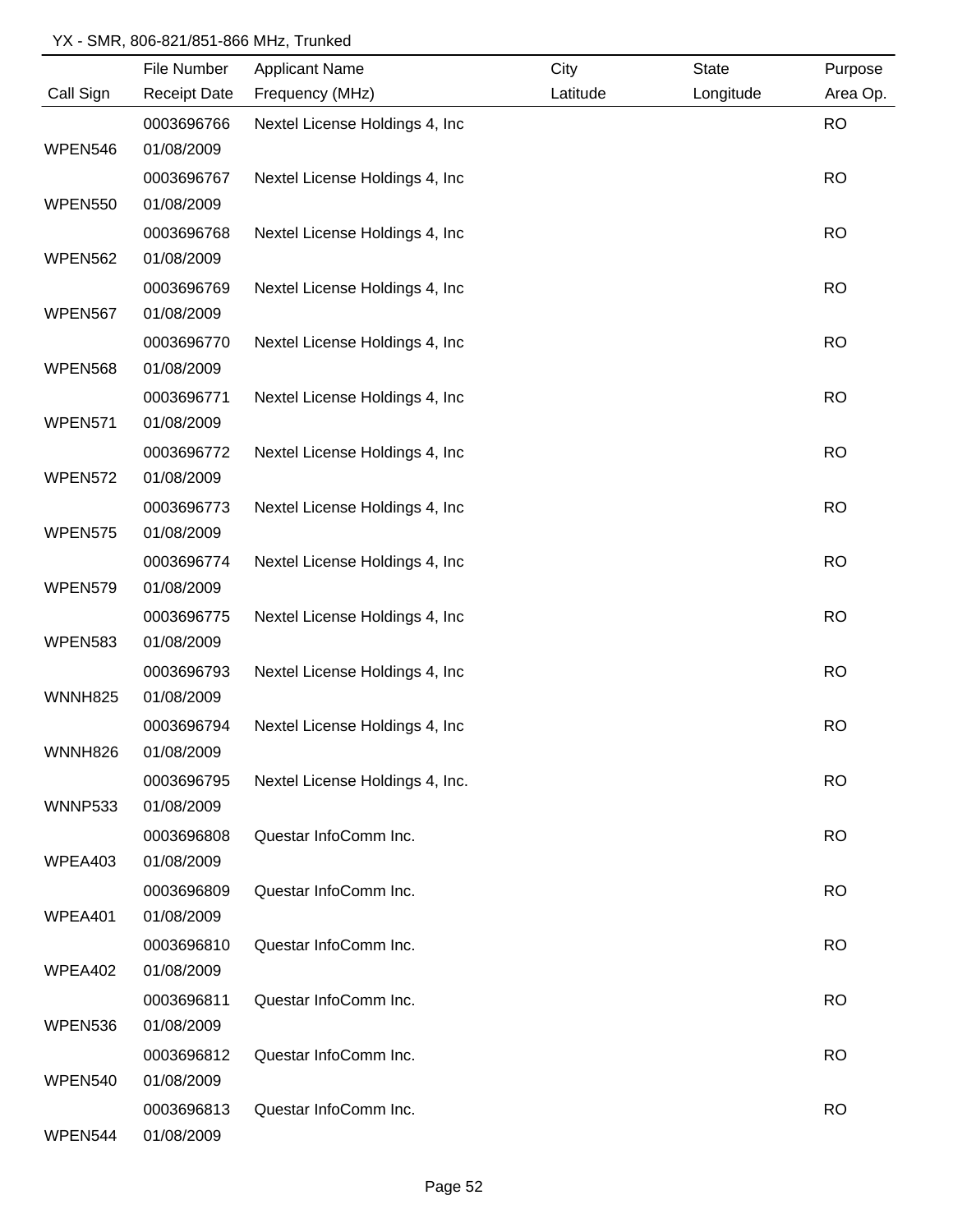|                | File Number         | <b>Applicant Name</b>                     | City     | <b>State</b> | Purpose   |
|----------------|---------------------|-------------------------------------------|----------|--------------|-----------|
| Call Sign      | <b>Receipt Date</b> | Frequency (MHz)                           | Latitude | Longitude    | Area Op.  |
|                | 0003696819          | Nextel License Holdings 5, Inc. dba Nexte |          |              | <b>RO</b> |
| WPDQ861        | 01/08/2009          |                                           |          |              |           |
|                | 0003696826          | NEXTEL OF CALIFORNIA INC                  |          |              | <b>RO</b> |
| <b>WNBQ922</b> | 01/08/2009          |                                           |          |              |           |
|                | 0003696832          | NEXTEL OF CALIFORNIA INC                  |          |              | <b>RO</b> |
| WNUB744        | 01/08/2009          |                                           |          |              |           |
|                | 0003696833          | NEXTEL OF CALIFORNIA INC                  |          |              | <b>RO</b> |
| WNVR285        | 01/08/2009          |                                           |          |              |           |
|                | 0003696834          | NEXTEL OF CALIFORNIA INC                  |          |              | <b>RO</b> |
| WNXE819        | 01/08/2009          |                                           |          |              |           |
|                | 0003696835          | NEXTEL OF CALIFORNIA INC DBA NEX          |          |              | <b>RO</b> |
| WNXG575        | 01/08/2009          |                                           |          |              |           |
|                | 0003696836          | Nextel of California, Inc.                |          |              | <b>RO</b> |
| WPDV915        | 01/08/2009          |                                           |          |              |           |
|                | 0003696837          | Nextel of California, Inc.                |          |              | <b>RO</b> |
| WPDV916        | 01/08/2009          |                                           |          |              |           |
|                | 0003696838          | Nextel of California, Inc.                |          |              | <b>RO</b> |
| WPDV918        | 01/08/2009          |                                           |          |              |           |
|                | 0003696839          | Nextel of California, Inc.                |          |              | <b>RO</b> |
| WPDV919        | 01/08/2009          |                                           |          |              |           |
|                | 0003696840          | Nextel of California, Inc.                |          |              | <b>RO</b> |
| WPDV920        | 01/08/2009          |                                           |          |              |           |
|                | 0003696841          | Nextel of California, Inc.                |          |              | <b>RO</b> |
| WPDV921        | 01/08/2009          |                                           |          |              |           |
|                | 0003696842          | Nextel of California, Inc.                |          |              | <b>RO</b> |
| WPDV923        | 01/08/2009          |                                           |          |              |           |
|                | 0003696843          | Nextel of California, Inc.                |          |              | <b>RO</b> |
| WPDV925        | 01/08/2009          |                                           |          |              |           |
|                | 0003696844          | Nextel of California, Inc.                |          |              | <b>RO</b> |
| WPLU774        | 01/08/2009          |                                           |          |              |           |
|                | 0003696845          |                                           |          |              |           |
| WNBF494        | 01/08/2009          | NEXTEL OF CALIFORNIA INC                  |          |              | <b>RO</b> |
|                |                     |                                           |          |              |           |
|                | 0003696847          | NEXTEL OF CALIFORNIA INC DBA NEX          |          |              | <b>RO</b> |
| WPEP549        | 01/08/2009          |                                           |          |              |           |
|                | 0003696848          | Nextel of California, Inc.                |          |              | <b>RO</b> |
| WPLU400        | 01/08/2009          |                                           |          |              |           |
|                | 0003696849          | Nextel of California, Inc.                |          |              | <b>RO</b> |
| WPLU773        | 01/08/2009          |                                           |          |              |           |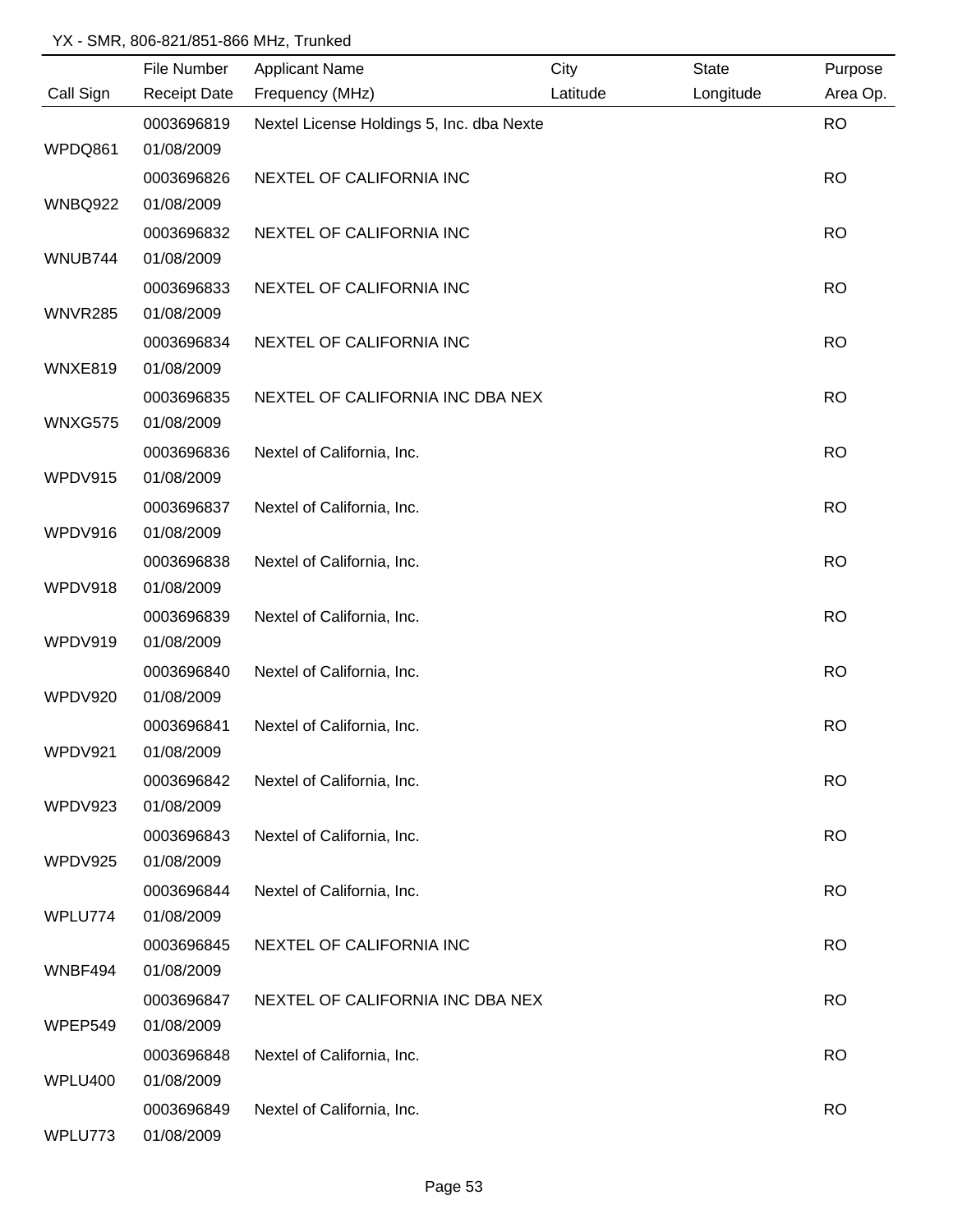|                | File Number         | <b>Applicant Name</b>            | City     | <b>State</b> | Purpose   |
|----------------|---------------------|----------------------------------|----------|--------------|-----------|
| Call Sign      | <b>Receipt Date</b> | Frequency (MHz)                  | Latitude | Longitude    | Area Op.  |
|                | 0003696863          | NEXTEL OF NEW YORK, INC.         |          |              | <b>RO</b> |
| <b>WNNP502</b> | 01/08/2009          |                                  |          |              |           |
|                | 0003696866          | Southern Company                 |          |              | <b>RO</b> |
| WPDY563        | 01/08/2009          |                                  |          |              |           |
|                | 0003696876          | NEXTEL OF TEXAS INC DBA NEXTEL C |          |              | <b>RO</b> |
| <b>WNMI938</b> | 01/08/2009          |                                  |          |              |           |
|                | 0003696877          | NEXTEL OF TEXAS INC DBA NEXTEL C |          |              | <b>RO</b> |
| <b>WNMI946</b> | 01/08/2009          |                                  |          |              |           |
|                | 0003696878          | NEXTEL OF TEXAS INC              |          |              | <b>RO</b> |
| <b>WNNR309</b> | 01/08/2009          |                                  |          |              |           |
|                | 0003696880          | NEXTEL OF TEXAS, INC.            |          |              | <b>RO</b> |
| WNQS467        | 01/08/2009          |                                  |          |              |           |
|                | 0003696884          | NEXTEL OF TEXAS, INC.            |          |              | <b>RO</b> |
| WPEE790        | 01/08/2009          |                                  |          |              |           |
|                | 0003696885          | NEXTEL OF TEXAS INC DBA NEXTEL C |          |              | <b>RO</b> |
| WPEN531        | 01/08/2009          |                                  |          |              |           |
|                | 0003696886          | NEXTEL OF TEXAS INC DBA NEXTEL C |          |              | <b>RO</b> |
| <b>KNJN590</b> | 01/08/2009          |                                  |          |              |           |
|                | 0003696891          | LOVELACE TOWER INC               |          |              | <b>RO</b> |
| KNBU471        | 01/08/2009          |                                  |          |              |           |
|                | 0003696894          | NEXTEL WIP LICENSE CORP.         |          |              | <b>RO</b> |
| WNKM886        | 01/08/2009          |                                  |          |              |           |
|                | 0003696904          | NEXTEL WIP LICENSE CORP.         |          |              | <b>RO</b> |
| WPEN621        | 01/08/2009          |                                  |          |              |           |
|                | 0003696905          | NEXTEL WIP LICENSE CORP.         |          |              | <b>RO</b> |
| <b>WPEP503</b> | 01/08/2009          |                                  |          |              |           |
|                | 0003696908          | NEXTEL WIP LICENSE CORP.         |          |              | <b>RO</b> |
| WPEJ974        | 01/08/2009          |                                  |          |              |           |
|                | 0003696913          | NEXTEL WIP LICENSE CORP.         |          |              | <b>RO</b> |
| WPEF840        | 01/08/2009          |                                  |          |              |           |
|                | 0003696915          | NEXTEL WIP LICENSE CORP.         |          |              | <b>RO</b> |
| WPEM601        | 01/08/2009          |                                  |          |              |           |
|                | 0003696916          | NEXTEL WIP LICENSE CORP.         |          |              | <b>RO</b> |
| WPEF444        | 01/08/2009          |                                  |          |              |           |
|                | 0003696917          | NEXTEL WIP LICENSE CORP.         |          |              | <b>RO</b> |
| WPEF462        | 01/08/2009          |                                  |          |              |           |
|                | 0003696918          | NEXTEL WIP LICENSE CORP.         |          |              | <b>RO</b> |
| WPEF838        | 01/08/2009          |                                  |          |              |           |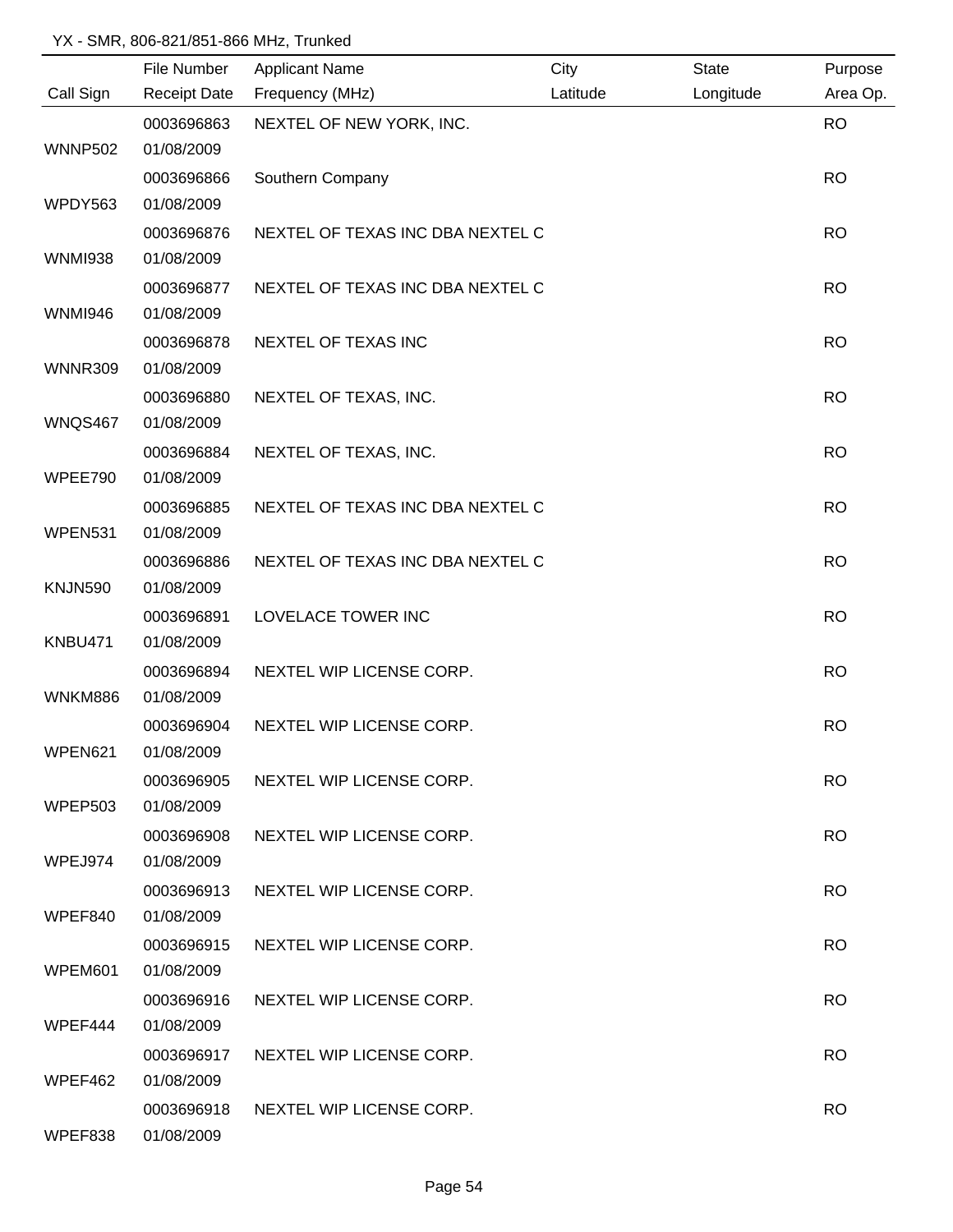|                | File Number              | <b>Applicant Name</b>          | City     | <b>State</b> | Purpose   |
|----------------|--------------------------|--------------------------------|----------|--------------|-----------|
| Call Sign      | <b>Receipt Date</b>      | Frequency (MHz)                | Latitude | Longitude    | Area Op.  |
|                | 0003696919               | NEXTEL WIP LICENSE CORP.       |          |              | <b>RO</b> |
| WPEF842        | 01/08/2009               |                                |          |              |           |
|                | 0003696920               | NEXTEL WIP LICENSE CORP.       |          |              | <b>RO</b> |
| <b>WPEN565</b> | 01/08/2009               |                                |          |              |           |
|                | 0003696921               | NEXTEL WIP LICENSE CORP.       |          |              | <b>RO</b> |
| WPEN617        | 01/08/2009               |                                |          |              |           |
|                | 0003696922               | NEXTEL WIP LICENSE CORP.       |          |              | <b>RO</b> |
| <b>WNNW272</b> | 01/08/2009               |                                |          |              |           |
|                | 0003696923               | NEXTEL WIP LICENSE CORP.       |          |              | <b>RO</b> |
| WPEE798        | 01/08/2009               |                                |          |              |           |
|                | 0003696924               | NEXTEL WIP LICENSE CORP.       |          |              | <b>RO</b> |
| WNHJ717        | 01/08/2009               |                                |          |              |           |
|                | 0003696926               | NEXTEL WIP LICENSE CORP.       |          |              | <b>RO</b> |
| WPEF433        | 01/08/2009               |                                |          |              |           |
| WPEP506        | 0003696927<br>01/08/2009 | NEXTEL WIP LICENSE CORP.       |          |              | <b>RO</b> |
|                | 0003696936               | NEXTEL WIP EXPANSION CORP.     |          |              | <b>RO</b> |
| <b>WNNH828</b> | 01/08/2009               |                                |          |              |           |
|                | 0003696937               | NEXTEL WIP EXPANSION CORP.     |          |              | <b>RO</b> |
| WPEE867        | 01/08/2009               |                                |          |              |           |
|                | 0003696938               | NEXTEL WIP EXPANSION CORP.     |          |              | <b>RO</b> |
| WPEP510        | 01/08/2009               |                                |          |              |           |
|                | 0003696946               | Nextel WIP Expansion Two Corp. |          |              | <b>RO</b> |
| WPEN554        | 01/08/2009               |                                |          |              |           |
|                | 0003696947               | Nextel WIP Expansion Two Corp. |          |              | <b>RO</b> |
| WPQW777        | 01/08/2009               |                                |          |              |           |
|                | 0003696948               | Nextel WIP Expansion Two Corp. |          |              | <b>RO</b> |
| WPQW871        | 01/08/2009               |                                |          |              |           |
|                | 0003696949               | Nextel WIP Expansion Two Corp. |          |              | <b>RO</b> |
| WPEA425        | 01/08/2009               |                                |          |              |           |
|                | 0003696950               | Nextel WIP Expansion Two Corp. |          |              | <b>RO</b> |
| WPEF440        | 01/08/2009               |                                |          |              |           |
|                | 0003696951               | Nextel WIP Expansion Two Corp. |          |              | <b>RO</b> |
| WPEF841        | 01/08/2009               |                                |          |              |           |
|                | 0003697166               | EVERGLADES COMMUNICATIONS INC  |          |              | <b>RO</b> |
| WNFM358        | 01/09/2009               |                                |          |              |           |